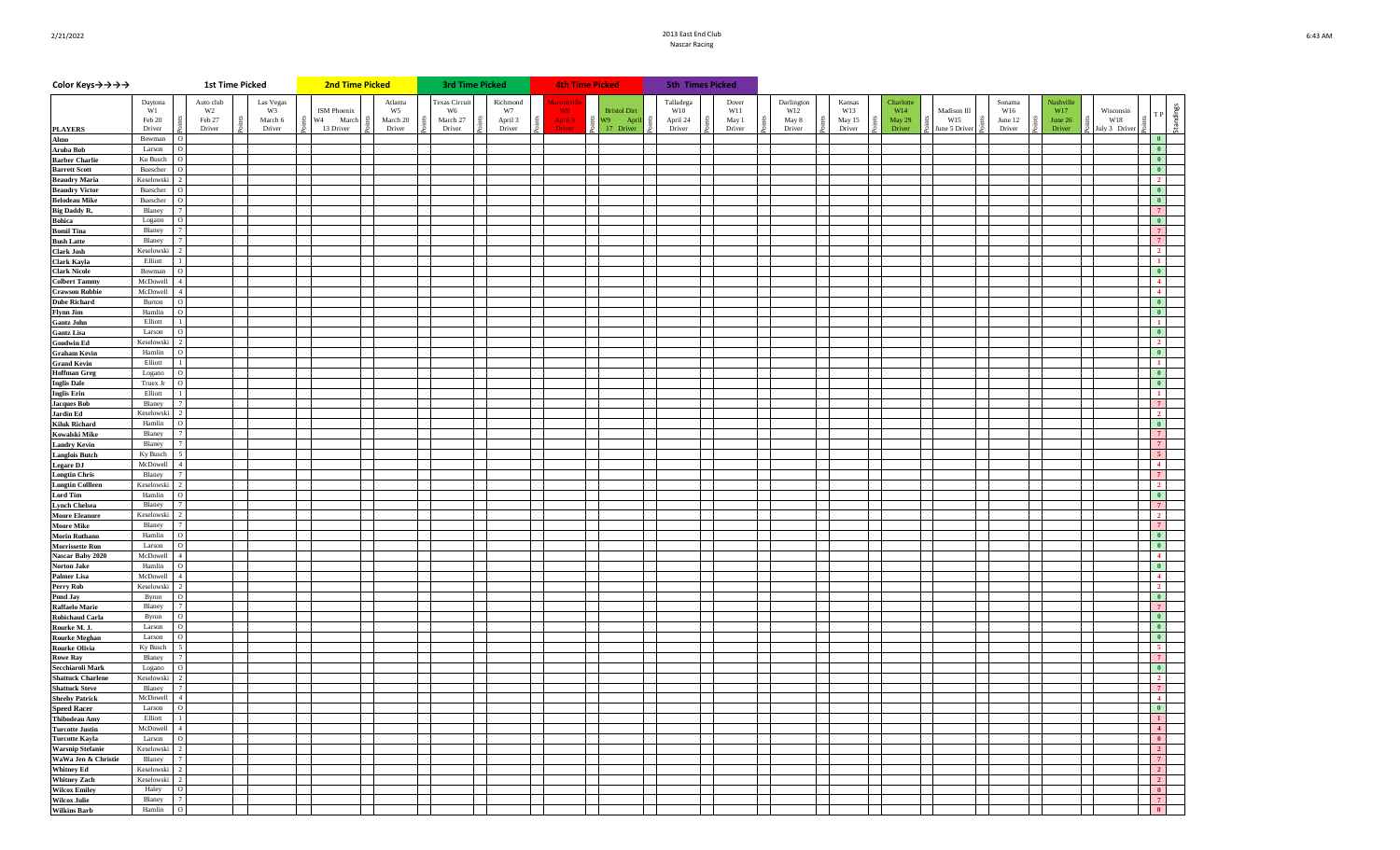| Color Keys→→→→    |                             | <b>1st Time Picked</b>        |                              | <b>2nd Time Picked</b>                                     |                         | rd Time Picked                       |                    | <b>4th Time Picked</b> |           | <b>5th Times Picked</b>    |                                  |                      |                        |              |                                    |                  |           |                       |                  |  |
|-------------------|-----------------------------|-------------------------------|------------------------------|------------------------------------------------------------|-------------------------|--------------------------------------|--------------------|------------------------|-----------|----------------------------|----------------------------------|----------------------|------------------------|--------------|------------------------------------|------------------|-----------|-----------------------|------------------|--|
| <b>PLAYERS</b>    | Daytona<br>Feb 20<br>Driver | Auto clu.<br>Feb 27<br>Driver | Las Vegas<br>March<br>Driver | <b>ISM Phoenix</b><br>W <sup>d</sup><br>March<br>13 Driver | Atlanta<br>W<<br>Driver | <b>Texas Circui</b><br>$M_{\rm arc}$ | Richmond<br>Driver | W8.<br><b>river</b>    | stol Dir. | Talladega<br>W10<br>Driver | W1 <sub>1</sub><br>May<br>Driver | W12<br><b>Jriver</b> | Kansa<br>Mov<br>Driver | W14<br>Drive | Madison 1.<br>W15<br>Jur<br>, .,,, | Sonama<br>Driver | . .<br>∣≿ | <b>M712</b><br>Driver | Wisconsin<br>W18 |  |
| <b>York Sarah</b> | Hamlın                      |                               |                              |                                                            |                         |                                      |                    |                        |           |                            |                                  |                      |                        |              |                                    |                  |           |                       |                  |  |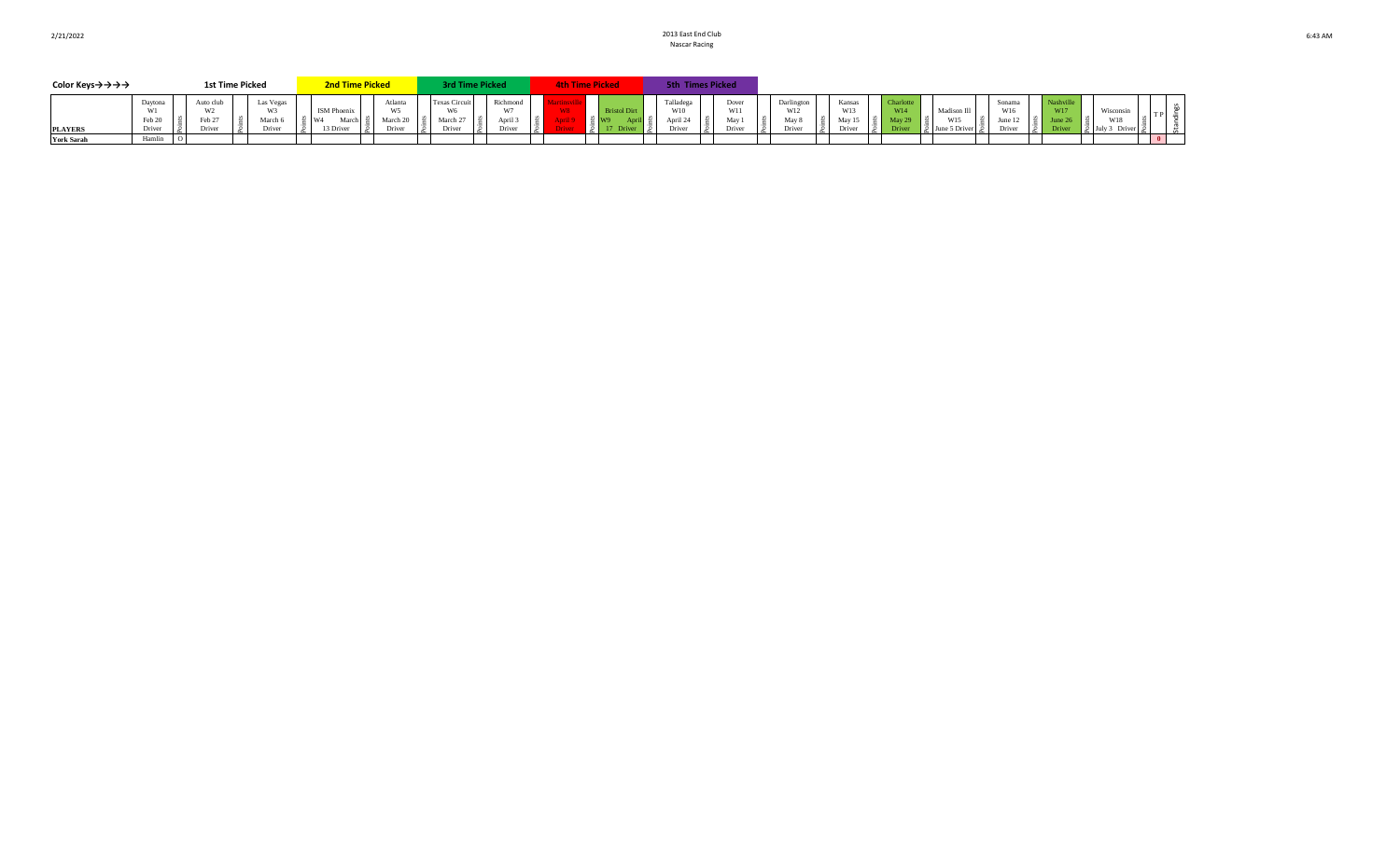| <b>PLAYERS</b>                               |                 |  |  |  | w1 w2 w3 w4 w5 w6 w7 w8 w9 |  | w10  w11  w12  w13  w14  w15  w16  w17  w18  w19  w20  w21 |  |  |  |  |  |  | w22 W23 W24 W25 W26 W27 W28 |  | W29 W30 |  |  | w31   w32   w33   w34   W35   W36 | <b>PLAYERS</b>                                |
|----------------------------------------------|-----------------|--|--|--|----------------------------|--|------------------------------------------------------------|--|--|--|--|--|--|-----------------------------|--|---------|--|--|-----------------------------------|-----------------------------------------------|
| Almo                                         | 24              |  |  |  |                            |  |                                                            |  |  |  |  |  |  |                             |  |         |  |  |                                   | Almo                                          |
| Aruba Bob                                    | 32              |  |  |  |                            |  |                                                            |  |  |  |  |  |  |                             |  |         |  |  |                                   | Aruba Bob                                     |
| <b>Barber Charlie</b>                        | 19              |  |  |  |                            |  |                                                            |  |  |  |  |  |  |                             |  |         |  |  |                                   | <b>Barber Charlie</b>                         |
| <b>Barrett Scott</b>                         | 16              |  |  |  |                            |  |                                                            |  |  |  |  |  |  |                             |  |         |  |  |                                   | <b>Barrett Scott</b>                          |
| <b>Beaudry Maria</b>                         | 9               |  |  |  |                            |  |                                                            |  |  |  |  |  |  |                             |  |         |  |  |                                   | <b>Beaudry Maria</b>                          |
| <b>Beaudry Victor</b>                        | 16              |  |  |  |                            |  |                                                            |  |  |  |  |  |  |                             |  |         |  |  |                                   | <b>Beaudry Victor</b>                         |
| <b>Belodeau Mike</b>                         | 16              |  |  |  |                            |  |                                                            |  |  |  |  |  |  |                             |  |         |  |  |                                   | <b>Belodeau Mike</b>                          |
| <b>Big Daddy R.</b>                          | $\overline{4}$  |  |  |  |                            |  |                                                            |  |  |  |  |  |  |                             |  |         |  |  |                                   | <b>Big Daddy R.</b>                           |
| <b>Bohica</b>                                | 21              |  |  |  |                            |  |                                                            |  |  |  |  |  |  |                             |  |         |  |  |                                   | <b>Bohica</b>                                 |
| <b>Bomil Tina</b>                            | $\overline{4}$  |  |  |  |                            |  |                                                            |  |  |  |  |  |  |                             |  |         |  |  |                                   | <b>Bomil Tina</b>                             |
|                                              | $\overline{4}$  |  |  |  |                            |  |                                                            |  |  |  |  |  |  |                             |  |         |  |  |                                   |                                               |
| <b>Bush Latte</b><br><b>Clark Josh</b>       | 9               |  |  |  |                            |  |                                                            |  |  |  |  |  |  |                             |  |         |  |  |                                   | <b>Bush Latte</b><br><b>Clark Josh</b>        |
|                                              | 10              |  |  |  |                            |  |                                                            |  |  |  |  |  |  |                             |  |         |  |  |                                   |                                               |
| Clark Kayla                                  | 24              |  |  |  |                            |  |                                                            |  |  |  |  |  |  |                             |  |         |  |  |                                   | Clark Kayla<br><b>Clark Nicole</b>            |
| <b>Clark Nicole</b>                          | $\overline{7}$  |  |  |  |                            |  |                                                            |  |  |  |  |  |  |                             |  |         |  |  |                                   |                                               |
| <b>Colbert Tammy</b>                         | $\overline{7}$  |  |  |  |                            |  |                                                            |  |  |  |  |  |  |                             |  |         |  |  |                                   | <b>Colbert Tammy</b><br><b>Crawson Robbie</b> |
| <b>Crawson Robbie</b><br><b>Dube Richard</b> | 39              |  |  |  |                            |  |                                                            |  |  |  |  |  |  |                             |  |         |  |  |                                   | <b>Dube Richard</b>                           |
| <b>Flynn Jim</b>                             | 37              |  |  |  |                            |  |                                                            |  |  |  |  |  |  |                             |  |         |  |  |                                   | <b>Flynn Jim</b>                              |
|                                              | 10              |  |  |  |                            |  |                                                            |  |  |  |  |  |  |                             |  |         |  |  |                                   |                                               |
| <b>Gantz John</b>                            | 32              |  |  |  |                            |  |                                                            |  |  |  |  |  |  |                             |  |         |  |  |                                   | <b>Gantz John</b>                             |
| <b>Gantz Lisa</b>                            | 9               |  |  |  |                            |  |                                                            |  |  |  |  |  |  |                             |  |         |  |  |                                   | <b>Gantz Lisa</b><br><b>Goodwin Ed</b>        |
| <b>Goodwin Ed</b>                            | 37              |  |  |  |                            |  |                                                            |  |  |  |  |  |  |                             |  |         |  |  |                                   |                                               |
| <b>Graham Kevin</b>                          | 10 <sub>1</sub> |  |  |  |                            |  |                                                            |  |  |  |  |  |  |                             |  |         |  |  |                                   | <b>Graham Kevin</b>                           |
| <b>Grand Kevin</b>                           |                 |  |  |  |                            |  |                                                            |  |  |  |  |  |  |                             |  |         |  |  |                                   | <b>Grand Kevin</b>                            |
| <b>Hoffman Greg</b>                          | 21              |  |  |  |                            |  |                                                            |  |  |  |  |  |  |                             |  |         |  |  |                                   | <b>Hoffman Greg</b>                           |
| <b>Inglis Dale</b>                           | 13              |  |  |  |                            |  |                                                            |  |  |  |  |  |  |                             |  |         |  |  |                                   | <b>Inglis Dale</b>                            |
| <b>Inglis Erin</b>                           | $10\,$          |  |  |  |                            |  |                                                            |  |  |  |  |  |  |                             |  |         |  |  |                                   | <b>Inglis Erin</b>                            |
| <b>Jacques Bob</b>                           | 4<br>9          |  |  |  |                            |  |                                                            |  |  |  |  |  |  |                             |  |         |  |  |                                   | <b>Jacques Bob</b>                            |
| <b>Jardin Ed</b>                             |                 |  |  |  |                            |  |                                                            |  |  |  |  |  |  |                             |  |         |  |  |                                   | <b>Jardin Ed</b>                              |
| <b>Kiluk Richard</b>                         | 37              |  |  |  |                            |  |                                                            |  |  |  |  |  |  |                             |  |         |  |  |                                   | <b>Kiluk Richard</b>                          |
| <b>Kowalski Mike</b>                         | $\overline{4}$  |  |  |  |                            |  |                                                            |  |  |  |  |  |  |                             |  |         |  |  |                                   | <b>Kowalski Mike</b>                          |
| <b>Landry Kevin</b>                          | $\overline{4}$  |  |  |  |                            |  |                                                            |  |  |  |  |  |  |                             |  |         |  |  |                                   | <b>Landry Kevin</b>                           |
| <b>Langlois Butch</b>                        | $6^{\circ}$     |  |  |  |                            |  |                                                            |  |  |  |  |  |  |                             |  |         |  |  |                                   | <b>Langlois Butch</b>                         |
| <b>Legare DJ</b>                             | $\overline{7}$  |  |  |  |                            |  |                                                            |  |  |  |  |  |  |                             |  |         |  |  |                                   | <b>Legare DJ</b>                              |
| <b>Longtin Chris</b>                         | $\overline{4}$  |  |  |  |                            |  |                                                            |  |  |  |  |  |  |                             |  |         |  |  |                                   | <b>Longtin Chris</b>                          |
| <b>Longtin Collleen</b>                      | 9               |  |  |  |                            |  |                                                            |  |  |  |  |  |  |                             |  |         |  |  |                                   | <b>Longtin Collleen</b>                       |
| <b>Lord Tim</b>                              | 37              |  |  |  |                            |  |                                                            |  |  |  |  |  |  |                             |  |         |  |  |                                   | <b>Lord Tim</b>                               |
| <b>Lynch Chelsea</b>                         | $\overline{4}$  |  |  |  |                            |  |                                                            |  |  |  |  |  |  |                             |  |         |  |  |                                   | <b>Lynch Chelsea</b>                          |
| <b>Moore Eleanore</b>                        | 9               |  |  |  |                            |  |                                                            |  |  |  |  |  |  |                             |  |         |  |  |                                   | <b>Moore Eleanore</b>                         |
| <b>Moore Mike</b>                            | $\overline{4}$  |  |  |  |                            |  |                                                            |  |  |  |  |  |  |                             |  |         |  |  |                                   | <b>Moore Mike</b>                             |
| <b>Morin Ruthann</b>                         | 37              |  |  |  |                            |  |                                                            |  |  |  |  |  |  |                             |  |         |  |  |                                   | <b>Morin Ruthann</b>                          |
| <b>Morrissette Ron</b>                       | 32              |  |  |  |                            |  |                                                            |  |  |  |  |  |  |                             |  |         |  |  |                                   | Morrissette Ron                               |
| Nascar Baby 2020                             | $7\overline{ }$ |  |  |  |                            |  |                                                            |  |  |  |  |  |  |                             |  |         |  |  |                                   | Nascar Baby 2020                              |
| <b>Norton Jake</b>                           | 37              |  |  |  |                            |  |                                                            |  |  |  |  |  |  |                             |  |         |  |  |                                   | <b>Norton Jake</b>                            |
| <b>Palmer Lisa</b>                           | $\overline{7}$  |  |  |  |                            |  |                                                            |  |  |  |  |  |  |                             |  |         |  |  |                                   | <b>Palmer Lisa</b>                            |
| Perry Rob                                    | 9               |  |  |  |                            |  |                                                            |  |  |  |  |  |  |                             |  |         |  |  |                                   | <b>Perry Rob</b>                              |
| Pond Jay                                     | 38              |  |  |  |                            |  |                                                            |  |  |  |  |  |  |                             |  |         |  |  |                                   | Pond Jay                                      |
| <b>Raffaelo Marie</b>                        | $\overline{4}$  |  |  |  |                            |  |                                                            |  |  |  |  |  |  |                             |  |         |  |  |                                   | <b>Raffaelo Marie</b>                         |
| <b>Robichaud Carla</b>                       | 38              |  |  |  |                            |  |                                                            |  |  |  |  |  |  |                             |  |         |  |  |                                   | <b>Robichaud Carla</b>                        |
| Rourke M. J.                                 | 32              |  |  |  |                            |  |                                                            |  |  |  |  |  |  |                             |  |         |  |  |                                   | Rourke M. J.                                  |
| <b>Rourke Meghan</b>                         | 32              |  |  |  |                            |  |                                                            |  |  |  |  |  |  |                             |  |         |  |  |                                   | <b>Rourke Meghan</b>                          |
| <b>Rourke Olivia</b>                         | $6^{\circ}$     |  |  |  |                            |  |                                                            |  |  |  |  |  |  |                             |  |         |  |  |                                   | <b>Rourke Olivia</b>                          |
| <b>Rowe Ray</b>                              | $\overline{4}$  |  |  |  |                            |  |                                                            |  |  |  |  |  |  |                             |  |         |  |  |                                   | <b>Rowe Ray</b>                               |
| Secchiaroli Mark                             | 21              |  |  |  |                            |  |                                                            |  |  |  |  |  |  |                             |  |         |  |  |                                   | Secchiaroli Mark                              |
| <b>Shattuck Charlene</b>                     | 9               |  |  |  |                            |  |                                                            |  |  |  |  |  |  |                             |  |         |  |  |                                   | <b>Shattuck Charlene</b>                      |
| <b>Shattuck Steve</b>                        | $\overline{4}$  |  |  |  |                            |  |                                                            |  |  |  |  |  |  |                             |  |         |  |  |                                   | <b>Shattuck Steve</b>                         |
| <b>Sheehy Patrick</b>                        | $\overline{7}$  |  |  |  |                            |  |                                                            |  |  |  |  |  |  |                             |  |         |  |  |                                   | <b>Sheehy Patrick</b>                         |
| <b>Speed Racer</b>                           | 32              |  |  |  |                            |  |                                                            |  |  |  |  |  |  |                             |  |         |  |  |                                   | <b>Speed Racer</b>                            |
| <b>Thibodeau Amy</b>                         | 10              |  |  |  |                            |  |                                                            |  |  |  |  |  |  |                             |  |         |  |  |                                   | <b>Thibodeau Amy</b>                          |
| <b>Turcotte Justin</b>                       | $\overline{7}$  |  |  |  |                            |  |                                                            |  |  |  |  |  |  |                             |  |         |  |  |                                   | <b>Turcotte Justin</b>                        |
| <b>Turcotte Kayla</b>                        | 32              |  |  |  |                            |  |                                                            |  |  |  |  |  |  |                             |  |         |  |  |                                   | <b>Turcotte Kayla</b>                         |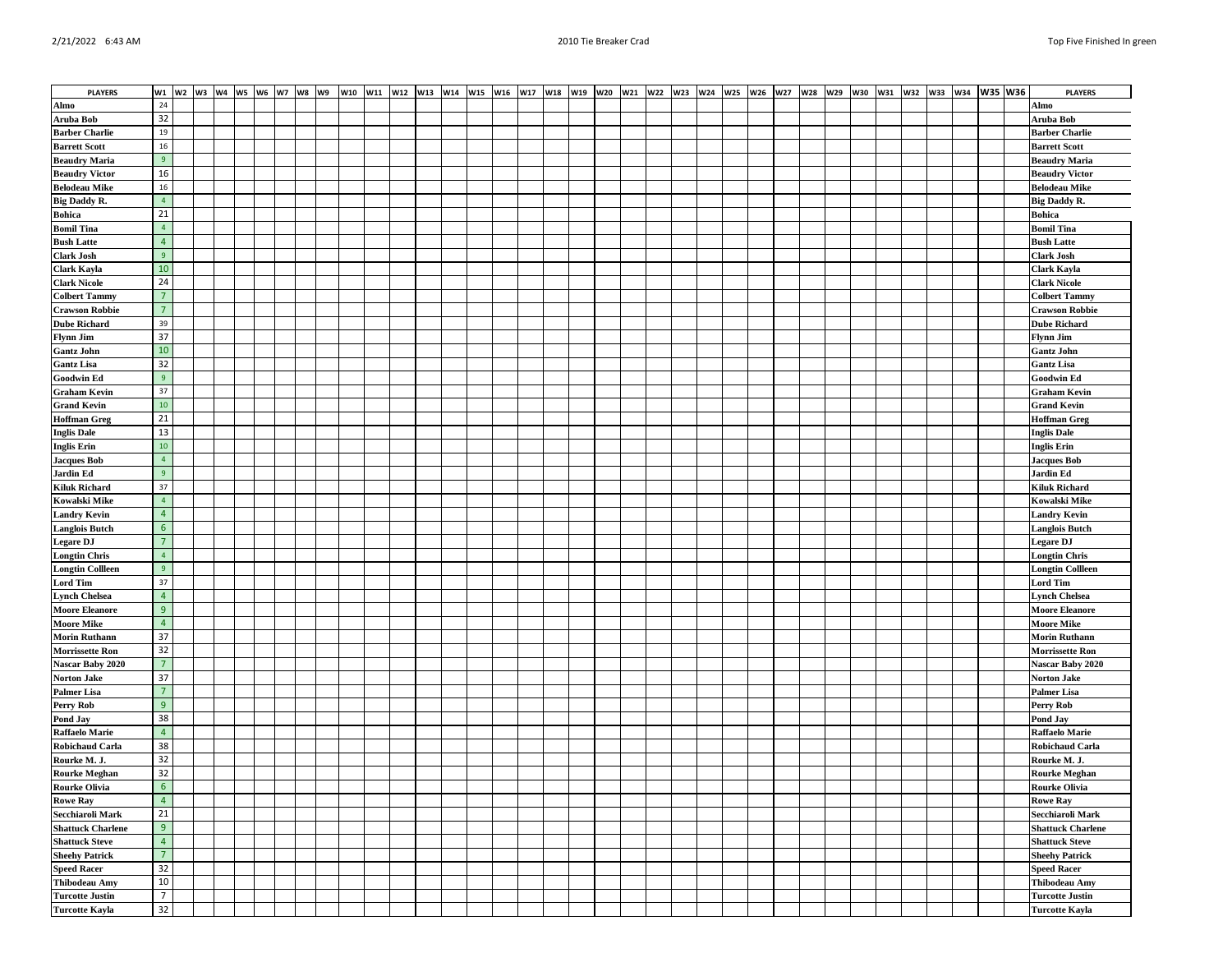| <b>Warsnip Stefanie</b> |                  |  |  |  |  |  |  |  |  |  |  |  |  |  |  |  |  |  | <b>Warsnip Stefanie</b> |
|-------------------------|------------------|--|--|--|--|--|--|--|--|--|--|--|--|--|--|--|--|--|-------------------------|
| WaWa Jen & Christie     |                  |  |  |  |  |  |  |  |  |  |  |  |  |  |  |  |  |  | WaWa Jen & Christie     |
| <b>Whitney Ed</b>       |                  |  |  |  |  |  |  |  |  |  |  |  |  |  |  |  |  |  | <b>Whitney Ed</b>       |
| <b>Whitney Zach</b>     |                  |  |  |  |  |  |  |  |  |  |  |  |  |  |  |  |  |  | <b>Whitney Zach</b>     |
| <b>Wilcox Emiley</b>    | 23               |  |  |  |  |  |  |  |  |  |  |  |  |  |  |  |  |  | <b>Wilcox Emiley</b>    |
| <b>Wilcox Julie</b>     |                  |  |  |  |  |  |  |  |  |  |  |  |  |  |  |  |  |  | <b>Wilcox Julie</b>     |
| <b>Wilkins Barb</b>     | 31               |  |  |  |  |  |  |  |  |  |  |  |  |  |  |  |  |  | <b>Wilkins Barb</b>     |
| <b>York Sarah</b>       | $\sim$ $-$<br>31 |  |  |  |  |  |  |  |  |  |  |  |  |  |  |  |  |  | <b>York Sarah</b>       |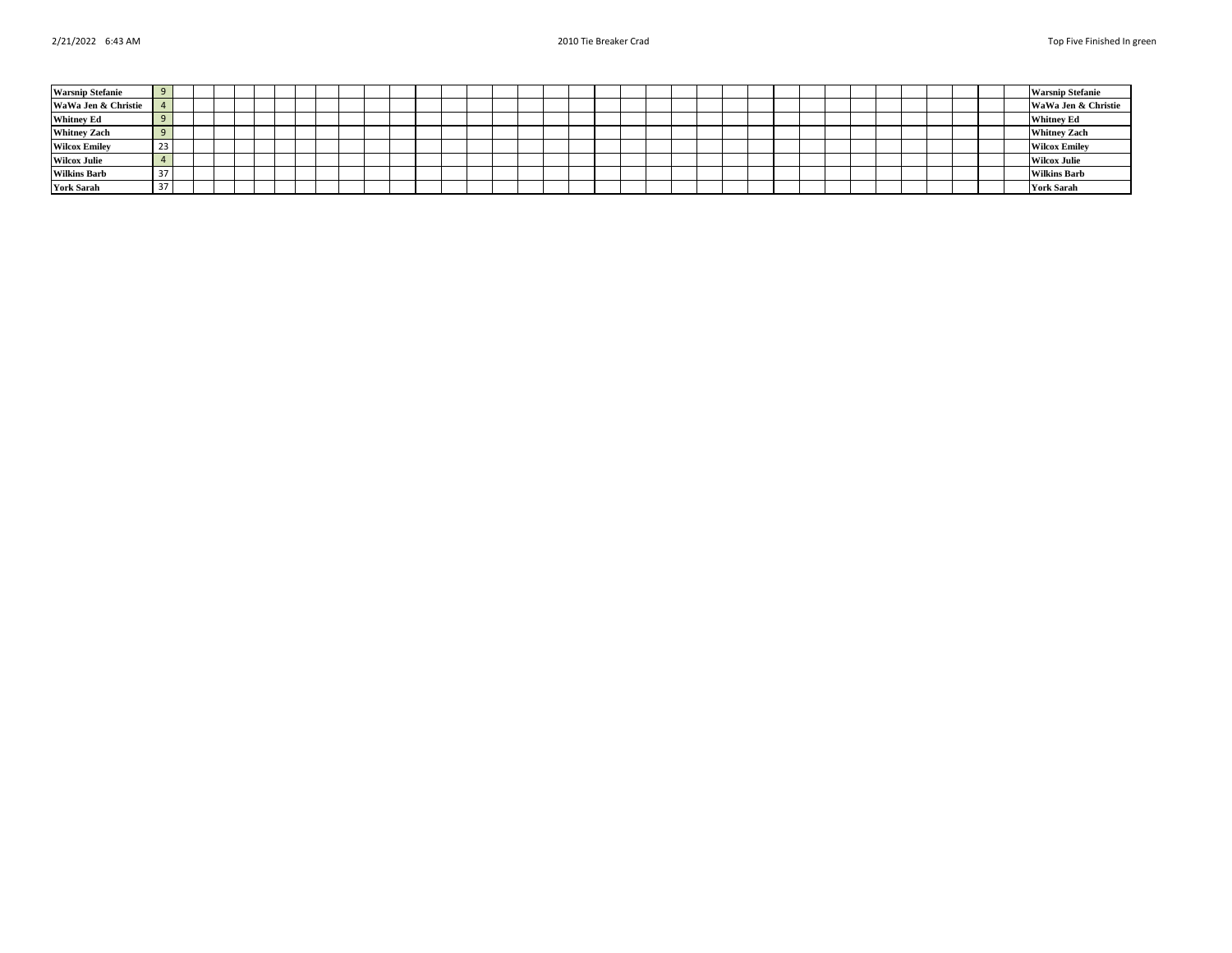| <b>Collettion sheet</b>                   | W1       | W2       | W3       | W4 | W <sub>5</sub> | W <sub>6</sub> | W7 | W8 | W9 | W10 | W11 | W12 | W13 | W14 | W15 | W16 | W17 | W18 | <b>Total</b> |
|-------------------------------------------|----------|----------|----------|----|----------------|----------------|----|----|----|-----|-----|-----|-----|-----|-----|-----|-----|-----|--------------|
| Almo                                      | 10       | 10       | 10       | 10 | 10             | 10             | 10 | 10 | 10 | 10  | 10  | 10  | 10  | 10  | 10  | 10  | 10  | 10  | 180          |
| Aruba Bob                                 | 10       | 10       | 10       | 10 | 10             | 10             | 10 | 10 | 10 | 10  | 10  | 10  | 10  | 10  | 10  | 10  | 10  | 10  | 180          |
| <b>Barber Charlie</b>                     | 10       | 10       | 10       | 10 | 10             | 10             | 10 | 10 | 10 | 10  | 10  | 10  | 10  | 10  | 10  | 10  | 10  | 10  | 180          |
| <b>Barrett Scott</b>                      | 10       | 10       | 10       | 10 | 10             | 10             | 10 | 10 |    |     |     |     |     |     |     |     |     |     | 80           |
| <b>Beaudry Maria</b>                      | 10       | 10       | 10       | 10 | 10             | 10             | 10 | 10 | 10 | 10  |     |     |     |     |     |     |     |     | 100          |
| <b>Beaudry Victor</b>                     | 10       | 10       | 10       | 10 | 10             | 10             | 10 | 10 | 10 | 10  |     |     |     |     |     |     |     |     | 100          |
| <b>Belodeau Mike</b>                      | 10       | 10       | 10       | 10 | 10             | 10             | 10 | 10 | 10 | 10  | 10  | 10  | 10  | 10  | 10  | 10  | 10  | 10  | 180          |
| <b>Big Daddy R.</b>                       |          |          |          |    |                |                |    |    |    |     |     |     |     |     |     |     |     |     | 0            |
| <b>Bohica</b>                             | 10       | 10       | 10       | 10 | 10             | 10             | 10 | 10 | 10 | 10  |     |     |     |     |     |     |     |     | 100          |
| <b>Bomil Tina</b>                         | 10       | 10       |          |    |                |                |    |    |    |     |     |     |     |     |     |     |     |     | 20           |
| <b>Bush Latte</b>                         | 10       | 10       | 10       | 10 | 10             | 10             | 10 | 10 | 10 | 10  | 10  | 10  | 10  | 10  | 10  | 10  | 10  | 10  | 180          |
| <b>Clark Josh</b>                         | 10       | 10       | 10       | 10 | 10             | 10             | 10 | 10 | 10 | 10  |     |     |     |     |     |     |     |     | 100          |
| <b>Clark Kayla</b>                        | 10       | 10       | 10       | 10 | 10             | 10             |    |    |    |     |     |     |     |     |     |     |     |     | 60           |
| <b>Clark Nicole</b>                       | 10       | 10       | 10       | 10 | 10             | 10             |    |    |    |     |     |     |     |     |     |     |     |     | 60           |
| <b>Colbert Tammy</b>                      | 10       |          |          |    |                |                |    |    |    |     |     |     |     |     |     |     |     |     | 10           |
| <b>Crawson Robbie</b>                     | 10       | 10       | 10       | 10 | 10             | 10             | 10 | 10 | 10 | 10  | 10  | 10  | 10  | 10  | 10  | 10  | 10  | 10  | 180          |
| <b>Dube Richard</b>                       | 10       | 10       | 10       | 10 | 10             | 10             | 10 | 10 | 10 | 10  | 10  | 10  | 10  | 10  | 10  | 10  | 10  | 10  | 180          |
| <b>Flynn Jim</b>                          | 10       | 10       | 10       | 10 |                |                |    |    |    |     |     |     |     |     |     |     |     |     | 40           |
| <b>Gantz John</b>                         | 10       | 10       | 10       | 10 | 10             | 10             | 10 | 10 | 10 | 10  | 10  | 10  | 10  | 10  | 10  | 10  | 10  | 10  | 180          |
| <b>Gantz Lisa</b>                         | 10       | 10       | 10       | 10 | 10             | 10             | 10 | 10 | 10 | 10  | 10  | 10  | 10  | 10  | 10  | 10  | 10  | 10  | 180          |
| <b>Goodwin Ed</b>                         | 10       | 10       | 10       | 10 | 10             | 10             | 10 | 10 | 10 | 10  | 10  | 10  | 10  | 10  | 10  | 10  | 10  | 10  | 180          |
| <b>Graham Kevin</b>                       | 10       |          |          |    |                |                |    |    |    |     |     |     |     |     |     |     |     |     | 10           |
| <b>Grand Kevin</b>                        | 10       | 10       | 10       | 10 | 10             | 10             |    |    |    |     |     |     |     |     |     |     |     |     | 60           |
| <b>Hoffman Greg</b>                       | 10       | 10       | 10       | 10 | 10             | 10             |    |    |    |     |     |     |     |     |     |     |     |     | 60           |
| <b>Inglis Dale</b>                        | 10       | 10       | 10       | 10 | 10             | 10             | 10 | 10 | 10 | 10  | 10  | 10  | 10  | 10  | 10  | 10  | 10  | 10  | 180          |
| <b>Inglis Erin</b>                        | 10       | 10       | 10       | 10 | 10             | 10             | 10 | 10 | 10 | 10  | 10  | 10  | 10  | 10  | 10  | 10  | 10  | 10  | 180          |
| <b>Jacques Bob</b>                        | 10       |          |          |    |                |                |    |    |    |     |     |     |     |     |     |     |     |     | 10           |
| Jardin Ed                                 | 10       | 10       | 10       | 10 | 10             | 10             | 10 | 10 | 10 | 10  |     |     |     |     |     |     |     |     | 100          |
| <b>Kiluk Richard</b>                      |          |          |          |    |                |                |    |    |    |     |     |     |     |     |     |     |     |     | 0            |
| Kowalski Mike                             |          |          |          |    |                |                |    |    |    |     |     |     |     |     |     |     |     |     | 0            |
|                                           |          |          |          |    |                |                |    |    |    |     |     |     |     |     |     |     |     |     |              |
| <b>Landry Kevin</b>                       | 10<br>10 | 10       |          |    |                |                |    |    |    |     |     |     |     |     |     |     |     |     | 20           |
| <b>Langlois Butch</b><br><b>Legare DJ</b> | 10       | 10       | 10       | 10 | 10             | 10             |    |    |    |     |     |     |     |     |     |     |     |     | 10<br>60     |
|                                           | 10       |          |          | 10 | 10             | 10             | 10 | 10 | 10 | 10  |     | 10  | 10  | 10  | 10  | 10  | 10  | 10  | 180          |
| <b>Longtin Chris</b>                      |          | 10<br>10 | 10<br>10 |    | 10             | 10             |    |    |    | 10  | 10  |     | 10  | 10  |     | 10  |     | 10  | 180          |
| <b>Longtin Collleen</b>                   | 10<br>10 | 10       | 10       | 10 | 10             | 10             | 10 | 10 | 10 |     | 10  | 10  | 10  |     | 10  | 10  | 10  |     |              |
| <b>Lord Tim</b>                           | 10       |          |          | 10 |                |                | 10 | 10 | 10 | 10  | 10  | 10  |     | 10  | 10  |     | 10  | 10  | 180<br>10    |
| <b>Lynch Chelsea</b>                      |          |          |          |    |                |                |    |    |    |     |     |     |     |     |     |     |     |     |              |
| <b>Moore Eleanore</b>                     | 10       | 10       | 10       | 10 | 10             | 10             | 10 | 10 | 10 | 10  | 10  | 10  | 10  | 10  | 10  | 10  | 10  | 10  | 180          |
| <b>Moore Mike</b>                         |          |          |          |    |                |                |    |    |    |     |     |     |     |     |     |     |     |     | 0            |
| <b>Morin Ruthann</b>                      | 10       | 10       | 10       | 10 | 10             | 10             | 10 | 10 | 10 | 10  | 10  | 10  | 10  | 10  | 10  | 10  | 10  | 10  | 180          |
| <b>Morrissette Ron</b>                    | 10<br>10 | 10       | 10       | 10 | 10             | 10             |    |    | 10 | 10  |     |     |     | 10  | 10  | 10  | 10  | 10  | 10           |
| Nascar Baby 2020<br><b>Norton Jake</b>    | 10       |          |          |    |                |                | 10 | 10 |    |     | 10  | 10  | 10  |     |     |     |     |     | 180          |
|                                           | 10       |          |          |    |                |                |    |    |    |     |     |     |     |     |     |     |     |     | 10<br>10     |
| <b>Palmer Lisa</b><br><b>Perry Rob</b>    |          |          |          |    |                |                |    |    |    |     |     |     |     |     |     |     |     |     |              |
|                                           | 10       | 10       | 10       | 10 | 10             | 10             | 10 | 10 | 10 | 10  | 10  | 10  |     |     |     |     |     |     | 120          |
| Pond Jay                                  | 10       | 10       | 10       | 10 | 10             | 10             | 10 | 10 | 10 | 10  | 10  | 10  | 10  | 10  | 10  | 10  | 10  | 10  | 180          |
| <b>Raffaelo Marie</b>                     | 10       | 10       | 10       | 10 | 10             | 10             | 10 | 10 | 10 | 10  | 10  | 10  | 10  | 10  | 10  | 10  | 10  | 10  | 180          |
| Robichaud Carla                           | 10       | 10       | 10       | 10 | 10             | 10             | 10 | 10 | 10 | 10  |     |     |     |     |     |     |     |     | 100          |
| Rourke M. J.                              | 10       | 10       | 10       | 10 | 10             | 10             | 10 | 10 | 10 | 10  | 10  | 10  | 10  | 10  | 10  | 10  | 10  | 10  | 180          |
| <b>Rourke Meghan</b>                      | 10       | 10       | 10       | 10 | 10             | 10             | 10 | 10 | 10 | 10  | 10  | 10  | 10  | 10  | 10  | 10  | 10  | 10  | 180          |
| <b>Rourke Olivia</b>                      | 10       | 10       | 10       | 10 | 10             | 10             | 10 | 10 | 10 | 10  | 10  | 10  | 10  | 10  | 10  | 10  | 10  | 10  | 180          |
| <b>Rowe Ray</b>                           | 10       | 10       | 10       | 10 |                |                |    |    |    |     |     |     |     |     |     |     |     |     | 40           |
| Secchiaroli Mark                          | 10       | 10       | 10       | 10 | 10             | 10             | 10 | 10 | 10 | 10  | 10  | 10  | 10  | 10  | 10  | 10  | 10  | 10  | 180          |
| <b>Shattuck Charlene</b>                  | 10       | 10       | 10       | 10 | 10             | 10             | 10 | 10 | 10 | 10  | 10  | 10  | 10  | 10  | 10  | 10  | 10  | 10  | 180          |
| <b>Shattuck Steve</b>                     | 10       | 10       | 10       | 10 | 10             | 10             | 10 | 10 | 10 | 10  | 10  | 10  | 10  | 10  | 10  | 10  | 10  | 10  | 180          |
| <b>Sheehy Patrick</b>                     | 10       | 10       | 10       | 10 | 10             | 10             | 10 | 10 | 10 | 10  | 10  | 10  | 10  | 10  | 10  | 10  | 10  | 10  | 180          |
| <b>Speed Racer</b>                        | 10       | 10       | 10       | 10 | 10             | 10             | 10 | 10 | 10 | 10  |     |     |     |     |     |     |     |     | 100          |
| <b>Thibodeau Amy</b>                      | 10       | 10       | 10       | 10 | 10             | 10             | 10 | 10 | 10 | 10  | 10  | 10  | 10  | 10  | 10  | 10  | 10  | 10  | 180          |
| <b>Turcotte Justin</b>                    | 10       |          |          |    |                |                |    |    |    |     |     |     |     |     |     |     |     |     | 10           |
| Turcotte Kayla                            | 10       |          |          |    |                |                |    |    |    |     |     |     |     |     |     |     |     |     | 10           |
| <b>Warsnip Stefanie</b>                   | 10       | 10       | 10       | 10 | 10             | 10             | 10 | 10 | 10 | 10  | 10  | 10  | 10  | 10  | 10  | 10  | 10  | 10  | 180          |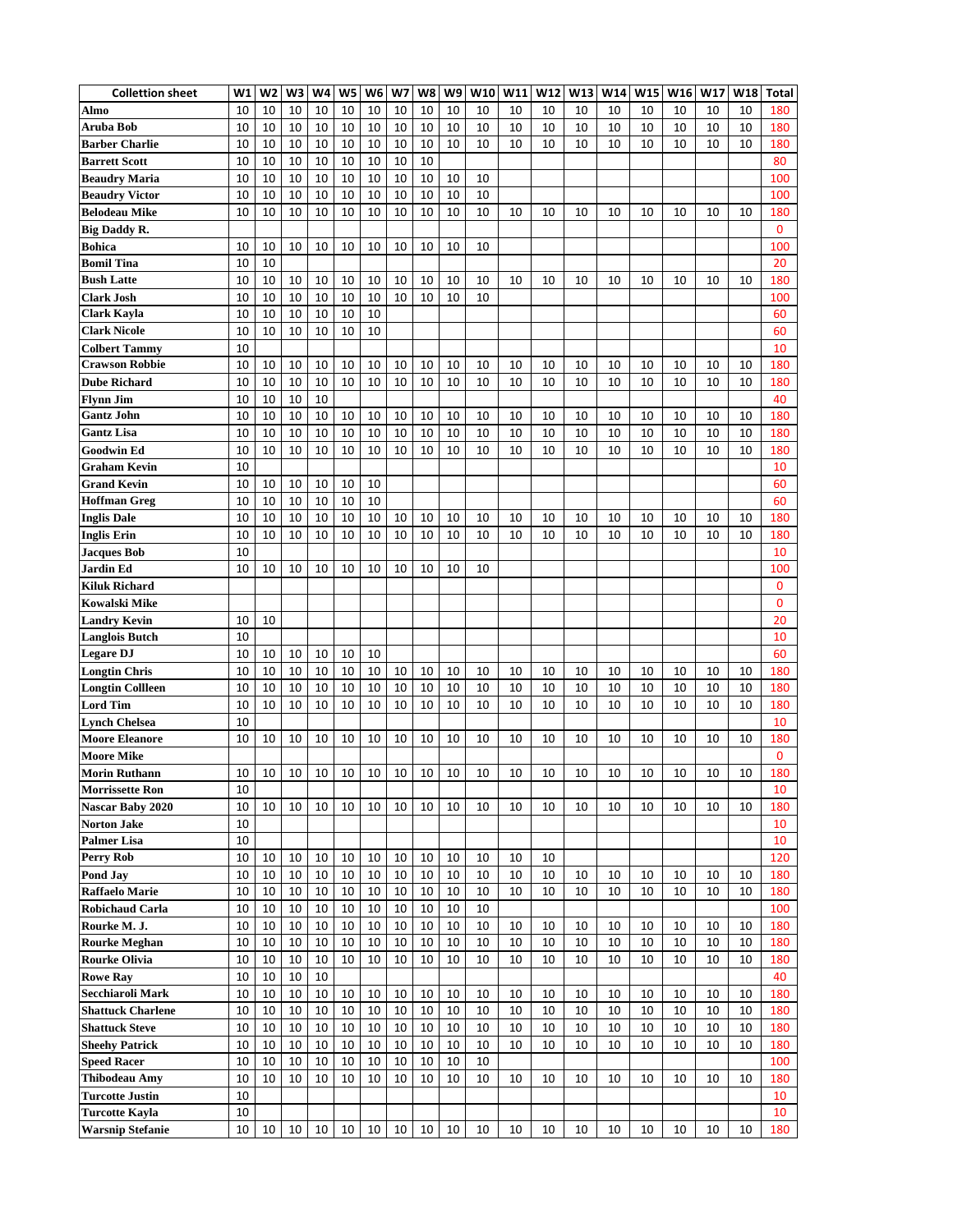| WaWa Jen & Christie  | 10 | 10 | 10 | 10 | 10 | 10 | 10 | 10 | 10 | 10 | 10 | 10 | 10 | 10 | 10 | 10 | 10 | 10 | 180 |
|----------------------|----|----|----|----|----|----|----|----|----|----|----|----|----|----|----|----|----|----|-----|
| <b>Whitney Ed</b>    | 10 | 10 | 10 | 10 | 10 | 10 |    |    |    |    |    |    |    |    |    |    |    |    | 60  |
| <b>Whitney Zach</b>  | 10 | 10 | 10 | 10 | 10 | 10 | 10 | 10 | 10 | 10 | 10 | 10 | 10 | 10 | 10 | 10 | 10 | 10 | 180 |
| <b>Wilcox Emilev</b> | 10 | 10 | 10 | 10 | 10 | 10 | 10 | 10 | 10 | 10 | 10 | 10 | 10 | 10 | 10 | 10 | 10 | 10 | 180 |
| <b>Wilcox Julie</b>  | 10 | 10 | 10 | 10 | 10 | 10 | 10 | 10 | 10 | 10 | 10 | 10 | 10 | 10 | 10 | 10 | 10 | 10 | 180 |
| <b>Wilkins Barb</b>  | 10 |    |    |    |    |    |    |    |    |    |    |    |    |    |    |    |    |    | 10  |
| <b>York Sarah</b>    | 10 | 10 | 10 | 10 | 10 | 10 | 10 | 10 | 10 | 10 | 10 | 10 | 10 | 10 | 10 | 10 | 10 | 10 | 180 |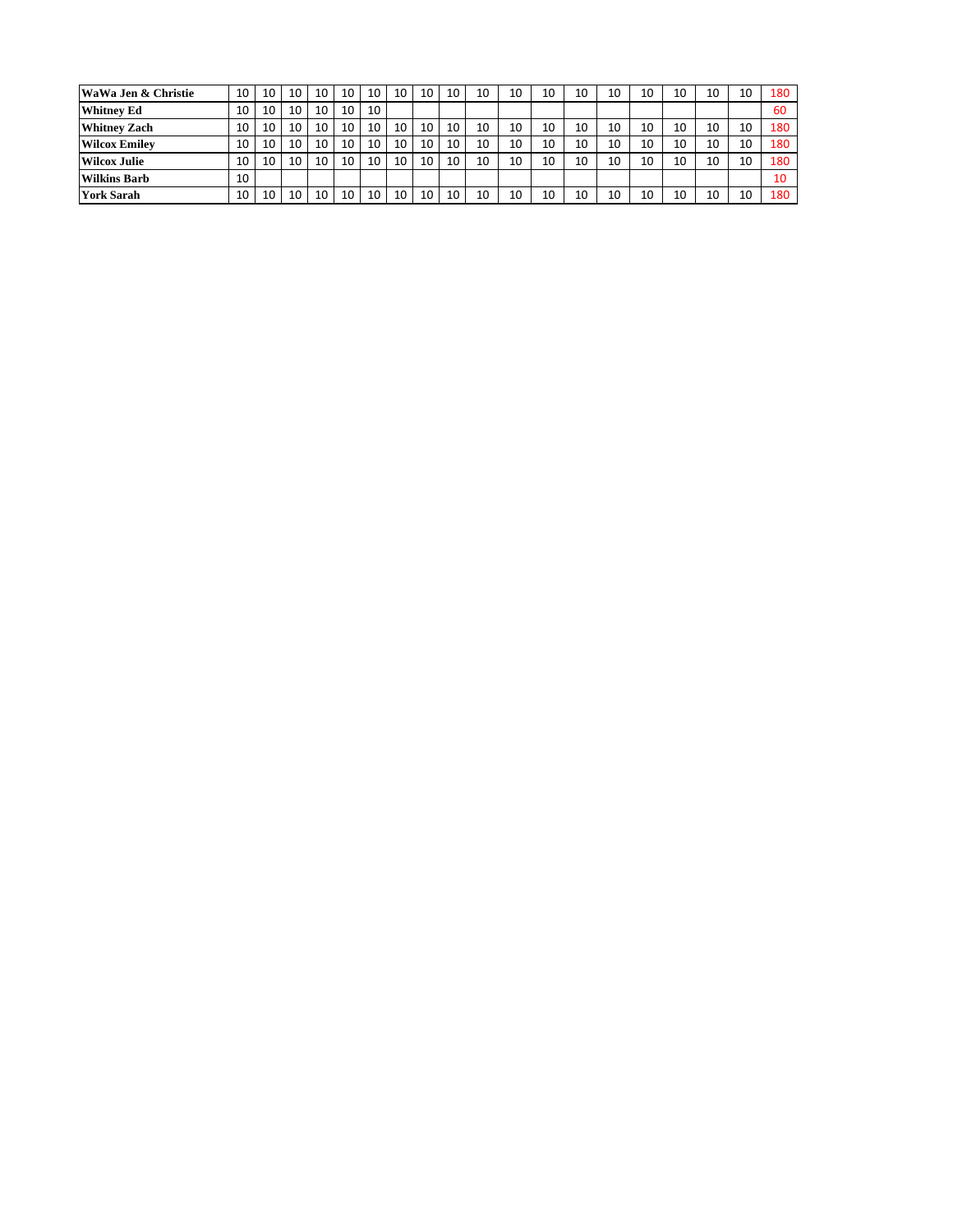| # | <b>Date</b>      | Day        | <b>Site</b>                                   | <b>Time</b> | TV         | <b>Driver</b>       | <b>Points</b> | Finish |
|---|------------------|------------|-----------------------------------------------|-------------|------------|---------------------|---------------|--------|
|   | 1 Feb 20 2022    | Sun        | <b>Daytona Internatioal Speedway</b>          | 2:03        | <b>FOX</b> | Bowman              | $\bf{0}$      | 24     |
|   | 2 Feb 27 2022    | Sun        | <b>Auto Club Speedway</b>                     | 3:30        | <b>FOX</b> |                     |               |        |
|   | 3 Mar 6 2022     | Sun        | <b>Las Vegas Motor Speedway</b>               | 3:30        | <b>FOX</b> |                     |               |        |
|   | 4 Mar 13 2022    | Sun        | <b>ISM Phoenix International Raceway</b>      | 3:30        | <b>FOX</b> |                     |               |        |
|   | 5 Mar 20 2022    | Sun        | <b>Atlanta Motor Speedway</b>                 | 3:00        | <b>FOX</b> |                     |               |        |
|   | 6 Mar 27 2022    | Sun        | <b>Texas Circuit of America</b>               | 3:30        | <b>FOX</b> |                     |               |        |
|   | 7 Apr 3 2022     | Sun        | <b>Richmond International Raceway</b>         | 3:30        | <b>FOX</b> |                     |               |        |
|   | 8 Apr 9 2022     | <b>Sat</b> | <b>Martinsville Speedway</b>                  | 7:30        | FS1        |                     |               |        |
|   | 9 Apr 17 2022    | <b>Sun</b> | <b>Bristol Motor Speedway (Dirt)</b>          | 7:00        | <b>FOX</b> |                     |               |        |
|   | 10 April 24 2022 | Sun        | <b>Talladega Superspeedway</b>                | 3:30        | <b>FOX</b> |                     |               |        |
|   | 11 May 1 2022    | Sun        | <b>Dover International Speedway</b>           | 3:00        | FS1        |                     |               |        |
|   | 12 May 8 2022    | Sun        | <b>Darlington Raceway</b>                     | 3:30        | FS1        |                     |               |        |
|   | 13 May 15 2022   | Sun        | <b>Kansas Speedway</b>                        | 3:00        | FS1        |                     |               |        |
|   | 14 May 29 2022   | <b>Sun</b> | <b>Charlotte Motor Speedway</b>               | 6:00        | <b>FOX</b> |                     |               |        |
|   | 15 Jun 5 2022    | Sun        | <b>Madison Illinois Raceway</b>               | 3:30        | FS1        |                     |               |        |
|   | 16 Jun 12 2022   | <b>Sun</b> | <b>Sonoma Raceway (Road Course)</b>           | 4:00        | FS1        |                     |               |        |
|   | 17 Jun 26 2022   | <b>Sun</b> | <b>Nashville Superspeedway</b>                | 5:00        | <b>NBC</b> |                     |               |        |
|   | 18 Jul 3 2022    | Sun        | <b>Wisconsin Motor Speedway (Road Course)</b> | 3:00        | <b>USA</b> |                     |               |        |
|   | 19 Jun 10 2022   | Sun        | <b>Atlanta Motor Speedway</b>                 | 3:00        | <b>USA</b> |                     |               |        |
|   | 20 Jul 17 2022   | Sun        | <b>New Hampshire Motor Speedway</b>           | 3:00        | <b>USA</b> |                     |               |        |
|   | 21 Jul 24 2022   | Sun        | <b>Poconos Raceways</b>                       | 3:00        | <b>USA</b> |                     |               |        |
|   | 22 Jul 31 2022   | Sun        | <b>Indianapolis (Road Course)</b>             | 2:30        | NBC        |                     |               |        |
|   | 23 Aug 7 2022    | <b>Sun</b> | <b>Michigan International Speedway</b>        | 3:00        | <b>USA</b> |                     |               |        |
|   | 24 Aug 14 2022   | Sun        | <b>Richmond International Raceway</b>         | 3:00        | <b>USA</b> |                     |               |        |
|   | 25 Aug 21 2022   | Sun        | <b>Watkins Glen International Raceway</b>     | 3:00        | <b>USA</b> |                     |               |        |
|   | 26 Aug 27 2022   | <b>Sat</b> | <b>Daytona Internatioal Speedway</b>          | 7:00        | <b>USA</b> |                     |               |        |
|   | 27 Spet 4 2022   | <b>Sun</b> | <b>Darlington Raceway</b>                     | 6:00        | <b>USA</b> |                     |               |        |
|   | 28 Sept 11 2022  | Sun        | <b>Kansas Speedway</b>                        | 3:00        | <b>USA</b> |                     |               |        |
|   | 29 Sept 17 2022  | <b>Sat</b> | <b>Bristol Motor Speedway</b>                 | 7:30        | <b>USA</b> |                     |               |        |
|   | 30 Sept 25 2022  | Sun        | <b>Texas Motor Speedway</b>                   | 3:30        | <b>USA</b> |                     |               |        |
|   | 31 Oct 2 2022    | Sun        | <b>Talladega Superspeedway</b>                | 2:00        | NBC        |                     |               |        |
|   | 32 Oct 9 2022    | Sun        | <b>Charlotte Motor Speedway (Road Course)</b> | 2:00        | NBC        |                     |               |        |
|   | 33 Oct 16 2022   | Sun        | Las Vegas Motor Speedway                      | 2:30        | NBC        |                     |               |        |
|   | 34 Oct 24 2022   | Sun        | <b>Home-Stead Maini Spedway</b>               | 2:30        | NBC        |                     |               |        |
|   | 35 Oct 30 2022   | Sun        | <b>Martinsville Speedway</b>                  | 2:00        | <b>NBC</b> |                     |               |        |
|   | 36 Nov 6 2022    | Sun        | <b>ISM Phoenix International Raceway</b>      | 3:00        | NBC        |                     |               |        |
|   |                  |            |                                               |             |            | <b>Total Points</b> | 0             |        |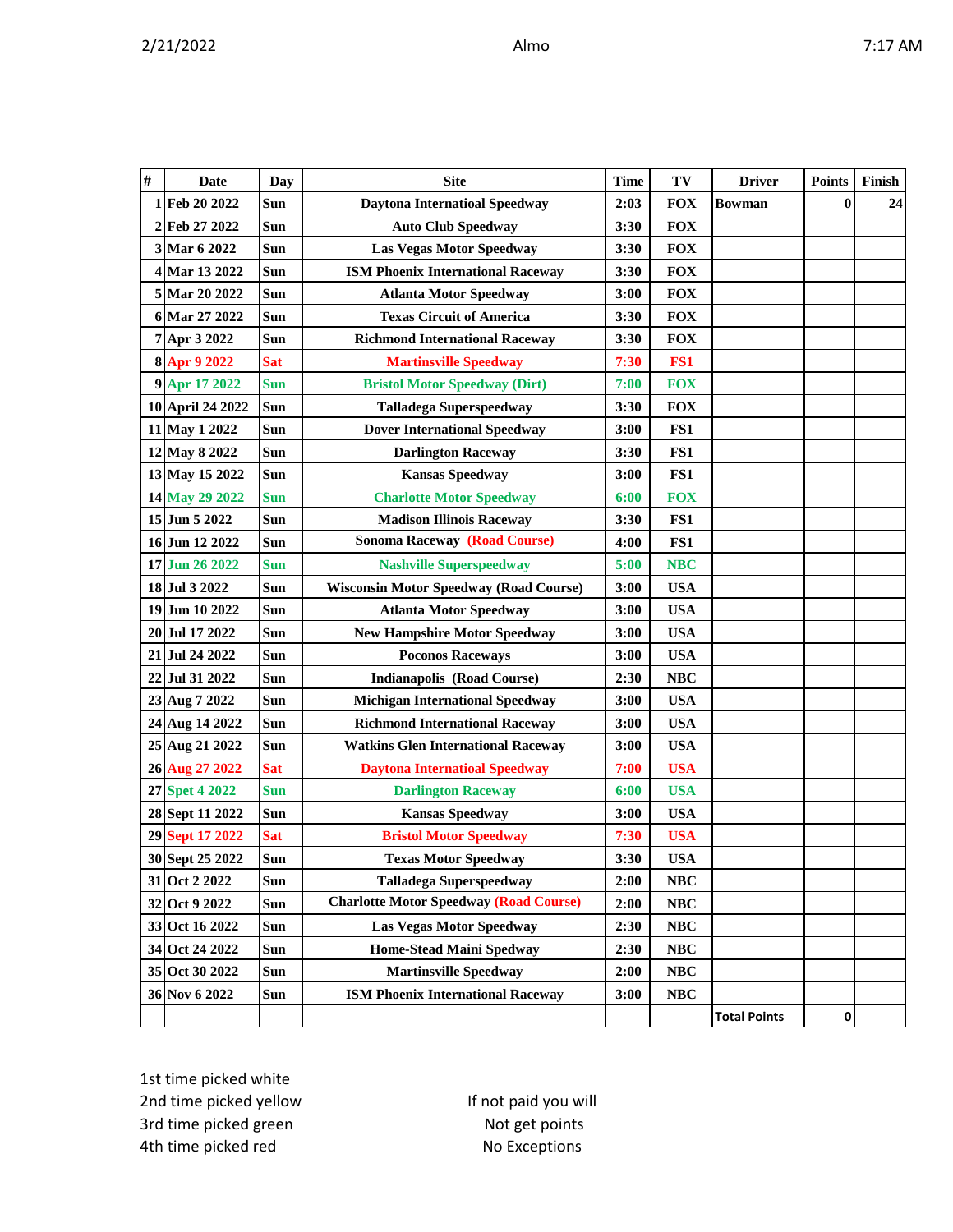| v |  |  | Ί |
|---|--|--|---|
|---|--|--|---|

| # | Date             | Day        | <b>Site</b>                                   | <b>Time</b> | TV         | <b>Driver</b>       | <b>Points</b> | Finish |
|---|------------------|------------|-----------------------------------------------|-------------|------------|---------------------|---------------|--------|
|   | 1 Feb 20 2022    | Sun        | <b>Daytona Internatioal Speedway</b>          | 2:03        |            | <b>FOX Larson</b>   | $\bf{0}$      | 32     |
|   | 2 Feb 27 2022    | Sun        | <b>Auto Club Speedway</b>                     | 3:30        | <b>FOX</b> |                     |               |        |
|   | 3 Mar 6 2022     | Sun        | <b>Las Vegas Motor Speedway</b>               | 3:30        | <b>FOX</b> |                     |               |        |
|   | 4 Mar 13 2022    | Sun        | <b>ISM Phoenix International Raceway</b>      | 3:30        | <b>FOX</b> |                     |               |        |
|   | 5 Mar 20 2022    | Sun        | <b>Atlanta Motor Speedway</b>                 | 3:00        | <b>FOX</b> |                     |               |        |
|   | 6 Mar 27 2022    | Sun        | <b>Texas Circuit of America</b>               | 3:30        | <b>FOX</b> |                     |               |        |
|   | 7 Apr 3 2022     | Sun        | <b>Richmond International Raceway</b>         | 3:30        | <b>FOX</b> |                     |               |        |
|   | 8 Apr 9 2022     | <b>Sat</b> | <b>Martinsville Speedway</b>                  | 7:30        | FS1        |                     |               |        |
|   | 9 Apr 17 2022    | <b>Sun</b> | <b>Bristol Motor Speedway (Dirt)</b>          | 7:00        | <b>FOX</b> |                     |               |        |
|   | 10 April 24 2022 | Sun        | <b>Talladega Superspeedway</b>                | 3:30        | <b>FOX</b> |                     |               |        |
|   | 11 May 1 2022    | Sun        | <b>Dover International Speedway</b>           | 3:00        | FS1        |                     |               |        |
|   | 12 May 8 2022    | Sun        | <b>Darlington Raceway</b>                     | 3:30        | FS1        |                     |               |        |
|   | 13 May 15 2022   | Sun        | <b>Kansas Speedway</b>                        | 3:00        | FS1        |                     |               |        |
|   | 14 May 29 2022   | Sun        | <b>Charlotte Motor Speedway</b>               | 6:00        | <b>FOX</b> |                     |               |        |
|   | 15 Jun 5 2022    | Sun        | <b>Madison Illinois Raceway</b>               | 3:30        | FS1        |                     |               |        |
|   | 16 Jun 12 2022   | Sun        | <b>Sonoma Raceway (Road Course)</b>           | 4:00        | FS1        |                     |               |        |
|   | 17 Jun 26 2022   | <b>Sun</b> | <b>Nashville Superspeedway</b>                | 5:00        | <b>NBC</b> |                     |               |        |
|   | 18 Jul 3 2022    | Sun        | <b>Wisconsin Motor Speedway (Road Course)</b> | 3:00        | <b>USA</b> |                     |               |        |
|   | 19 Jun 10 2022   | Sun        | <b>Atlanta Motor Speedway</b>                 | 3:00        | <b>USA</b> |                     |               |        |
|   | 20 Jul 17 2022   | Sun        | <b>New Hampshire Motor Speedway</b>           | 3:00        | <b>USA</b> |                     |               |        |
|   | 21 Jul 24 2022   | Sun        | <b>Poconos Raceways</b>                       | 3:00        | <b>USA</b> |                     |               |        |
|   | 22 Jul 31 2022   | Sun        | <b>Indianapolis (Road Course)</b>             | 2:30        | <b>NBC</b> |                     |               |        |
|   | 23 Aug 7 2022    | Sun        | <b>Michigan International Speedway</b>        | 3:00        | <b>USA</b> |                     |               |        |
|   | 24 Aug 14 2022   | Sun        | <b>Richmond International Raceway</b>         | 3:00        | <b>USA</b> |                     |               |        |
|   | 25 Aug 21 2022   | Sun        | <b>Watkins Glen International Raceway</b>     | 3:00        | <b>USA</b> |                     |               |        |
|   | 26 Aug 27 2022   | <b>Sat</b> | <b>Daytona Internatioal Speedway</b>          | 7:00        | <b>USA</b> |                     |               |        |
|   | 27 Spet 4 2022   | <b>Sun</b> | <b>Darlington Raceway</b>                     | 6:00        | <b>USA</b> |                     |               |        |
|   | 28 Sept 11 2022  | Sun        | <b>Kansas Speedway</b>                        | 3:00        | <b>USA</b> |                     |               |        |
|   | 29 Sept 17 2022  | <b>Sat</b> | <b>Bristol Motor Speedway</b>                 | 7:30        | <b>USA</b> |                     |               |        |
|   | 30 Sept 25 2022  | Sun        | <b>Texas Motor Speedway</b>                   | 3:30        | <b>USA</b> |                     |               |        |
|   | 31 Oct 2 2022    | Sun        | <b>Talladega Superspeedway</b>                | 2:00        | <b>NBC</b> |                     |               |        |
|   | 32 Oct 9 2022    | Sun        | <b>Charlotte Motor Speedway (Road Course)</b> | 2:00        | <b>NBC</b> |                     |               |        |
|   | 33 Oct 16 2022   | Sun        | <b>Las Vegas Motor Speedway</b>               | 2:30        | <b>NBC</b> |                     |               |        |
|   | 34 Oct 24 2022   | Sun        | <b>Home-Stead Maini Spedway</b>               | 2:30        | NBC        |                     |               |        |
|   | 35 Oct 30 2022   | Sun        | <b>Martinsville Speedway</b>                  | 2:00        | <b>NBC</b> |                     |               |        |
|   | 36 Nov 6 2022    | Sun        | <b>ISM Phoenix International Raceway</b>      | 3:00        | <b>NBC</b> |                     |               |        |
|   |                  |            |                                               |             |            | <b>Total Points</b> | 0             |        |
|   |                  |            |                                               |             |            |                     |               |        |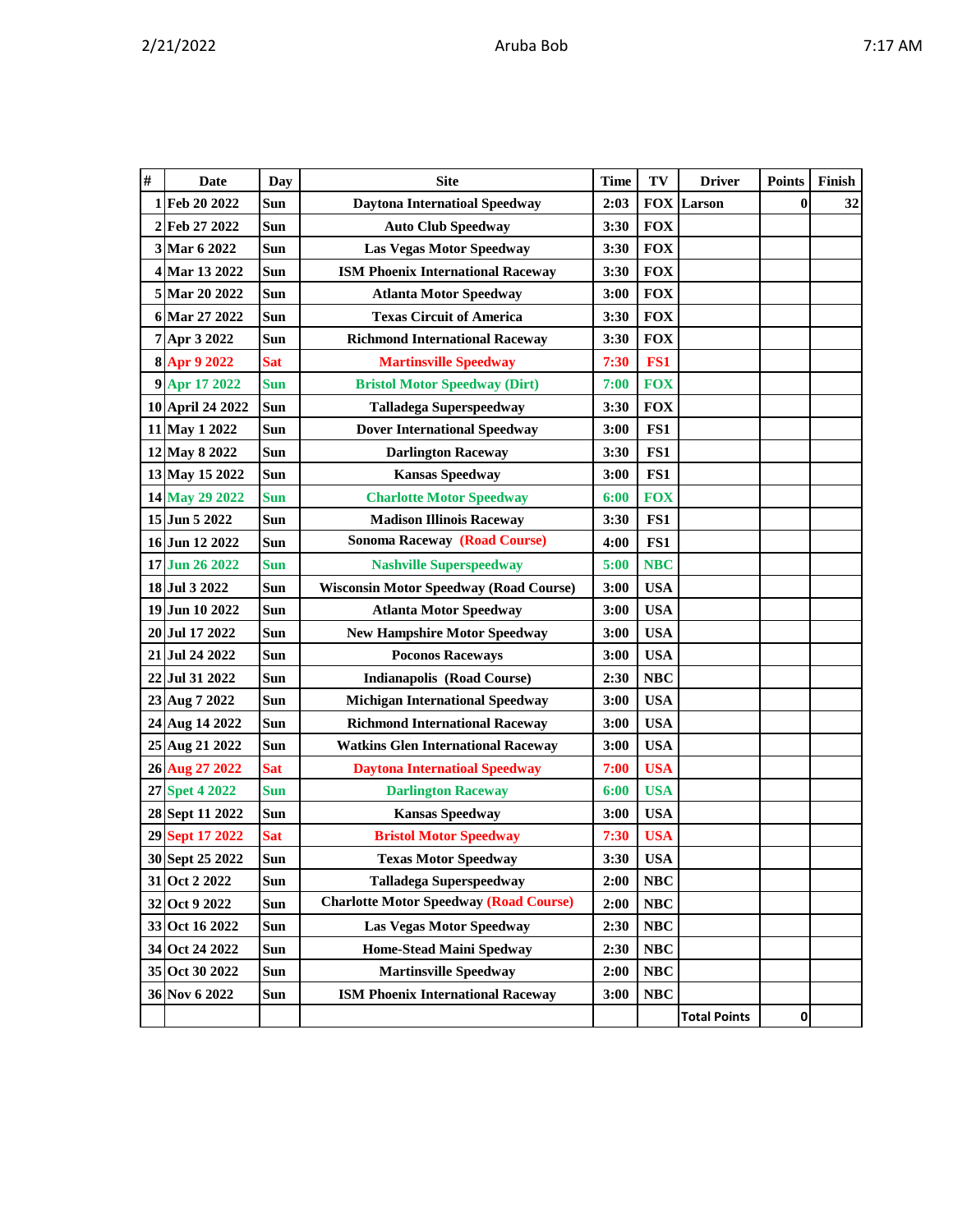| # | <b>Date</b>      | Day        | <b>Site</b>                                   | <b>Time</b> | TV         | <b>Driver</b>       | <b>Points</b> | Finish |
|---|------------------|------------|-----------------------------------------------|-------------|------------|---------------------|---------------|--------|
|   | 1 Feb 20 2022    | Sun        | <b>Daytona Internatioal Speedway</b>          | 2:03        | <b>FOX</b> | <b>Ku Busch</b>     | $\bf{0}$      | 19     |
|   | 2 Feb 27 2022    | Sun        | <b>Auto Club Speedway</b>                     | 3:30        | <b>FOX</b> |                     |               |        |
|   | 3 Mar 6 2022     | Sun        | <b>Las Vegas Motor Speedway</b>               | 3:30        | <b>FOX</b> |                     |               |        |
|   | 4 Mar 13 2022    | Sun        | <b>ISM Phoenix International Raceway</b>      | 3:30        | <b>FOX</b> |                     |               |        |
|   | 5 Mar 20 2022    | Sun        | <b>Atlanta Motor Speedway</b>                 | 3:00        | <b>FOX</b> |                     |               |        |
|   | 6 Mar 27 2022    | Sun        | <b>Texas Circuit of America</b>               | 3:30        | <b>FOX</b> |                     |               |        |
|   | 7 Apr 3 2022     | Sun        | <b>Richmond International Raceway</b>         | 3:30        | <b>FOX</b> |                     |               |        |
|   | 8 Apr 9 2022     | <b>Sat</b> | <b>Martinsville Speedway</b>                  | 7:30        | FS1        |                     |               |        |
|   | 9 Apr 17 2022    | <b>Sun</b> | <b>Bristol Motor Speedway (Dirt)</b>          | 7:00        | <b>FOX</b> |                     |               |        |
|   | 10 April 24 2022 | Sun        | <b>Talladega Superspeedway</b>                | 3:30        | <b>FOX</b> |                     |               |        |
|   | 11 May 1 2022    | Sun        | <b>Dover International Speedway</b>           | 3:00        | FS1        |                     |               |        |
|   | 12 May 8 2022    | Sun        | <b>Darlington Raceway</b>                     | 3:30        | FS1        |                     |               |        |
|   | 13 May 15 2022   | Sun        | <b>Kansas Speedway</b>                        | 3:00        | FS1        |                     |               |        |
|   | 14 May 29 2022   | <b>Sun</b> | <b>Charlotte Motor Speedway</b>               | 6:00        | <b>FOX</b> |                     |               |        |
|   | 15 Jun 5 2022    | Sun        | <b>Madison Illinois Raceway</b>               | 3:30        | FS1        |                     |               |        |
|   | 16 Jun 12 2022   | Sun        | <b>Sonoma Raceway (Road Course)</b>           | 4:00        | FS1        |                     |               |        |
|   | 17 Jun 26 2022   | Sun        | <b>Nashville Superspeedway</b>                | 5:00        | <b>NBC</b> |                     |               |        |
|   | 18 Jul 3 2022    | Sun        | <b>Wisconsin Motor Speedway (Road Course)</b> | 3:00        | <b>USA</b> |                     |               |        |
|   | 19 Jun 10 2022   | Sun        | <b>Atlanta Motor Speedway</b>                 | 3:00        | <b>USA</b> |                     |               |        |
|   | 20 Jul 17 2022   | Sun        | <b>New Hampshire Motor Speedway</b>           | 3:00        | <b>USA</b> |                     |               |        |
|   | 21 Jul 24 2022   | Sun        | <b>Poconos Raceways</b>                       | 3:00        | <b>USA</b> |                     |               |        |
|   | 22 Jul 31 2022   | Sun        | <b>Indianapolis (Road Course)</b>             | 2:30        | <b>NBC</b> |                     |               |        |
|   | 23 Aug 7 2022    | Sun        | <b>Michigan International Speedway</b>        | 3:00        | <b>USA</b> |                     |               |        |
|   | 24 Aug 14 2022   | Sun        | <b>Richmond International Raceway</b>         | 3:00        | <b>USA</b> |                     |               |        |
|   | 25 Aug 21 2022   | Sun        | <b>Watkins Glen International Raceway</b>     | 3:00        | <b>USA</b> |                     |               |        |
|   | 26 Aug 27 2022   | <b>Sat</b> | <b>Daytona Internatioal Speedway</b>          | 7:00        | <b>USA</b> |                     |               |        |
|   | 27 Spet 4 2022   | Sun        | <b>Darlington Raceway</b>                     | 6:00        | <b>USA</b> |                     |               |        |
|   | 28 Sept 11 2022  | Sun        | <b>Kansas Speedway</b>                        | 3:00        | <b>USA</b> |                     |               |        |
|   | 29 Sept 17 2022  | <b>Sat</b> | <b>Bristol Motor Speedway</b>                 | 7:30        | <b>USA</b> |                     |               |        |
|   | 30 Sept 25 2022  | Sun        | <b>Texas Motor Speedway</b>                   | 3:30        | <b>USA</b> |                     |               |        |
|   | 31 Oct 2 2022    | Sun        | <b>Talladega Superspeedway</b>                | 2:00        | NBC        |                     |               |        |
|   | 32 Oct 9 2022    | Sun        | <b>Charlotte Motor Speedway (Road Course)</b> | 2:00        | NBC        |                     |               |        |
|   | 33 Oct 16 2022   | Sun        | Las Vegas Motor Speedway                      | 2:30        | NBC        |                     |               |        |
|   | 34 Oct 24 2022   | Sun        | <b>Home-Stead Maini Spedway</b>               | 2:30        | NBC        |                     |               |        |
|   | 35 Oct 30 2022   | Sun        | <b>Martinsville Speedway</b>                  | 2:00        | <b>NBC</b> |                     |               |        |
|   | 36 Nov 6 2022    | Sun        | <b>ISM Phoenix International Raceway</b>      | 3:00        | NBC        |                     |               |        |
|   |                  |            |                                               |             |            | <b>Total Points</b> | $\mathbf{0}$  |        |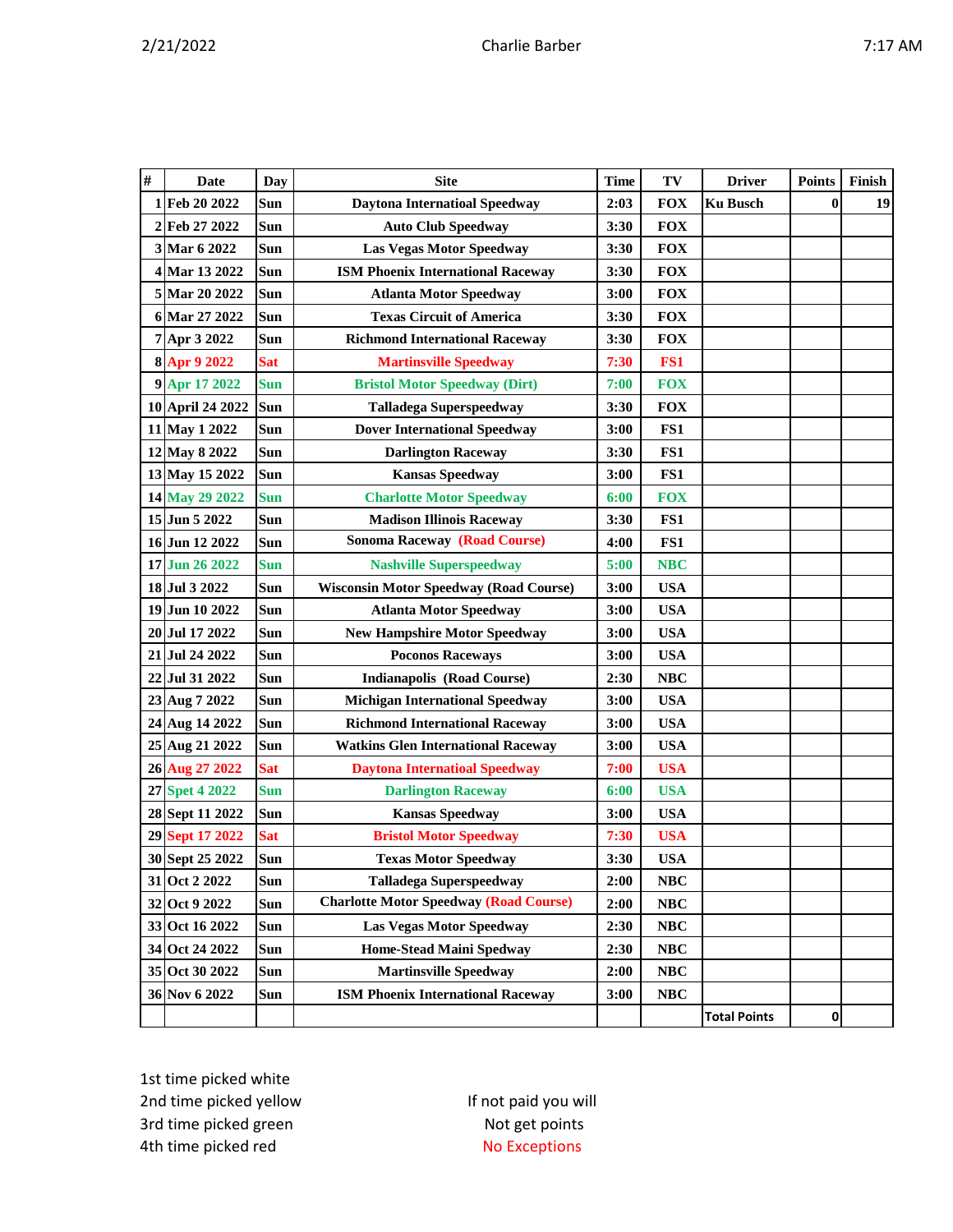| v |
|---|
|---|

| # | Date             | Day        | <b>Site</b>                                   | <b>Time</b> | TV         | <b>Driver</b>       | <b>Points</b> | Finish |
|---|------------------|------------|-----------------------------------------------|-------------|------------|---------------------|---------------|--------|
|   | 1 Feb 20 2022    | Sun        | <b>Daytona Internatioal Speedway</b>          | 2:03        | <b>FOX</b> | <b>Buescher</b>     | $\bf{0}$      | 16     |
|   | 2 Feb 27 2022    | Sun        | <b>Auto Club Speedway</b>                     | 3:30        | <b>FOX</b> |                     |               |        |
|   | 3 Mar 6 2022     | Sun        | <b>Las Vegas Motor Speedway</b>               | 3:30        | <b>FOX</b> |                     |               |        |
|   | 4 Mar 13 2022    | <b>Sun</b> | <b>ISM Phoenix International Raceway</b>      | 3:30        | <b>FOX</b> |                     |               |        |
|   | 5 Mar 20 2022    | <b>Sun</b> | <b>Atlanta Motor Speedway</b>                 | 3:00        | <b>FOX</b> |                     |               |        |
|   | 6 Mar 27 2022    | Sun        | <b>Texas Circuit of America</b>               | 3:30        | <b>FOX</b> |                     |               |        |
|   | 7 Apr 3 2022     | Sun        | <b>Richmond International Raceway</b>         | 3:30        | <b>FOX</b> |                     |               |        |
|   | 8 Apr 9 2022     | <b>Sat</b> | <b>Martinsville Speedway</b>                  | 7:30        | FS1        |                     |               |        |
|   | 9 Apr 17 2022    | <b>Sun</b> | <b>Bristol Motor Speedway (Dirt)</b>          | 7:00        | <b>FOX</b> |                     |               |        |
|   | 10 April 24 2022 | Sun        | <b>Talladega Superspeedway</b>                | 3:30        | <b>FOX</b> |                     |               |        |
|   | 11 May 1 2022    | Sun        | <b>Dover International Speedway</b>           | 3:00        | FS1        |                     |               |        |
|   | 12 May 8 2022    | Sun        | <b>Darlington Raceway</b>                     | 3:30        | FS1        |                     |               |        |
|   | 13 May 15 2022   | Sun        | <b>Kansas Speedway</b>                        | 3:00        | FS1        |                     |               |        |
|   | 14 May 29 2022   | <b>Sun</b> | <b>Charlotte Motor Speedway</b>               | 6:00        | <b>FOX</b> |                     |               |        |
|   | 15 Jun 5 2022    | Sun        | <b>Madison Illinois Raceway</b>               | 3:30        | FS1        |                     |               |        |
|   | 16 Jun 12 2022   | Sun        | <b>Sonoma Raceway (Road Course)</b>           | 4:00        | FS1        |                     |               |        |
|   | 17 Jun 26 2022   | <b>Sun</b> | <b>Nashville Superspeedway</b>                | 5:00        | <b>NBC</b> |                     |               |        |
|   | 18 Jul 3 2022    | Sun        | <b>Wisconsin Motor Speedway (Road Course)</b> | 3:00        | <b>USA</b> |                     |               |        |
|   | 19 Jun 10 2022   | <b>Sun</b> | <b>Atlanta Motor Speedway</b>                 | 3:00        | <b>USA</b> |                     |               |        |
|   | 20 Jul 17 2022   | Sun        | <b>New Hampshire Motor Speedway</b>           | 3:00        | <b>USA</b> |                     |               |        |
|   | 21 Jul 24 2022   | Sun        | <b>Poconos Raceways</b>                       | 3:00        | <b>USA</b> |                     |               |        |
|   | 22 Jul 31 2022   | <b>Sun</b> | <b>Indianapolis (Road Course)</b>             | 2:30        | <b>NBC</b> |                     |               |        |
|   | 23 Aug 7 2022    | Sun        | <b>Michigan International Speedway</b>        | 3:00        | <b>USA</b> |                     |               |        |
|   | 24 Aug 14 2022   | Sun        | <b>Richmond International Raceway</b>         | 3:00        | <b>USA</b> |                     |               |        |
|   | 25 Aug 21 2022   | Sun        | <b>Watkins Glen International Raceway</b>     | 3:00        | <b>USA</b> |                     |               |        |
|   | 26 Aug 27 2022   | <b>Sat</b> | <b>Daytona Internatioal Speedway</b>          | 7:00        | <b>USA</b> |                     |               |        |
|   | 27 Spet 4 2022   | <b>Sun</b> | <b>Darlington Raceway</b>                     | 6:00        | <b>USA</b> |                     |               |        |
|   | 28 Sept 11 2022  | Sun        | <b>Kansas Speedway</b>                        | 3:00        | <b>USA</b> |                     |               |        |
|   | 29 Sept 17 2022  | <b>Sat</b> | <b>Bristol Motor Speedway</b>                 | 7:30        | <b>USA</b> |                     |               |        |
|   | 30 Sept 25 2022  | Sun        | <b>Texas Motor Speedway</b>                   | 3:30        | <b>USA</b> |                     |               |        |
|   | 31 Oct 2 2022    | Sun        | <b>Talladega Superspeedway</b>                | 2:00        | NBC        |                     |               |        |
|   | 32 Oct 9 2022    | Sun        | <b>Charlotte Motor Speedway (Road Course)</b> | 2:00        | NBC        |                     |               |        |
|   | 33 Oct 16 2022   | Sun        | <b>Las Vegas Motor Speedway</b>               | 2:30        | NBC        |                     |               |        |
|   | 34 Oct 24 2022   | Sun        | <b>Home-Stead Maini Spedway</b>               | 2:30        | NBC        |                     |               |        |
|   | 35 Oct 30 2022   | Sun        | <b>Martinsville Speedway</b>                  | 2:00        | NBC        |                     |               |        |
|   | 36 Nov 6 2022    | Sun        | <b>ISM Phoenix International Raceway</b>      | 3:00        | <b>NBC</b> |                     |               |        |
|   |                  |            |                                               |             |            | <b>Total Points</b> | 0             |        |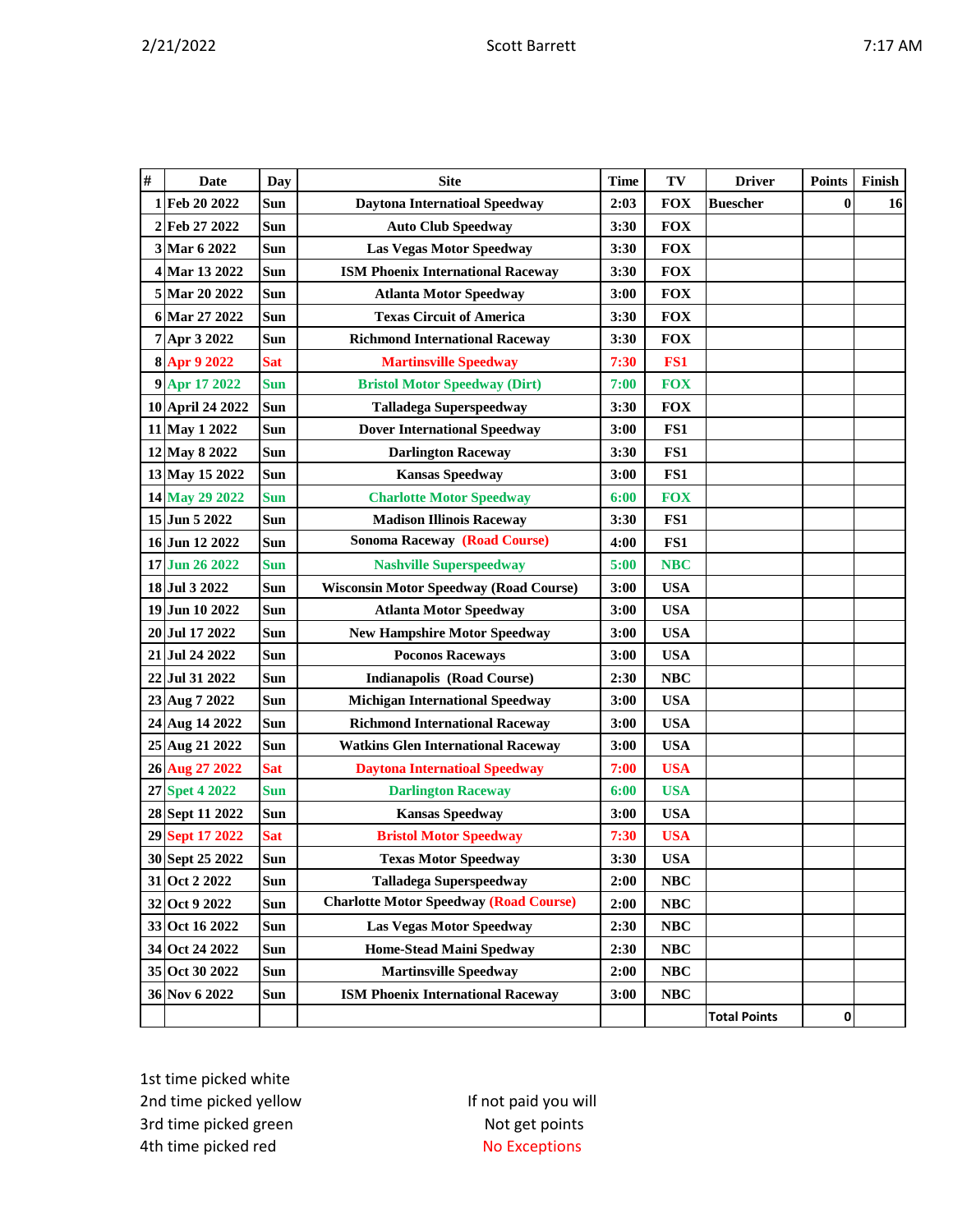|  | ΑN |
|--|----|
|  |    |

| $\#$ | Date             | Day        | <b>Site</b>                                   | <b>Time</b> | TV         | <b>Driver</b>       | <b>Points</b> | Finish |
|------|------------------|------------|-----------------------------------------------|-------------|------------|---------------------|---------------|--------|
|      | 1 Feb 20 2022    | Sun        | <b>Daytona Internatioal Speedway</b>          | 2:03        | <b>FOX</b> | Keselowski          |               |        |
|      | 2 Feb 27 2022    | Sun        | <b>Auto Club Speedway</b>                     | 3:30        | <b>FOX</b> |                     |               |        |
|      | 3 Mar 6 2022     | Sun        | <b>Las Vegas Motor Speedway</b>               | 3:30        | <b>FOX</b> |                     |               |        |
|      | 4 Mar 13 2022    | Sun        | <b>ISM Phoenix International Raceway</b>      | 3:30        | <b>FOX</b> |                     |               |        |
|      | 5 Mar 20 2022    | Sun        | <b>Atlanta Motor Speedway</b>                 | 3:00        | <b>FOX</b> |                     |               |        |
|      | 6 Mar 27 2022    | Sun        | <b>Texas Circuit of America</b>               | 3:30        | <b>FOX</b> |                     |               |        |
|      | 7 Apr 3 2022     | Sun        | <b>Richmond International Raceway</b>         | 3:30        | <b>FOX</b> |                     |               |        |
|      | 8 Apr 9 2022     | <b>Sat</b> | <b>Martinsville Speedway</b>                  | 7:30        | FS1        |                     |               |        |
|      | 9 Apr 17 2022    | <b>Sun</b> | <b>Bristol Motor Speedway (Dirt)</b>          | 7:00        | <b>FOX</b> |                     |               |        |
|      | 10 April 24 2022 | Sun        | <b>Talladega Superspeedway</b>                | 3:30        | <b>FOX</b> |                     |               |        |
|      | 11 May 1 2022    | Sun        | <b>Dover International Speedway</b>           | 3:00        | FS1        |                     |               |        |
|      | 12 May 8 2022    | Sun        | <b>Darlington Raceway</b>                     | 3:30        | FS1        |                     |               |        |
|      | 13 May 15 2022   | Sun        | <b>Kansas Speedway</b>                        | 3:00        | FS1        |                     |               |        |
|      | 14 May 29 2022   | <b>Sun</b> | <b>Charlotte Motor Speedway</b>               | 6:00        | <b>FOX</b> |                     |               |        |
|      | 15 Jun 5 2022    | Sun        | <b>Madison Illinois Raceway</b>               | 3:30        | FS1        |                     |               |        |
|      | 16 Jun 12 2022   | Sun        | <b>Sonoma Raceway (Road Course)</b>           | 4:00        | FS1        |                     |               |        |
|      | 17 Jun 26 2022   | <b>Sun</b> | <b>Nashville Superspeedway</b>                | 5:00        | <b>NBC</b> |                     |               |        |
|      | 18 Jul 3 2022    | Sun        | <b>Wisconsin Motor Speedway (Road Course)</b> | 3:00        | <b>USA</b> |                     |               |        |
|      | 19 Jun 10 2022   | Sun        | <b>Atlanta Motor Speedway</b>                 | 3:00        | <b>USA</b> |                     |               |        |
|      | 20 Jul 17 2022   | Sun        | <b>New Hampshire Motor Speedway</b>           | 3:00        | <b>USA</b> |                     |               |        |
|      | 21 Jul 24 2022   | Sun        | <b>Poconos Raceways</b>                       | 3:00        | <b>USA</b> |                     |               |        |
|      | 22 Jul 31 2022   | Sun        | <b>Indianapolis (Road Course)</b>             | 2:30        | <b>NBC</b> |                     |               |        |
|      | 23 Aug 7 2022    | Sun        | <b>Michigan International Speedway</b>        | 3:00        | <b>USA</b> |                     |               |        |
|      | 24 Aug 14 2022   | Sun        | <b>Richmond International Raceway</b>         | 3:00        | <b>USA</b> |                     |               |        |
|      | 25 Aug 21 2022   | Sun        | <b>Watkins Glen International Raceway</b>     | 3:00        | <b>USA</b> |                     |               |        |
|      | 26 Aug 27 2022   | <b>Sat</b> | <b>Daytona Internatioal Speedway</b>          | 7:00        | <b>USA</b> |                     |               |        |
|      | 27 Spet 4 2022   | <b>Sun</b> | <b>Darlington Raceway</b>                     | 6:00        | <b>USA</b> |                     |               |        |
|      | 28 Sept 11 2022  | Sun        | <b>Kansas Speedway</b>                        | 3:00        | <b>USA</b> |                     |               |        |
|      | 29 Sept 17 2022  | <b>Sat</b> | <b>Bristol Motor Speedway</b>                 | 7:30        | <b>USA</b> |                     |               |        |
|      | 30 Sept 25 2022  | Sun        | <b>Texas Motor Speedway</b>                   | 3:30        | <b>USA</b> |                     |               |        |
|      | 31 Oct 2 2022    | Sun        | <b>Talladega Superspeedway</b>                | 2:00        | <b>NBC</b> |                     |               |        |
|      | 32 Oct 9 2022    | Sun        | <b>Charlotte Motor Speedway (Road Course)</b> | 2:00        | <b>NBC</b> |                     |               |        |
|      | 33 Oct 16 2022   | Sun        | <b>Las Vegas Motor Speedway</b>               | 2:30        | NBC        |                     |               |        |
|      | 34 Oct 24 2022   | Sun        | <b>Home-Stead Maini Spedway</b>               | 2:30        | NBC        |                     |               |        |
|      | 35 Oct 30 2022   | Sun        | <b>Martinsville Speedway</b>                  | 2:00        | NBC        |                     |               |        |
|      | 36 Nov 6 2022    | Sun        | <b>ISM Phoenix International Raceway</b>      | 3:00        | NBC        |                     |               |        |
|      |                  |            |                                               |             |            | <b>Total Points</b> | 2             |        |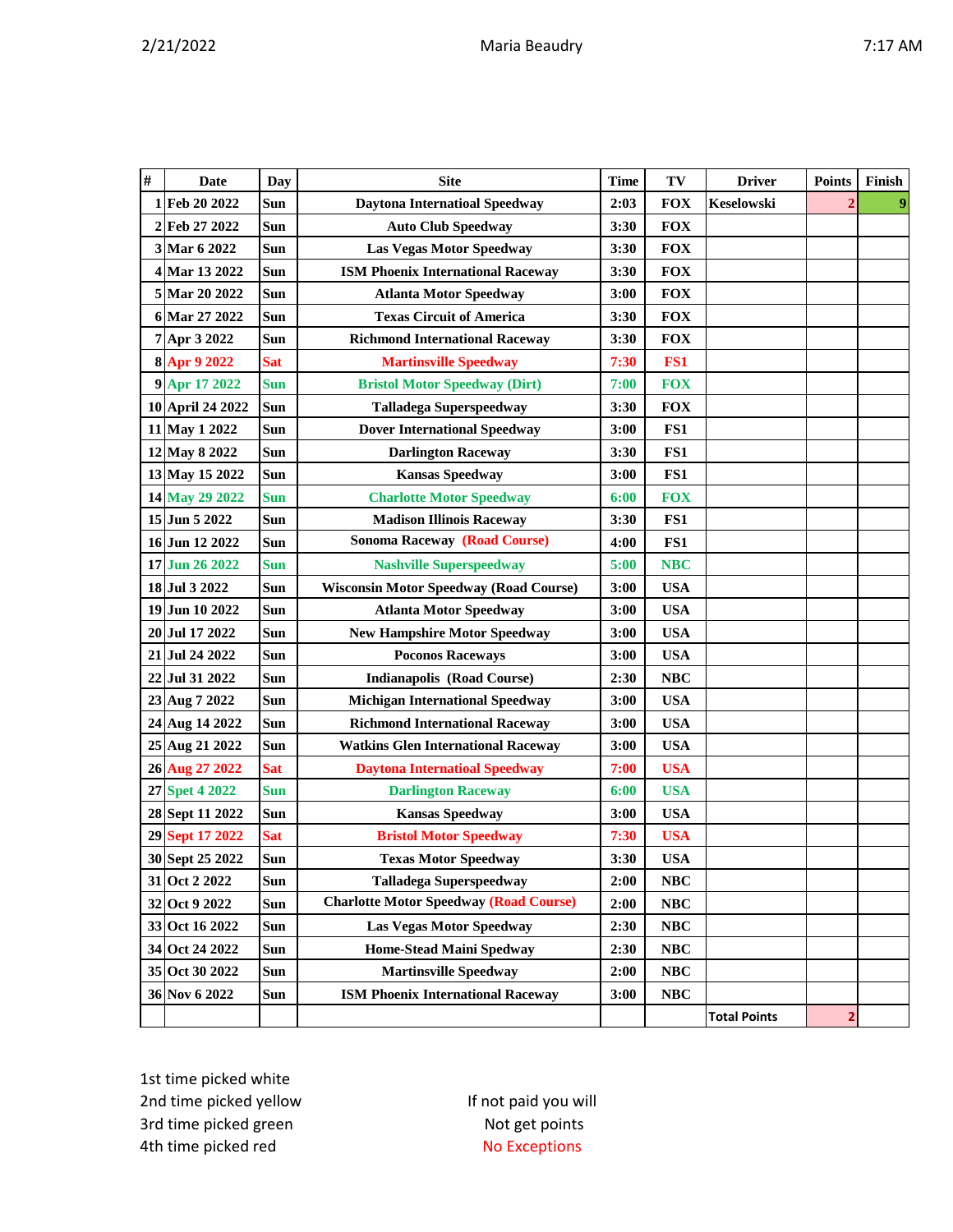| #         | Date               | <b>Day</b> | <b>Site</b>                                   | <b>Time</b> | TV         | <b>Driver</b>       | <b>Points</b> | Finish |
|-----------|--------------------|------------|-----------------------------------------------|-------------|------------|---------------------|---------------|--------|
|           | 1 Feb 20 2022      | Sun        | <b>Daytona Internatioal Speedway</b>          | 2:03        | <b>FOX</b> | <b>Buescher</b>     | $\bf{0}$      | 16     |
|           | 2 Feb 27 2022      | Sun        | <b>Auto Club Speedway</b>                     | 3:30        | <b>FOX</b> |                     |               |        |
|           | 3 Mar 6 2022       | Sun        | <b>Las Vegas Motor Speedway</b>               | 3:30        | <b>FOX</b> |                     |               |        |
|           | 4 Mar 13 2022      | Sun        | <b>ISM Phoenix International Raceway</b>      | 3:30        | <b>FOX</b> |                     |               |        |
|           | 5 Mar 20 2022      | Sun        | <b>Atlanta Motor Speedway</b>                 | 3:00        | <b>FOX</b> |                     |               |        |
|           | 6 Mar 27 2022      | Sun        | <b>Texas Circuit of America</b>               | 3:30        | <b>FOX</b> |                     |               |        |
|           | 7 Apr 3 2022       | Sun        | <b>Richmond International Raceway</b>         | 3:30        | <b>FOX</b> |                     |               |        |
|           | 8 Apr 9 2022       | <b>Sat</b> | <b>Martinsville Speedway</b>                  | 7:30        | FS1        |                     |               |        |
|           | 9 Apr 17 2022      | <b>Sun</b> | <b>Bristol Motor Speedway (Dirt)</b>          | 7:00        | <b>FOX</b> |                     |               |        |
|           | 10 April 24 2022   | Sun        | <b>Talladega Superspeedway</b>                | 3:30        | <b>FOX</b> |                     |               |        |
|           | 11 May 1 2022      | Sun        | <b>Dover International Speedway</b>           | 3:00        | FS1        |                     |               |        |
|           | 12 May 8 2022      | Sun        | <b>Darlington Raceway</b>                     | 3:30        | FS1        |                     |               |        |
|           | 13 May 15 2022     | Sun        | <b>Kansas Speedway</b>                        | 3:00        | FS1        |                     |               |        |
|           | 14 May 29 2022     | Sun        | <b>Charlotte Motor Speedway</b>               | 6:00        | <b>FOX</b> |                     |               |        |
|           | 15 Jun 5 2022      | Sun        | <b>Madison Illinois Raceway</b>               | 3:30        | FS1        |                     |               |        |
|           | 16 Jun 12 2022     | Sun        | <b>Sonoma Raceway (Road Course)</b>           | 4:00        | FS1        |                     |               |        |
|           | 17 Jun 26 2022     | Sun        | <b>Nashville Superspeedway</b>                | 5:00        | <b>NBC</b> |                     |               |        |
|           | 18 Jul 3 2022      | Sun        | <b>Wisconsin Motor Speedway (Road Course)</b> | 3:00        | <b>USA</b> |                     |               |        |
|           | 19 Jun 10 2022     | Sun        | <b>Atlanta Motor Speedway</b>                 | 3:00        | <b>USA</b> |                     |               |        |
| <b>20</b> | <b>Jul 17 2022</b> | Sun        | <b>New Hampshire Motor Speedway</b>           | 3:00        | <b>USA</b> |                     |               |        |
|           | 21 Jul 24 2022     | Sun        | <b>Poconos Raceways</b>                       | 3:00        | <b>USA</b> |                     |               |        |
|           | 22 Jul 31 2022     | Sun        | <b>Indianapolis (Road Course)</b>             | 2:30        | <b>NBC</b> |                     |               |        |
|           | 23 Aug 7 2022      | Sun        | <b>Michigan International Speedway</b>        | 3:00        | <b>USA</b> |                     |               |        |
|           | 24 Aug 14 2022     | Sun        | <b>Richmond International Raceway</b>         | 3:00        | <b>USA</b> |                     |               |        |
|           | 25 Aug 21 2022     | Sun        | <b>Watkins Glen International Raceway</b>     | 3:00        | <b>USA</b> |                     |               |        |
|           | 26 Aug 27 2022     | <b>Sat</b> | <b>Daytona Internatioal Speedway</b>          | 7:00        | <b>USA</b> |                     |               |        |
|           | 27 Spet 4 2022     | <b>Sun</b> | <b>Darlington Raceway</b>                     | 6:00        | <b>USA</b> |                     |               |        |
|           | 28 Sept 11 2022    | Sun        | <b>Kansas Speedway</b>                        | 3:00        | <b>USA</b> |                     |               |        |
|           | 29 Sept 17 2022    | <b>Sat</b> | <b>Bristol Motor Speedway</b>                 | 7:30        | <b>USA</b> |                     |               |        |
|           | 30 Sept 25 2022    | Sun        | <b>Texas Motor Speedway</b>                   | 3:30        | <b>USA</b> |                     |               |        |
|           | 31 Oct 2 2022      | Sun        | <b>Talladega Superspeedway</b>                | 2:00        | <b>NBC</b> |                     |               |        |
|           | 32 Oct 9 2022      | Sun        | <b>Charlotte Motor Speedway (Road Course)</b> | 2:00        | <b>NBC</b> |                     |               |        |
|           | 33 Oct 16 2022     | Sun        | <b>Las Vegas Motor Speedway</b>               | 2:30        | <b>NBC</b> |                     |               |        |
|           | 34 Oct 24 2022     | Sun        | <b>Home-Stead Maini Spedway</b>               | 2:30        | <b>NBC</b> |                     |               |        |
|           | 35 Oct 30 2022     | Sun        | <b>Martinsville Speedway</b>                  | 2:00        | <b>NBC</b> |                     |               |        |
|           | 36 Nov 6 2022      | Sun        | <b>ISM Phoenix International Raceway</b>      | 3:00        | <b>NBC</b> |                     |               |        |
|           |                    |            |                                               |             |            | <b>Total Points</b> | 0             |        |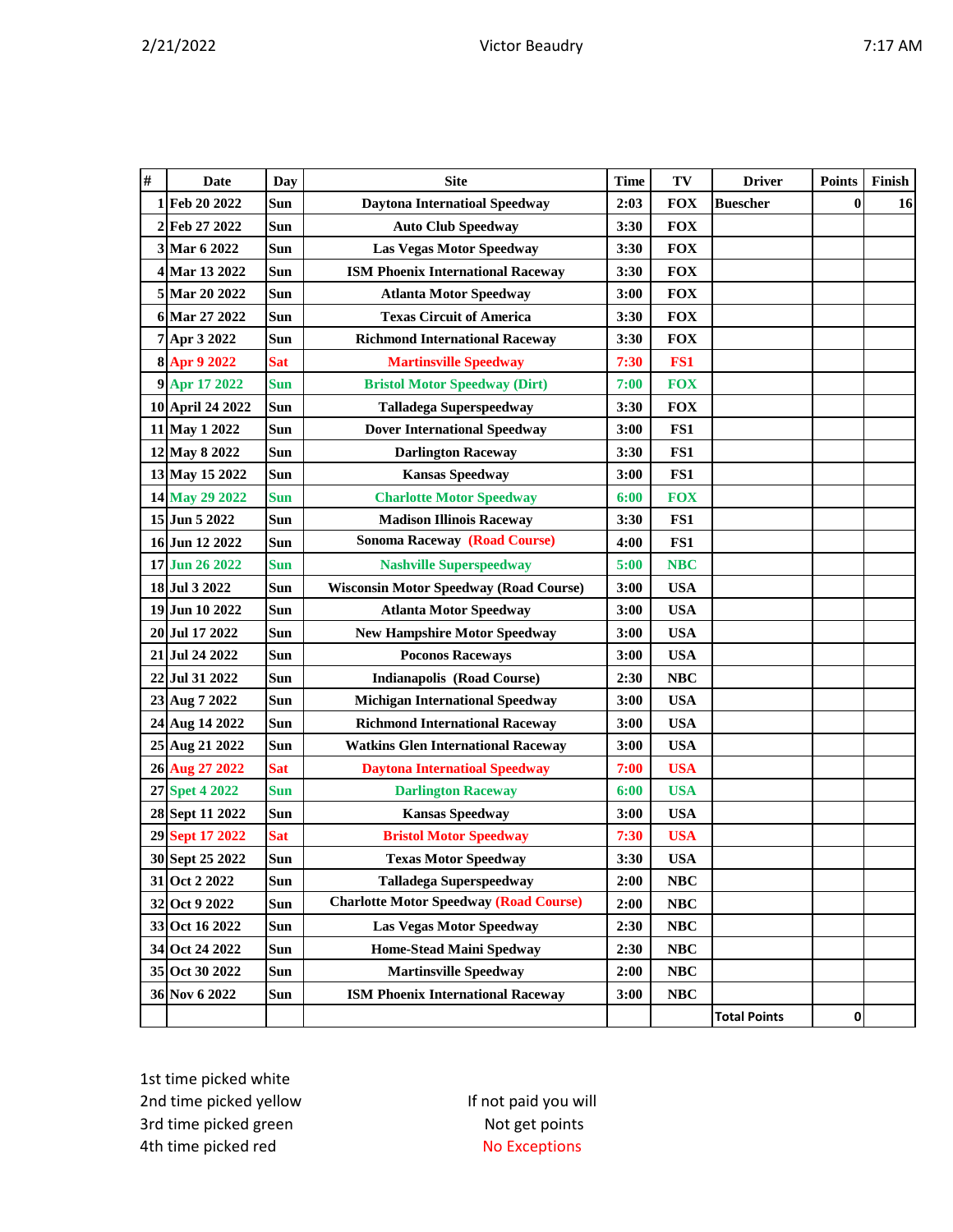| # | Date             | Day        | <b>Site</b>                                   | Time | TV              | <b>Driver</b>       | <b>Points</b> | Finish |
|---|------------------|------------|-----------------------------------------------|------|-----------------|---------------------|---------------|--------|
| 1 | Feb 20 2022      | Sun        | <b>Daytona Internatioal Speedway</b>          | 2:03 | <b>FOX</b>      | <b>Buescher</b>     | $\bf{0}$      | 16     |
|   | 2 Feb 27 2022    | Sun        | <b>Auto Club Speedway</b>                     | 3:30 | <b>FOX</b>      |                     |               |        |
|   | 3 Mar 6 2022     | Sun        | <b>Las Vegas Motor Speedway</b>               | 3:30 | <b>FOX</b>      |                     |               |        |
|   | 4 Mar 13 2022    | Sun        | <b>ISM Phoenix International Raceway</b>      | 3:30 | <b>FOX</b>      |                     |               |        |
|   | 5 Mar 20 2022    | Sun        | <b>Atlanta Motor Speedway</b>                 | 3:00 | <b>FOX</b>      |                     |               |        |
|   | 6 Mar 27 2022    | Sun        | <b>Texas Circuit of America</b>               | 3:30 | <b>FOX</b>      |                     |               |        |
|   | 7 Apr 3 2022     | Sun        | <b>Richmond International Raceway</b>         | 3:30 | <b>FOX</b>      |                     |               |        |
|   | 8 Apr 9 2022     | <b>Sat</b> | <b>Martinsville Speedway</b>                  | 7:30 | FS <sub>1</sub> |                     |               |        |
|   | 9 Apr 17 2022    | <b>Sun</b> | <b>Bristol Motor Speedway (Dirt)</b>          | 7:00 | <b>FOX</b>      |                     |               |        |
|   | 10 April 24 2022 | <b>Sun</b> | <b>Talladega Superspeedway</b>                | 3:30 | <b>FOX</b>      |                     |               |        |
|   | 11 May 1 2022    | Sun        | <b>Dover International Speedway</b>           | 3:00 | FS1             |                     |               |        |
|   | 12 May 8 2022    | Sun        | <b>Darlington Raceway</b>                     | 3:30 | FS1             |                     |               |        |
|   | 13 May 15 2022   | Sun        | <b>Kansas Speedway</b>                        | 3:00 | FS1             |                     |               |        |
|   | 14 May 29 2022   | <b>Sun</b> | <b>Charlotte Motor Speedway</b>               | 6:00 | <b>FOX</b>      |                     |               |        |
|   | 15 Jun 5 2022    | Sun        | <b>Madison Illinois Raceway</b>               | 3:30 | FS1             |                     |               |        |
|   | 16 Jun 12 2022   | Sun        | <b>Sonoma Raceway (Road Course)</b>           | 4:00 | FS1             |                     |               |        |
|   | 17 Jun 26 2022   | <b>Sun</b> | <b>Nashville Superspeedway</b>                | 5:00 | <b>NBC</b>      |                     |               |        |
|   | 18 Jul 3 2022    | Sun        | <b>Wisconsin Motor Speedway (Road Course)</b> | 3:00 | <b>USA</b>      |                     |               |        |
|   | 19 Jun 10 2022   | Sun        | <b>Atlanta Motor Speedway</b>                 | 3:00 | <b>USA</b>      |                     |               |        |
|   | 20 Jul 17 2022   | Sun        | <b>New Hampshire Motor Speedway</b>           | 3:00 | <b>USA</b>      |                     |               |        |
|   | 21 Jul 24 2022   | Sun        | <b>Poconos Raceways</b>                       | 3:00 | <b>USA</b>      |                     |               |        |
|   | 22 Jul 31 2022   | Sun        | <b>Indianapolis (Road Course)</b>             | 2:30 | <b>NBC</b>      |                     |               |        |
|   | 23 Aug 7 2022    | Sun        | <b>Michigan International Speedway</b>        | 3:00 | <b>USA</b>      |                     |               |        |
|   | 24 Aug 14 2022   | Sun        | <b>Richmond International Raceway</b>         | 3:00 | <b>USA</b>      |                     |               |        |
|   | 25 Aug 21 2022   | Sun        | <b>Watkins Glen International Raceway</b>     | 3:00 | <b>USA</b>      |                     |               |        |
|   | 26 Aug 27 2022   | <b>Sat</b> | <b>Daytona Internatioal Speedway</b>          | 7:00 | <b>USA</b>      |                     |               |        |
|   | 27 Spet 4 2022   | Sun        | <b>Darlington Raceway</b>                     | 6:00 | <b>USA</b>      |                     |               |        |
|   | 28 Sept 11 2022  | Sun        | <b>Kansas Speedway</b>                        | 3:00 | <b>USA</b>      |                     |               |        |
|   | 29 Sept 17 2022  | <b>Sat</b> | <b>Bristol Motor Speedway</b>                 | 7:30 | <b>USA</b>      |                     |               |        |
|   | 30 Sept 25 2022  | Sun        | <b>Texas Motor Speedway</b>                   | 3:30 | <b>USA</b>      |                     |               |        |
|   | 31 Oct 2 2022    | <b>Sun</b> | <b>Talladega Superspeedway</b>                | 2:00 | <b>NBC</b>      |                     |               |        |
|   | 32 Oct 9 2022    | Sun        | <b>Charlotte Motor Speedway (Road Course)</b> | 2:00 | <b>NBC</b>      |                     |               |        |
|   | 33 Oct 16 2022   | <b>Sun</b> | <b>Las Vegas Motor Speedway</b>               | 2:30 | NBC             |                     |               |        |
|   | 34 Oct 24 2022   | Sun        | <b>Home-Stead Maini Spedway</b>               | 2:30 | <b>NBC</b>      |                     |               |        |
|   | 35 Oct 30 2022   | Sun        | <b>Martinsville Speedway</b>                  | 2:00 | $\bf NBC$       |                     |               |        |
|   | 36 Nov 6 2022    | Sun        | <b>ISM Phoenix International Raceway</b>      | 3:00 | NBC             |                     |               |        |
|   |                  |            |                                               |      |                 | <b>Total Points</b> | 0             |        |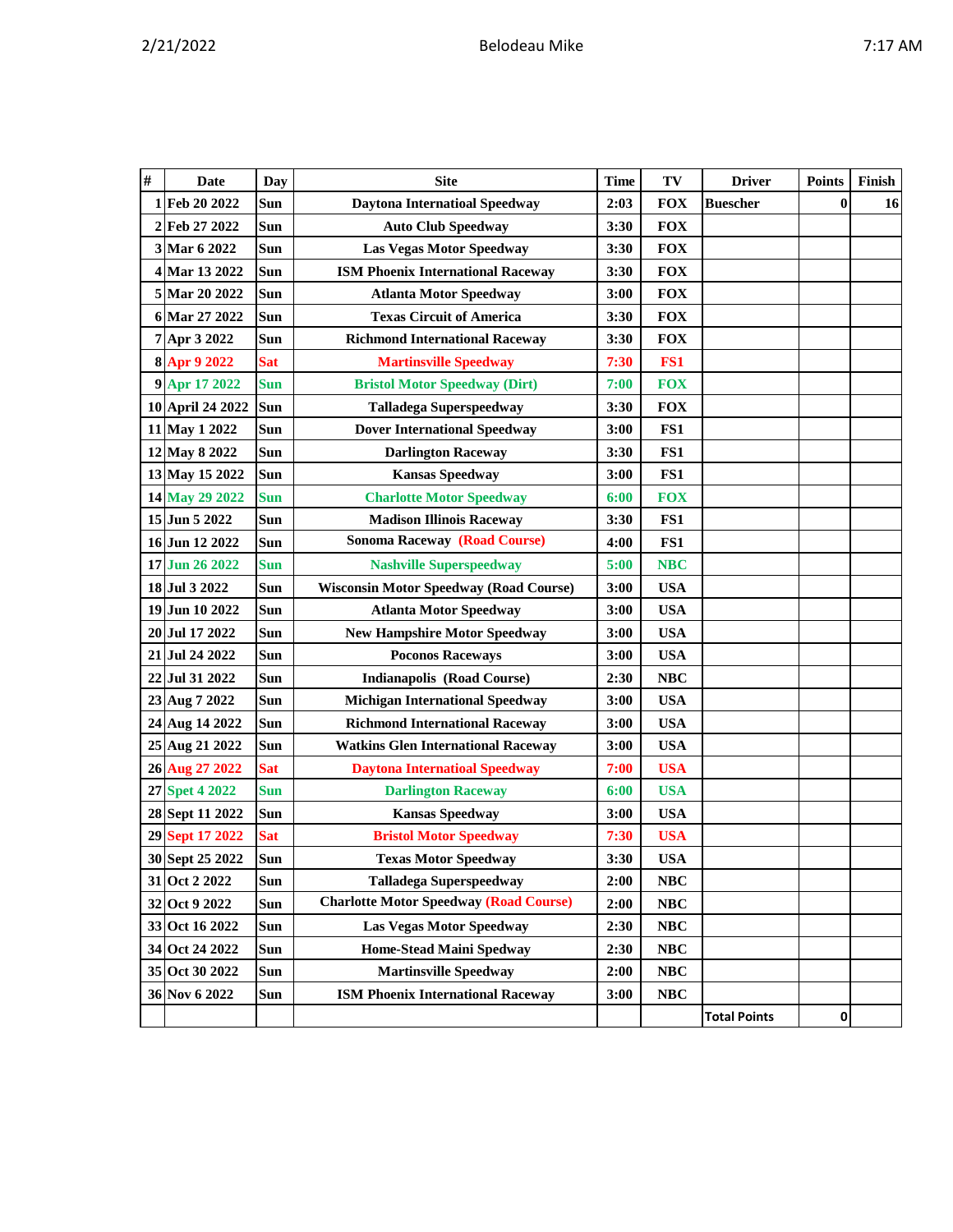| # | <b>Date</b>      | Day        | <b>Site</b>                                   | <b>Time</b> | TV         | <b>Driver</b>       | <b>Points</b> | Finish |
|---|------------------|------------|-----------------------------------------------|-------------|------------|---------------------|---------------|--------|
|   | 1 Feb 20 2022    | Sun        | <b>Daytona Internatioal Speedway</b>          | 2:03        | <b>FOX</b> | <b>Blaney</b>       | 7             | 4      |
|   | 2 Feb 27 2022    | Sun        | <b>Auto Club Speedway</b>                     | 3:30        | <b>FOX</b> |                     |               |        |
|   | 3 Mar 6 2022     | Sun        | <b>Las Vegas Motor Speedway</b>               | 3:30        | <b>FOX</b> |                     |               |        |
|   | 4 Mar 13 2022    | <b>Sun</b> | <b>ISM Phoenix International Raceway</b>      | 3:30        | <b>FOX</b> |                     |               |        |
|   | 5 Mar 20 2022    | <b>Sun</b> | <b>Atlanta Motor Speedway</b>                 | 3:00        | <b>FOX</b> |                     |               |        |
|   | 6 Mar 27 2022    | Sun        | <b>Texas Circuit of America</b>               | 3:30        | <b>FOX</b> |                     |               |        |
|   | 7 Apr 3 2022     | Sun        | <b>Richmond International Raceway</b>         | 3:30        | <b>FOX</b> |                     |               |        |
|   | 8 Apr 9 2022     | <b>Sat</b> | <b>Martinsville Speedway</b>                  | 7:30        | FS1        |                     |               |        |
|   | 9 Apr 17 2022    | <b>Sun</b> | <b>Bristol Motor Speedway (Dirt)</b>          | 7:00        | <b>FOX</b> |                     |               |        |
|   | 10 April 24 2022 | Sun        | <b>Talladega Superspeedway</b>                | 3:30        | <b>FOX</b> |                     |               |        |
|   | 11 May 1 2022    | Sun        | <b>Dover International Speedway</b>           | 3:00        | FS1        |                     |               |        |
|   | 12 May 8 2022    | Sun        | <b>Darlington Raceway</b>                     | 3:30        | FS1        |                     |               |        |
|   | 13 May 15 2022   | Sun        | <b>Kansas Speedway</b>                        | 3:00        | FS1        |                     |               |        |
|   | 14 May 29 2022   | Sun        | <b>Charlotte Motor Speedway</b>               | 6:00        | <b>FOX</b> |                     |               |        |
|   | 15 Jun 5 2022    | <b>Sun</b> | <b>Madison Illinois Raceway</b>               | 3:30        | FS1        |                     |               |        |
|   | 16 Jun 12 2022   | <b>Sun</b> | <b>Sonoma Raceway (Road Course)</b>           | 4:00        | FS1        |                     |               |        |
|   | 17 Jun 26 2022   | <b>Sun</b> | <b>Nashville Superspeedway</b>                | 5:00        | <b>NBC</b> |                     |               |        |
|   | 18 Jul 3 2022    | Sun        | <b>Wisconsin Motor Speedway (Road Course)</b> | 3:00        | <b>USA</b> |                     |               |        |
|   | 19 Jun 10 2022   | Sun        | <b>Atlanta Motor Speedway</b>                 | 3:00        | <b>USA</b> |                     |               |        |
|   | 20 Jul 17 2022   | Sun        | <b>New Hampshire Motor Speedway</b>           | 3:00        | <b>USA</b> |                     |               |        |
|   | 21 Jul 24 2022   | Sun        | <b>Poconos Raceways</b>                       | 3:00        | <b>USA</b> |                     |               |        |
|   | 22 Jul 31 2022   | Sun        | <b>Indianapolis (Road Course)</b>             | 2:30        | <b>NBC</b> |                     |               |        |
|   | 23 Aug 7 2022    | Sun        | <b>Michigan International Speedway</b>        | 3:00        | <b>USA</b> |                     |               |        |
|   | 24 Aug 14 2022   | Sun        | <b>Richmond International Raceway</b>         | 3:00        | <b>USA</b> |                     |               |        |
|   | 25 Aug 21 2022   | Sun        | <b>Watkins Glen International Raceway</b>     | 3:00        | <b>USA</b> |                     |               |        |
|   | 26 Aug 27 2022   | <b>Sat</b> | <b>Daytona Internatioal Speedway</b>          | 7:00        | <b>USA</b> |                     |               |        |
|   | 27 Spet 4 2022   | <b>Sun</b> | <b>Darlington Raceway</b>                     | 6:00        | <b>USA</b> |                     |               |        |
|   | 28 Sept 11 2022  | Sun        | <b>Kansas Speedway</b>                        | 3:00        | <b>USA</b> |                     |               |        |
|   | 29 Sept 17 2022  | <b>Sat</b> | <b>Bristol Motor Speedway</b>                 | 7:30        | <b>USA</b> |                     |               |        |
|   | 30 Sept 25 2022  | Sun        | <b>Texas Motor Speedway</b>                   | 3:30        | <b>USA</b> |                     |               |        |
|   | 31 Oct 2 2022    | Sun        | <b>Talladega Superspeedway</b>                | 2:00        | NBC        |                     |               |        |
|   | 32 Oct 9 2022    | Sun        | <b>Charlotte Motor Speedway (Road Course)</b> | 2:00        | $\bf NBC$  |                     |               |        |
|   | 33 Oct 16 2022   | Sun        | Las Vegas Motor Speedway                      | 2:30        | NBC        |                     |               |        |
|   | 34 Oct 24 2022   | Sun        | <b>Home-Stead Maini Spedway</b>               | 2:30        | NBC        |                     |               |        |
|   | 35 Oct 30 2022   | Sun        | <b>Martinsville Speedway</b>                  | 2:00        | NBC        |                     |               |        |
|   | 36 Nov 6 2022    | Sun        | <b>ISM Phoenix International Raceway</b>      | 3:00        | <b>NBC</b> |                     |               |        |
|   |                  |            |                                               |             |            | <b>Total Points</b> | 7             |        |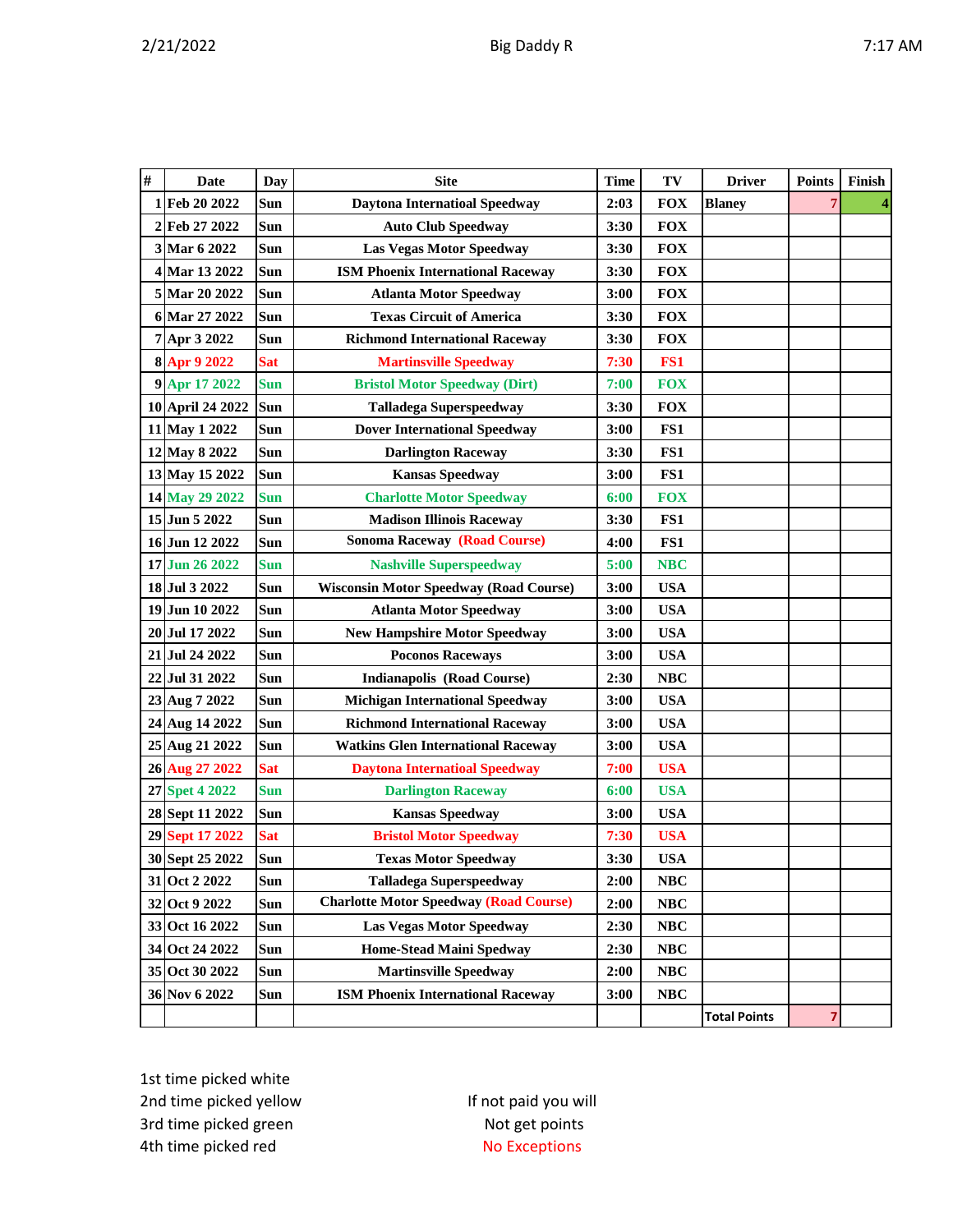| # | Date             | <b>Day</b> | <b>Site</b>                                   | <b>Time</b> | TV         | <b>Driver</b>       | Points   | Finish |
|---|------------------|------------|-----------------------------------------------|-------------|------------|---------------------|----------|--------|
|   | 1 Feb 20 2022    | <b>Sun</b> | <b>Daytona Internatioal Speedway</b>          | 2:03        | <b>FOX</b> | Logano              | $\bf{0}$ | 21     |
|   | 2 Feb 27 2022    | Sun        | <b>Auto Club Speedway</b>                     | 3:30        | <b>FOX</b> |                     |          |        |
|   | 3 Mar 6 2022     | Sun        | <b>Las Vegas Motor Speedway</b>               | 3:30        | <b>FOX</b> |                     |          |        |
|   | 4 Mar 13 2022    | Sun        | <b>ISM Phoenix International Raceway</b>      | 3:30        | <b>FOX</b> |                     |          |        |
|   | 5 Mar 20 2022    | <b>Sun</b> | <b>Atlanta Motor Speedway</b>                 | 3:00        | <b>FOX</b> |                     |          |        |
|   | 6 Mar 27 2022    | <b>Sun</b> | <b>Texas Circuit of America</b>               | 3:30        | <b>FOX</b> |                     |          |        |
|   | 7 Apr 3 2022     | Sun        | <b>Richmond International Raceway</b>         | 3:30        | <b>FOX</b> |                     |          |        |
|   | 8 Apr 9 2022     | <b>Sat</b> | <b>Martinsville Speedway</b>                  | 7:30        | FS1        |                     |          |        |
|   | 9 Apr 17 2022    | <b>Sun</b> | <b>Bristol Motor Speedway (Dirt)</b>          | 7:00        | <b>FOX</b> |                     |          |        |
|   | 10 April 24 2022 | <b>Sun</b> | <b>Talladega Superspeedway</b>                | 3:30        | <b>FOX</b> |                     |          |        |
|   | 11 May 1 2022    | Sun        | <b>Dover International Speedway</b>           | 3:00        | FS1        |                     |          |        |
|   | 12 May 8 2022    | Sun        | <b>Darlington Raceway</b>                     | 3:30        | FS1        |                     |          |        |
|   | 13 May 15 2022   | Sun        | <b>Kansas Speedway</b>                        | 3:00        | FS1        |                     |          |        |
|   | 14 May 29 2022   | <b>Sun</b> | <b>Charlotte Motor Speedway</b>               | 6:00        | <b>FOX</b> |                     |          |        |
|   | 15 Jun 5 2022    | <b>Sun</b> | <b>Madison Illinois Raceway</b>               | 3:30        | FS1        |                     |          |        |
|   | 16 Jun 12 2022   | Sun        | <b>Sonoma Raceway (Road Course)</b>           | 4:00        | FS1        |                     |          |        |
|   | 17 Jun 26 2022   | <b>Sun</b> | <b>Nashville Superspeedway</b>                | 5:00        | <b>NBC</b> |                     |          |        |
|   | 18 Jul 3 2022    | <b>Sun</b> | <b>Wisconsin Motor Speedway (Road Course)</b> | 3:00        | <b>USA</b> |                     |          |        |
|   | 19 Jun 10 2022   | <b>Sun</b> | <b>Atlanta Motor Speedway</b>                 | 3:00        | <b>USA</b> |                     |          |        |
|   | 20 Jul 17 2022   | <b>Sun</b> | <b>New Hampshire Motor Speedway</b>           | 3:00        | <b>USA</b> |                     |          |        |
|   | 21 Jul 24 2022   | <b>Sun</b> | <b>Poconos Raceways</b>                       | 3:00        | <b>USA</b> |                     |          |        |
|   | 22 Jul 31 2022   | Sun        | <b>Indianapolis (Road Course)</b>             | 2:30        | <b>NBC</b> |                     |          |        |
|   | 23 Aug 7 2022    | Sun        | <b>Michigan International Speedway</b>        | 3:00        | <b>USA</b> |                     |          |        |
|   | 24 Aug 14 2022   | <b>Sun</b> | <b>Richmond International Raceway</b>         | 3:00        | <b>USA</b> |                     |          |        |
|   | 25 Aug 21 2022   | <b>Sun</b> | <b>Watkins Glen International Raceway</b>     | 3:00        | <b>USA</b> |                     |          |        |
|   | 26 Aug 27 2022   | <b>Sat</b> | <b>Daytona Internatioal Speedway</b>          | 7:00        | <b>USA</b> |                     |          |        |
|   | 27 Spet 4 2022   | <b>Sun</b> | <b>Darlington Raceway</b>                     | 6:00        | <b>USA</b> |                     |          |        |
|   | 28 Sept 11 2022  | <b>Sun</b> | <b>Kansas Speedway</b>                        | 3:00        | <b>USA</b> |                     |          |        |
|   | 29 Sept 17 2022  | <b>Sat</b> | <b>Bristol Motor Speedway</b>                 | 7:30        | <b>USA</b> |                     |          |        |
|   | 30 Sept 25 2022  | Sun        | <b>Texas Motor Speedway</b>                   | 3:30        | <b>USA</b> |                     |          |        |
|   | 31 Oct 2 2022    | Sun        | <b>Talladega Superspeedway</b>                | 2:00        | NBC        |                     |          |        |
|   | 32 Oct 9 2022    | Sun        | <b>Charlotte Motor Speedway (Road Course)</b> | 2:00        | NBC        |                     |          |        |
|   | 33 Oct 16 2022   | Sun        | <b>Las Vegas Motor Speedway</b>               | 2:30        | NBC        |                     |          |        |
|   | 34 Oct 24 2022   | Sun        | <b>Home-Stead Maini Spedway</b>               | 2:30        | NBC        |                     |          |        |
|   | 35 Oct 30 2022   | Sun        | <b>Martinsville Speedway</b>                  | 2:00        | NBC        |                     |          |        |
|   | 36 Nov 6 2022    | Sun        | <b>ISM Phoenix International Raceway</b>      | 3:00        | NBC        |                     |          |        |
|   |                  |            |                                               |             |            | <b>Total Points</b> | 0        |        |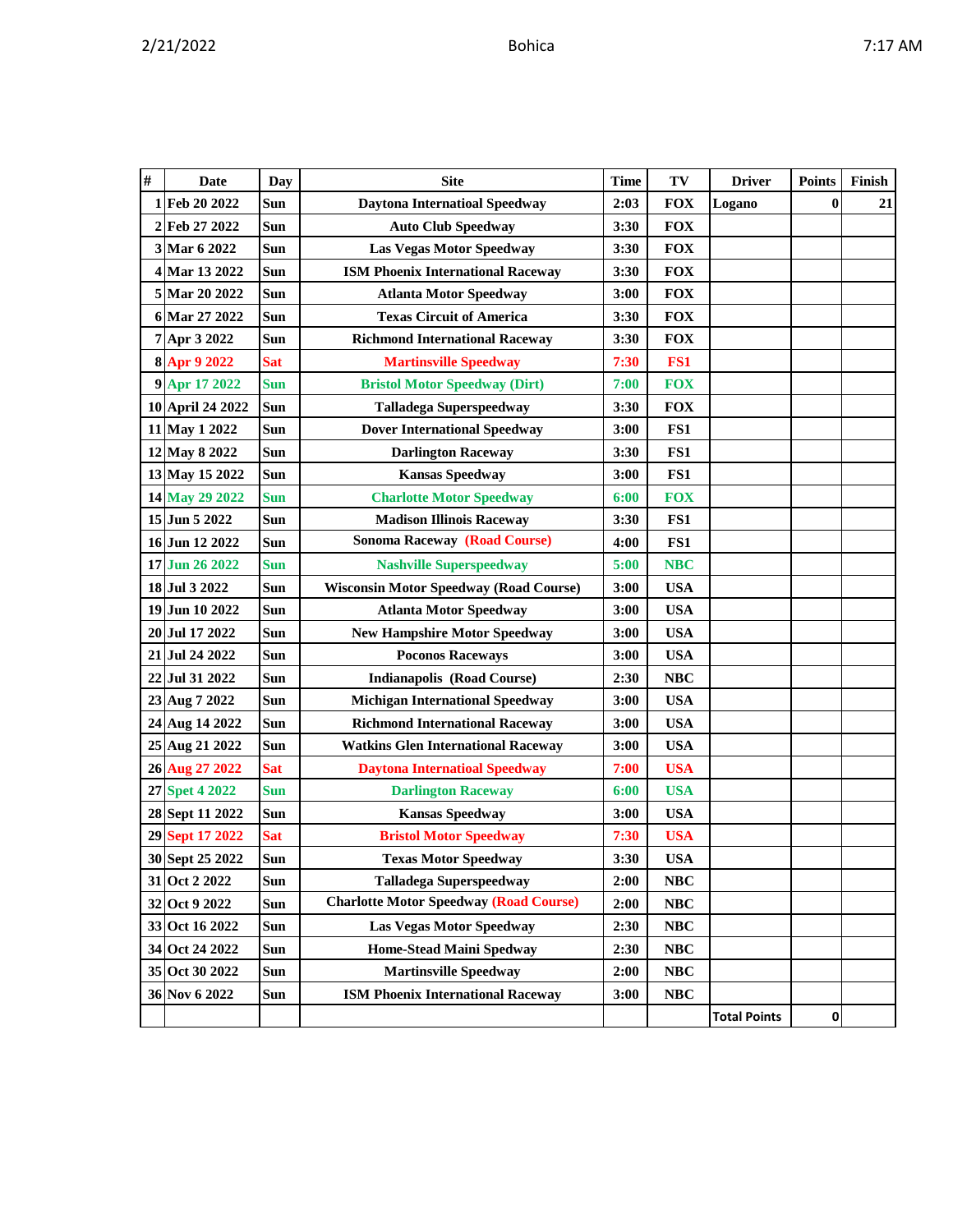| # | Date             | <b>Day</b> | <b>Site</b>                                   | <b>Time</b> | TV         | <b>Driver</b>       | <b>Points</b> | Finish |
|---|------------------|------------|-----------------------------------------------|-------------|------------|---------------------|---------------|--------|
| 1 | Feb 20 2022      | Sun        | <b>Daytona Internatioal Speedway</b>          | 2:03        | <b>FOX</b> | <b>Blaney</b>       | 7             |        |
|   | 2 Feb 27 2022    | Sun        | <b>Auto Club Speedway</b>                     | 3:30        | <b>FOX</b> |                     |               |        |
|   | 3 Mar 6 2022     | Sun        | <b>Las Vegas Motor Speedway</b>               | 3:30        | <b>FOX</b> |                     |               |        |
|   | 4 Mar 13 2022    | Sun        | <b>ISM Phoenix International Raceway</b>      | 3:30        | <b>FOX</b> |                     |               |        |
|   | 5 Mar 20 2022    | Sun        | <b>Atlanta Motor Speedway</b>                 | 3:00        | <b>FOX</b> |                     |               |        |
|   | 6 Mar 27 2022    | Sun        | <b>Texas Circuit of America</b>               | 3:30        | <b>FOX</b> |                     |               |        |
|   | 7 Apr 3 2022     | Sun        | <b>Richmond International Raceway</b>         | 3:30        | <b>FOX</b> |                     |               |        |
|   | 8 Apr 9 2022     | <b>Sat</b> | <b>Martinsville Speedway</b>                  | 7:30        | FS1        |                     |               |        |
|   | 9 Apr 17 2022    | <b>Sun</b> | <b>Bristol Motor Speedway (Dirt)</b>          | 7:00        | <b>FOX</b> |                     |               |        |
|   | 10 April 24 2022 | Sun        | <b>Talladega Superspeedway</b>                | 3:30        | <b>FOX</b> |                     |               |        |
|   | 11 May 1 2022    | Sun        | <b>Dover International Speedway</b>           | 3:00        | FS1        |                     |               |        |
|   | 12 May 8 2022    | Sun        | <b>Darlington Raceway</b>                     | 3:30        | FS1        |                     |               |        |
|   | 13 May 15 2022   | Sun        | <b>Kansas Speedway</b>                        | 3:00        | FS1        |                     |               |        |
|   | 14 May 29 2022   | <b>Sun</b> | <b>Charlotte Motor Speedway</b>               | 6:00        | <b>FOX</b> |                     |               |        |
|   | 15 Jun 5 2022    | Sun        | <b>Madison Illinois Raceway</b>               | 3:30        | FS1        |                     |               |        |
|   | 16 Jun 12 2022   | Sun        | <b>Sonoma Raceway (Road Course)</b>           | 4:00        | FS1        |                     |               |        |
|   | 17 Jun 26 2022   | <b>Sun</b> | <b>Nashville Superspeedway</b>                | 5:00        | <b>NBC</b> |                     |               |        |
|   | 18 Jul 3 2022    | Sun        | <b>Wisconsin Motor Speedway (Road Course)</b> | 3:00        | <b>USA</b> |                     |               |        |
|   | 19 Jun 10 2022   | <b>Sun</b> | <b>Atlanta Motor Speedway</b>                 | 3:00        | <b>USA</b> |                     |               |        |
|   | 20 Jul 17 2022   | <b>Sun</b> | <b>New Hampshire Motor Speedway</b>           | 3:00        | <b>USA</b> |                     |               |        |
|   | 21 Jul 24 2022   | Sun        | <b>Poconos Raceways</b>                       | 3:00        | <b>USA</b> |                     |               |        |
|   | 22 Jul 31 2022   | Sun        | <b>Indianapolis (Road Course)</b>             | 2:30        | <b>NBC</b> |                     |               |        |
|   | 23 Aug 7 2022    | Sun        | <b>Michigan International Speedway</b>        | 3:00        | <b>USA</b> |                     |               |        |
|   | 24 Aug 14 2022   | Sun        | <b>Richmond International Raceway</b>         | 3:00        | <b>USA</b> |                     |               |        |
|   | 25 Aug 21 2022   | Sun        | <b>Watkins Glen International Raceway</b>     | 3:00        | <b>USA</b> |                     |               |        |
|   | 26 Aug 27 2022   | <b>Sat</b> | <b>Daytona Internatioal Speedway</b>          | 7:00        | <b>USA</b> |                     |               |        |
|   | 27 Spet 4 2022   | <b>Sun</b> | <b>Darlington Raceway</b>                     | 6:00        | <b>USA</b> |                     |               |        |
|   | 28 Sept 11 2022  | Sun        | <b>Kansas Speedway</b>                        | 3:00        | <b>USA</b> |                     |               |        |
|   | 29 Sept 17 2022  | <b>Sat</b> | <b>Bristol Motor Speedway</b>                 | 7:30        | <b>USA</b> |                     |               |        |
|   | 30 Sept 25 2022  | Sun        | <b>Texas Motor Speedway</b>                   | 3:30        | <b>USA</b> |                     |               |        |
|   | 31 Oct 2 2022    | Sun        | <b>Talladega Superspeedway</b>                | 2:00        | NBC        |                     |               |        |
|   | 32 Oct 9 2022    | Sun        | <b>Charlotte Motor Speedway (Road Course)</b> | 2:00        | NBC        |                     |               |        |
|   | 33 Oct 16 2022   | Sun        | <b>Las Vegas Motor Speedway</b>               | 2:30        | NBC        |                     |               |        |
|   | 34 Oct 24 2022   | Sun        | <b>Home-Stead Maini Spedway</b>               | 2:30        | NBC        |                     |               |        |
|   | 35 Oct 30 2022   | Sun        | <b>Martinsville Speedway</b>                  | 2:00        | NBC        |                     |               |        |
|   | 36 Nov 6 2022    | Sun        | <b>ISM Phoenix International Raceway</b>      | 3:00        | NBC        |                     |               |        |
|   |                  |            |                                               |             |            | <b>Total Points</b> | 7             |        |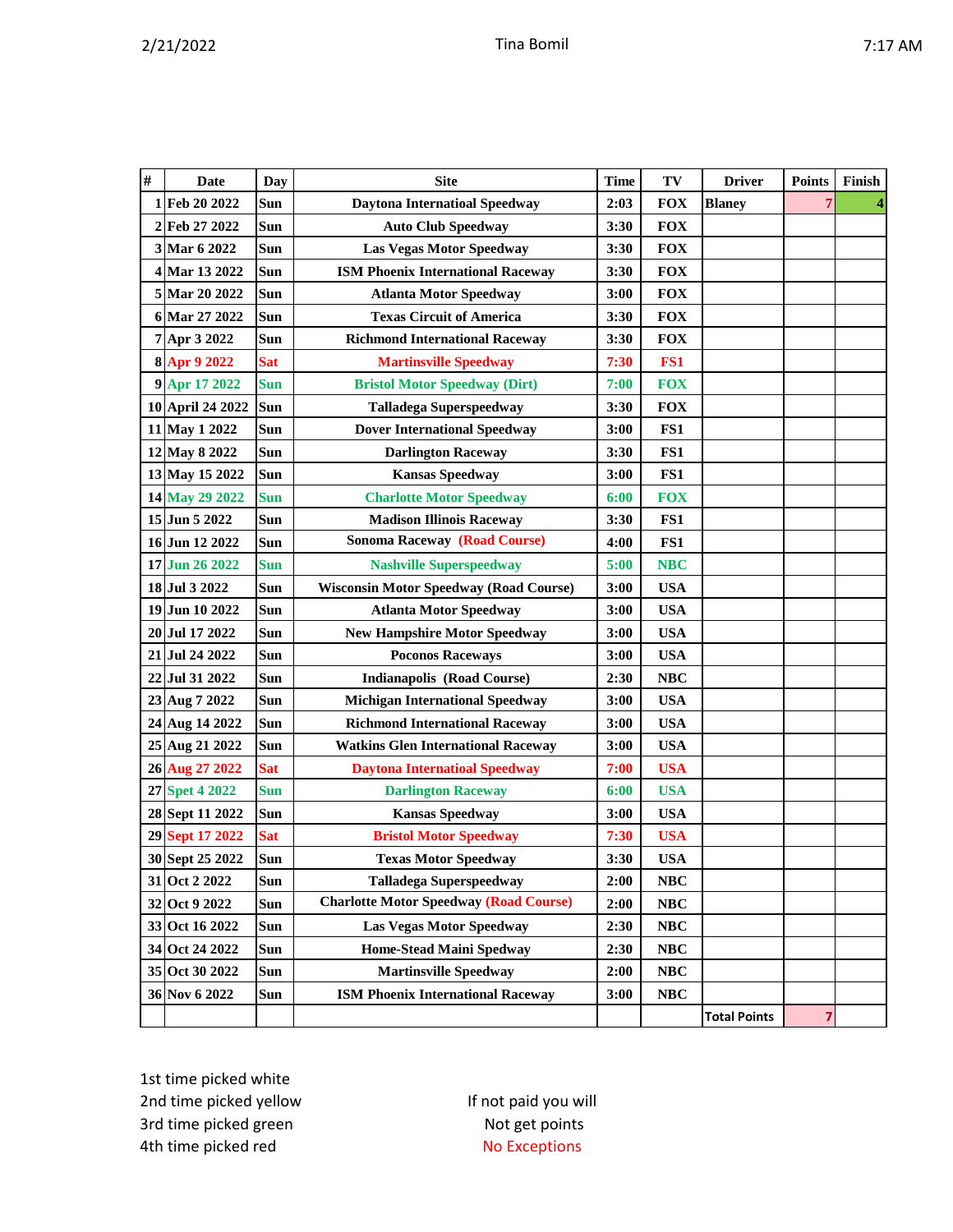| # | Date             | Day        | <b>Site</b>                                   | <b>Time</b> | TV         | <b>Driver</b>       | <b>Points</b> | Finish |
|---|------------------|------------|-----------------------------------------------|-------------|------------|---------------------|---------------|--------|
|   | 1 Feb 20 2022    | Sun        | <b>Daytona Internatioal Speedway</b>          | 2:03        |            | <b>FOX Blaney</b>   | 7             | 4      |
|   | 2 Feb 27 2022    | Sun        | <b>Auto Club Speedway</b>                     | 3:30        | <b>FOX</b> |                     |               |        |
|   | 3 Mar 6 2022     | Sun        | <b>Las Vegas Motor Speedway</b>               | 3:30        | <b>FOX</b> |                     |               |        |
|   | 4 Mar 13 2022    | Sun        | <b>ISM Phoenix International Raceway</b>      | 3:30        | <b>FOX</b> |                     |               |        |
|   | 5 Mar 20 2022    | Sun        | <b>Atlanta Motor Speedway</b>                 | 3:00        | <b>FOX</b> |                     |               |        |
|   | 6 Mar 27 2022    | Sun        | <b>Texas Circuit of America</b>               | 3:30        | <b>FOX</b> |                     |               |        |
|   | 7 Apr 3 2022     | Sun        | <b>Richmond International Raceway</b>         | 3:30        | <b>FOX</b> |                     |               |        |
|   | 8 Apr 9 2022     | Sat        | <b>Martinsville Speedway</b>                  | 7:30        | FS1        |                     |               |        |
|   | 9 Apr 17 2022    | <b>Sun</b> | <b>Bristol Motor Speedway (Dirt)</b>          | 7:00        | <b>FOX</b> |                     |               |        |
|   | 10 April 24 2022 | Sun        | <b>Talladega Superspeedway</b>                | 3:30        | <b>FOX</b> |                     |               |        |
|   | 11 May 1 2022    | Sun        | <b>Dover International Speedway</b>           | 3:00        | FS1        |                     |               |        |
|   | 12 May 8 2022    | Sun        | <b>Darlington Raceway</b>                     | 3:30        | FS1        |                     |               |        |
|   | 13 May 15 2022   | Sun        | <b>Kansas Speedway</b>                        | 3:00        | FS1        |                     |               |        |
|   | 14 May 29 2022   | <b>Sun</b> | <b>Charlotte Motor Speedway</b>               | 6:00        | <b>FOX</b> |                     |               |        |
|   | 15 Jun 5 2022    | Sun        | <b>Madison Illinois Raceway</b>               | 3:30        | FS1        |                     |               |        |
|   | 16 Jun 12 2022   | Sun        | <b>Sonoma Raceway (Road Course)</b>           | 4:00        | FS1        |                     |               |        |
|   | 17 Jun 26 2022   | <b>Sun</b> | <b>Nashville Superspeedway</b>                | 5:00        | <b>NBC</b> |                     |               |        |
|   | 18 Jul 3 2022    | Sun        | <b>Wisconsin Motor Speedway (Road Course)</b> | 3:00        | <b>USA</b> |                     |               |        |
|   | 19 Jun 10 2022   | Sun        | <b>Atlanta Motor Speedway</b>                 | 3:00        | <b>USA</b> |                     |               |        |
|   | 20 Jul 17 2022   | Sun        | <b>New Hampshire Motor Speedway</b>           | 3:00        | <b>USA</b> |                     |               |        |
|   | 21 Jul 24 2022   | Sun        | <b>Poconos Raceways</b>                       | 3:00        | <b>USA</b> |                     |               |        |
|   | 22 Jul 31 2022   | Sun        | <b>Indianapolis (Road Course)</b>             | 2:30        | NBC        |                     |               |        |
|   | 23 Aug 7 2022    | Sun        | <b>Michigan International Speedway</b>        | 3:00        | <b>USA</b> |                     |               |        |
|   | 24 Aug 14 2022   | Sun        | <b>Richmond International Raceway</b>         | 3:00        | <b>USA</b> |                     |               |        |
|   | 25 Aug 21 2022   | Sun        | <b>Watkins Glen International Raceway</b>     | 3:00        | <b>USA</b> |                     |               |        |
|   | 26 Aug 27 2022   | <b>Sat</b> | <b>Daytona Internatioal Speedway</b>          | 7:00        | <b>USA</b> |                     |               |        |
|   | 27 Spet 4 2022   | Sun        | <b>Darlington Raceway</b>                     | 6:00        | <b>USA</b> |                     |               |        |
|   | 28 Sept 11 2022  | Sun        | <b>Kansas Speedway</b>                        | 3:00        | <b>USA</b> |                     |               |        |
|   | 29 Sept 17 2022  | <b>Sat</b> | <b>Bristol Motor Speedway</b>                 | 7:30        | <b>USA</b> |                     |               |        |
|   | 30 Sept 25 2022  | Sun        | <b>Texas Motor Speedway</b>                   | 3:30        | <b>USA</b> |                     |               |        |
|   | 31 Oct 2 2022    | Sun        | <b>Talladega Superspeedway</b>                | 2:00        | NBC        |                     |               |        |
|   | 32 Oct 9 2022    | Sun        | <b>Charlotte Motor Speedway (Road Course)</b> | 2:00        | <b>NBC</b> |                     |               |        |
|   | 33 Oct 16 2022   | Sun        | <b>Las Vegas Motor Speedway</b>               | 2:30        | NBC        |                     |               |        |
|   | 34 Oct 24 2022   | Sun        | <b>Home-Stead Maini Spedway</b>               | 2:30        | NBC        |                     |               |        |
|   | 35 Oct 30 2022   | Sun        | <b>Martinsville Speedway</b>                  | 2:00        | NBC        |                     |               |        |
|   | 36 Nov 6 2022    | Sun        | <b>ISM Phoenix International Raceway</b>      | 3:00        | <b>NBC</b> |                     |               |        |
|   |                  |            |                                               |             |            | <b>Total Points</b> | 7             |        |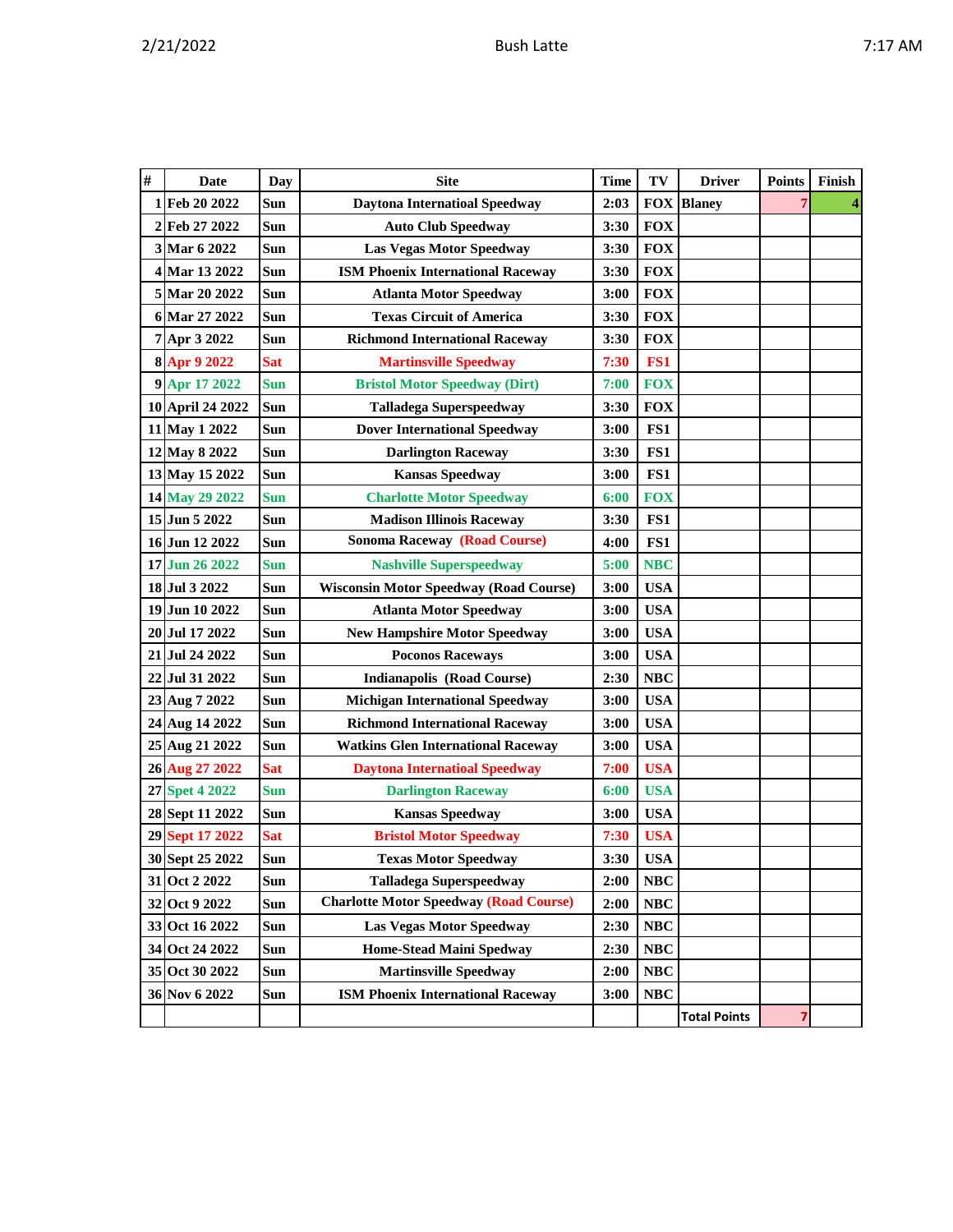| #  | <b>Date</b>        | <b>Day</b> | <b>Site</b>                                   | <b>Time</b> | TV              | <b>Driver</b>         | <b>Points</b> | Finish         |
|----|--------------------|------------|-----------------------------------------------|-------------|-----------------|-----------------------|---------------|----------------|
|    | 1 Feb 20 2022      | Sun        | <b>Daytona Internatioal Speedway</b>          | 2:03        |                 | <b>FOX Keselowski</b> |               | $\overline{9}$ |
|    | 2 Feb 27 2022      | Sun        | <b>Auto Club Speedway</b>                     | 3:30        | <b>FOX</b>      |                       |               |                |
|    | 3 Mar 6 2022       | Sun        | <b>Las Vegas Motor Speedway</b>               | 3:30        | <b>FOX</b>      |                       |               |                |
|    | 4 Mar 13 2022      | Sun        | <b>ISM Phoenix International Raceway</b>      | 3:30        | <b>FOX</b>      |                       |               |                |
|    | 5 Mar 20 2022      | Sun        | <b>Atlanta Motor Speedway</b>                 | 3:00        | <b>FOX</b>      |                       |               |                |
|    | 6 Mar 27 2022      | Sun        | <b>Texas Circuit of America</b>               | 3:30        | <b>FOX</b>      |                       |               |                |
|    | 7 Apr 3 2022       | Sun        | <b>Richmond International Raceway</b>         | 3:30        | <b>FOX</b>      |                       |               |                |
|    | 8 Apr 9 2022       | <b>Sat</b> | <b>Martinsville Speedway</b>                  | 7:30        | FS <sub>1</sub> |                       |               |                |
|    | 9 Apr 17 2022      | Sun        | <b>Bristol Motor Speedway (Dirt)</b>          | 7:00        | <b>FOX</b>      |                       |               |                |
|    | 10 April 24 2022   | Sun        | <b>Talladega Superspeedway</b>                | 3:30        | <b>FOX</b>      |                       |               |                |
| 11 | <b>May 1 2022</b>  | Sun        | <b>Dover International Speedway</b>           | 3:00        | FS1             |                       |               |                |
|    | 12 May 8 2022      | Sun        | <b>Darlington Raceway</b>                     | 3:30        | FS1             |                       |               |                |
|    | 13 May 15 2022     | Sun        | <b>Kansas Speedway</b>                        | 3:00        | FS1             |                       |               |                |
|    | 14 May 29 2022     | Sun        | <b>Charlotte Motor Speedway</b>               | 6:00        | <b>FOX</b>      |                       |               |                |
|    | 15 Jun 5 2022      | Sun        | <b>Madison Illinois Raceway</b>               | 3:30        | FS1             |                       |               |                |
|    | 16 Jun 12 2022     | Sun        | <b>Sonoma Raceway (Road Course)</b>           | 4:00        | FS1             |                       |               |                |
|    | 17 Jun 26 2022     | Sun        | <b>Nashville Superspeedway</b>                | 5:00        | <b>NBC</b>      |                       |               |                |
|    | 18 Jul 3 2022      | Sun        | <b>Wisconsin Motor Speedway (Road Course)</b> | 3:00        | <b>USA</b>      |                       |               |                |
|    | 19 Jun 10 2022     | Sun        | <b>Atlanta Motor Speedway</b>                 | 3:00        | <b>USA</b>      |                       |               |                |
|    | 20 Jul 17 2022     | Sun        | <b>New Hampshire Motor Speedway</b>           | 3:00        | <b>USA</b>      |                       |               |                |
| 21 | Jul 24 2022        | Sun        | <b>Poconos Raceways</b>                       | 3:00        | <b>USA</b>      |                       |               |                |
|    | 22 Jul 31 2022     | Sun        | <b>Indianapolis (Road Course)</b>             | 2:30        | <b>NBC</b>      |                       |               |                |
| 23 | Aug 7 2022         | Sun        | <b>Michigan International Speedway</b>        | 3:00        | <b>USA</b>      |                       |               |                |
| 24 | Aug 14 2022        | Sun        | <b>Richmond International Raceway</b>         | 3:00        | <b>USA</b>      |                       |               |                |
| 25 | Aug 21 2022        | Sun        | <b>Watkins Glen International Raceway</b>     | 3:00        | <b>USA</b>      |                       |               |                |
|    | 26 Aug 27 2022     | <b>Sat</b> | <b>Daytona Internatioal Speedway</b>          | 7:00        | <b>USA</b>      |                       |               |                |
| 27 | <b>Spet 4 2022</b> | Sun        | <b>Darlington Raceway</b>                     | 6:00        | <b>USA</b>      |                       |               |                |
|    | 28 Sept 11 2022    | Sun        | <b>Kansas Speedway</b>                        | 3:00        | <b>USA</b>      |                       |               |                |
|    | 29 Sept 17 2022    | <b>Sat</b> | <b>Bristol Motor Speedway</b>                 | 7:30        | <b>USA</b>      |                       |               |                |
|    | 30 Sept 25 2022    | Sun        | <b>Texas Motor Speedway</b>                   | 3:30        | <b>USA</b>      |                       |               |                |
|    | 31 Oct 2 2022      | Sun        | <b>Talladega Superspeedway</b>                | 2:00        | NBC             |                       |               |                |
|    | 32 Oct 9 2022      | Sun        | <b>Charlotte Motor Speedway (Road Course)</b> | 2:00        | NBC             |                       |               |                |
|    | 33 Oct 16 2022     | Sun        | Las Vegas Motor Speedway                      | 2:30        | <b>NBC</b>      |                       |               |                |
|    | 34 Oct 24 2022     | Sun        | <b>Home-Stead Maini Spedway</b>               | 2:30        | NBC             |                       |               |                |
|    | 35 Oct 30 2022     | Sun        | <b>Martinsville Speedway</b>                  | 2:00        | NBC             |                       |               |                |
|    | 36 Nov 6 2022      | Sun        | <b>ISM Phoenix International Raceway</b>      | 3:00        | <b>NBC</b>      |                       |               |                |
|    |                    |            |                                               |             |                 | <b>Total Points</b>   | 2             |                |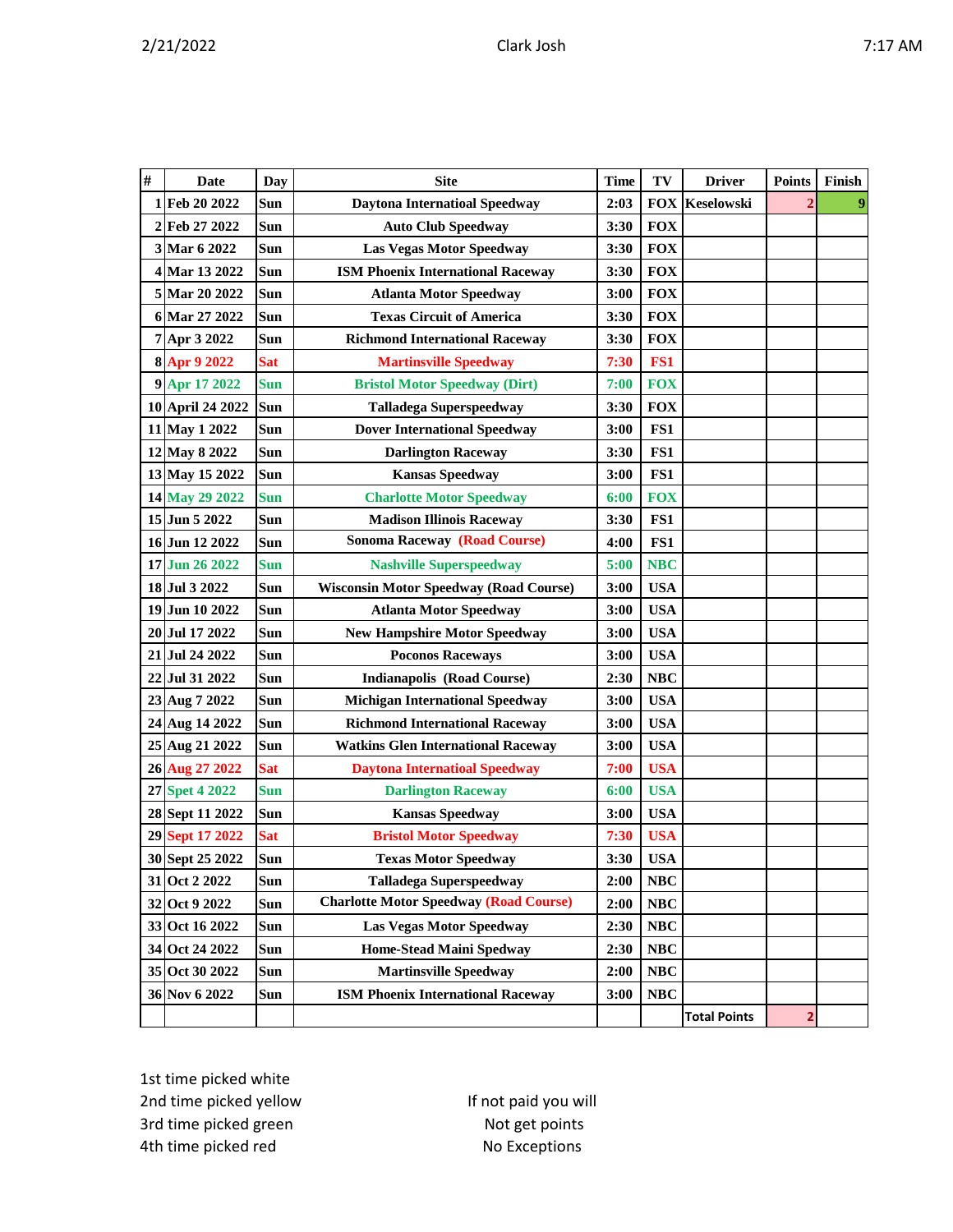| ۱N<br> | Ί |
|--------|---|
|--------|---|

| $\#$ | Date               | <b>Day</b> | <b>Site</b>                                   | <b>Time</b> | TV         | <b>Driver</b>       | <b>Points</b> | Finish |
|------|--------------------|------------|-----------------------------------------------|-------------|------------|---------------------|---------------|--------|
| 1    | Feb 20 2022        | Sun        | <b>Daytona Internatioal Speedway</b>          | 2:03        |            | <b>FOX Elliott</b>  |               | 10     |
| 2    | Feb 27 2022        | Sun        | <b>Auto Club Speedway</b>                     | 3:30        | <b>FOX</b> |                     |               |        |
|      | 3 Mar 6 2022       | Sun        | <b>Las Vegas Motor Speedway</b>               | 3:30        | <b>FOX</b> |                     |               |        |
|      | 4 Mar 13 2022      | Sun        | <b>ISM Phoenix International Raceway</b>      | 3:30        | <b>FOX</b> |                     |               |        |
|      | 5 Mar 20 2022      | Sun        | <b>Atlanta Motor Speedway</b>                 | 3:00        | <b>FOX</b> |                     |               |        |
|      | 6 Mar 27 2022      | <b>Sun</b> | <b>Texas Circuit of America</b>               | 3:30        | <b>FOX</b> |                     |               |        |
|      | 7 Apr 3 2022       | Sun        | <b>Richmond International Raceway</b>         | 3:30        | <b>FOX</b> |                     |               |        |
|      | 8 Apr 9 2022       | <b>Sat</b> | <b>Martinsville Speedway</b>                  | 7:30        | FS1        |                     |               |        |
|      | 9 Apr 17 2022      | <b>Sun</b> | <b>Bristol Motor Speedway (Dirt)</b>          | 7:00        | <b>FOX</b> |                     |               |        |
|      | 10 April 24 2022   | Sun        | <b>Talladega Superspeedway</b>                | 3:30        | <b>FOX</b> |                     |               |        |
|      | 11 May 1 2022      | Sun        | <b>Dover International Speedway</b>           | 3:00        | FS1        |                     |               |        |
|      | 12 May 8 2022      | Sun        | <b>Darlington Raceway</b>                     | 3:30        | FS1        |                     |               |        |
|      | 13 May 15 2022     | Sun        | <b>Kansas Speedway</b>                        | 3:00        | FS1        |                     |               |        |
|      | 14 May 29 2022     | <b>Sun</b> | <b>Charlotte Motor Speedway</b>               | 6:00        | <b>FOX</b> |                     |               |        |
|      | 15 Jun 5 2022      | Sun        | <b>Madison Illinois Raceway</b>               | 3:30        | FS1        |                     |               |        |
|      | 16 Jun 12 2022     | Sun        | <b>Sonoma Raceway (Road Course)</b>           | 4:00        | FS1        |                     |               |        |
|      | 17 Jun 26 2022     | <b>Sun</b> | <b>Nashville Superspeedway</b>                | 5:00        | <b>NBC</b> |                     |               |        |
|      | 18 Jul 3 2022      | Sun        | <b>Wisconsin Motor Speedway (Road Course)</b> | 3:00        | <b>USA</b> |                     |               |        |
|      | 19 Jun 10 2022     | Sun        | <b>Atlanta Motor Speedway</b>                 | 3:00        | <b>USA</b> |                     |               |        |
|      | 20 Jul 17 2022     | Sun        | <b>New Hampshire Motor Speedway</b>           | 3:00        | <b>USA</b> |                     |               |        |
|      | 21 Jul 24 2022     | Sun        | <b>Poconos Raceways</b>                       | 3:00        | <b>USA</b> |                     |               |        |
| 22   | Jul 31 2022        | Sun        | <b>Indianapolis (Road Course)</b>             | 2:30        | NBC        |                     |               |        |
|      | 23 Aug 7 2022      | Sun        | <b>Michigan International Speedway</b>        | 3:00        | <b>USA</b> |                     |               |        |
|      | 24 Aug 14 2022     | Sun        | <b>Richmond International Raceway</b>         | 3:00        | <b>USA</b> |                     |               |        |
|      | 25 Aug 21 2022     | <b>Sun</b> | <b>Watkins Glen International Raceway</b>     | 3:00        | <b>USA</b> |                     |               |        |
|      | 26 Aug 27 2022     | <b>Sat</b> | <b>Daytona Internatioal Speedway</b>          | 7:00        | <b>USA</b> |                     |               |        |
| 27   | <b>Spet 4 2022</b> | <b>Sun</b> | <b>Darlington Raceway</b>                     | 6:00        | <b>USA</b> |                     |               |        |
|      | 28 Sept 11 2022    | Sun        | <b>Kansas Speedway</b>                        | 3:00        | <b>USA</b> |                     |               |        |
|      | 29 Sept 17 2022    | <b>Sat</b> | <b>Bristol Motor Speedway</b>                 | 7:30        | <b>USA</b> |                     |               |        |
|      | 30 Sept 25 2022    | Sun        | <b>Texas Motor Speedway</b>                   | 3:30        | <b>USA</b> |                     |               |        |
|      | 31 Oct 2 2022      | Sun        | <b>Talladega Superspeedway</b>                | 2:00        | <b>NBC</b> |                     |               |        |
|      | 32 Oct 9 2022      | Sun        | <b>Charlotte Motor Speedway (Road Course)</b> | 2:00        | NBC        |                     |               |        |
|      | 33 Oct 16 2022     | Sun        | <b>Las Vegas Motor Speedway</b>               | 2:30        | NBC        |                     |               |        |
|      | 34 Oct 24 2022     | Sun        | <b>Home-Stead Maini Spedway</b>               | 2:30        | NBC        |                     |               |        |
|      | 35 Oct 30 2022     | Sun        | <b>Martinsville Speedway</b>                  | 2:00        | NBC        |                     |               |        |
|      | 36 Nov 6 2022      | Sun        | <b>ISM Phoenix International Raceway</b>      | 3:00        | <b>NBC</b> |                     |               |        |
|      |                    |            |                                               |             |            | <b>Total Points</b> | 1             |        |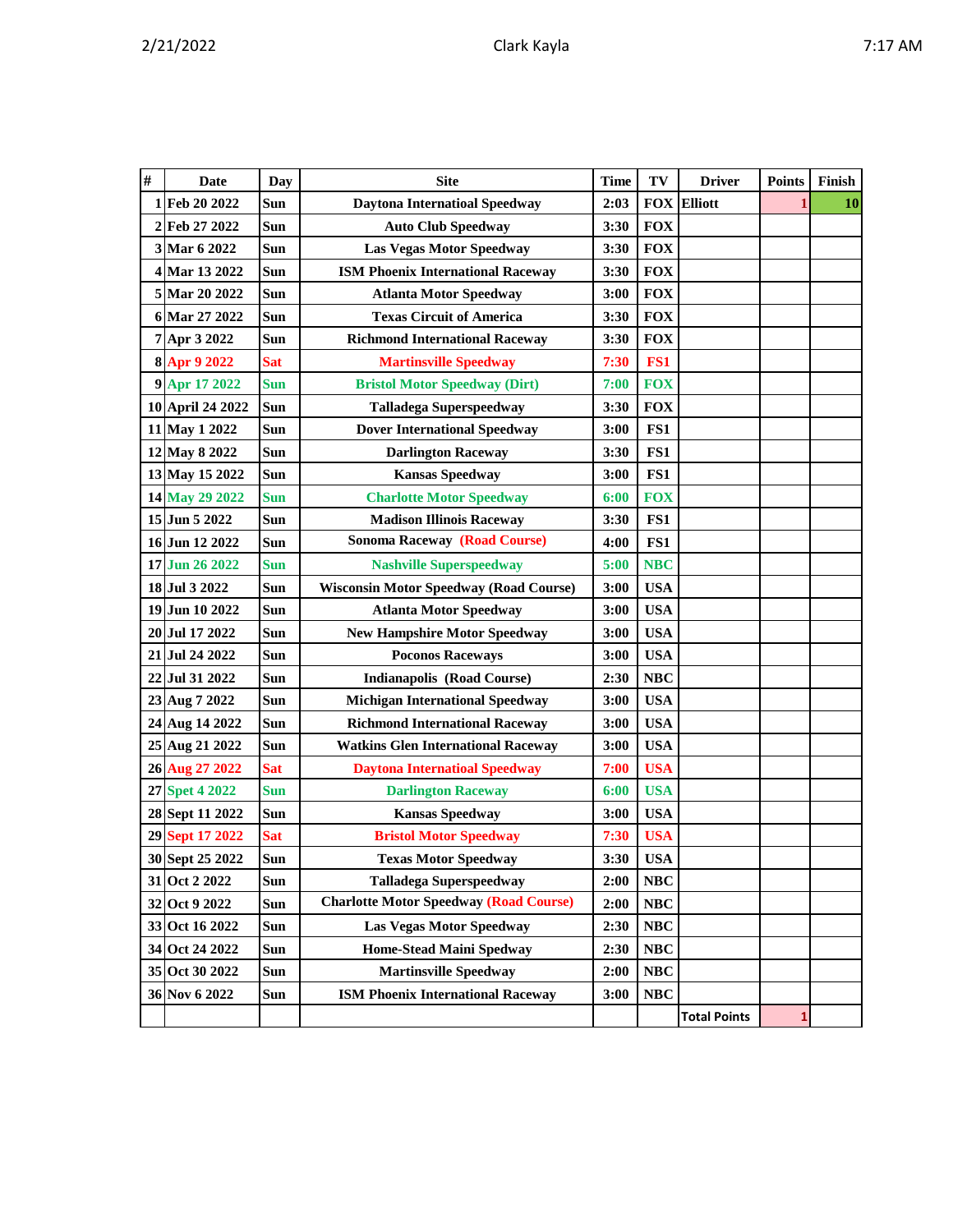|  | η<br>п<br>v |
|--|-------------|
|  |             |

| # | <b>Date</b>      | <b>Day</b> | <b>Site</b>                                   | <b>Time</b> | TV         | <b>Driver</b>       | <b>Points</b> | Finish |
|---|------------------|------------|-----------------------------------------------|-------------|------------|---------------------|---------------|--------|
|   | 1 Feb 20 2022    | Sun        | <b>Daytona Internatioal Speedway</b>          | 2:03        |            | <b>FOX Bowman</b>   | $\bf{0}$      | 24     |
|   | 2 Feb 27 2022    | Sun        | <b>Auto Club Speedway</b>                     | 3:30        | <b>FOX</b> |                     |               |        |
|   | 3 Mar 6 2022     | Sun        | <b>Las Vegas Motor Speedway</b>               | 3:30        | <b>FOX</b> |                     |               |        |
|   | 4 Mar 13 2022    | Sun        | <b>ISM Phoenix International Raceway</b>      | 3:30        | <b>FOX</b> |                     |               |        |
|   | 5 Mar 20 2022    | Sun        | <b>Atlanta Motor Speedway</b>                 | 3:00        | <b>FOX</b> |                     |               |        |
|   | 6 Mar 27 2022    | Sun        | <b>Texas Circuit of America</b>               | 3:30        | <b>FOX</b> |                     |               |        |
|   | 7 Apr 3 2022     | Sun        | <b>Richmond International Raceway</b>         | 3:30        | <b>FOX</b> |                     |               |        |
|   | 8 Apr 9 2022     | Sat        | <b>Martinsville Speedway</b>                  | 7:30        | FS1        |                     |               |        |
|   | 9 Apr 17 2022    | <b>Sun</b> | <b>Bristol Motor Speedway (Dirt)</b>          | 7:00        | <b>FOX</b> |                     |               |        |
|   | 10 April 24 2022 | Sun        | <b>Talladega Superspeedway</b>                | 3:30        | <b>FOX</b> |                     |               |        |
|   | 11 May 1 2022    | Sun        | <b>Dover International Speedway</b>           | 3:00        | FS1        |                     |               |        |
|   | 12 May 8 2022    | Sun        | <b>Darlington Raceway</b>                     | 3:30        | FS1        |                     |               |        |
|   | 13 May 15 2022   | Sun        | <b>Kansas Speedway</b>                        | 3:00        | FS1        |                     |               |        |
|   | 14 May 29 2022   | Sun        | <b>Charlotte Motor Speedway</b>               | 6:00        | <b>FOX</b> |                     |               |        |
|   | 15 Jun 5 2022    | Sun        | <b>Madison Illinois Raceway</b>               | 3:30        | FS1        |                     |               |        |
|   | 16 Jun 12 2022   | Sun        | <b>Sonoma Raceway (Road Course)</b>           | 4:00        | FS1        |                     |               |        |
|   | 17 Jun 26 2022   | <b>Sun</b> | <b>Nashville Superspeedway</b>                | 5:00        | <b>NBC</b> |                     |               |        |
|   | 18 Jul 3 2022    | Sun        | <b>Wisconsin Motor Speedway (Road Course)</b> | 3:00        | <b>USA</b> |                     |               |        |
|   | 19 Jun 10 2022   | Sun        | <b>Atlanta Motor Speedway</b>                 | 3:00        | <b>USA</b> |                     |               |        |
|   | 20 Jul 17 2022   | Sun        | <b>New Hampshire Motor Speedway</b>           | 3:00        | <b>USA</b> |                     |               |        |
|   | 21 Jul 24 2022   | Sun        | <b>Poconos Raceways</b>                       | 3:00        | <b>USA</b> |                     |               |        |
|   | 22 Jul 31 2022   | Sun        | <b>Indianapolis (Road Course)</b>             | 2:30        | <b>NBC</b> |                     |               |        |
|   | 23 Aug 7 2022    | Sun        | <b>Michigan International Speedway</b>        | 3:00        | <b>USA</b> |                     |               |        |
|   | 24 Aug 14 2022   | Sun        | <b>Richmond International Raceway</b>         | 3:00        | <b>USA</b> |                     |               |        |
|   | 25 Aug 21 2022   | Sun        | <b>Watkins Glen International Raceway</b>     | 3:00        | <b>USA</b> |                     |               |        |
|   | 26 Aug 27 2022   | <b>Sat</b> | <b>Daytona Internatioal Speedway</b>          | 7:00        | <b>USA</b> |                     |               |        |
|   | 27 Spet 4 2022   | Sun        | <b>Darlington Raceway</b>                     | 6:00        | <b>USA</b> |                     |               |        |
|   | 28 Sept 11 2022  | Sun        | <b>Kansas Speedway</b>                        | 3:00        | <b>USA</b> |                     |               |        |
|   | 29 Sept 17 2022  | <b>Sat</b> | <b>Bristol Motor Speedway</b>                 | 7:30        | <b>USA</b> |                     |               |        |
|   | 30 Sept 25 2022  | Sun        | <b>Texas Motor Speedway</b>                   | 3:30        | <b>USA</b> |                     |               |        |
|   | 31 Oct 2 2022    | Sun        | <b>Talladega Superspeedway</b>                | 2:00        | NBC        |                     |               |        |
|   | 32 Oct 9 2022    | Sun        | <b>Charlotte Motor Speedway (Road Course)</b> | 2:00        | <b>NBC</b> |                     |               |        |
|   | 33 Oct 16 2022   | Sun        | <b>Las Vegas Motor Speedway</b>               | 2:30        | NBC        |                     |               |        |
|   | 34 Oct 24 2022   | Sun        | <b>Home-Stead Maini Spedway</b>               | 2:30        | <b>NBC</b> |                     |               |        |
|   | 35 Oct 30 2022   | Sun        | <b>Martinsville Speedway</b>                  | 2:00        | NBC        |                     |               |        |
|   | 36 Nov 6 2022    | Sun        | <b>ISM Phoenix International Raceway</b>      | 3:00        | NBC        |                     |               |        |
|   |                  |            |                                               |             |            | <b>Total Points</b> | $\mathbf{0}$  |        |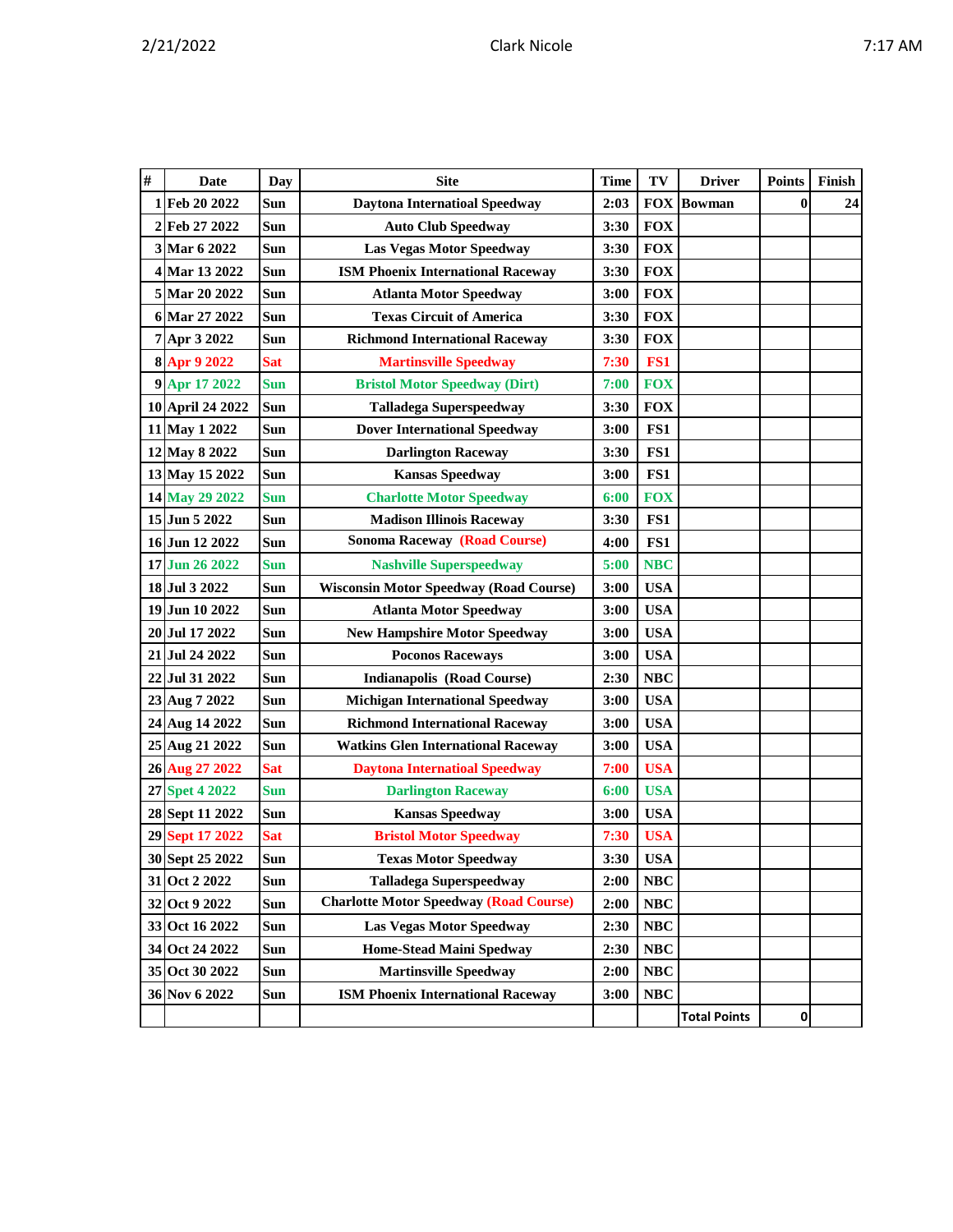|  |  |  |  | Л<br>ı<br>v |
|--|--|--|--|-------------|
|--|--|--|--|-------------|

| # | Date             | Day        | <b>Site</b>                                   | <b>Time</b> | TV         | <b>Driver</b>       | <b>Points</b> | Finish |
|---|------------------|------------|-----------------------------------------------|-------------|------------|---------------------|---------------|--------|
|   | 1 Feb 20 2022    | Sun        | <b>Daytona Internatioal Speedway</b>          | 2:03        | <b>FOX</b> | <b>McDowell</b>     |               |        |
|   | 2 Feb 27 2022    | Sun        | <b>Auto Club Speedway</b>                     | 3:30        | <b>FOX</b> |                     |               |        |
|   | 3 Mar 6 2022     | Sun        | <b>Las Vegas Motor Speedway</b>               | 3:30        | <b>FOX</b> |                     |               |        |
|   | 4 Mar 13 2022    | Sun        | <b>ISM Phoenix International Raceway</b>      | 3:30        | <b>FOX</b> |                     |               |        |
|   | 5 Mar 20 2022    | Sun        | <b>Atlanta Motor Speedway</b>                 | 3:00        | <b>FOX</b> |                     |               |        |
|   | 6 Mar 27 2022    | Sun        | <b>Texas Circuit of America</b>               | 3:30        | <b>FOX</b> |                     |               |        |
|   | 7 Apr 3 2022     | Sun        | <b>Richmond International Raceway</b>         | 3:30        | <b>FOX</b> |                     |               |        |
|   | 8 Apr 9 2022     | <b>Sat</b> | <b>Martinsville Speedway</b>                  | 7:30        | FS1        |                     |               |        |
|   | 9 Apr 17 2022    | <b>Sun</b> | <b>Bristol Motor Speedway (Dirt)</b>          | 7:00        | <b>FOX</b> |                     |               |        |
|   | 10 April 24 2022 | Sun        | <b>Talladega Superspeedway</b>                | 3:30        | <b>FOX</b> |                     |               |        |
|   | 11 May 1 2022    | Sun        | <b>Dover International Speedway</b>           | 3:00        | FS1        |                     |               |        |
|   | 12 May 8 2022    | Sun        | <b>Darlington Raceway</b>                     | 3:30        | FS1        |                     |               |        |
|   | 13 May 15 2022   | Sun        | <b>Kansas Speedway</b>                        | 3:00        | FS1        |                     |               |        |
|   | 14 May 29 2022   | <b>Sun</b> | <b>Charlotte Motor Speedway</b>               | 6:00        | <b>FOX</b> |                     |               |        |
|   | 15 Jun 5 2022    | Sun        | <b>Madison Illinois Raceway</b>               | 3:30        | FS1        |                     |               |        |
|   | 16 Jun 12 2022   | Sun        | <b>Sonoma Raceway (Road Course)</b>           | 4:00        | FS1        |                     |               |        |
|   | 17 Jun 26 2022   | Sun        | <b>Nashville Superspeedway</b>                | 5:00        | <b>NBC</b> |                     |               |        |
|   | 18 Jul 3 2022    | Sun        | <b>Wisconsin Motor Speedway (Road Course)</b> | 3:00        | <b>USA</b> |                     |               |        |
|   | 19 Jun 10 2022   | Sun        | <b>Atlanta Motor Speedway</b>                 | 3:00        | <b>USA</b> |                     |               |        |
|   | 20 Jul 17 2022   | Sun        | <b>New Hampshire Motor Speedway</b>           | 3:00        | <b>USA</b> |                     |               |        |
|   | 21 Jul 24 2022   | Sun        | <b>Poconos Raceways</b>                       | 3:00        | <b>USA</b> |                     |               |        |
|   | 22 Jul 31 2022   | Sun        | <b>Indianapolis (Road Course)</b>             | 2:30        | <b>NBC</b> |                     |               |        |
|   | 23 Aug 7 2022    | Sun        | <b>Michigan International Speedway</b>        | 3:00        | <b>USA</b> |                     |               |        |
|   | 24 Aug 14 2022   | Sun        | <b>Richmond International Raceway</b>         | 3:00        | <b>USA</b> |                     |               |        |
|   | 25 Aug 21 2022   | Sun        | <b>Watkins Glen International Raceway</b>     | 3:00        | <b>USA</b> |                     |               |        |
|   | 26 Aug 27 2022   | <b>Sat</b> | <b>Daytona Internatioal Speedway</b>          | 7:00        | <b>USA</b> |                     |               |        |
|   | 27 Spet 4 2022   | <b>Sun</b> | <b>Darlington Raceway</b>                     | 6:00        | <b>USA</b> |                     |               |        |
|   | 28 Sept 11 2022  | Sun        | <b>Kansas Speedway</b>                        | 3:00        | <b>USA</b> |                     |               |        |
|   | 29 Sept 17 2022  | <b>Sat</b> | <b>Bristol Motor Speedway</b>                 | 7:30        | <b>USA</b> |                     |               |        |
|   | 30 Sept 25 2022  | Sun        | <b>Texas Motor Speedway</b>                   | 3:30        | <b>USA</b> |                     |               |        |
|   | 31 Oct 2 2022    | Sun        | <b>Talladega Superspeedway</b>                | 2:00        | <b>NBC</b> |                     |               |        |
|   | 32 Oct 9 2022    | Sun        | <b>Charlotte Motor Speedway (Road Course)</b> | 2:00        | NBC        |                     |               |        |
|   | 33 Oct 16 2022   | Sun        | <b>Las Vegas Motor Speedway</b>               | 2:30        | <b>NBC</b> |                     |               |        |
|   | 34 Oct 24 2022   | Sun        | Home-Stead Maini Spedway                      | 2:30        | <b>NBC</b> |                     |               |        |
|   | 35 Oct 30 2022   | Sun        | <b>Martinsville Speedway</b>                  | 2:00        | $\bf NBC$  |                     |               |        |
|   | 36 Nov 6 2022    | Sun        | <b>ISM Phoenix International Raceway</b>      | 3:00        | NBC        |                     |               |        |
|   |                  |            |                                               |             |            | <b>Total Points</b> | 4             |        |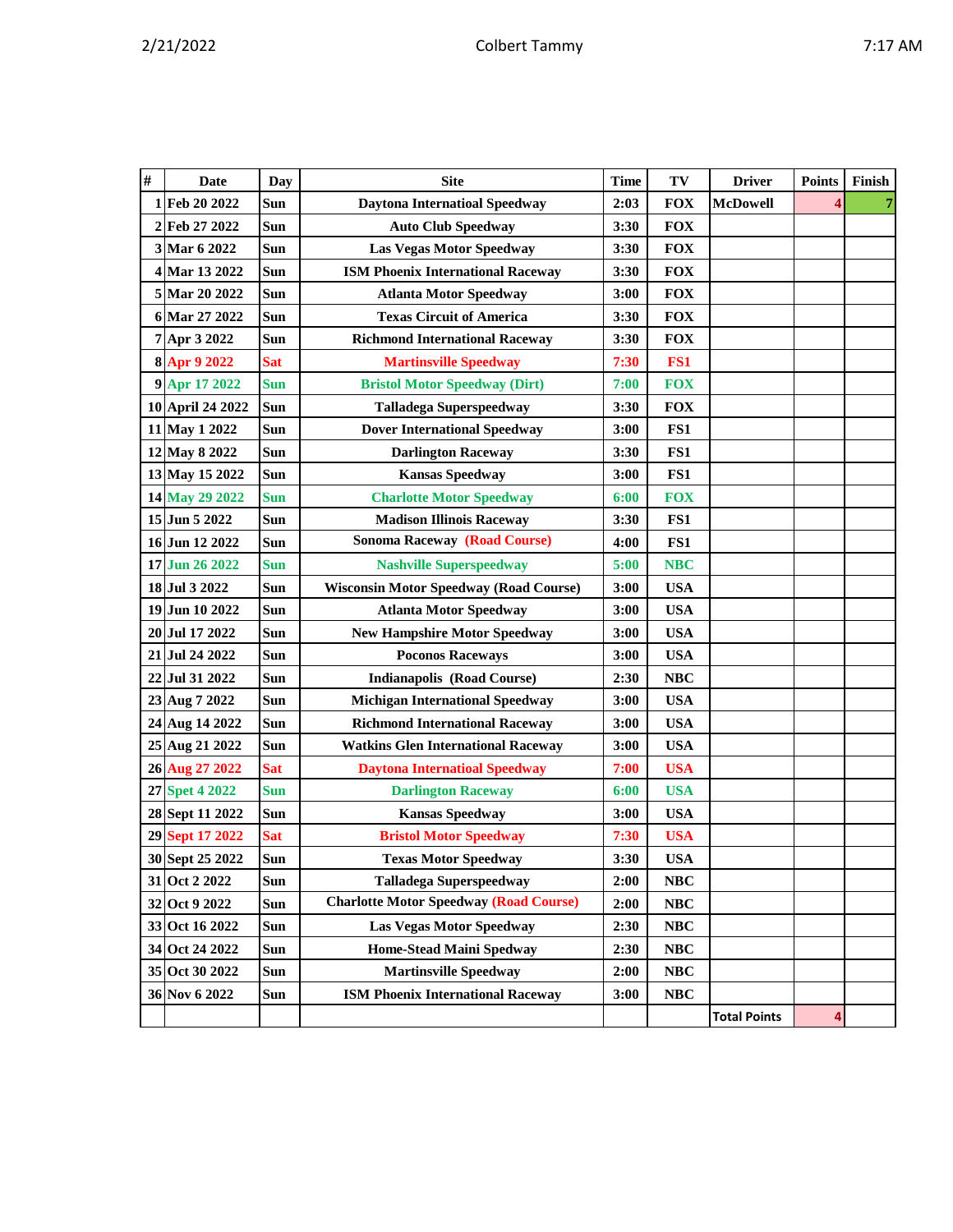| # | Date             | Day        | <b>Site</b>                                   | <b>Time</b> | TV         | <b>Driver</b>       | <b>Points</b> | Finish |
|---|------------------|------------|-----------------------------------------------|-------------|------------|---------------------|---------------|--------|
|   | 1 Feb 20 2022    | Sun        | <b>Daytona Internatioal Speedway</b>          | 2:03        | <b>FOX</b> | <b>McDowell</b>     |               |        |
|   | 2 Feb 27 2022    | Sun        | <b>Auto Club Speedway</b>                     | 3:30        | <b>FOX</b> |                     |               |        |
|   | 3 Mar 6 2022     | <b>Sun</b> | <b>Las Vegas Motor Speedway</b>               | 3:30        | <b>FOX</b> |                     |               |        |
|   | 4 Mar 13 2022    | Sun        | <b>ISM Phoenix International Raceway</b>      | 3:30        | <b>FOX</b> |                     |               |        |
|   | 5 Mar 20 2022    | Sun        | <b>Atlanta Motor Speedway</b>                 | 3:00        | <b>FOX</b> |                     |               |        |
|   | 6 Mar 27 2022    | Sun        | <b>Texas Circuit of America</b>               | 3:30        | <b>FOX</b> |                     |               |        |
|   | 7 Apr 3 2022     | Sun        | <b>Richmond International Raceway</b>         | 3:30        | <b>FOX</b> |                     |               |        |
|   | 8 Apr 9 2022     | <b>Sat</b> | <b>Martinsville Speedway</b>                  | 7:30        | FS1        |                     |               |        |
|   | 9 Apr 17 2022    | <b>Sun</b> | <b>Bristol Motor Speedway (Dirt)</b>          | 7:00        | <b>FOX</b> |                     |               |        |
|   | 10 April 24 2022 | Sun        | <b>Talladega Superspeedway</b>                | 3:30        | <b>FOX</b> |                     |               |        |
|   | 11 May 1 2022    | Sun        | <b>Dover International Speedway</b>           | 3:00        | FS1        |                     |               |        |
|   | 12 May 8 2022    | Sun        | <b>Darlington Raceway</b>                     | 3:30        | FS1        |                     |               |        |
|   | 13 May 15 2022   | Sun        | <b>Kansas Speedway</b>                        | 3:00        | FS1        |                     |               |        |
|   | 14 May 29 2022   | <b>Sun</b> | <b>Charlotte Motor Speedway</b>               | 6:00        | <b>FOX</b> |                     |               |        |
|   | 15 Jun 5 2022    | Sun        | <b>Madison Illinois Raceway</b>               | 3:30        | FS1        |                     |               |        |
|   | 16 Jun 12 2022   | <b>Sun</b> | <b>Sonoma Raceway (Road Course)</b>           | 4:00        | FS1        |                     |               |        |
|   | 17 Jun 26 2022   | <b>Sun</b> | <b>Nashville Superspeedway</b>                | 5:00        | <b>NBC</b> |                     |               |        |
|   | 18 Jul 3 2022    | Sun        | <b>Wisconsin Motor Speedway (Road Course)</b> | 3:00        | <b>USA</b> |                     |               |        |
|   | 19 Jun 10 2022   | Sun        | <b>Atlanta Motor Speedway</b>                 | 3:00        | <b>USA</b> |                     |               |        |
|   | 20 Jul 17 2022   | Sun        | <b>New Hampshire Motor Speedway</b>           | 3:00        | <b>USA</b> |                     |               |        |
|   | 21 Jul 24 2022   | Sun        | <b>Poconos Raceways</b>                       | 3:00        | <b>USA</b> |                     |               |        |
|   | 22 Jul 31 2022   | Sun        | <b>Indianapolis (Road Course)</b>             | 2:30        | <b>NBC</b> |                     |               |        |
|   | 23 Aug 7 2022    | Sun        | <b>Michigan International Speedway</b>        | 3:00        | <b>USA</b> |                     |               |        |
|   | 24 Aug 14 2022   | Sun        | <b>Richmond International Raceway</b>         | 3:00        | <b>USA</b> |                     |               |        |
|   | 25 Aug 21 2022   | Sun        | <b>Watkins Glen International Raceway</b>     | 3:00        | <b>USA</b> |                     |               |        |
|   | 26 Aug 27 2022   | <b>Sat</b> | <b>Daytona Internatioal Speedway</b>          | 7:00        | <b>USA</b> |                     |               |        |
|   | 27 Spet 4 2022   | <b>Sun</b> | <b>Darlington Raceway</b>                     | 6:00        | <b>USA</b> |                     |               |        |
|   | 28 Sept 11 2022  | Sun        | <b>Kansas Speedway</b>                        | 3:00        | <b>USA</b> |                     |               |        |
|   | 29 Sept 17 2022  | <b>Sat</b> | <b>Bristol Motor Speedway</b>                 | 7:30        | <b>USA</b> |                     |               |        |
|   | 30 Sept 25 2022  | Sun        | <b>Texas Motor Speedway</b>                   | 3:30        | <b>USA</b> |                     |               |        |
|   | 31 Oct 2 2022    | Sun        | <b>Talladega Superspeedway</b>                | 2:00        | <b>NBC</b> |                     |               |        |
|   | 32 Oct 9 2022    | Sun        | <b>Charlotte Motor Speedway (Road Course)</b> | 2:00        | <b>NBC</b> |                     |               |        |
|   | 33 Oct 16 2022   | Sun        | <b>Las Vegas Motor Speedway</b>               | 2:30        | NBC        |                     |               |        |
|   | 34 Oct 24 2022   | Sun        | <b>Home-Stead Maini Spedway</b>               | 2:30        | <b>NBC</b> |                     |               |        |
|   | 35 Oct 30 2022   | Sun        | <b>Martinsville Speedway</b>                  | 2:00        | <b>NBC</b> |                     |               |        |
|   | 36 Nov 6 2022    | Sun        | <b>ISM Phoenix International Raceway</b>      | 3:00        | <b>NBC</b> |                     |               |        |
|   |                  |            |                                               |             |            | <b>Total Points</b> | 4             |        |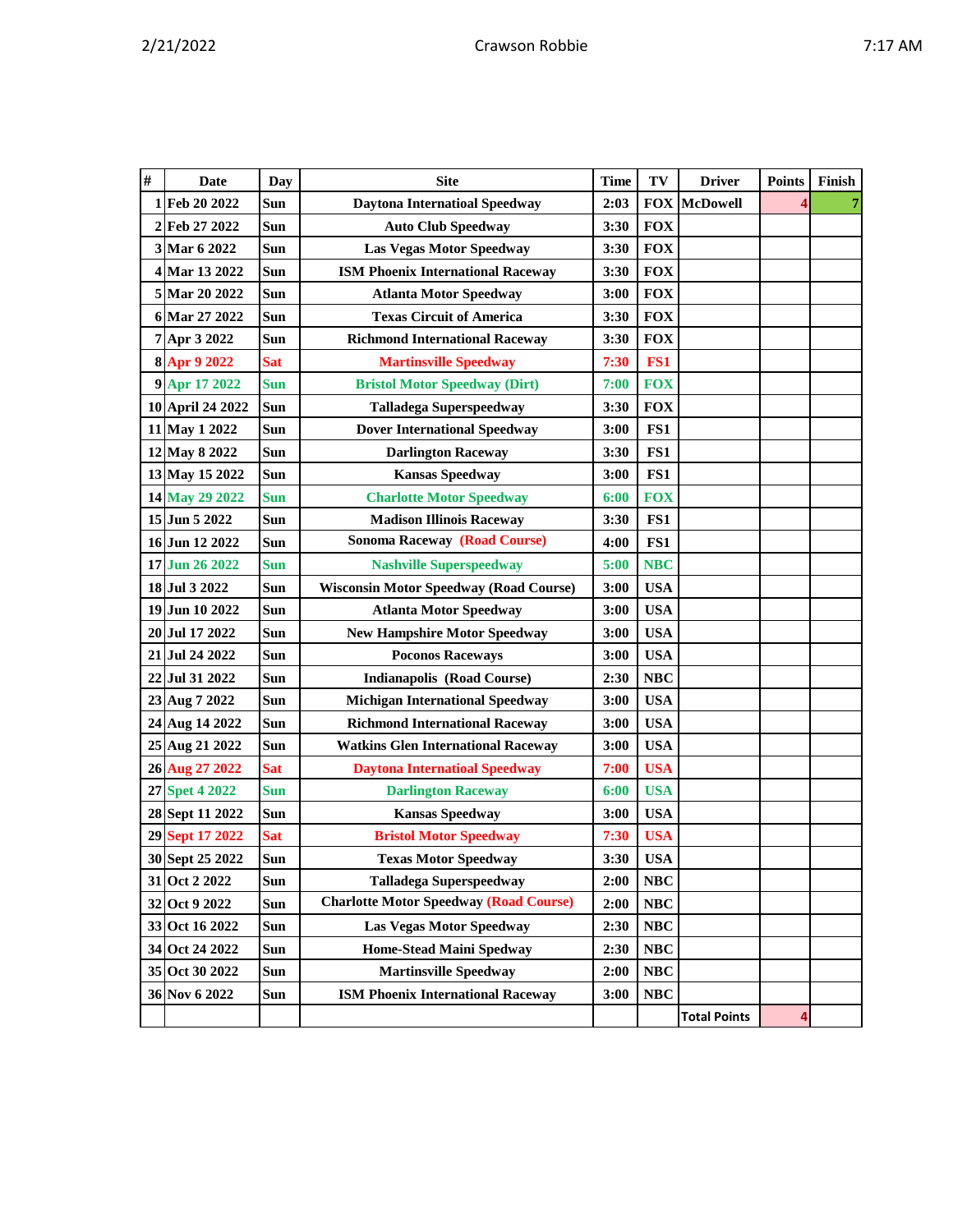|  |  | J |
|--|--|---|
|  |  |   |

| # | Date             | Day        | <b>Site</b>                                   | TV<br>Time         |                 | <b>Driver</b>       | <b>Points</b> | Finish |
|---|------------------|------------|-----------------------------------------------|--------------------|-----------------|---------------------|---------------|--------|
| 1 | Feb 20 2022      | Sun        | <b>Daytona Internatioal Speedway</b>          | 2:03               | <b>FOX</b>      | <b>Burton</b>       | $\bf{0}$      | 39     |
|   | 2 Feb 27 2022    | Sun        | <b>Auto Club Speedway</b>                     | 3:30               | <b>FOX</b>      |                     |               |        |
|   | 3 Mar 6 2022     | Sun        | <b>Las Vegas Motor Speedway</b>               | 3:30               | <b>FOX</b>      |                     |               |        |
|   | 4 Mar 13 2022    | Sun        | <b>ISM Phoenix International Raceway</b>      | 3:30               | <b>FOX</b>      |                     |               |        |
|   | 5 Mar 20 2022    | Sun        | <b>Atlanta Motor Speedway</b>                 | 3:00               | <b>FOX</b>      |                     |               |        |
|   | 6 Mar 27 2022    | Sun        | <b>Texas Circuit of America</b>               | 3:30               | <b>FOX</b>      |                     |               |        |
|   | 7 Apr 3 2022     | Sun        | <b>Richmond International Raceway</b>         | 3:30               | <b>FOX</b>      |                     |               |        |
|   | 8 Apr 9 2022     | <b>Sat</b> | <b>Martinsville Speedway</b>                  | 7:30               | FS <sub>1</sub> |                     |               |        |
|   | 9 Apr 17 2022    | <b>Sun</b> | <b>Bristol Motor Speedway (Dirt)</b>          | 7:00               | <b>FOX</b>      |                     |               |        |
|   | 10 April 24 2022 | <b>Sun</b> | <b>Talladega Superspeedway</b>                | 3:30               | <b>FOX</b>      |                     |               |        |
|   | 11 May 1 2022    | Sun        | <b>Dover International Speedway</b>           | 3:00               | FS1             |                     |               |        |
|   | 12 May 8 2022    | Sun        | <b>Darlington Raceway</b>                     | 3:30               | FS1             |                     |               |        |
|   | 13 May 15 2022   | Sun        | <b>Kansas Speedway</b>                        | 3:00               | FS1             |                     |               |        |
|   | 14 May 29 2022   | <b>Sun</b> | <b>Charlotte Motor Speedway</b>               | 6:00               | <b>FOX</b>      |                     |               |        |
|   | 15 Jun 5 2022    | Sun        | <b>Madison Illinois Raceway</b>               | 3:30               | FS1             |                     |               |        |
|   | 16 Jun 12 2022   | Sun        | <b>Sonoma Raceway (Road Course)</b>           | 4:00               | FS1             |                     |               |        |
|   | 17 Jun 26 2022   | <b>Sun</b> | <b>Nashville Superspeedway</b>                | 5:00               | <b>NBC</b>      |                     |               |        |
|   | 18 Jul 3 2022    | Sun        | <b>Wisconsin Motor Speedway (Road Course)</b> | 3:00               | <b>USA</b>      |                     |               |        |
|   | 19 Jun 10 2022   | Sun        | <b>Atlanta Motor Speedway</b>                 | 3:00               | <b>USA</b>      |                     |               |        |
|   | 20 Jul 17 2022   | Sun        | <b>New Hampshire Motor Speedway</b>           | 3:00               | <b>USA</b>      |                     |               |        |
|   | 21 Jul 24 2022   | Sun        | <b>Poconos Raceways</b>                       | 3:00               | <b>USA</b>      |                     |               |        |
|   | 22 Jul 31 2022   | Sun        | <b>Indianapolis (Road Course)</b>             | 2:30               | NBC             |                     |               |        |
|   | 23 Aug 7 2022    | Sun        | <b>Michigan International Speedway</b>        | 3:00               | <b>USA</b>      |                     |               |        |
|   | 24 Aug 14 2022   | Sun        | <b>Richmond International Raceway</b>         | 3:00               | <b>USA</b>      |                     |               |        |
|   | 25 Aug 21 2022   | Sun        | <b>Watkins Glen International Raceway</b>     | 3:00               | <b>USA</b>      |                     |               |        |
|   | 26 Aug 27 2022   | <b>Sat</b> | <b>Daytona Internatioal Speedway</b>          | 7:00               | <b>USA</b>      |                     |               |        |
|   | 27 Spet 4 2022   | Sun        | <b>Darlington Raceway</b>                     | 6:00               | <b>USA</b>      |                     |               |        |
|   | 28 Sept 11 2022  | Sun        | <b>Kansas Speedway</b>                        | 3:00               | <b>USA</b>      |                     |               |        |
|   | 29 Sept 17 2022  | <b>Sat</b> | <b>Bristol Motor Speedway</b>                 | 7:30               | <b>USA</b>      |                     |               |        |
|   | 30 Sept 25 2022  | Sun        | <b>Texas Motor Speedway</b>                   | 3:30               | <b>USA</b>      |                     |               |        |
|   | 31 Oct 2 2022    | <b>Sun</b> | <b>Talladega Superspeedway</b>                | 2:00<br><b>NBC</b> |                 |                     |               |        |
|   | 32 Oct 9 2022    | Sun        | <b>Charlotte Motor Speedway (Road Course)</b> | 2:00<br><b>NBC</b> |                 |                     |               |        |
|   | 33 Oct 16 2022   | <b>Sun</b> | Las Vegas Motor Speedway                      | 2:30               | NBC             |                     |               |        |
|   | 34 Oct 24 2022   | Sun        | <b>Home-Stead Maini Spedway</b>               | 2:30               | <b>NBC</b>      |                     |               |        |
|   | 35 Oct 30 2022   | Sun        | <b>Martinsville Speedway</b>                  | 2:00               | $\bf NBC$       |                     |               |        |
|   | 36 Nov 6 2022    | Sun        | <b>ISM Phoenix International Raceway</b>      | 3:00               | NBC             |                     |               |        |
|   |                  |            |                                               |                    |                 | <b>Total Points</b> | 0             |        |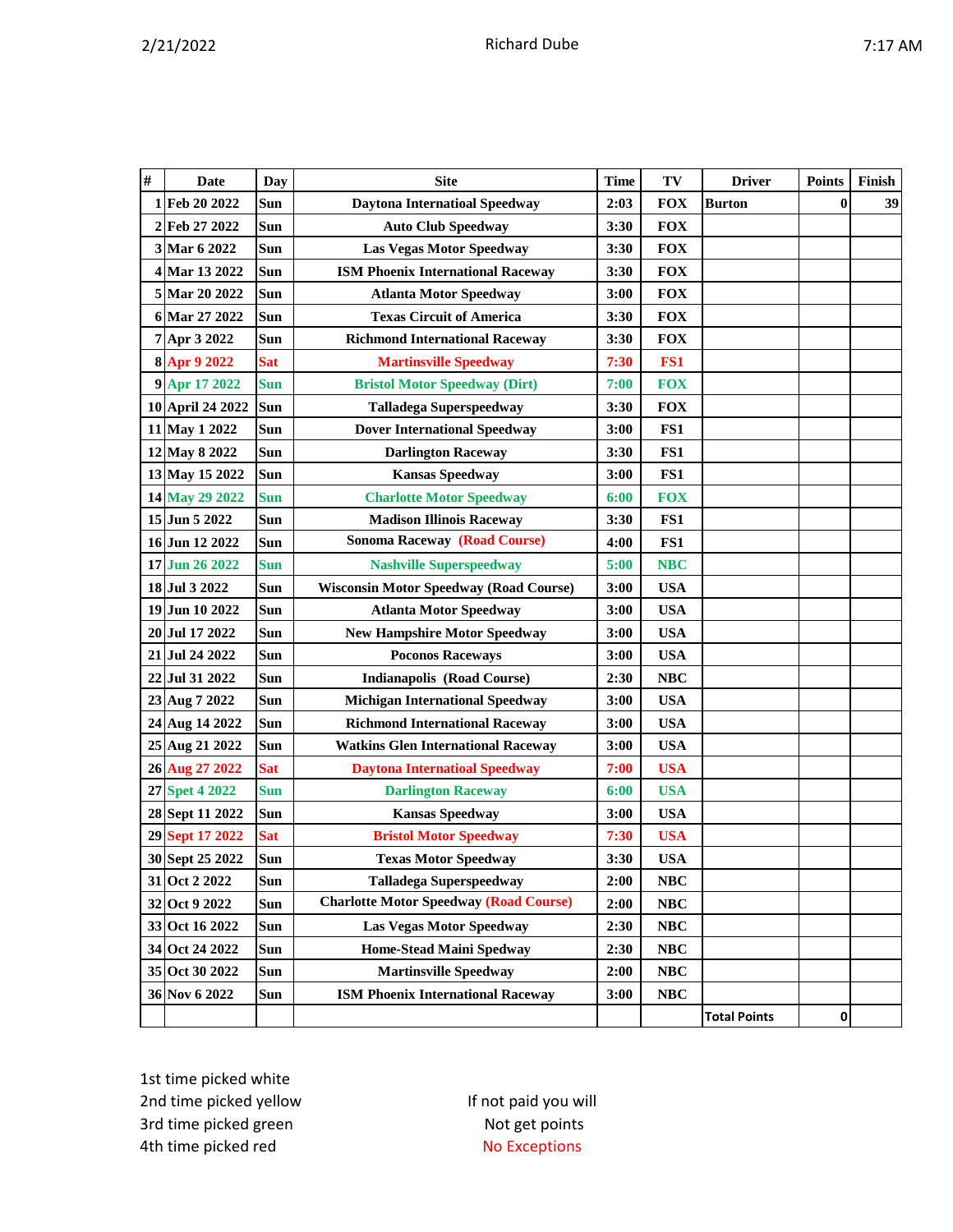| #  | <b>Date</b>         | Day        | <b>Site</b>                                   | <b>Time</b> | TV         | <b>Driver</b>       | <b>Points</b> | Finish |
|----|---------------------|------------|-----------------------------------------------|-------------|------------|---------------------|---------------|--------|
|    | 1 Feb 20 2022       | Sun        | <b>Daytona Internatioal Speedway</b>          | 2:03        | <b>FOX</b> | <b>Hamlin</b>       | $\bf{0}$      | 37     |
|    | 2 Feb 27 2022       | Sun        | <b>Auto Club Speedway</b><br>3:30             |             | <b>FOX</b> |                     |               |        |
|    | 3 Mar 6 2022        | Sun        | <b>Las Vegas Motor Speedway</b>               | 3:30        | <b>FOX</b> |                     |               |        |
|    | 4 Mar 13 2022       | Sun        | <b>ISM Phoenix International Raceway</b>      | 3:30        | <b>FOX</b> |                     |               |        |
|    | 5 Mar 20 2022       | Sun        | <b>Atlanta Motor Speedway</b>                 | 3:00        | <b>FOX</b> |                     |               |        |
|    | 6 Mar 27 2022       | Sun        | <b>Texas Circuit of America</b>               | 3:30        | <b>FOX</b> |                     |               |        |
|    | 7 Apr 3 2022        | Sun        | <b>Richmond International Raceway</b>         | 3:30        | <b>FOX</b> |                     |               |        |
|    | 8 Apr 9 2022        | <b>Sat</b> | <b>Martinsville Speedway</b>                  | 7:30        | FS1        |                     |               |        |
|    | 9 Apr 17 2022       | <b>Sun</b> | <b>Bristol Motor Speedway (Dirt)</b>          | 7:00        | <b>FOX</b> |                     |               |        |
|    | 10 April 24 2022    | Sun        | <b>Talladega Superspeedway</b>                | 3:30        | <b>FOX</b> |                     |               |        |
|    | 11 May 1 2022       | Sun        | <b>Dover International Speedway</b>           | 3:00        | FS1        |                     |               |        |
|    | 12 May 8 2022       | Sun        | <b>Darlington Raceway</b>                     | 3:30        | FS1        |                     |               |        |
|    | 13 May 15 2022      | Sun        | <b>Kansas Speedway</b>                        | 3:00        | FS1        |                     |               |        |
|    | 14 May 29 2022      | <b>Sun</b> | <b>Charlotte Motor Speedway</b>               | 6:00        | <b>FOX</b> |                     |               |        |
|    | 15 Jun 5 2022       | Sun        | <b>Madison Illinois Raceway</b>               | 3:30        | FS1        |                     |               |        |
|    | 16 Jun 12 2022      | Sun        | <b>Sonoma Raceway (Road Course)</b>           | 4:00        | FS1        |                     |               |        |
|    | 17 Jun 26 2022      | <b>Sun</b> | <b>Nashville Superspeedway</b>                | 5:00        | <b>NBC</b> |                     |               |        |
|    | 18 Jul 3 2022       | Sun        | <b>Wisconsin Motor Speedway (Road Course)</b> | 3:00        | <b>USA</b> |                     |               |        |
|    | 19 Jun 10 2022      | Sun        | <b>Atlanta Motor Speedway</b>                 | 3:00        | <b>USA</b> |                     |               |        |
|    | 20 Jul 17 2022      | <b>Sun</b> | <b>New Hampshire Motor Speedway</b>           | 3:00        | <b>USA</b> |                     |               |        |
|    | 21 Jul 24 2022      | Sun        | <b>Poconos Raceways</b>                       | 3:00        | <b>USA</b> |                     |               |        |
|    | 22 Jul 31 2022      | Sun        | <b>Indianapolis (Road Course)</b>             | 2:30        | <b>NBC</b> |                     |               |        |
|    | 23 Aug 7 2022       | Sun        | <b>Michigan International Speedway</b>        | 3:00        | <b>USA</b> |                     |               |        |
|    | 24 Aug 14 2022      | Sun        | <b>Richmond International Raceway</b>         | 3:00        | <b>USA</b> |                     |               |        |
|    | 25 Aug 21 2022      | Sun        | <b>Watkins Glen International Raceway</b>     | 3:00        | <b>USA</b> |                     |               |        |
|    | 26 Aug 27 2022      | <b>Sat</b> | <b>Daytona Internatioal Speedway</b>          | 7:00        | <b>USA</b> |                     |               |        |
|    | 27 Spet 4 2022      | <b>Sun</b> | <b>Darlington Raceway</b>                     | 6:00        | <b>USA</b> |                     |               |        |
|    | 28 Sept 11 2022     | Sun        | <b>Kansas Speedway</b>                        | 3:00        | <b>USA</b> |                     |               |        |
| 29 | <b>Sept 17 2022</b> | <b>Sat</b> | <b>Bristol Motor Speedway</b>                 | 7:30        | <b>USA</b> |                     |               |        |
|    | 30 Sept 25 2022     | Sun        | <b>Texas Motor Speedway</b>                   | 3:30        | <b>USA</b> |                     |               |        |
|    | 31 Oct 2 2022       | Sun        | <b>Talladega Superspeedway</b>                | 2:00        | NBC        |                     |               |        |
|    | 32 Oct 9 2022       | Sun        | <b>Charlotte Motor Speedway (Road Course)</b> | 2:00        | NBC        |                     |               |        |
|    | 33 Oct 16 2022      | Sun        | <b>Las Vegas Motor Speedway</b>               | 2:30        | NBC        |                     |               |        |
|    | 34 Oct 24 2022      | Sun        | <b>Home-Stead Maini Spedway</b>               | 2:30        | NBC        |                     |               |        |
|    | 35 Oct 30 2022      | Sun        | <b>Martinsville Speedway</b>                  | 2:00        | NBC        |                     |               |        |
|    | 36 Nov 6 2022       | Sun        | <b>ISM Phoenix International Raceway</b>      | 3:00        | NBC        |                     |               |        |
|    |                     |            |                                               |             |            | <b>Total Points</b> | $\pmb{0}$     |        |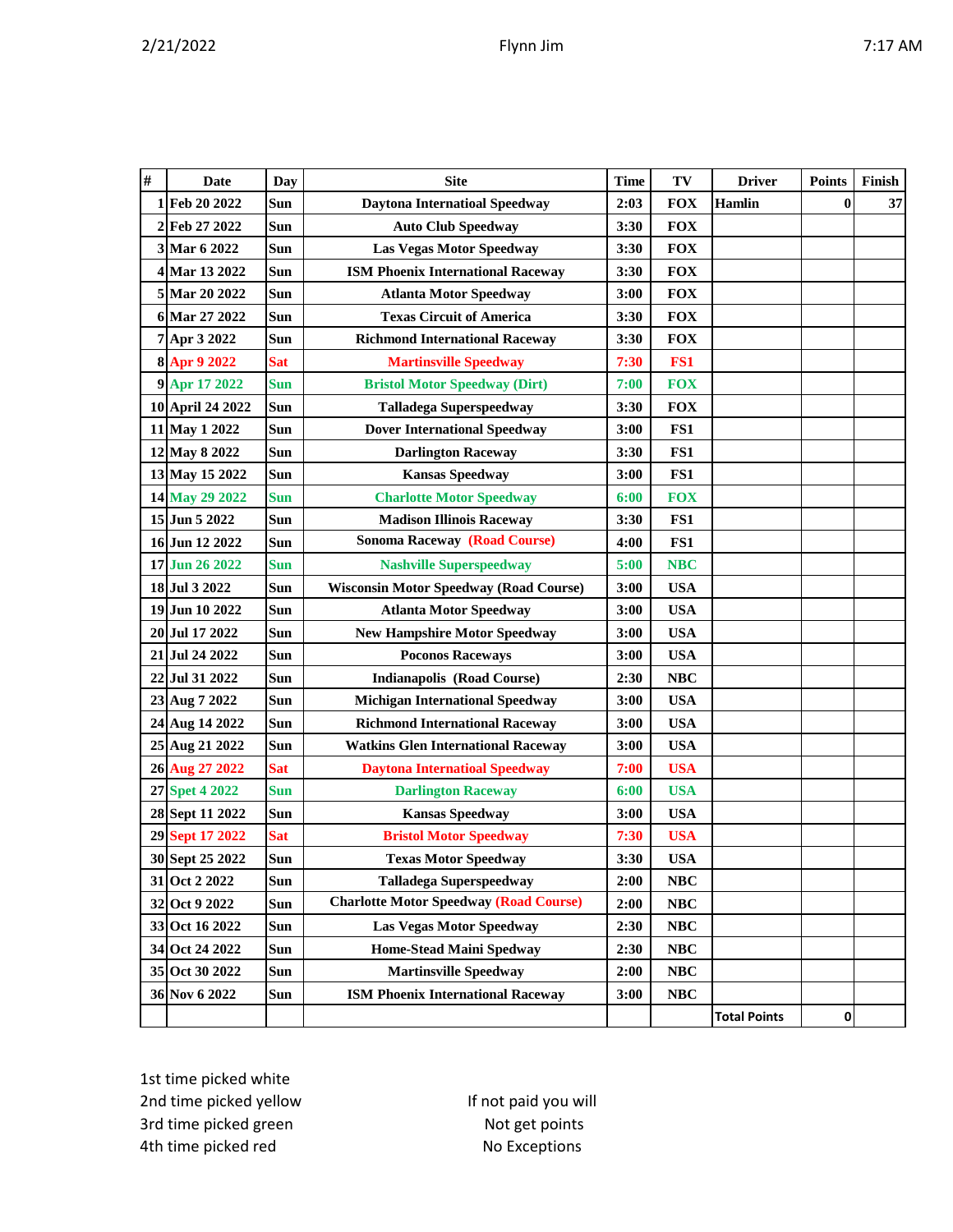|--|

| $\#$           | <b>Date</b>      | <b>Day</b> | <b>Site</b>                                   | <b>Time</b> | TV         | <b>Driver</b>       | <b>Points</b> | Finish |
|----------------|------------------|------------|-----------------------------------------------|-------------|------------|---------------------|---------------|--------|
|                | 1 Feb 20 2022    | Sun        | <b>Daytona Internatioal Speedway</b>          | 2:03        |            | <b>FOX Elliott</b>  |               | 10     |
| $\overline{2}$ | Feb 27 2022      | Sun        | <b>Auto Club Speedway</b>                     | 3:30        | <b>FOX</b> |                     |               |        |
|                | 3 Mar 6 2022     | Sun        | <b>Las Vegas Motor Speedway</b>               | 3:30        | <b>FOX</b> |                     |               |        |
|                | 4 Mar 13 2022    | Sun        | <b>ISM Phoenix International Raceway</b>      | 3:30        | <b>FOX</b> |                     |               |        |
|                | 5 Mar 20 2022    | Sun        | <b>Atlanta Motor Speedway</b>                 | 3:00        | <b>FOX</b> |                     |               |        |
|                | 6 Mar 27 2022    | Sun        | <b>Texas Circuit of America</b>               | 3:30        | <b>FOX</b> |                     |               |        |
|                | 7 Apr 3 2022     | Sun        | <b>Richmond International Raceway</b>         | 3:30        | <b>FOX</b> |                     |               |        |
|                | 8 Apr 9 2022     | <b>Sat</b> | <b>Martinsville Speedway</b>                  | 7:30        | FS1        |                     |               |        |
|                | 9 Apr 17 2022    | <b>Sun</b> | <b>Bristol Motor Speedway (Dirt)</b>          | 7:00        | <b>FOX</b> |                     |               |        |
|                | 10 April 24 2022 | Sun        | <b>Talladega Superspeedway</b>                | 3:30        | <b>FOX</b> |                     |               |        |
|                | 11 May 1 2022    | Sun        | <b>Dover International Speedway</b>           | 3:00        | FS1        |                     |               |        |
|                | 12 May 8 2022    | Sun        | <b>Darlington Raceway</b>                     | 3:30        | FS1        |                     |               |        |
|                | 13 May 15 2022   | Sun        | <b>Kansas Speedway</b>                        | 3:00        | FS1        |                     |               |        |
|                | 14 May 29 2022   | <b>Sun</b> | <b>Charlotte Motor Speedway</b>               | 6:00        | <b>FOX</b> |                     |               |        |
|                | 15 Jun 5 2022    | Sun        | <b>Madison Illinois Raceway</b>               | 3:30        | FS1        |                     |               |        |
|                | 16 Jun 12 2022   | Sun        | <b>Sonoma Raceway (Road Course)</b>           | 4:00        | FS1        |                     |               |        |
|                | 17 Jun 26 2022   | <b>Sun</b> | <b>Nashville Superspeedway</b>                | 5:00        | <b>NBC</b> |                     |               |        |
|                | 18 Jul 3 2022    | Sun        | <b>Wisconsin Motor Speedway (Road Course)</b> | 3:00        | <b>USA</b> |                     |               |        |
|                | 19 Jun 10 2022   | Sun        | <b>Atlanta Motor Speedway</b>                 | 3:00        | <b>USA</b> |                     |               |        |
|                | 20 Jul 17 2022   | Sun        | <b>New Hampshire Motor Speedway</b>           | 3:00        | <b>USA</b> |                     |               |        |
|                | 21 Jul 24 2022   | Sun        | <b>Poconos Raceways</b>                       | 3:00        | <b>USA</b> |                     |               |        |
|                | 22 Jul 31 2022   | Sun        | <b>Indianapolis (Road Course)</b>             | 2:30        | <b>NBC</b> |                     |               |        |
|                | 23 Aug 7 2022    | Sun        | <b>Michigan International Speedway</b>        | 3:00        | <b>USA</b> |                     |               |        |
|                | 24 Aug 14 2022   | Sun        | <b>Richmond International Raceway</b>         | 3:00        | <b>USA</b> |                     |               |        |
|                | 25 Aug 21 2022   | Sun        | <b>Watkins Glen International Raceway</b>     | 3:00        | <b>USA</b> |                     |               |        |
|                | 26 Aug 27 2022   | <b>Sat</b> | <b>Daytona Internatioal Speedway</b>          | 7:00        | <b>USA</b> |                     |               |        |
|                | 27 Spet 4 2022   | <b>Sun</b> | <b>Darlington Raceway</b>                     | 6:00        | <b>USA</b> |                     |               |        |
|                | 28 Sept 11 2022  | Sun        | <b>Kansas Speedway</b>                        | 3:00        | <b>USA</b> |                     |               |        |
|                | 29 Sept 17 2022  | <b>Sat</b> | <b>Bristol Motor Speedway</b>                 | 7:30        | <b>USA</b> |                     |               |        |
|                | 30 Sept 25 2022  | Sun        | <b>Texas Motor Speedway</b>                   | 3:30        | <b>USA</b> |                     |               |        |
|                | 31 Oct 2 2022    | Sun        | <b>Talladega Superspeedway</b>                | 2:00        | <b>NBC</b> |                     |               |        |
|                | 32 Oct 9 2022    | Sun        | <b>Charlotte Motor Speedway (Road Course)</b> | 2:00        | NBC        |                     |               |        |
|                | 33 Oct 16 2022   | Sun        | <b>Las Vegas Motor Speedway</b>               | 2:30        | <b>NBC</b> |                     |               |        |
|                | 34 Oct 24 2022   | Sun        | <b>Home-Stead Maini Spedway</b>               | 2:30        | NBC        |                     |               |        |
|                | 35 Oct 30 2022   | Sun        | <b>Martinsville Speedway</b>                  | 2:00        | NBC        |                     |               |        |
|                | 36 Nov 6 2022    | Sun        | <b>ISM Phoenix International Raceway</b>      | 3:00        | <b>NBC</b> |                     |               |        |
|                |                  |            |                                               |             |            | <b>Total Points</b> | 1             |        |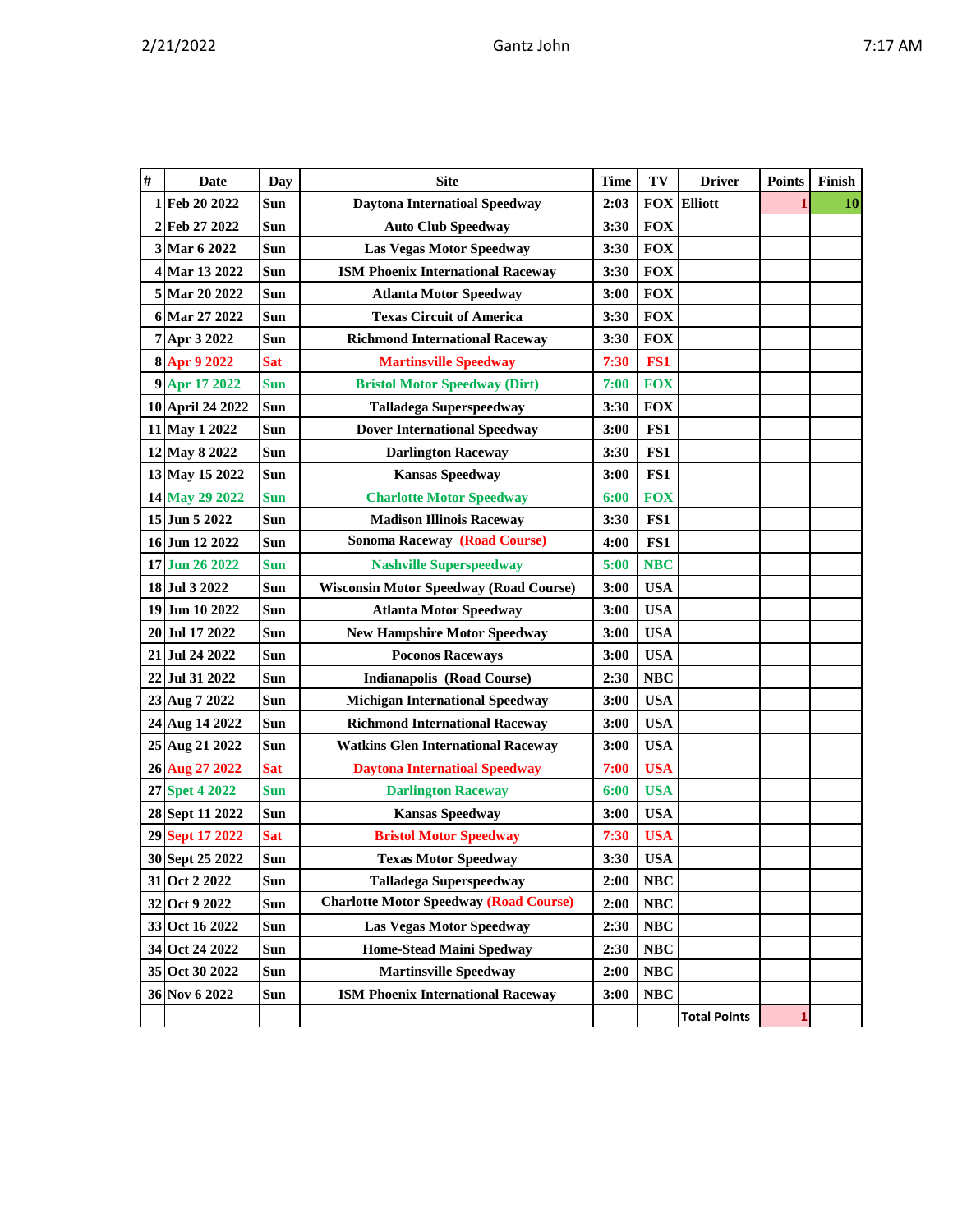| # | Date             | Day        | <b>Site</b>                                   | <b>Time</b> | TV         | <b>Driver</b>       | <b>Points</b> | Finish |
|---|------------------|------------|-----------------------------------------------|-------------|------------|---------------------|---------------|--------|
|   | 1 Feb 20 2022    | Sun        | 2:03<br><b>Daytona Internatioal Speedway</b>  |             |            | <b>FOX</b> Larson   | 0             | 32     |
|   | 2 Feb 27 2022    | Sun        | <b>Auto Club Speedway</b>                     | 3:30        | <b>FOX</b> |                     |               |        |
|   | 3 Mar 6 2022     | Sun        | <b>Las Vegas Motor Speedway</b>               | 3:30        | <b>FOX</b> |                     |               |        |
|   | 4 Mar 13 2022    | Sun        | <b>ISM Phoenix International Raceway</b>      | 3:30        | <b>FOX</b> |                     |               |        |
|   | 5 Mar 20 2022    | Sun        | <b>Atlanta Motor Speedway</b>                 | 3:00        | <b>FOX</b> |                     |               |        |
|   | 6 Mar 27 2022    | Sun        | <b>Texas Circuit of America</b>               | 3:30        | <b>FOX</b> |                     |               |        |
|   | 7 Apr 3 2022     | Sun        | <b>Richmond International Raceway</b>         | 3:30        | <b>FOX</b> |                     |               |        |
|   | 8 Apr 9 2022     | Sat        | <b>Martinsville Speedway</b>                  | 7:30        | FS1        |                     |               |        |
|   | 9 Apr 17 2022    | <b>Sun</b> | <b>Bristol Motor Speedway (Dirt)</b>          | 7:00        | <b>FOX</b> |                     |               |        |
|   | 10 April 24 2022 | Sun        | <b>Talladega Superspeedway</b>                | 3:30        | <b>FOX</b> |                     |               |        |
|   | 11 May 1 2022    | Sun        | <b>Dover International Speedway</b>           | 3:00        | FS1        |                     |               |        |
|   | 12 May 8 2022    | Sun        | <b>Darlington Raceway</b>                     | 3:30        | FS1        |                     |               |        |
|   | 13 May 15 2022   | Sun        | <b>Kansas Speedway</b>                        | 3:00        | FS1        |                     |               |        |
|   | 14 May 29 2022   | <b>Sun</b> | <b>Charlotte Motor Speedway</b>               | 6:00        | <b>FOX</b> |                     |               |        |
|   | 15 Jun 5 2022    | Sun        | <b>Madison Illinois Raceway</b>               | 3:30        | FS1        |                     |               |        |
|   | 16 Jun 12 2022   | Sun        | <b>Sonoma Raceway (Road Course)</b>           | 4:00        | FS1        |                     |               |        |
|   | 17 Jun 26 2022   | <b>Sun</b> | <b>Nashville Superspeedway</b>                | 5:00        | <b>NBC</b> |                     |               |        |
|   | 18 Jul 3 2022    | Sun        | <b>Wisconsin Motor Speedway (Road Course)</b> | 3:00        | <b>USA</b> |                     |               |        |
|   | 19 Jun 10 2022   | Sun        | <b>Atlanta Motor Speedway</b>                 | 3:00        | <b>USA</b> |                     |               |        |
|   | 20 Jul 17 2022   | Sun        | <b>New Hampshire Motor Speedway</b>           | 3:00        | <b>USA</b> |                     |               |        |
|   | 21 Jul 24 2022   | Sun        | <b>Poconos Raceways</b>                       | 3:00        | <b>USA</b> |                     |               |        |
|   | 22 Jul 31 2022   | Sun        | <b>Indianapolis (Road Course)</b>             | 2:30        | <b>NBC</b> |                     |               |        |
|   | 23 Aug 7 2022    | Sun        | <b>Michigan International Speedway</b>        | 3:00        | <b>USA</b> |                     |               |        |
|   | 24 Aug 14 2022   | Sun        | <b>Richmond International Raceway</b>         | 3:00        | <b>USA</b> |                     |               |        |
|   | 25 Aug 21 2022   | Sun        | <b>Watkins Glen International Raceway</b>     | 3:00        | <b>USA</b> |                     |               |        |
|   | 26 Aug 27 2022   | <b>Sat</b> | <b>Daytona Internatioal Speedway</b>          | 7:00        | <b>USA</b> |                     |               |        |
|   | 27 Spet 4 2022   | <b>Sun</b> | <b>Darlington Raceway</b>                     | 6:00        | <b>USA</b> |                     |               |        |
|   | 28 Sept 11 2022  | Sun        | <b>Kansas Speedway</b>                        | 3:00        | <b>USA</b> |                     |               |        |
|   | 29 Sept 17 2022  | <b>Sat</b> | <b>Bristol Motor Speedway</b>                 | 7:30        | <b>USA</b> |                     |               |        |
|   | 30 Sept 25 2022  | Sun        | <b>Texas Motor Speedway</b>                   | 3:30        | <b>USA</b> |                     |               |        |
|   | 31 Oct 2 2022    | Sun        | <b>Talladega Superspeedway</b>                | 2:00        | <b>NBC</b> |                     |               |        |
|   | 32 Oct 9 2022    | Sun        | <b>Charlotte Motor Speedway (Road Course)</b> | 2:00        | <b>NBC</b> |                     |               |        |
|   | 33 Oct 16 2022   | Sun        | <b>Las Vegas Motor Speedway</b>               | 2:30        | NBC        |                     |               |        |
|   | 34 Oct 24 2022   | Sun        | <b>Home-Stead Maini Spedway</b>               | 2:30        | NBC        |                     |               |        |
|   | 35 Oct 30 2022   | Sun        | <b>Martinsville Speedway</b>                  | 2:00        | NBC        |                     |               |        |
|   | 36 Nov 6 2022    | Sun        | <b>ISM Phoenix International Raceway</b>      | 3:00        | <b>NBC</b> |                     |               |        |
|   |                  |            |                                               |             |            | <b>Total Points</b> | 0             |        |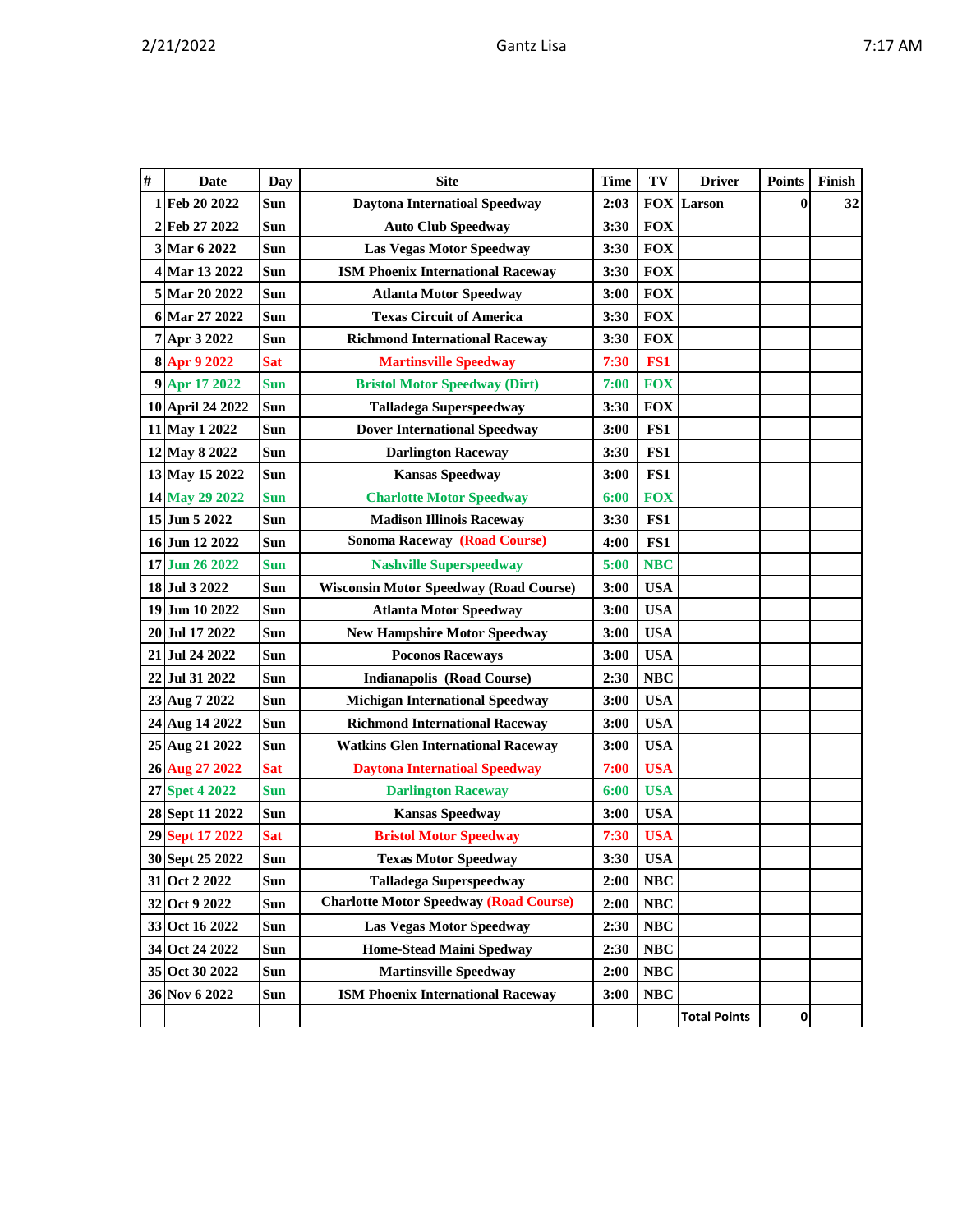|  |  |  |  | ١<br>۰. |
|--|--|--|--|---------|
|--|--|--|--|---------|

| # | <b>Date</b>      | Day        | <b>Site</b>                                   | <b>Time</b>        |            | <b>Driver</b>       | <b>Points</b> | Finish |
|---|------------------|------------|-----------------------------------------------|--------------------|------------|---------------------|---------------|--------|
| 1 | Feb 20 2022      | Sun        | <b>Daytona Internatioal Speedway</b>          | 2:03               | <b>FOX</b> | <b>Keslowski</b>    |               |        |
|   | 2 Feb 27 2022    | Sun        | <b>Auto Club Speedway</b>                     | 3:30               | <b>FOX</b> |                     |               |        |
|   | 3 Mar 6 2022     | Sun        | <b>Las Vegas Motor Speedway</b>               | 3:30               | <b>FOX</b> |                     |               |        |
|   | 4 Mar 13 2022    | Sun        | <b>ISM Phoenix International Raceway</b>      | 3:30               | <b>FOX</b> |                     |               |        |
|   | 5 Mar 20 2022    | Sun        | <b>Atlanta Motor Speedway</b>                 | 3:00               | <b>FOX</b> |                     |               |        |
|   | 6 Mar 27 2022    | <b>Sun</b> | <b>Texas Circuit of America</b>               | 3:30               | <b>FOX</b> |                     |               |        |
|   | 7 Apr 3 2022     | Sun        | <b>Richmond International Raceway</b>         | 3:30               | <b>FOX</b> |                     |               |        |
|   | 8 Apr 9 2022     | <b>Sat</b> | <b>Martinsville Speedway</b>                  | 7:30               | FS1        |                     |               |        |
|   | 9 Apr 17 2022    | <b>Sun</b> | <b>Bristol Motor Speedway (Dirt)</b>          | 7:00               | <b>FOX</b> |                     |               |        |
|   | 10 April 24 2022 | <b>Sun</b> | <b>Talladega Superspeedway</b>                | 3:30               | <b>FOX</b> |                     |               |        |
|   | 11 May 1 2022    | Sun        | <b>Dover International Speedway</b>           | 3:00               | FS1        |                     |               |        |
|   | 12 May 8 2022    | Sun        | <b>Darlington Raceway</b>                     | 3:30               | FS1        |                     |               |        |
|   | 13 May 15 2022   | Sun        | <b>Kansas Speedway</b>                        | 3:00               | FS1        |                     |               |        |
|   | 14 May 29 2022   | <b>Sun</b> | <b>Charlotte Motor Speedway</b>               | 6:00               | <b>FOX</b> |                     |               |        |
|   | 15 Jun 5 2022    | Sun        | <b>Madison Illinois Raceway</b>               | 3:30               | FS1        |                     |               |        |
|   | 16 Jun 12 2022   | Sun        | <b>Sonoma Raceway (Road Course)</b>           | 4:00               | FS1        |                     |               |        |
|   | 17 Jun 26 2022   | <b>Sun</b> | <b>Nashville Superspeedway</b>                | 5:00               | <b>NBC</b> |                     |               |        |
|   | 18 Jul 3 2022    | Sun        | <b>Wisconsin Motor Speedway (Road Course)</b> | 3:00               | <b>USA</b> |                     |               |        |
|   | 19 Jun 10 2022   | Sun        | <b>Atlanta Motor Speedway</b>                 | 3:00               | <b>USA</b> |                     |               |        |
|   | 20 Jul 17 2022   | Sun        | <b>New Hampshire Motor Speedway</b>           | 3:00               | <b>USA</b> |                     |               |        |
|   | 21 Jul 24 2022   | Sun        | 3:00<br><b>Poconos Raceways</b>               |                    | <b>USA</b> |                     |               |        |
|   | 22 Jul 31 2022   | Sun        | <b>Indianapolis (Road Course)</b><br>2:30     |                    | <b>NBC</b> |                     |               |        |
|   | 23 Aug 7 2022    | Sun        | <b>Michigan International Speedway</b>        | <b>USA</b><br>3:00 |            |                     |               |        |
|   | 24 Aug 14 2022   | Sun        | <b>Richmond International Raceway</b>         | 3:00               | <b>USA</b> |                     |               |        |
|   | 25 Aug 21 2022   | Sun        | <b>Watkins Glen International Raceway</b>     | 3:00               | <b>USA</b> |                     |               |        |
|   | 26 Aug 27 2022   | <b>Sat</b> | <b>Daytona Internatioal Speedway</b>          | 7:00               | <b>USA</b> |                     |               |        |
|   | 27 Spet 4 2022   | <b>Sun</b> | <b>Darlington Raceway</b>                     | 6:00               | <b>USA</b> |                     |               |        |
|   | 28 Sept 11 2022  | Sun        | <b>Kansas Speedway</b>                        | 3:00               | <b>USA</b> |                     |               |        |
|   | 29 Sept 17 2022  | <b>Sat</b> | <b>Bristol Motor Speedway</b>                 | 7:30               | <b>USA</b> |                     |               |        |
|   | 30 Sept 25 2022  | Sun        | <b>Texas Motor Speedway</b>                   | 3:30               | <b>USA</b> |                     |               |        |
|   | 31 Oct 2 2022    | <b>Sun</b> | <b>Talladega Superspeedway</b>                | 2:00               | <b>NBC</b> |                     |               |        |
|   | 32 Oct 9 2022    | Sun        | <b>Charlotte Motor Speedway (Road Course)</b> | 2:00               | <b>NBC</b> |                     |               |        |
|   | 33 Oct 16 2022   | <b>Sun</b> | <b>Las Vegas Motor Speedway</b>               | 2:30               | <b>NBC</b> |                     |               |        |
|   | 34 Oct 24 2022   | Sun        | <b>Home-Stead Maini Spedway</b>               | 2:30               | $\bf NBC$  |                     |               |        |
|   | 35 Oct 30 2022   | <b>Sun</b> | <b>Martinsville Speedway</b>                  | 2:00               | $\bf NBC$  |                     |               |        |
|   | 36 Nov 6 2022    | Sun        | <b>ISM Phoenix International Raceway</b>      | 3:00               | NBC        |                     |               |        |
|   |                  |            |                                               |                    |            | <b>Total Points</b> | 2             |        |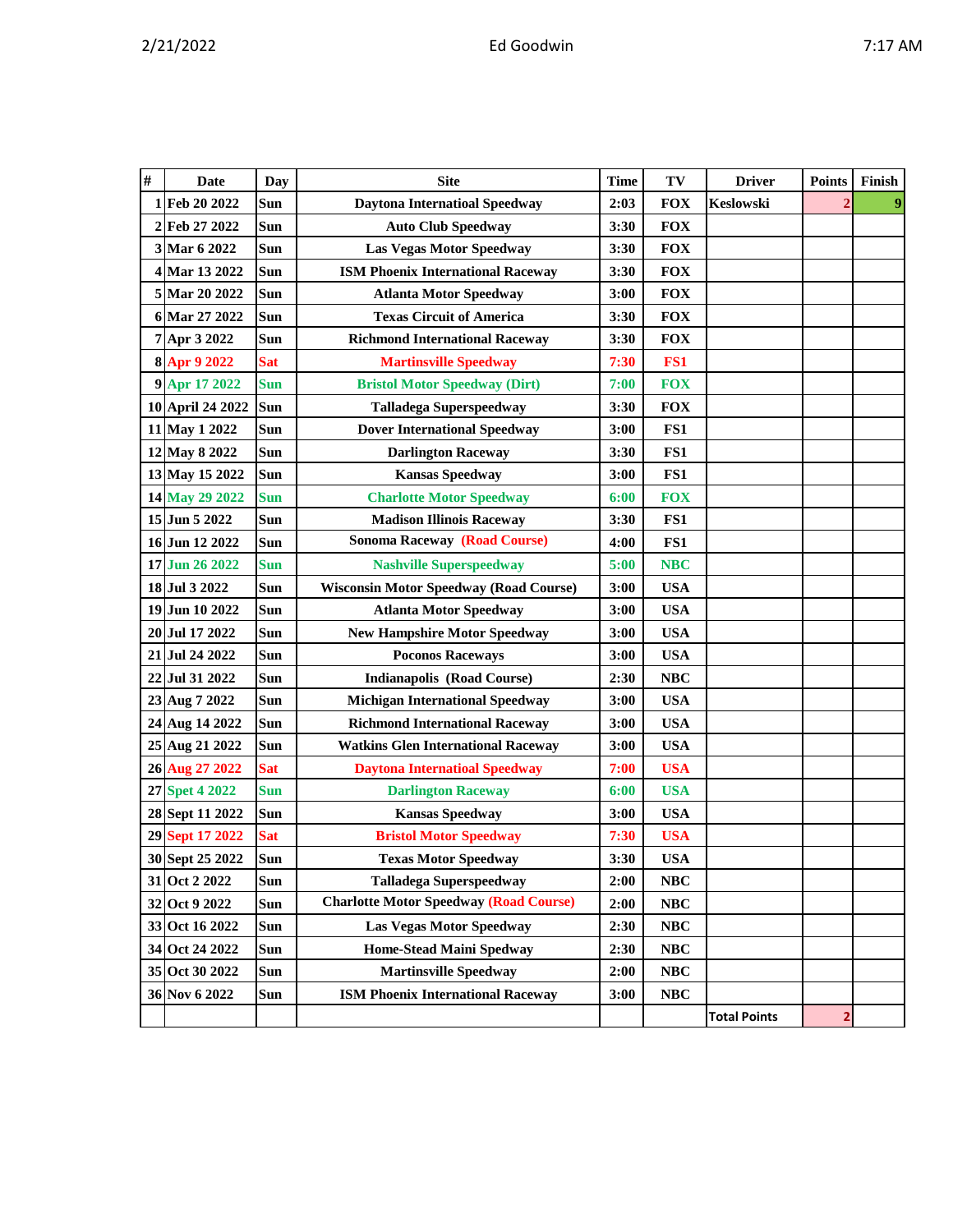| # | <b>Date</b>      | Day        | <b>Site</b>                                   | <b>Time</b> | TV         | <b>Driver</b>       | <b>Points</b> | Finish |
|---|------------------|------------|-----------------------------------------------|-------------|------------|---------------------|---------------|--------|
|   | 1 Feb 20 2022    | Sun        | <b>Daytona Internatioal Speedway</b>          | 2:03        | <b>FOX</b> | <b>Hamlin</b>       | $\bf{0}$      | $37\,$ |
|   | 2 Feb 27 2022    | Sun        | <b>Auto Club Speedway</b>                     | 3:30        | <b>FOX</b> |                     |               |        |
|   | 3 Mar 6 2022     | <b>Sun</b> | <b>Las Vegas Motor Speedway</b>               | 3:30        | <b>FOX</b> |                     |               |        |
|   | 4 Mar 13 2022    | Sun        | <b>ISM Phoenix International Raceway</b>      | 3:30        | <b>FOX</b> |                     |               |        |
|   | 5 Mar 20 2022    | Sun        | <b>Atlanta Motor Speedway</b>                 | 3:00        | <b>FOX</b> |                     |               |        |
|   | 6 Mar 27 2022    | Sun        | <b>Texas Circuit of America</b>               | 3:30        | <b>FOX</b> |                     |               |        |
|   | 7 Apr 3 2022     | Sun        | <b>Richmond International Raceway</b>         | 3:30        | <b>FOX</b> |                     |               |        |
|   | 8 Apr 9 2022     | <b>Sat</b> | <b>Martinsville Speedway</b>                  | 7:30        | FS1        |                     |               |        |
|   | 9 Apr 17 2022    | <b>Sun</b> | <b>Bristol Motor Speedway (Dirt)</b>          | 7:00        | <b>FOX</b> |                     |               |        |
|   | 10 April 24 2022 | Sun        | <b>Talladega Superspeedway</b>                | 3:30        | <b>FOX</b> |                     |               |        |
|   | 11 May 1 2022    | Sun        | <b>Dover International Speedway</b>           | 3:00        | FS1        |                     |               |        |
|   | 12 May 8 2022    | Sun        | <b>Darlington Raceway</b>                     | 3:30        | FS1        |                     |               |        |
|   | 13 May 15 2022   | Sun        | <b>Kansas Speedway</b>                        | 3:00        | FS1        |                     |               |        |
|   | 14 May 29 2022   | <b>Sun</b> | <b>Charlotte Motor Speedway</b>               | 6:00        | <b>FOX</b> |                     |               |        |
|   | 15 Jun 5 2022    | Sun        | <b>Madison Illinois Raceway</b>               | 3:30        | FS1        |                     |               |        |
|   | 16 Jun 12 2022   | Sun        | <b>Sonoma Raceway (Road Course)</b>           | 4:00        | FS1        |                     |               |        |
|   | 17 Jun 26 2022   | <b>Sun</b> | <b>Nashville Superspeedway</b>                | 5:00        | <b>NBC</b> |                     |               |        |
|   | 18 Jul 3 2022    | Sun        | <b>Wisconsin Motor Speedway (Road Course)</b> | 3:00        | <b>USA</b> |                     |               |        |
|   | 19 Jun 10 2022   | Sun        | <b>Atlanta Motor Speedway</b>                 | 3:00        | <b>USA</b> |                     |               |        |
|   | 20 Jul 17 2022   | <b>Sun</b> | <b>New Hampshire Motor Speedway</b>           | 3:00        | <b>USA</b> |                     |               |        |
|   | 21 Jul 24 2022   | Sun        | <b>Poconos Raceways</b>                       | 3:00        | <b>USA</b> |                     |               |        |
|   | 22 Jul 31 2022   | Sun        | <b>Indianapolis (Road Course)</b>             | 2:30        | <b>NBC</b> |                     |               |        |
|   | 23 Aug 7 2022    | Sun        | <b>Michigan International Speedway</b>        | 3:00        | <b>USA</b> |                     |               |        |
|   | 24 Aug 14 2022   | Sun        | <b>Richmond International Raceway</b>         | 3:00        | <b>USA</b> |                     |               |        |
|   | 25 Aug 21 2022   | Sun        | <b>Watkins Glen International Raceway</b>     | 3:00        | <b>USA</b> |                     |               |        |
|   | 26 Aug 27 2022   | <b>Sat</b> | <b>Daytona Internatioal Speedway</b>          | 7:00        | <b>USA</b> |                     |               |        |
|   | 27 Spet 4 2022   | <b>Sun</b> | <b>Darlington Raceway</b>                     | 6:00        | <b>USA</b> |                     |               |        |
|   | 28 Sept 11 2022  | Sun        | <b>Kansas Speedway</b>                        | 3:00        | <b>USA</b> |                     |               |        |
|   | 29 Sept 17 2022  | <b>Sat</b> | <b>Bristol Motor Speedway</b>                 | 7:30        | <b>USA</b> |                     |               |        |
|   | 30 Sept 25 2022  | Sun        | <b>Texas Motor Speedway</b>                   | 3:30        | <b>USA</b> |                     |               |        |
|   | 31 Oct 2 2022    | Sun        | <b>Talladega Superspeedway</b>                | 2:00        | NBC        |                     |               |        |
|   | 32 Oct 9 2022    | Sun        | <b>Charlotte Motor Speedway (Road Course)</b> | 2:00        | $\bf NBC$  |                     |               |        |
|   | 33 Oct 16 2022   | Sun        | <b>Las Vegas Motor Speedway</b>               | 2:30        | $\bf NBC$  |                     |               |        |
|   | 34 Oct 24 2022   | Sun        | <b>Home-Stead Maini Spedway</b>               | 2:30        | NBC        |                     |               |        |
|   | 35 Oct 30 2022   | Sun        | <b>Martinsville Speedway</b>                  | 2:00        | NBC        |                     |               |        |
|   | 36 Nov 6 2022    | Sun        | <b>ISM Phoenix International Raceway</b>      | 3:00        | <b>NBC</b> |                     |               |        |
|   |                  |            |                                               |             |            | <b>Total Points</b> | 0             |        |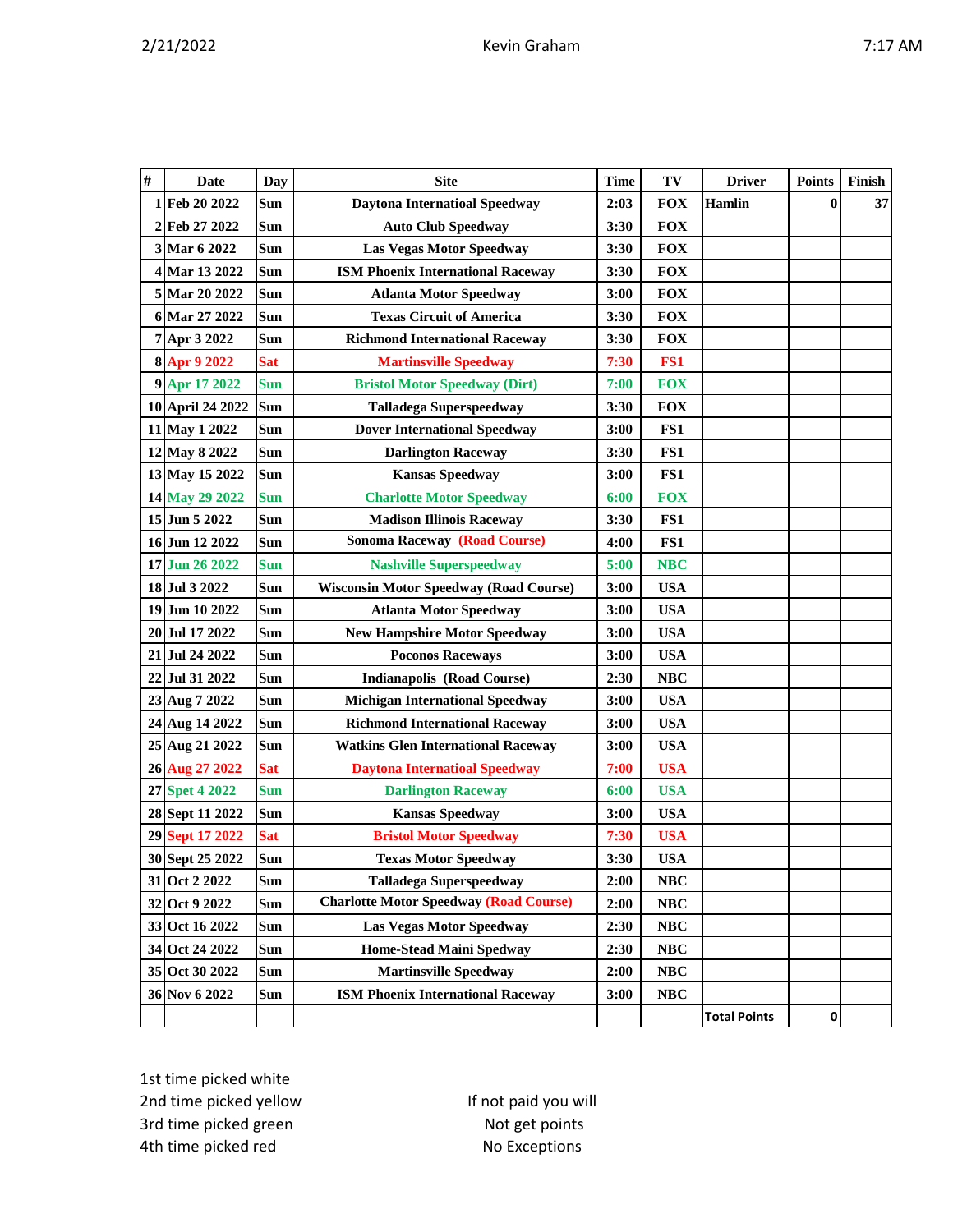|  | η<br>п<br>v |
|--|-------------|
|  |             |

| #  | <b>Date</b>      | Day        | <b>Site</b>                                   | <b>Time</b> | TV         | <b>Driver</b>       | <b>Points</b> | Finish    |
|----|------------------|------------|-----------------------------------------------|-------------|------------|---------------------|---------------|-----------|
|    | 1 Feb 20 2022    | Sun        | <b>Daytona Internatioal Speedway</b>          | 2:03        | <b>FOX</b> | <b>Elliott</b>      |               | <b>10</b> |
|    | 2Feb 27 2022     | Sun        | <b>Auto Club Speedway</b>                     | 3:30        | <b>FOX</b> |                     |               |           |
|    | 3 Mar 6 2022     | Sun        | <b>Las Vegas Motor Speedway</b>               | 3:30        | <b>FOX</b> |                     |               |           |
|    | 4 Mar 13 2022    | Sun        | <b>ISM Phoenix International Raceway</b>      | 3:30        | <b>FOX</b> |                     |               |           |
|    | 5 Mar 20 2022    | Sun        | <b>Atlanta Motor Speedway</b>                 | 3:00        | <b>FOX</b> |                     |               |           |
|    | 6 Mar 27 2022    | Sun        | <b>Texas Circuit of America</b>               | 3:30        | <b>FOX</b> |                     |               |           |
|    | 7 Apr 3 2022     | Sun        | <b>Richmond International Raceway</b>         | 3:30        | <b>FOX</b> |                     |               |           |
|    | 8 Apr 9 2022     | <b>Sat</b> | <b>Martinsville Speedway</b>                  | 7:30        | FS1        |                     |               |           |
|    | 9 Apr 17 2022    | <b>Sun</b> | <b>Bristol Motor Speedway (Dirt)</b>          | 7:00        | <b>FOX</b> |                     |               |           |
|    | 10 April 24 2022 | <b>Sun</b> | <b>Talladega Superspeedway</b>                | 3:30        | <b>FOX</b> |                     |               |           |
|    | 11 May 1 2022    | Sun        | <b>Dover International Speedway</b>           | 3:00        | FS1        |                     |               |           |
|    | 12 May 8 2022    | Sun        | <b>Darlington Raceway</b>                     | 3:30        | FS1        |                     |               |           |
|    | 13 May 15 2022   | Sun        | <b>Kansas Speedway</b>                        | 3:00        | FS1        |                     |               |           |
|    | 14 May 29 2022   | <b>Sun</b> | <b>Charlotte Motor Speedway</b>               | 6:00        | <b>FOX</b> |                     |               |           |
|    | 15 Jun 5 2022    | Sun        | <b>Madison Illinois Raceway</b>               | 3:30        | FS1        |                     |               |           |
|    | 16 Jun 12 2022   | Sun        | <b>Sonoma Raceway (Road Course)</b>           | 4:00        | FS1        |                     |               |           |
|    | 17 Jun 26 2022   | <b>Sun</b> | <b>Nashville Superspeedway</b>                | 5:00        | <b>NBC</b> |                     |               |           |
|    | 18 Jul 3 2022    | Sun        | <b>Wisconsin Motor Speedway (Road Course)</b> | 3:00        | <b>USA</b> |                     |               |           |
|    | 19 Jun 10 2022   | Sun        | <b>Atlanta Motor Speedway</b>                 | 3:00        | <b>USA</b> |                     |               |           |
|    | 20 Jul 17 2022   | Sun        | <b>New Hampshire Motor Speedway</b>           | 3:00        | <b>USA</b> |                     |               |           |
|    | 21 Jul 24 2022   | Sun        | <b>Poconos Raceways</b>                       | 3:00        | <b>USA</b> |                     |               |           |
| 22 | Jul 31 2022      | Sun        | <b>Indianapolis (Road Course)</b>             | 2:30        | <b>NBC</b> |                     |               |           |
|    | 23 Aug 7 2022    | Sun        | <b>Michigan International Speedway</b>        | 3:00        | <b>USA</b> |                     |               |           |
|    | 24 Aug 14 2022   | Sun        | <b>Richmond International Raceway</b>         | 3:00        | <b>USA</b> |                     |               |           |
|    | 25 Aug 21 2022   | Sun        | <b>Watkins Glen International Raceway</b>     | 3:00        | <b>USA</b> |                     |               |           |
|    | 26 Aug 27 2022   | <b>Sat</b> | <b>Daytona Internatioal Speedway</b>          | 7:00        | <b>USA</b> |                     |               |           |
|    | 27 Spet 4 2022   | <b>Sun</b> | <b>Darlington Raceway</b>                     | 6:00        | <b>USA</b> |                     |               |           |
|    | 28 Sept 11 2022  | Sun        | <b>Kansas Speedway</b>                        | 3:00        | <b>USA</b> |                     |               |           |
|    | 29 Sept 17 2022  | <b>Sat</b> | <b>Bristol Motor Speedway</b>                 | 7:30        | <b>USA</b> |                     |               |           |
|    | 30 Sept 25 2022  | Sun        | <b>Texas Motor Speedway</b>                   | 3:30        | <b>USA</b> |                     |               |           |
|    | 31 Oct 2 2022    | Sun        | <b>Talladega Superspeedway</b>                | 2:00        | <b>NBC</b> |                     |               |           |
|    | 32 Oct 9 2022    | Sun        | <b>Charlotte Motor Speedway (Road Course)</b> | 2:00        | <b>NBC</b> |                     |               |           |
|    | 33 Oct 16 2022   | Sun        | <b>Las Vegas Motor Speedway</b>               | 2:30        | <b>NBC</b> |                     |               |           |
|    | 34 Oct 24 2022   | Sun        | <b>Home-Stead Maini Spedway</b>               | 2:30        | <b>NBC</b> |                     |               |           |
|    | 35 Oct 30 2022   | Sun        | <b>Martinsville Speedway</b>                  | 2:00        | <b>NBC</b> |                     |               |           |
|    | 36 Nov 6 2022    | Sun        | <b>ISM Phoenix International Raceway</b>      | 3:00        | <b>NBC</b> |                     |               |           |
|    |                  |            |                                               |             |            | <b>Total Points</b> | 1             |           |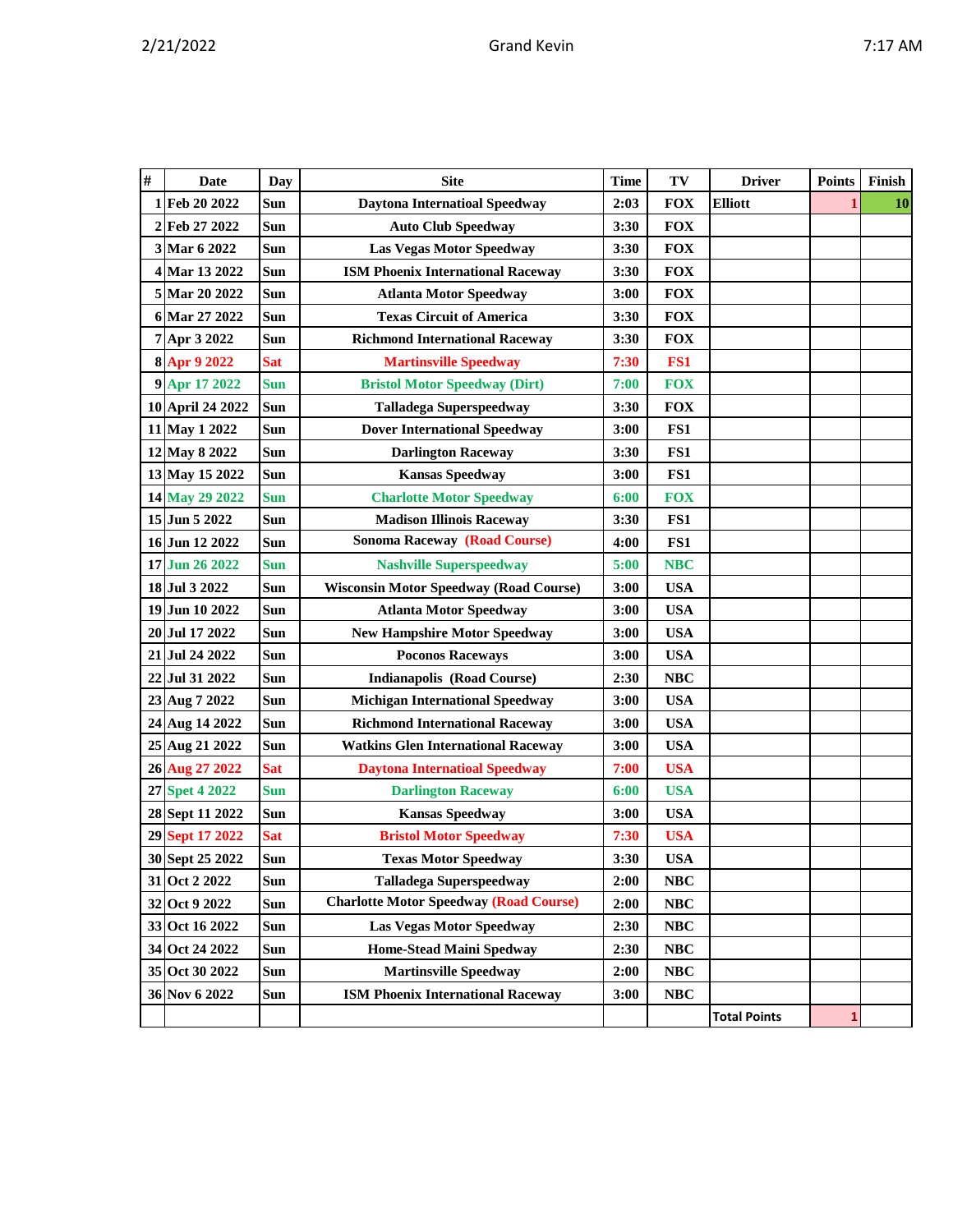| # | Date             |            | <b>Site</b>                                   | <b>Time</b>  | TV                       | <b>Driver</b> | <b>Points</b> | Finish |
|---|------------------|------------|-----------------------------------------------|--------------|--------------------------|---------------|---------------|--------|
|   | 1 Feb 20 2022    | Day<br>Sun | <b>Daytona Internatioal Speedway</b>          | 2:03         | <b>FOX</b>               | Logano        | $\bf{0}$      | 21     |
|   | 2 Feb 27 2022    | Sun        | <b>Auto Club Speedway</b>                     | 3:30         | <b>FOX</b>               |               |               |        |
|   | 3 Mar 6 2022     | Sun        | Las Vegas Motor Speedway                      | 3:30         | <b>FOX</b>               |               |               |        |
|   | 4 Mar 13 2022    | Sun        |                                               |              |                          |               |               |        |
|   | 5 Mar 20 2022    | Sun        | <b>ISM Phoenix International Raceway</b>      | 3:30<br>3:00 | <b>FOX</b><br><b>FOX</b> |               |               |        |
|   |                  |            | <b>Atlanta Motor Speedway</b>                 |              |                          |               |               |        |
|   | 6 Mar 27 2022    | <b>Sun</b> | <b>Texas Circuit of America</b>               | 3:30         | <b>FOX</b>               |               |               |        |
|   | 7 Apr 3 2022     | Sun        | <b>Richmond International Raceway</b>         | 3:30         | <b>FOX</b>               |               |               |        |
|   | 8 Apr 9 2022     | Sat        | <b>Martinsville Speedway</b>                  | 7:30         | FS1                      |               |               |        |
|   | 9 Apr 17 2022    | <b>Sun</b> | <b>Bristol Motor Speedway (Dirt)</b>          | 7:00         | <b>FOX</b>               |               |               |        |
|   | 10 April 24 2022 | Sun        | Talladega Superspeedway                       | 3:30         | <b>FOX</b>               |               |               |        |
|   | 11 May 1 2022    | <b>Sun</b> | <b>Dover International Speedway</b>           | 3:00         | FS1                      |               |               |        |
|   | 12 May 8 2022    | Sun        | <b>Darlington Raceway</b>                     | 3:30         | FS1                      |               |               |        |
|   | 13 May 15 2022   | Sun        | <b>Kansas Speedway</b>                        | 3:00         | FS1                      |               |               |        |
|   | 14 May 29 2022   | <b>Sun</b> | <b>Charlotte Motor Speedway</b>               | 6:00         | <b>FOX</b>               |               |               |        |
|   | 15 Jun 5 2022    | Sun        | <b>Madison Illinois Raceway</b>               | 3:30         | FS1                      |               |               |        |
|   | 16 Jun 12 2022   | <b>Sun</b> | <b>Sonoma Raceway (Road Course)</b>           | 4:00         | FS1                      |               |               |        |
|   | 17 Jun 26 2022   | Sun        | <b>Nashville Superspeedway</b>                | 5:00         | <b>NBC</b>               |               |               |        |
|   | 18 Jul 3 2022    | Sun        | <b>Wisconsin Motor Speedway (Road Course)</b> | 3:00         | <b>USA</b>               |               |               |        |
|   | 19 Jun 10 2022   | Sun        | <b>Atlanta Motor Speedway</b>                 | 3:00         | <b>USA</b>               |               |               |        |
|   | 20 Jul 17 2022   | Sun        | <b>New Hampshire Motor Speedway</b>           | 3:00         | <b>USA</b>               |               |               |        |
|   | 21 Jul 24 2022   | Sun        | <b>Poconos Raceways</b>                       | 3:00         | <b>USA</b>               |               |               |        |
|   | 22 Jul 31 2022   | Sun        | <b>Indianapolis (Road Course)</b>             | 2:30         | <b>NBC</b>               |               |               |        |
|   | 23 Aug 7 2022    | Sun        | <b>Michigan International Speedway</b>        | 3:00         | <b>USA</b>               |               |               |        |
|   | 24 Aug 14 2022   | Sun        | <b>Richmond International Raceway</b>         | 3:00         | <b>USA</b>               |               |               |        |
|   | 25 Aug 21 2022   | Sun        | <b>Watkins Glen International Raceway</b>     | 3:00         | <b>USA</b>               |               |               |        |
|   | 26 Aug 27 2022   | <b>Sat</b> | <b>Daytona Internatioal Speedway</b>          | 7:00         | <b>USA</b>               |               |               |        |
|   | 27 Spet 4 2022   | <b>Sun</b> | <b>Darlington Raceway</b>                     | 6:00         | <b>USA</b>               |               |               |        |
|   | 28 Sept 11 2022  | Sun        | <b>Kansas Speedway</b>                        | 3:00         | <b>USA</b>               |               |               |        |
|   | 29 Sept 17 2022  | Sat        | <b>Bristol Motor Speedway</b>                 | 7:30         | <b>USA</b>               |               |               |        |
|   | 30 Sept 25 2022  | Sun        | <b>Texas Motor Speedway</b>                   | 3:30         | <b>USA</b>               |               |               |        |
|   | 31 Oct 2 2022    | Sun        | <b>Talladega Superspeedway</b>                | 2:00         | <b>NBC</b>               |               |               |        |
|   | 32 Oct 9 2022    | Sun        | <b>Charlotte Motor Speedway (Road Course)</b> | 2:00         | <b>NBC</b>               |               |               |        |

**Total Points 0**

 **Oct 16 2022 Sun Las Vegas Motor Speedway 2:30 NBC Oct 24 2022 Sun Home-Stead Maini Spedway 2:30 NBC Oct 30 2022 Sun Martinsville Speedway 2:00 NBC Nov 6 2022 Sun ISM Phoenix International Raceway 3:00 NBC**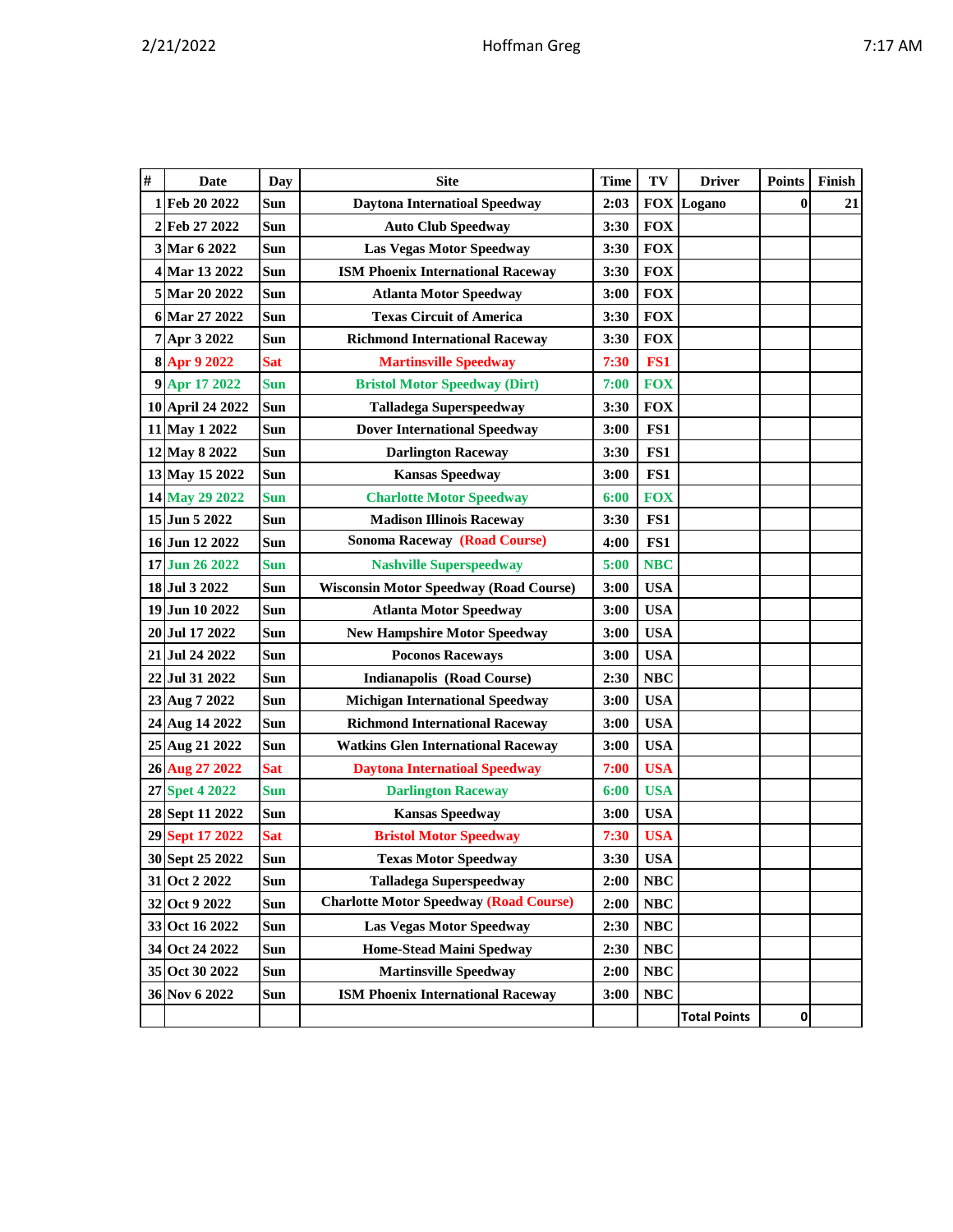| # | <b>Date</b>      | Day        | <b>Site</b>                                   | <b>Time</b> | TV         | <b>Driver</b>       | <b>Points</b> | Finish |
|---|------------------|------------|-----------------------------------------------|-------------|------------|---------------------|---------------|--------|
|   | 1 Feb 20 2022    | Sun        | <b>Daytona Internatioal Speedway</b>          | 2:03        | <b>FOX</b> | <b>Truex Jr</b>     | $\bf{0}$      | 13     |
|   | 2 Feb 27 2022    | Sun        | <b>Auto Club Speedway</b>                     | 3:30        | <b>FOX</b> |                     |               |        |
|   | 3 Mar 6 2022     | Sun        | <b>Las Vegas Motor Speedway</b>               | 3:30        | <b>FOX</b> |                     |               |        |
|   | 4 Mar 13 2022    | Sun        | <b>ISM Phoenix International Raceway</b>      | 3:30        | <b>FOX</b> |                     |               |        |
|   | 5 Mar 20 2022    | Sun        | <b>Atlanta Motor Speedway</b>                 | 3:00        | <b>FOX</b> |                     |               |        |
|   | 6 Mar 27 2022    | Sun        | <b>Texas Circuit of America</b>               | 3:30        | <b>FOX</b> |                     |               |        |
|   | 7 Apr 3 2022     | Sun        | <b>Richmond International Raceway</b>         | 3:30        | <b>FOX</b> |                     |               |        |
|   | 8 Apr 9 2022     | <b>Sat</b> | <b>Martinsville Speedway</b>                  | 7:30        | FS1        |                     |               |        |
|   | 9 Apr 17 2022    | <b>Sun</b> | <b>Bristol Motor Speedway (Dirt)</b>          | 7:00        | <b>FOX</b> |                     |               |        |
|   | 10 April 24 2022 | Sun        | <b>Talladega Superspeedway</b>                | 3:30        | <b>FOX</b> |                     |               |        |
|   | 11 May 1 2022    | Sun        | <b>Dover International Speedway</b>           | 3:00        | FS1        |                     |               |        |
|   | 12 May 8 2022    | Sun        | <b>Darlington Raceway</b>                     | 3:30        | FS1        |                     |               |        |
|   | 13 May 15 2022   | Sun        | <b>Kansas Speedway</b>                        | 3:00        | FS1        |                     |               |        |
|   | 14 May 29 2022   | <b>Sun</b> | <b>Charlotte Motor Speedway</b>               | 6:00        | <b>FOX</b> |                     |               |        |
|   | 15 Jun 5 2022    | Sun        | <b>Madison Illinois Raceway</b>               | 3:30        | FS1        |                     |               |        |
|   | 16 Jun 12 2022   | Sun        | <b>Sonoma Raceway (Road Course)</b>           | 4:00        | FS1        |                     |               |        |
|   | 17 Jun 26 2022   | Sun        | <b>Nashville Superspeedway</b>                | 5:00        | <b>NBC</b> |                     |               |        |
|   | 18 Jul 3 2022    | Sun        | <b>Wisconsin Motor Speedway (Road Course)</b> | 3:00        | <b>USA</b> |                     |               |        |
|   | 19 Jun 10 2022   | Sun        | <b>Atlanta Motor Speedway</b>                 | 3:00        | <b>USA</b> |                     |               |        |
|   | 20 Jul 17 2022   | <b>Sun</b> | <b>New Hampshire Motor Speedway</b>           | 3:00        | <b>USA</b> |                     |               |        |
|   | 21 Jul 24 2022   | Sun        | <b>Poconos Raceways</b>                       | 3:00        | <b>USA</b> |                     |               |        |
|   | 22 Jul 31 2022   | Sun        | <b>Indianapolis (Road Course)</b>             | 2:30        | <b>NBC</b> |                     |               |        |
|   | 23 Aug 7 2022    | Sun        | <b>Michigan International Speedway</b>        | 3:00        | <b>USA</b> |                     |               |        |
|   | 24 Aug 14 2022   | Sun        | <b>Richmond International Raceway</b>         | 3:00        | <b>USA</b> |                     |               |        |
|   | 25 Aug 21 2022   | Sun        | <b>Watkins Glen International Raceway</b>     | 3:00        | <b>USA</b> |                     |               |        |
|   | 26 Aug 27 2022   | <b>Sat</b> | <b>Daytona Internatioal Speedway</b>          | 7:00        | <b>USA</b> |                     |               |        |
|   | 27 Spet 4 2022   | Sun        | <b>Darlington Raceway</b>                     | 6:00        | <b>USA</b> |                     |               |        |
|   | 28 Sept 11 2022  | Sun        | <b>Kansas Speedway</b>                        | 3:00        | <b>USA</b> |                     |               |        |
|   | 29 Sept 17 2022  | <b>Sat</b> | <b>Bristol Motor Speedway</b>                 | 7:30        | <b>USA</b> |                     |               |        |
|   | 30 Sept 25 2022  | Sun        | <b>Texas Motor Speedway</b>                   | 3:30        | <b>USA</b> |                     |               |        |
|   | 31 Oct 2 2022    | Sun        | <b>Talladega Superspeedway</b>                | 2:00        | NBC        |                     |               |        |
|   | 32 Oct 9 2022    | Sun        | <b>Charlotte Motor Speedway (Road Course)</b> | 2:00        | NBC        |                     |               |        |
|   | 33 Oct 16 2022   | Sun        | Las Vegas Motor Speedway                      | 2:30        | NBC        |                     |               |        |
|   | 34 Oct 24 2022   | Sun        | <b>Home-Stead Maini Spedway</b>               | 2:30        | $\bf NBC$  |                     |               |        |
|   | 35 Oct 30 2022   | Sun        | <b>Martinsville Speedway</b>                  | 2:00        | <b>NBC</b> |                     |               |        |
|   | 36 Nov 6 2022    | Sun        | <b>ISM Phoenix International Raceway</b>      | 3:00        | <b>NBC</b> |                     |               |        |
|   |                  |            |                                               |             |            | <b>Total Points</b> | 0             |        |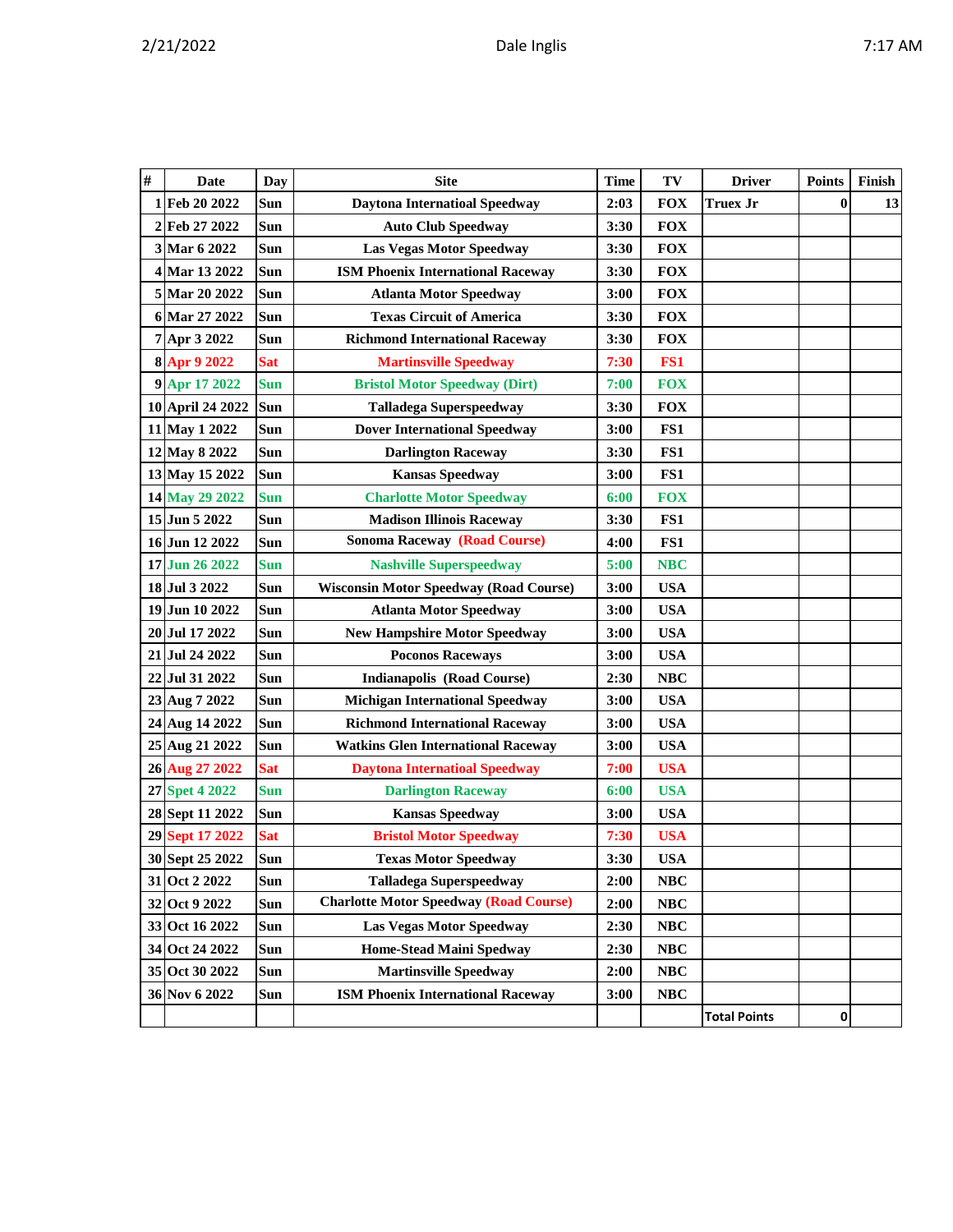| # | <b>Date</b>      | <b>Day</b> | <b>Site</b>                                   | <b>Time</b> | TV         | <b>Driver</b>       | <b>Points</b> | Finish    |
|---|------------------|------------|-----------------------------------------------|-------------|------------|---------------------|---------------|-----------|
|   | 1 Feb 20 2022    | Sun        | <b>Daytona Internatioal Speedway</b>          | 2:03        | <b>FOX</b> | <b>Elliott</b>      | 1             | <b>10</b> |
|   | 2 Feb 27 2022    | Sun        | <b>Auto Club Speedway</b>                     | 3:30        | <b>FOX</b> |                     |               |           |
|   | 3 Mar 6 2022     | Sun        | <b>Las Vegas Motor Speedway</b>               | 3:30        | <b>FOX</b> |                     |               |           |
|   | 4 Mar 13 2022    | Sun        | <b>ISM Phoenix International Raceway</b>      | 3:30        | <b>FOX</b> |                     |               |           |
|   | 5 Mar 20 2022    | Sun        | <b>Atlanta Motor Speedway</b>                 | 3:00        | <b>FOX</b> |                     |               |           |
|   | 6 Mar 27 2022    | Sun        | <b>Texas Circuit of America</b>               | 3:30        | <b>FOX</b> |                     |               |           |
|   | 7 Apr 3 2022     | Sun        | <b>Richmond International Raceway</b>         | 3:30        | <b>FOX</b> |                     |               |           |
|   | 8 Apr 9 2022     | <b>Sat</b> | <b>Martinsville Speedway</b>                  | 7:30        | FS1        |                     |               |           |
|   | 9 Apr 17 2022    | <b>Sun</b> | <b>Bristol Motor Speedway (Dirt)</b>          | 7:00        | <b>FOX</b> |                     |               |           |
|   | 10 April 24 2022 | Sun        | <b>Talladega Superspeedway</b>                | 3:30        | <b>FOX</b> |                     |               |           |
|   | 11 May 1 2022    | Sun        | <b>Dover International Speedway</b>           | 3:00        | FS1        |                     |               |           |
|   | 12 May 8 2022    | Sun        | <b>Darlington Raceway</b>                     | 3:30        | FS1        |                     |               |           |
|   | 13 May 15 2022   | Sun        | <b>Kansas Speedway</b>                        | 3:00        | FS1        |                     |               |           |
|   | 14 May 29 2022   | <b>Sun</b> | <b>Charlotte Motor Speedway</b>               | 6:00        | <b>FOX</b> |                     |               |           |
|   | 15 Jun 5 2022    | Sun        | <b>Madison Illinois Raceway</b>               | 3:30        | FS1        |                     |               |           |
|   | 16 Jun 12 2022   | Sun        | <b>Sonoma Raceway (Road Course)</b>           | 4:00        | FS1        |                     |               |           |
|   | 17 Jun 26 2022   | <b>Sun</b> | <b>Nashville Superspeedway</b>                | 5:00        | <b>NBC</b> |                     |               |           |
|   | 18 Jul 3 2022    | Sun        | <b>Wisconsin Motor Speedway (Road Course)</b> | 3:00        | <b>USA</b> |                     |               |           |
|   | 19 Jun 10 2022   | Sun        | <b>Atlanta Motor Speedway</b>                 | 3:00        | <b>USA</b> |                     |               |           |
|   | 20 Jul 17 2022   | Sun        | <b>New Hampshire Motor Speedway</b>           | 3:00        | <b>USA</b> |                     |               |           |
|   | 21 Jul 24 2022   | Sun        | <b>Poconos Raceways</b>                       | 3:00        | <b>USA</b> |                     |               |           |
|   | 22 Jul 31 2022   | Sun        | <b>Indianapolis (Road Course)</b>             | 2:30        | <b>NBC</b> |                     |               |           |
|   | 23 Aug 7 2022    | Sun        | <b>Michigan International Speedway</b>        | 3:00        | <b>USA</b> |                     |               |           |
|   | 24 Aug 14 2022   | Sun        | <b>Richmond International Raceway</b>         | 3:00        | <b>USA</b> |                     |               |           |
|   | 25 Aug 21 2022   | Sun        | <b>Watkins Glen International Raceway</b>     | 3:00        | <b>USA</b> |                     |               |           |
|   | 26 Aug 27 2022   | <b>Sat</b> | <b>Daytona Internatioal Speedway</b>          | 7:00        | <b>USA</b> |                     |               |           |
|   | 27 Spet 4 2022   | <b>Sun</b> | <b>Darlington Raceway</b>                     | 6:00        | <b>USA</b> |                     |               |           |
|   | 28 Sept 11 2022  | Sun        | <b>Kansas Speedway</b>                        | 3:00        | <b>USA</b> |                     |               |           |
|   | 29 Sept 17 2022  | <b>Sat</b> | <b>Bristol Motor Speedway</b>                 | 7:30        | <b>USA</b> |                     |               |           |
|   | 30 Sept 25 2022  | Sun        | <b>Texas Motor Speedway</b>                   | 3:30        | <b>USA</b> |                     |               |           |
|   | 31 Oct 2 2022    | Sun        | <b>Talladega Superspeedway</b>                | 2:00        | NBC        |                     |               |           |
|   | 32 Oct 9 2022    | Sun        | <b>Charlotte Motor Speedway (Road Course)</b> | 2:00        | NBC        |                     |               |           |
|   | 33 Oct 16 2022   | Sun        | <b>Las Vegas Motor Speedway</b>               | 2:30        | NBC        |                     |               |           |
|   | 34 Oct 24 2022   | Sun        | <b>Home-Stead Maini Spedway</b>               | 2:30        | NBC        |                     |               |           |
|   | 35 Oct 30 2022   | Sun        | <b>Martinsville Speedway</b>                  | 2:00        | NBC        |                     |               |           |
|   | 36 Nov 6 2022    | Sun        | <b>ISM Phoenix International Raceway</b>      | 3:00        | NBC        |                     |               |           |
|   |                  |            |                                               |             |            | <b>Total Points</b> | 1             |           |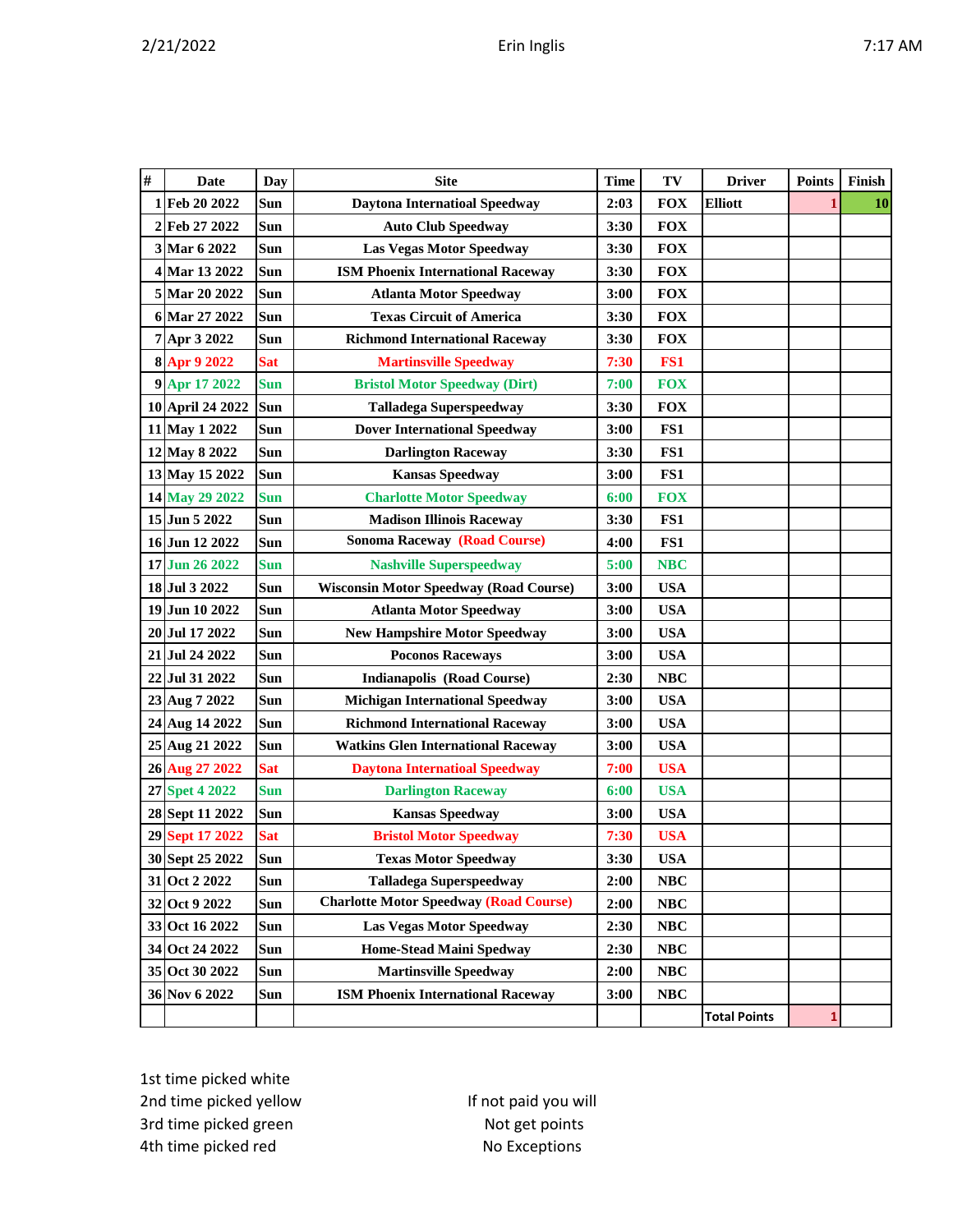| # | <b>Date</b>      | <b>Day</b> | <b>Site</b><br>TV<br><b>Driver</b><br><b>Time</b> |      | <b>Points</b> | Finish              |   |   |
|---|------------------|------------|---------------------------------------------------|------|---------------|---------------------|---|---|
|   | 1 Feb 20 2022    | Sun        | <b>Daytona Internatioal Speedway</b>              | 2:03 | <b>FOX</b>    | <b>Blaney</b>       | 7 | 4 |
|   | 2 Feb 27 2022    | Sun        | <b>Auto Club Speedway</b>                         | 3:30 | <b>FOX</b>    |                     |   |   |
|   | 3 Mar 6 2022     | Sun        | <b>Las Vegas Motor Speedway</b>                   | 3:30 | <b>FOX</b>    |                     |   |   |
|   | 4 Mar 13 2022    | Sun        | <b>ISM Phoenix International Raceway</b>          | 3:30 | <b>FOX</b>    |                     |   |   |
|   | 5 Mar 20 2022    | Sun        | <b>Atlanta Motor Speedway</b>                     | 3:00 | <b>FOX</b>    |                     |   |   |
|   | 6 Mar 27 2022    | Sun        | <b>Texas Circuit of America</b>                   | 3:30 | <b>FOX</b>    |                     |   |   |
|   | 7 Apr 3 2022     | Sun        | <b>Richmond International Raceway</b>             | 3:30 | <b>FOX</b>    |                     |   |   |
|   | 8 Apr 9 2022     | <b>Sat</b> | <b>Martinsville Speedway</b>                      | 7:30 | FS1           |                     |   |   |
|   | 9 Apr 17 2022    | <b>Sun</b> | <b>Bristol Motor Speedway (Dirt)</b>              | 7:00 | <b>FOX</b>    |                     |   |   |
|   | 10 April 24 2022 | Sun        | <b>Talladega Superspeedway</b>                    | 3:30 | <b>FOX</b>    |                     |   |   |
|   | 11 May 1 2022    | Sun        | <b>Dover International Speedway</b>               | 3:00 | FS1           |                     |   |   |
|   | 12 May 8 2022    | Sun        | <b>Darlington Raceway</b>                         | 3:30 | FS1           |                     |   |   |
|   | 13 May 15 2022   | Sun        | <b>Kansas Speedway</b>                            | 3:00 | FS1           |                     |   |   |
|   | 14 May 29 2022   | <b>Sun</b> | <b>Charlotte Motor Speedway</b>                   | 6:00 | <b>FOX</b>    |                     |   |   |
|   | 15 Jun 5 2022    | Sun        | <b>Madison Illinois Raceway</b>                   | 3:30 | FS1           |                     |   |   |
|   | 16 Jun 12 2022   | Sun        | <b>Sonoma Raceway (Road Course)</b>               | 4:00 | FS1           |                     |   |   |
|   | 17 Jun 26 2022   | <b>Sun</b> | <b>Nashville Superspeedway</b>                    | 5:00 | <b>NBC</b>    |                     |   |   |
|   | 18 Jul 3 2022    | <b>Sun</b> | <b>Wisconsin Motor Speedway (Road Course)</b>     | 3:00 | <b>USA</b>    |                     |   |   |
|   | 19 Jun 10 2022   | <b>Sun</b> | <b>Atlanta Motor Speedway</b>                     | 3:00 | <b>USA</b>    |                     |   |   |
|   | 20 Jul 17 2022   | Sun        | <b>New Hampshire Motor Speedway</b>               | 3:00 | <b>USA</b>    |                     |   |   |
|   | 21 Jul 24 2022   | Sun        | <b>Poconos Raceways</b>                           | 3:00 | <b>USA</b>    |                     |   |   |
|   | 22 Jul 31 2022   | <b>Sun</b> | <b>Indianapolis (Road Course)</b>                 | 2:30 | <b>NBC</b>    |                     |   |   |
|   | 23 Aug 7 2022    | Sun        | <b>Michigan International Speedway</b>            | 3:00 | <b>USA</b>    |                     |   |   |
|   | 24 Aug 14 2022   | Sun        | <b>Richmond International Raceway</b>             | 3:00 | <b>USA</b>    |                     |   |   |
|   | 25 Aug 21 2022   | Sun        | <b>Watkins Glen International Raceway</b>         | 3:00 | <b>USA</b>    |                     |   |   |
|   | 26 Aug 27 2022   | <b>Sat</b> | <b>Daytona Internatioal Speedway</b>              | 7:00 | <b>USA</b>    |                     |   |   |
|   | 27 Spet 4 2022   | <b>Sun</b> | <b>Darlington Raceway</b>                         | 6:00 | <b>USA</b>    |                     |   |   |
|   | 28 Sept 11 2022  | Sun        | <b>Kansas Speedway</b>                            | 3:00 | <b>USA</b>    |                     |   |   |
|   | 29 Sept 17 2022  | <b>Sat</b> | <b>Bristol Motor Speedway</b>                     | 7:30 | <b>USA</b>    |                     |   |   |
|   | 30 Sept 25 2022  | Sun        | <b>Texas Motor Speedway</b>                       | 3:30 | <b>USA</b>    |                     |   |   |
|   | 31 Oct 2 2022    | Sun        | <b>Talladega Superspeedway</b>                    | 2:00 | NBC           |                     |   |   |
|   | 32 Oct 9 2022    | Sun        | <b>Charlotte Motor Speedway (Road Course)</b>     | 2:00 | NBC           |                     |   |   |
|   | 33 Oct 16 2022   | Sun        | <b>Las Vegas Motor Speedway</b>                   | 2:30 | NBC           |                     |   |   |
|   | 34 Oct 24 2022   | Sun        | <b>Home-Stead Maini Spedway</b>                   | 2:30 | NBC           |                     |   |   |
|   | 35 Oct 30 2022   | Sun        | <b>Martinsville Speedway</b>                      | 2:00 | NBC           |                     |   |   |
|   | 36 Nov 6 2022    | Sun        | <b>ISM Phoenix International Raceway</b>          | 3:00 | NBC           |                     |   |   |
|   |                  |            |                                                   |      |               | <b>Total Points</b> | 7 |   |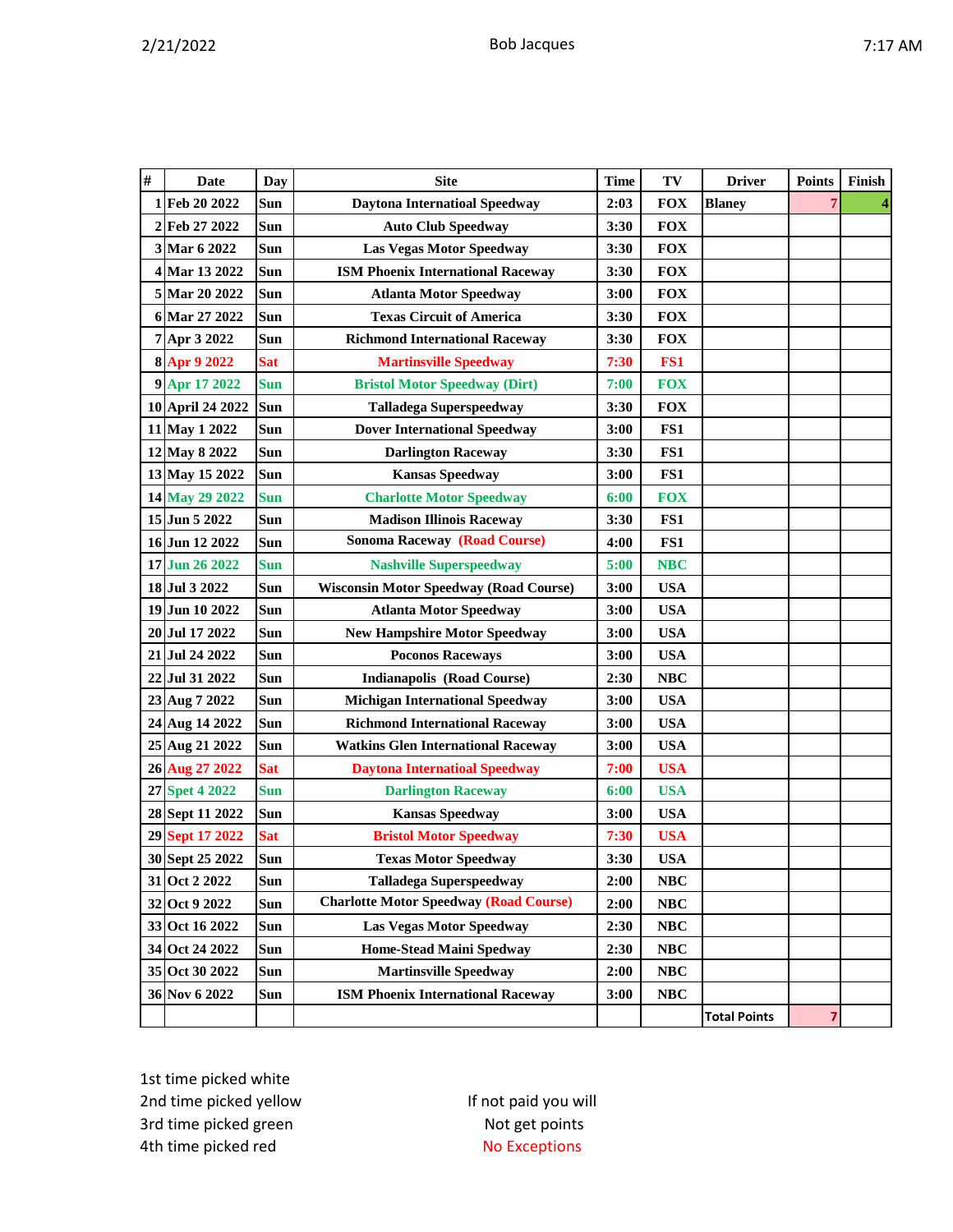|  |  |  |  | ١<br>۰. |
|--|--|--|--|---------|
|--|--|--|--|---------|

| # | <b>Date</b>      | <b>Day</b> | <b>Site</b>                                   | <b>Time</b> | TV         | <b>Driver</b>       | <b>Points</b>  | Finish |
|---|------------------|------------|-----------------------------------------------|-------------|------------|---------------------|----------------|--------|
|   | 1 Feb 20 2022    | Sun        | <b>Daytona Internatioal Speedway</b>          | 2:03        | <b>FOX</b> | Keselowski          | $\overline{2}$ | 9      |
|   | 2 Feb 27 2022    | Sun        | <b>Auto Club Speedway</b>                     | 3:30        | <b>FOX</b> |                     |                |        |
|   | 3 Mar 6 2022     | Sun        | <b>Las Vegas Motor Speedway</b>               | 3:30        | <b>FOX</b> |                     |                |        |
|   | 4 Mar 13 2022    | Sun        | <b>ISM Phoenix International Raceway</b>      | 3:30        | <b>FOX</b> |                     |                |        |
|   | 5 Mar 20 2022    | Sun        | <b>Atlanta Motor Speedway</b>                 | 3:00        | <b>FOX</b> |                     |                |        |
|   | 6 Mar 27 2022    | <b>Sun</b> | <b>Texas Circuit of America</b>               | 3:30        | <b>FOX</b> |                     |                |        |
|   | 7 Apr 3 2022     | Sun        | <b>Richmond International Raceway</b>         | 3:30        | <b>FOX</b> |                     |                |        |
|   | 8 Apr 9 2022     | <b>Sat</b> | <b>Martinsville Speedway</b>                  | 7:30        | FS1        |                     |                |        |
|   | 9 Apr 17 2022    | <b>Sun</b> | <b>Bristol Motor Speedway (Dirt)</b>          | 7:00        | <b>FOX</b> |                     |                |        |
|   | 10 April 24 2022 | Sun        | <b>Talladega Superspeedway</b>                | 3:30        | <b>FOX</b> |                     |                |        |
|   | 11 May 1 2022    | Sun        | <b>Dover International Speedway</b>           | 3:00        | FS1        |                     |                |        |
|   | 12 May 8 2022    | Sun        | <b>Darlington Raceway</b>                     | 3:30        | FS1        |                     |                |        |
|   | 13 May 15 2022   | Sun        | <b>Kansas Speedway</b>                        | 3:00        | FS1        |                     |                |        |
|   | 14 May 29 2022   | <b>Sun</b> | <b>Charlotte Motor Speedway</b>               | 6:00        | <b>FOX</b> |                     |                |        |
|   | 15 Jun 5 2022    | Sun        | <b>Madison Illinois Raceway</b>               | 3:30        | FS1        |                     |                |        |
|   | 16 Jun 12 2022   | Sun        | <b>Sonoma Raceway (Road Course)</b>           | 4:00        | FS1        |                     |                |        |
|   | 17 Jun 26 2022   | <b>Sun</b> | <b>Nashville Superspeedway</b>                | 5:00        | <b>NBC</b> |                     |                |        |
|   | 18 Jul 3 2022    | Sun        | <b>Wisconsin Motor Speedway (Road Course)</b> | 3:00        | <b>USA</b> |                     |                |        |
|   | 19 Jun 10 2022   | Sun        | <b>Atlanta Motor Speedway</b>                 | 3:00        | <b>USA</b> |                     |                |        |
|   | 20 Jul 17 2022   | <b>Sun</b> | <b>New Hampshire Motor Speedway</b>           | 3:00        | <b>USA</b> |                     |                |        |
|   | 21 Jul 24 2022   | Sun        | <b>Poconos Raceways</b>                       | 3:00        | <b>USA</b> |                     |                |        |
|   | 22 Jul 31 2022   | Sun        | <b>Indianapolis (Road Course)</b>             | 2:30        | NBC        |                     |                |        |
|   | 23 Aug 7 2022    | Sun        | <b>Michigan International Speedway</b>        | 3:00        | <b>USA</b> |                     |                |        |
|   | 24 Aug 14 2022   | Sun        | <b>Richmond International Raceway</b>         | 3:00        | <b>USA</b> |                     |                |        |
|   | 25 Aug 21 2022   | Sun        | <b>Watkins Glen International Raceway</b>     | 3:00        | <b>USA</b> |                     |                |        |
|   | 26 Aug 27 2022   | <b>Sat</b> | <b>Daytona Internatioal Speedway</b>          | 7:00        | <b>USA</b> |                     |                |        |
|   | 27 Spet 4 2022   | <b>Sun</b> | <b>Darlington Raceway</b>                     | 6:00        | <b>USA</b> |                     |                |        |
|   | 28 Sept 11 2022  | Sun        | <b>Kansas Speedway</b>                        | 3:00        | <b>USA</b> |                     |                |        |
|   | 29 Sept 17 2022  | <b>Sat</b> | <b>Bristol Motor Speedway</b>                 | 7:30        | <b>USA</b> |                     |                |        |
|   | 30 Sept 25 2022  | Sun        | <b>Texas Motor Speedway</b>                   | 3:30        | <b>USA</b> |                     |                |        |
|   | 31 Oct 2 2022    | Sun        | <b>Talladega Superspeedway</b>                | 2:00        | <b>NBC</b> |                     |                |        |
|   | 32 Oct 9 2022    | Sun        | <b>Charlotte Motor Speedway (Road Course)</b> | 2:00        | NBC        |                     |                |        |
|   | 33 Oct 16 2022   | Sun        | Las Vegas Motor Speedway                      | 2:30        | NBC        |                     |                |        |
|   | 34 Oct 24 2022   | Sun        | <b>Home-Stead Maini Spedway</b>               | 2:30        | NBC        |                     |                |        |
|   | 35 Oct 30 2022   | Sun        | <b>Martinsville Speedway</b>                  | 2:00        | <b>NBC</b> |                     |                |        |
|   | 36 Nov 6 2022    | <b>Sun</b> | <b>ISM Phoenix International Raceway</b>      | 3:00        | NBC        |                     |                |        |
|   |                  |            |                                               |             |            | <b>Total Points</b> | 2              |        |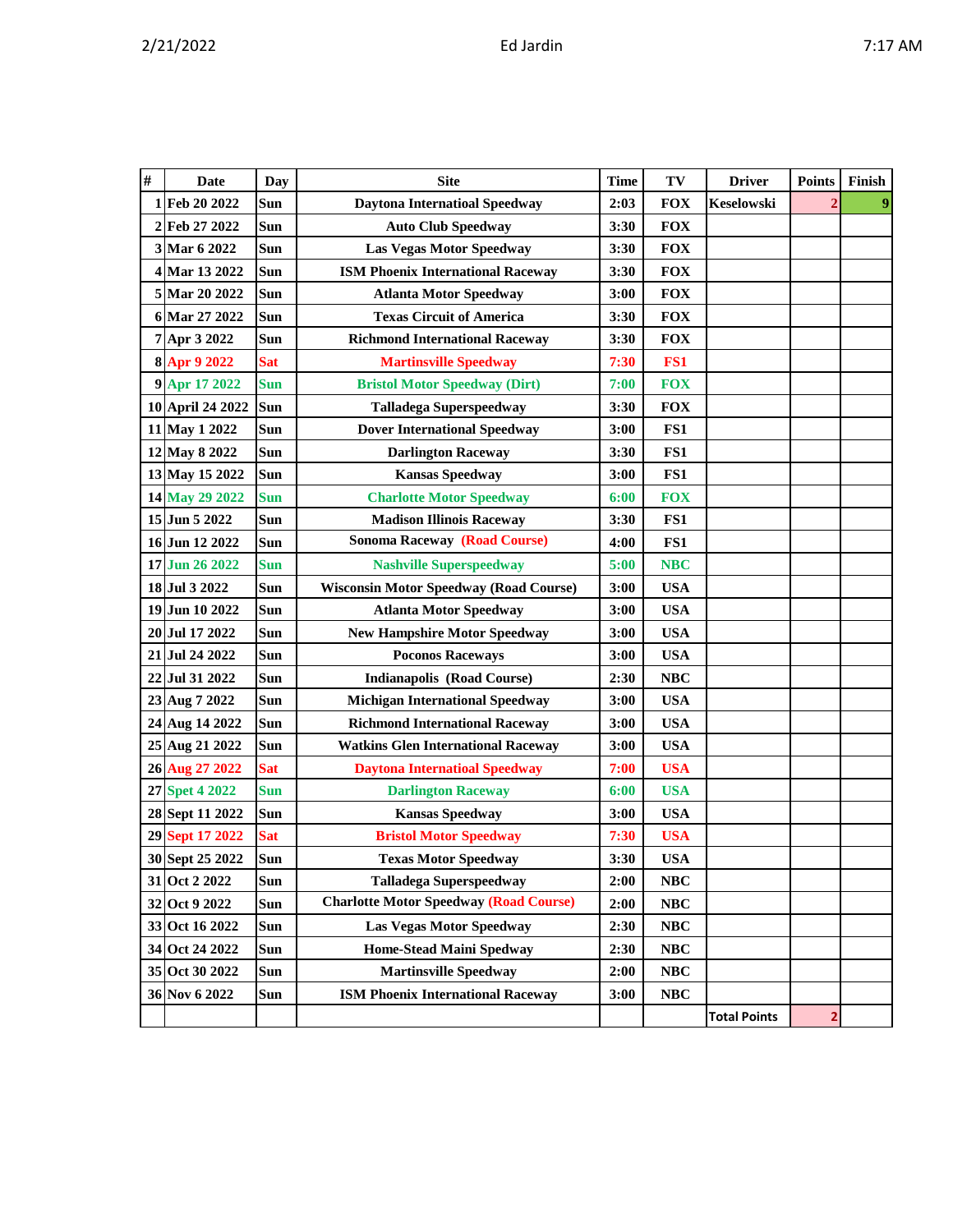|--|--|--|--|

| # | <b>Date</b>      | <b>Day</b> | <b>Site</b>                                   | <b>Time</b> | TV         | <b>Driver</b>       | <b>Points</b> | Finish |
|---|------------------|------------|-----------------------------------------------|-------------|------------|---------------------|---------------|--------|
|   | 1Feb 20 2022     | Sun        | <b>Daytona Internatioal Speedway</b>          | 2:03        | <b>FOX</b> | Hamlin              | $\bf{0}$      | 37     |
|   | 2 Feb 27 2022    | Sun        | <b>Auto Club Speedway</b>                     | 3:30        | <b>FOX</b> |                     |               |        |
|   | 3 Mar 6 2022     | Sun        | Las Vegas Motor Speedway                      | 3:30        | <b>FOX</b> |                     |               |        |
|   | 4 Mar 13 2022    | Sun        | <b>ISM Phoenix International Raceway</b>      | 3:30        | <b>FOX</b> |                     |               |        |
|   | 5 Mar 20 2022    | Sun        | <b>Atlanta Motor Speedway</b>                 | 3:00        | <b>FOX</b> |                     |               |        |
|   | 6 Mar 27 2022    | Sun        | <b>Texas Circuit of America</b>               | 3:30        | <b>FOX</b> |                     |               |        |
|   | 7 Apr 3 2022     | Sun        | <b>Richmond International Raceway</b>         | 3:30        | <b>FOX</b> |                     |               |        |
|   | 8 Apr 9 2022     | <b>Sat</b> | <b>Martinsville Speedway</b>                  | 7:30        | FS1        |                     |               |        |
|   | 9 Apr 17 2022    | <b>Sun</b> | <b>Bristol Motor Speedway (Dirt)</b>          | 7:00        | <b>FOX</b> |                     |               |        |
|   | 10 April 24 2022 | Sun        | <b>Talladega Superspeedway</b>                | 3:30        | <b>FOX</b> |                     |               |        |
|   | 11 May 1 2022    | Sun        | <b>Dover International Speedway</b>           | 3:00        | FS1        |                     |               |        |
|   | 12 May 8 2022    | Sun        | <b>Darlington Raceway</b>                     | 3:30        | FS1        |                     |               |        |
|   | 13 May 15 2022   | Sun        | <b>Kansas Speedway</b>                        | 3:00        | FS1        |                     |               |        |
|   | 14 May 29 2022   | <b>Sun</b> | <b>Charlotte Motor Speedway</b>               | 6:00        | <b>FOX</b> |                     |               |        |
|   | 15 Jun 5 2022    | <b>Sun</b> | <b>Madison Illinois Raceway</b>               | 3:30        | FS1        |                     |               |        |
|   | 16 Jun 12 2022   | Sun        | <b>Sonoma Raceway (Road Course)</b>           | 4:00        | FS1        |                     |               |        |
|   | 17 Jun 26 2022   | <b>Sun</b> | <b>Nashville Superspeedway</b>                | 5:00        | <b>NBC</b> |                     |               |        |
|   | 18 Jul 3 2022    | Sun        | <b>Wisconsin Motor Speedway (Road Course)</b> | 3:00        | <b>USA</b> |                     |               |        |
|   | 19 Jun 10 2022   | Sun        | <b>Atlanta Motor Speedway</b>                 | 3:00        | <b>USA</b> |                     |               |        |
|   | 20 Jul 17 2022   | <b>Sun</b> | <b>New Hampshire Motor Speedway</b>           | 3:00        | <b>USA</b> |                     |               |        |
|   | 21 Jul 24 2022   | Sun        | <b>Poconos Raceways</b>                       | 3:00        | <b>USA</b> |                     |               |        |
|   | 22 Jul 31 2022   | Sun        | <b>Indianapolis (Road Course)</b>             | 2:30        | <b>NBC</b> |                     |               |        |
|   | 23 Aug 7 2022    | Sun        | <b>Michigan International Speedway</b>        | 3:00        | <b>USA</b> |                     |               |        |
|   | 24 Aug 14 2022   | Sun        | <b>Richmond International Raceway</b>         | 3:00        | <b>USA</b> |                     |               |        |
|   | 25 Aug 21 2022   | Sun        | <b>Watkins Glen International Raceway</b>     | 3:00        | <b>USA</b> |                     |               |        |
|   | 26 Aug 27 2022   | <b>Sat</b> | <b>Daytona Internatioal Speedway</b>          | 7:00        | <b>USA</b> |                     |               |        |
|   | 27 Spet 4 2022   | <b>Sun</b> | <b>Darlington Raceway</b>                     | 6:00        | <b>USA</b> |                     |               |        |
|   | 28 Sept 11 2022  | Sun        | <b>Kansas Speedway</b>                        | 3:00        | <b>USA</b> |                     |               |        |
|   | 29 Sept 17 2022  | <b>Sat</b> | <b>Bristol Motor Speedway</b>                 | 7:30        | <b>USA</b> |                     |               |        |
|   | 30 Sept 25 2022  | Sun        | <b>Texas Motor Speedway</b>                   | 3:30        | <b>USA</b> |                     |               |        |
|   | 31 Oct 2 2022    | Sun        | <b>Talladega Superspeedway</b>                | 2:00        | NBC        |                     |               |        |
|   | 32 Oct 9 2022    | Sun        | <b>Charlotte Motor Speedway (Road Course)</b> | 2:00        | NBC        |                     |               |        |
|   | 33 Oct 16 2022   | <b>Sun</b> | <b>Las Vegas Motor Speedway</b>               | 2:30        | NBC        |                     |               |        |
|   | 34 Oct 24 2022   | Sun        | Home-Stead Maini Spedway                      | 2:30        | <b>NBC</b> |                     |               |        |
|   | 35 Oct 30 2022   | Sun        | <b>Martinsville Speedway</b>                  | 2:00        | NBC        |                     |               |        |
|   | 36 Nov 6 2022    | <b>Sun</b> | <b>ISM Phoenix International Raceway</b>      | 3:00        | <b>NBC</b> |                     |               |        |
|   |                  |            |                                               |             |            | <b>Total Points</b> | 0             |        |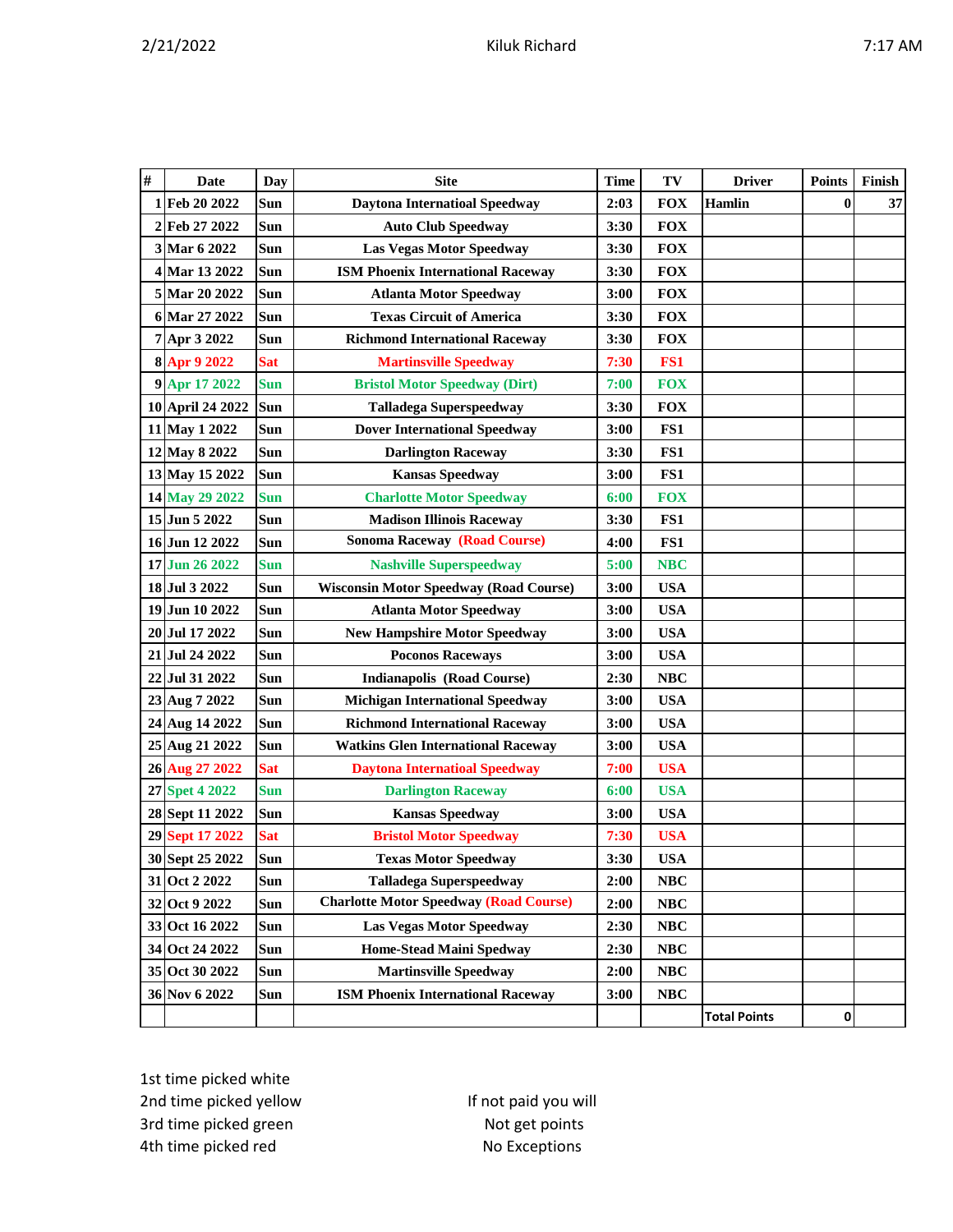|  |  |  |  | ١<br>۰. |
|--|--|--|--|---------|
|--|--|--|--|---------|

| #        | Date             | <b>Day</b> | <b>Site</b>                                   | Time | TV         | <b>Driver</b>       | <b>Points</b> | Finish |
|----------|------------------|------------|-----------------------------------------------|------|------------|---------------------|---------------|--------|
| 1        | Feb 20 2022      | Sun        | <b>Daytona Internatioal Speedway</b>          | 2:03 | <b>FOX</b> | <b>Blaney</b>       |               |        |
|          | 2 Feb 27 2022    | Sun        | <b>Auto Club Speedway</b>                     | 3:30 | <b>FOX</b> |                     |               |        |
|          | 3 Mar 6 2022     | Sun        | Las Vegas Motor Speedway                      | 3:30 | <b>FOX</b> |                     |               |        |
|          | 4 Mar 13 2022    | Sun        | <b>ISM Phoenix International Raceway</b>      | 3:30 | <b>FOX</b> |                     |               |        |
|          | 5 Mar 20 2022    | Sun        | <b>Atlanta Motor Speedway</b>                 | 3:00 | <b>FOX</b> |                     |               |        |
|          | 6 Mar 27 2022    | <b>Sun</b> | <b>Texas Circuit of America</b>               | 3:30 | <b>FOX</b> |                     |               |        |
|          | 7 Apr 3 2022     | Sun        | <b>Richmond International Raceway</b>         | 3:30 | <b>FOX</b> |                     |               |        |
| $\bf{8}$ | Apr 9 2022       | <b>Sat</b> | <b>Martinsville Speedway</b>                  | 7:30 | FS1        |                     |               |        |
|          | 9 Apr 17 2022    | <b>Sun</b> | <b>Bristol Motor Speedway (Dirt)</b>          | 7:00 | <b>FOX</b> |                     |               |        |
|          | 10 April 24 2022 | Sun        | <b>Talladega Superspeedway</b>                | 3:30 | <b>FOX</b> |                     |               |        |
|          | 11 May 1 2022    | Sun        | <b>Dover International Speedway</b>           | 3:00 | FS1        |                     |               |        |
|          | 12 May 8 2022    | Sun        | <b>Darlington Raceway</b>                     | 3:30 | FS1        |                     |               |        |
|          | 13 May 15 2022   | Sun        | <b>Kansas Speedway</b>                        | 3:00 | FS1        |                     |               |        |
|          | 14 May 29 2022   | <b>Sun</b> | <b>Charlotte Motor Speedway</b>               | 6:00 | <b>FOX</b> |                     |               |        |
|          | 15 Jun 5 2022    | Sun        | <b>Madison Illinois Raceway</b>               | 3:30 | FS1        |                     |               |        |
|          | 16 Jun 12 2022   | Sun        | <b>Sonoma Raceway (Road Course)</b>           | 4:00 | FS1        |                     |               |        |
|          | 17 Jun 26 2022   | <b>Sun</b> | <b>Nashville Superspeedway</b>                | 5:00 | <b>NBC</b> |                     |               |        |
|          | 18 Jul 3 2022    | Sun        | <b>Wisconsin Motor Speedway (Road Course)</b> | 3:00 | <b>USA</b> |                     |               |        |
|          | 19 Jun 10 2022   | Sun        | <b>Atlanta Motor Speedway</b>                 | 3:00 | <b>USA</b> |                     |               |        |
|          | 20 Jul 17 2022   | Sun        | <b>New Hampshire Motor Speedway</b>           | 3:00 | <b>USA</b> |                     |               |        |
|          | 21 Jul 24 2022   | Sun        | <b>Poconos Raceways</b>                       | 3:00 | <b>USA</b> |                     |               |        |
|          | 22 Jul 31 2022   | Sun        | <b>Indianapolis (Road Course)</b>             | 2:30 | <b>NBC</b> |                     |               |        |
|          | 23 Aug 7 2022    | Sun        | <b>Michigan International Speedway</b>        | 3:00 | <b>USA</b> |                     |               |        |
|          | 24 Aug 14 2022   | Sun        | <b>Richmond International Raceway</b>         | 3:00 | <b>USA</b> |                     |               |        |
|          | 25 Aug 21 2022   | Sun        | <b>Watkins Glen International Raceway</b>     | 3:00 | <b>USA</b> |                     |               |        |
|          | 26 Aug 27 2022   | <b>Sat</b> | <b>Daytona Internatioal Speedway</b>          | 7:00 | <b>USA</b> |                     |               |        |
|          | 27 Spet 4 2022   | <b>Sun</b> | <b>Darlington Raceway</b>                     | 6:00 | <b>USA</b> |                     |               |        |
|          | 28 Sept 11 2022  | Sun        | <b>Kansas Speedway</b>                        | 3:00 | <b>USA</b> |                     |               |        |
|          | 29 Sept 17 2022  | <b>Sat</b> | <b>Bristol Motor Speedway</b>                 | 7:30 | <b>USA</b> |                     |               |        |
|          | 30 Sept 25 2022  | Sun        | <b>Texas Motor Speedway</b>                   | 3:30 | <b>USA</b> |                     |               |        |
|          | 31 Oct 2 2022    | <b>Sun</b> | <b>Talladega Superspeedway</b>                | 2:00 | <b>NBC</b> |                     |               |        |
|          | 32 Oct 9 2022    | Sun        | <b>Charlotte Motor Speedway (Road Course)</b> | 2:00 | <b>NBC</b> |                     |               |        |
|          | 33 Oct 16 2022   | Sun        | <b>Las Vegas Motor Speedway</b>               | 2:30 | NBC        |                     |               |        |
|          | 34 Oct 24 2022   | Sun        | <b>Home-Stead Maini Spedway</b>               | 2:30 | <b>NBC</b> |                     |               |        |
|          | 35 Oct 30 2022   | Sun        | <b>Martinsville Speedway</b>                  | 2:00 | NBC        |                     |               |        |
|          | 36 Nov 6 2022    | Sun        | <b>ISM Phoenix International Raceway</b>      | 3:00 | <b>NBC</b> |                     |               |        |
|          |                  |            |                                               |      |            | <b>Total Points</b> | 7             |        |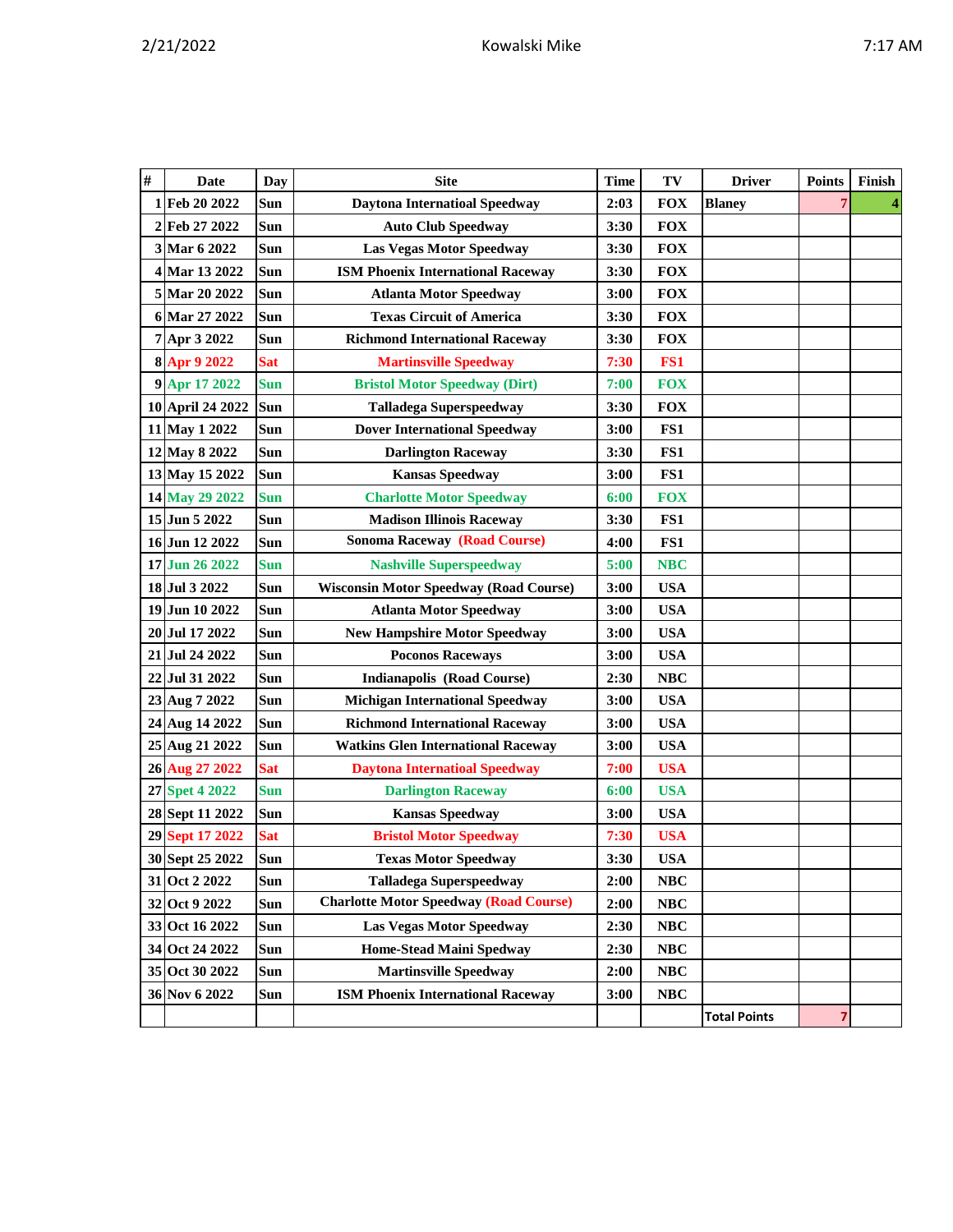| # | <b>Date</b>      | Day        | <b>Site</b>                                   | <b>Time</b> | TV         | <b>Driver</b>       | <b>Points</b> | Finish |
|---|------------------|------------|-----------------------------------------------|-------------|------------|---------------------|---------------|--------|
| 1 | Feb 20 2022      | Sun        | <b>Daytona Internatioal Speedway</b>          | 2:03        | <b>FOX</b> | <b>Blaney</b>       | 7             |        |
| 2 | Feb 27 2022      | Sun        | <b>Auto Club Speedway</b>                     | 3:30        | <b>FOX</b> |                     |               |        |
|   | 3 Mar 6 2022     | Sun        | <b>Las Vegas Motor Speedway</b>               | 3:30        | <b>FOX</b> |                     |               |        |
| 4 | Mar 13 2022      | Sun        | <b>ISM Phoenix International Raceway</b>      | 3:30        | <b>FOX</b> |                     |               |        |
|   | 5 Mar 20 2022    | <b>Sun</b> | <b>Atlanta Motor Speedway</b>                 | 3:00        | <b>FOX</b> |                     |               |        |
|   | 6 Mar 27 2022    | Sun        | <b>Texas Circuit of America</b>               | 3:30        | <b>FOX</b> |                     |               |        |
|   | 7 Apr 3 2022     | <b>Sun</b> | <b>Richmond International Raceway</b>         | 3:30        | <b>FOX</b> |                     |               |        |
|   | 8 Apr 9 2022     | <b>Sat</b> | <b>Martinsville Speedway</b>                  | 7:30        | FS1        |                     |               |        |
|   | 9 Apr 17 2022    | <b>Sun</b> | <b>Bristol Motor Speedway (Dirt)</b>          | 7:00        | <b>FOX</b> |                     |               |        |
|   | 10 April 24 2022 | <b>Sun</b> | <b>Talladega Superspeedway</b>                | 3:30        | <b>FOX</b> |                     |               |        |
|   | 11 May 1 2022    | Sun        | <b>Dover International Speedway</b>           | 3:00        | FS1        |                     |               |        |
|   | 12 May 8 2022    | Sun        | <b>Darlington Raceway</b>                     | 3:30        | FS1        |                     |               |        |
|   | 13 May 15 2022   | Sun        | <b>Kansas Speedway</b>                        | 3:00        | FS1        |                     |               |        |
|   | 14 May 29 2022   | <b>Sun</b> | <b>Charlotte Motor Speedway</b>               | 6:00        | <b>FOX</b> |                     |               |        |
|   | 15 Jun 5 2022    | Sun        | <b>Madison Illinois Raceway</b>               | 3:30        | FS1        |                     |               |        |
|   | 16 Jun 12 2022   | Sun        | <b>Sonoma Raceway (Road Course)</b>           | 4:00        | FS1        |                     |               |        |
|   | 17 Jun 26 2022   | <b>Sun</b> | <b>Nashville Superspeedway</b>                | 5:00        | <b>NBC</b> |                     |               |        |
|   | 18 Jul 3 2022    | Sun        | <b>Wisconsin Motor Speedway (Road Course)</b> | 3:00        | <b>USA</b> |                     |               |        |
|   | 19 Jun 10 2022   | Sun        | <b>Atlanta Motor Speedway</b>                 | 3:00        | <b>USA</b> |                     |               |        |
|   | 20 Jul 17 2022   | Sun        | <b>New Hampshire Motor Speedway</b>           | 3:00        | <b>USA</b> |                     |               |        |
|   | 21 Jul 24 2022   | Sun        | <b>Poconos Raceways</b>                       | 3:00        | <b>USA</b> |                     |               |        |
|   | 22 Jul 31 2022   | Sun        | <b>Indianapolis (Road Course)</b>             | 2:30        | <b>NBC</b> |                     |               |        |
|   | 23 Aug 7 2022    | Sun        | <b>Michigan International Speedway</b>        | 3:00        | <b>USA</b> |                     |               |        |
|   | 24 Aug 14 2022   | Sun        | <b>Richmond International Raceway</b>         | 3:00        | <b>USA</b> |                     |               |        |
|   | 25 Aug 21 2022   | Sun        | <b>Watkins Glen International Raceway</b>     | 3:00        | <b>USA</b> |                     |               |        |
|   | 26 Aug 27 2022   | <b>Sat</b> | <b>Daytona Internatioal Speedway</b>          | 7:00        | <b>USA</b> |                     |               |        |
|   | 27 Spet 4 2022   | <b>Sun</b> | <b>Darlington Raceway</b>                     | 6:00        | <b>USA</b> |                     |               |        |
|   | 28 Sept 11 2022  | Sun        | <b>Kansas Speedway</b>                        | 3:00        | <b>USA</b> |                     |               |        |
|   | 29 Sept 17 2022  | <b>Sat</b> | <b>Bristol Motor Speedway</b>                 | 7:30        | <b>USA</b> |                     |               |        |
|   | 30 Sept 25 2022  | Sun        | <b>Texas Motor Speedway</b>                   | 3:30        | <b>USA</b> |                     |               |        |
|   | 31 Oct 2 2022    | Sun        | <b>Talladega Superspeedway</b>                | 2:00        | <b>NBC</b> |                     |               |        |
|   | 32 Oct 9 2022    | Sun        | <b>Charlotte Motor Speedway (Road Course)</b> | 2:00        | <b>NBC</b> |                     |               |        |
|   | 33 Oct 16 2022   | Sun        | <b>Las Vegas Motor Speedway</b>               | 2:30        | NBC        |                     |               |        |
|   | 34 Oct 24 2022   | Sun        | <b>Home-Stead Maini Spedway</b>               | 2:30        | NBC        |                     |               |        |
|   | 35 Oct 30 2022   | Sun        | <b>Martinsville Speedway</b>                  | 2:00        | NBC        |                     |               |        |
|   | 36 Nov 6 2022    | Sun        | <b>ISM Phoenix International Raceway</b>      | 3:00        | NBC        |                     |               |        |
|   |                  |            |                                               |             |            | <b>Total Points</b> | 7             |        |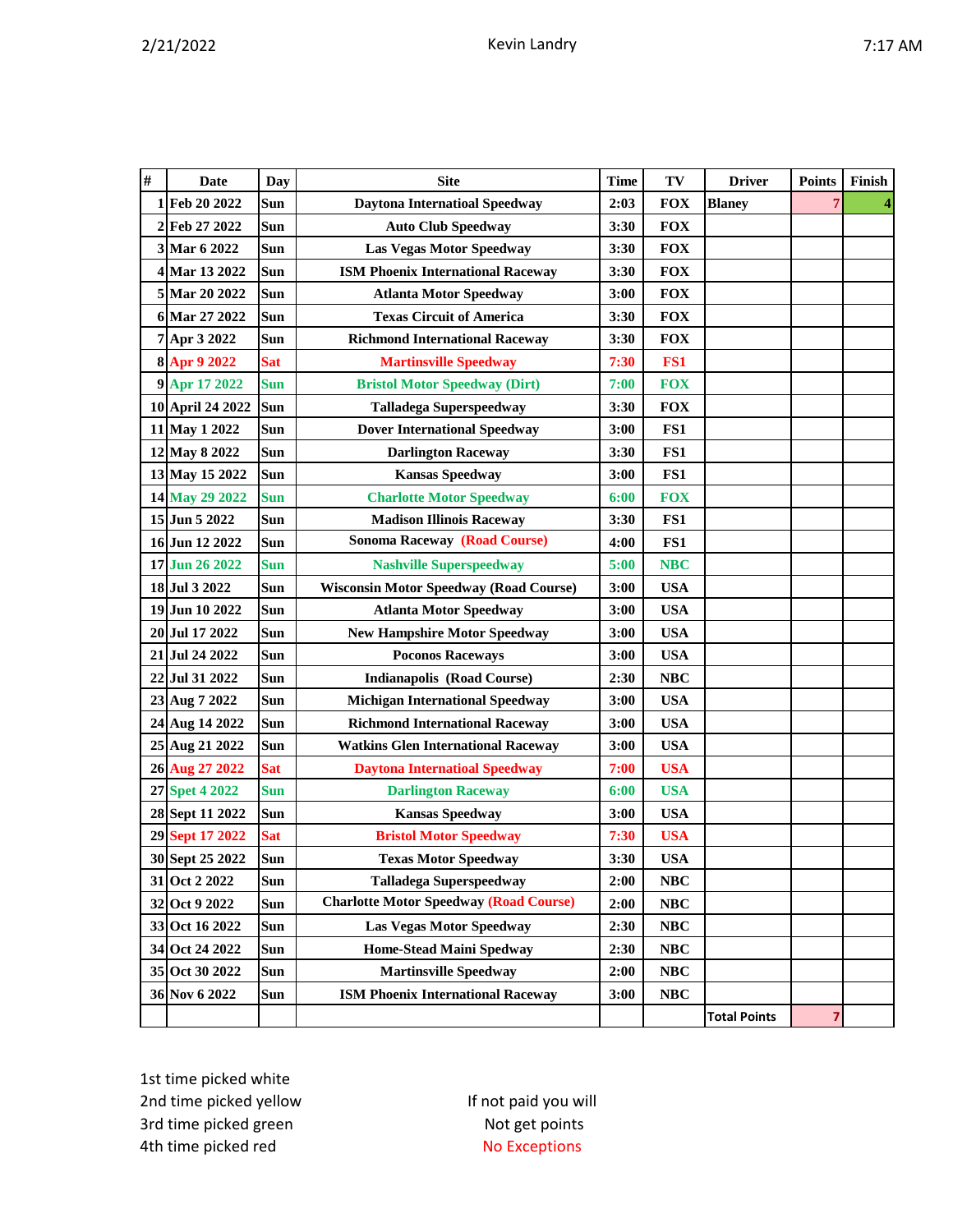|  | η<br>יי<br>п |
|--|--------------|
|--|--------------|

| # | <b>Date</b>      | Day        | <b>Site</b>                                   | <b>Time</b> | TV         | <b>Driver</b>       | <b>Points</b> | Finish |
|---|------------------|------------|-----------------------------------------------|-------------|------------|---------------------|---------------|--------|
| 1 | Feb 20 2022      | Sun        | <b>Daytona Internatioal Speedway</b>          | 2:03        | <b>FOX</b> | <b>Ky Busch</b>     | 5             | 6      |
|   | 2 Feb 27 2022    | Sun        | <b>Auto Club Speedway</b>                     | 3:30        | <b>FOX</b> |                     |               |        |
|   | 3 Mar 6 2022     | <b>Sun</b> | <b>Las Vegas Motor Speedway</b>               | 3:30        | <b>FOX</b> |                     |               |        |
|   | 4 Mar 13 2022    | Sun        | <b>ISM Phoenix International Raceway</b>      | 3:30        | <b>FOX</b> |                     |               |        |
|   | 5 Mar 20 2022    | Sun        | <b>Atlanta Motor Speedway</b>                 | 3:00        | <b>FOX</b> |                     |               |        |
|   | 6 Mar 27 2022    | Sun        | <b>Texas Circuit of America</b>               | 3:30        | <b>FOX</b> |                     |               |        |
|   | 7 Apr 3 2022     | Sun        | <b>Richmond International Raceway</b>         | 3:30        | <b>FOX</b> |                     |               |        |
|   | 8 Apr 9 2022     | <b>Sat</b> | <b>Martinsville Speedway</b>                  | 7:30        | FS1        |                     |               |        |
|   | 9 Apr 17 2022    | <b>Sun</b> | <b>Bristol Motor Speedway (Dirt)</b>          | 7:00        | <b>FOX</b> |                     |               |        |
|   | 10 April 24 2022 | Sun        | <b>Talladega Superspeedway</b>                | 3:30        | <b>FOX</b> |                     |               |        |
|   | 11 May 1 2022    | Sun        | <b>Dover International Speedway</b>           | 3:00        | FS1        |                     |               |        |
|   | 12 May 8 2022    | Sun        | <b>Darlington Raceway</b>                     | 3:30        | FS1        |                     |               |        |
|   | 13 May 15 2022   | Sun        | <b>Kansas Speedway</b>                        | 3:00        | FS1        |                     |               |        |
|   | 14 May 29 2022   | <b>Sun</b> | <b>Charlotte Motor Speedway</b>               | 6:00        | <b>FOX</b> |                     |               |        |
|   | 15 Jun 5 2022    | Sun        | <b>Madison Illinois Raceway</b>               | 3:30        | FS1        |                     |               |        |
|   | 16 Jun 12 2022   | Sun        | <b>Sonoma Raceway (Road Course)</b>           | 4:00        | FS1        |                     |               |        |
|   | 17 Jun 26 2022   | <b>Sun</b> | <b>Nashville Superspeedway</b>                | 5:00        | <b>NBC</b> |                     |               |        |
|   | 18 Jul 3 2022    | Sun        | <b>Wisconsin Motor Speedway (Road Course)</b> | 3:00        | <b>USA</b> |                     |               |        |
|   | 19 Jun 10 2022   | <b>Sun</b> | <b>Atlanta Motor Speedway</b>                 | 3:00        | <b>USA</b> |                     |               |        |
|   | 20 Jul 17 2022   | <b>Sun</b> | <b>New Hampshire Motor Speedway</b>           | 3:00        | <b>USA</b> |                     |               |        |
|   | 21 Jul 24 2022   | Sun        | <b>Poconos Raceways</b>                       | 3:00        | <b>USA</b> |                     |               |        |
|   | 22 Jul 31 2022   | Sun        | <b>Indianapolis (Road Course)</b>             | 2:30        | <b>NBC</b> |                     |               |        |
|   | 23 Aug 7 2022    | Sun        | <b>Michigan International Speedway</b>        | 3:00        | <b>USA</b> |                     |               |        |
|   | 24 Aug 14 2022   | Sun        | <b>Richmond International Raceway</b>         | 3:00        | <b>USA</b> |                     |               |        |
|   | 25 Aug 21 2022   | <b>Sun</b> | <b>Watkins Glen International Raceway</b>     | 3:00        | <b>USA</b> |                     |               |        |
|   | 26 Aug 27 2022   | <b>Sat</b> | <b>Daytona Internatioal Speedway</b>          | 7:00        | <b>USA</b> |                     |               |        |
|   | 27 Spet 4 2022   | <b>Sun</b> | <b>Darlington Raceway</b>                     | 6:00        | <b>USA</b> |                     |               |        |
|   | 28 Sept 11 2022  | Sun        | <b>Kansas Speedway</b>                        | 3:00        | <b>USA</b> |                     |               |        |
|   | 29 Sept 17 2022  | <b>Sat</b> | <b>Bristol Motor Speedway</b>                 | 7:30        | <b>USA</b> |                     |               |        |
|   | 30 Sept 25 2022  | Sun        | <b>Texas Motor Speedway</b>                   | 3:30        | <b>USA</b> |                     |               |        |
|   | 31 Oct 2 2022    | Sun        | <b>Talladega Superspeedway</b>                | 2:00        | <b>NBC</b> |                     |               |        |
|   | 32 Oct 9 2022    | Sun        | <b>Charlotte Motor Speedway (Road Course)</b> | 2:00        | <b>NBC</b> |                     |               |        |
|   | 33 Oct 16 2022   | <b>Sun</b> | <b>Las Vegas Motor Speedway</b>               | 2:30        | <b>NBC</b> |                     |               |        |
|   | 34 Oct 24 2022   | Sun        | <b>Home-Stead Maini Spedway</b>               | 2:30        | $\bf NBC$  |                     |               |        |
|   | 35 Oct 30 2022   | Sun        | <b>Martinsville Speedway</b>                  | 2:00        | $\bf NBC$  |                     |               |        |
|   | 36 Nov 6 2022    | <b>Sun</b> | <b>ISM Phoenix International Raceway</b>      | 3:00        | <b>NBC</b> |                     |               |        |
|   |                  |            |                                               |             |            | <b>Total Points</b> | 5             |        |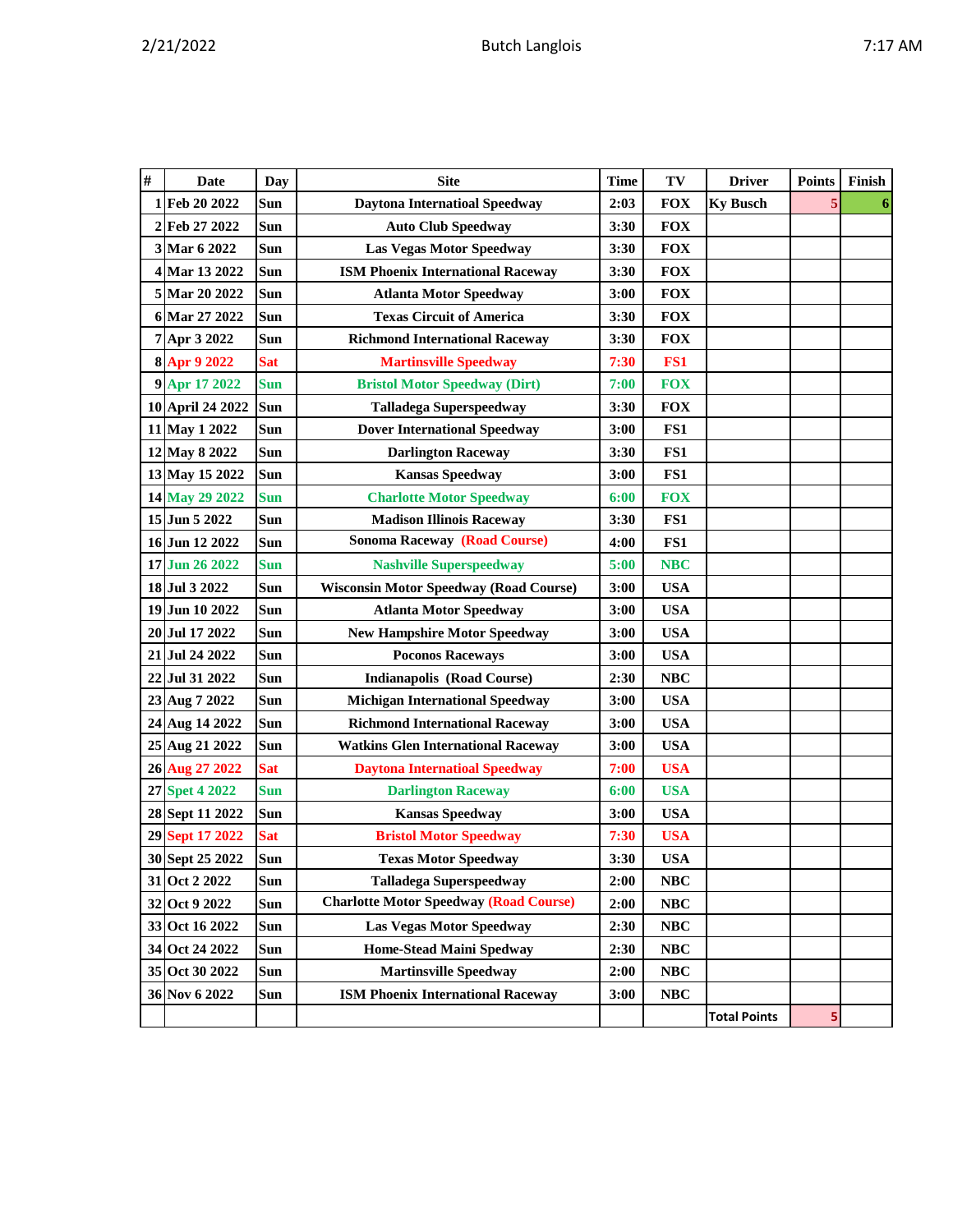|  |  | AM |
|--|--|----|
|  |  |    |

| # | <b>Date</b>      | Day        | <b>Site</b>                                   | <b>Time</b> | TV         | <b>Driver</b>       | <b>Points</b> | Finish |
|---|------------------|------------|-----------------------------------------------|-------------|------------|---------------------|---------------|--------|
|   | 1 Feb 20 2022    | Sun        | <b>Daytona Internatioal Speedway</b>          | 2:03        | <b>FOX</b> | <b>McDowell</b>     |               | 7      |
|   | 2 Feb 27 2022    | Sun        | <b>Auto Club Speedway</b>                     | 3:30        | <b>FOX</b> |                     |               |        |
|   | 3 Mar 6 2022     | Sun        | <b>Las Vegas Motor Speedway</b>               | 3:30        | <b>FOX</b> |                     |               |        |
|   | 4 Mar 13 2022    | Sun        | <b>ISM Phoenix International Raceway</b>      | 3:30        | <b>FOX</b> |                     |               |        |
|   | 5 Mar 20 2022    | Sun        | <b>Atlanta Motor Speedway</b>                 | 3:00        | <b>FOX</b> |                     |               |        |
|   | 6 Mar 27 2022    | Sun        | <b>Texas Circuit of America</b>               | 3:30        | <b>FOX</b> |                     |               |        |
|   | 7 Apr 3 2022     | <b>Sun</b> | <b>Richmond International Raceway</b>         | 3:30        | <b>FOX</b> |                     |               |        |
|   | 8 Apr 9 2022     | <b>Sat</b> | <b>Martinsville Speedway</b>                  | 7:30        | FS1        |                     |               |        |
|   | 9 Apr 17 2022    | <b>Sun</b> | <b>Bristol Motor Speedway (Dirt)</b>          | 7:00        | <b>FOX</b> |                     |               |        |
|   | 10 April 24 2022 | <b>Sun</b> | <b>Talladega Superspeedway</b>                | 3:30        | <b>FOX</b> |                     |               |        |
|   | 11 May 1 2022    | Sun        | <b>Dover International Speedway</b>           | 3:00        | FS1        |                     |               |        |
|   | 12 May 8 2022    | <b>Sun</b> | <b>Darlington Raceway</b>                     | 3:30        | FS1        |                     |               |        |
|   | 13 May 15 2022   | Sun        | <b>Kansas Speedway</b>                        | 3:00        | FS1        |                     |               |        |
|   | 14 May 29 2022   | <b>Sun</b> | <b>Charlotte Motor Speedway</b>               | 6:00        | <b>FOX</b> |                     |               |        |
|   | 15 Jun 5 2022    | Sun        | <b>Madison Illinois Raceway</b>               | 3:30        | FS1        |                     |               |        |
|   | 16 Jun 12 2022   | Sun        | <b>Sonoma Raceway (Road Course)</b>           | 4:00        | FS1        |                     |               |        |
|   | 17 Jun 26 2022   | <b>Sun</b> | <b>Nashville Superspeedway</b>                | 5:00        | <b>NBC</b> |                     |               |        |
|   | 18 Jul 3 2022    | Sun        | <b>Wisconsin Motor Speedway (Road Course)</b> | 3:00        | <b>USA</b> |                     |               |        |
|   | 19 Jun 10 2022   | <b>Sun</b> | <b>Atlanta Motor Speedway</b>                 | 3:00        | <b>USA</b> |                     |               |        |
|   | 20 Jul 17 2022   | Sun        | <b>New Hampshire Motor Speedway</b>           | 3:00        | <b>USA</b> |                     |               |        |
|   | 21 Jul 24 2022   | Sun        | <b>Poconos Raceways</b>                       | 3:00        | <b>USA</b> |                     |               |        |
|   | 22 Jul 31 2022   | Sun        | <b>Indianapolis (Road Course)</b>             | 2:30        | <b>NBC</b> |                     |               |        |
|   | 23 Aug 7 2022    | Sun        | <b>Michigan International Speedway</b>        | 3:00        | <b>USA</b> |                     |               |        |
|   | 24 Aug 14 2022   | Sun        | <b>Richmond International Raceway</b>         | 3:00        | <b>USA</b> |                     |               |        |
|   | 25 Aug 21 2022   | Sun        | <b>Watkins Glen International Raceway</b>     | 3:00        | <b>USA</b> |                     |               |        |
|   | 26 Aug 27 2022   | <b>Sat</b> | <b>Daytona Internatioal Speedway</b>          | 7:00        | <b>USA</b> |                     |               |        |
|   | 27 Spet 4 2022   | <b>Sun</b> | <b>Darlington Raceway</b>                     | 6:00        | <b>USA</b> |                     |               |        |
|   | 28 Sept 11 2022  | Sun        | <b>Kansas Speedway</b>                        | 3:00        | <b>USA</b> |                     |               |        |
|   | 29 Sept 17 2022  | <b>Sat</b> | <b>Bristol Motor Speedway</b>                 | 7:30        | <b>USA</b> |                     |               |        |
|   | 30 Sept 25 2022  | Sun        | <b>Texas Motor Speedway</b>                   | 3:30        | <b>USA</b> |                     |               |        |
|   | 31 Oct 2 2022    | Sun        | <b>Talladega Superspeedway</b>                | 2:00        | NBC        |                     |               |        |
|   | 32 Oct 9 2022    | Sun        | <b>Charlotte Motor Speedway (Road Course)</b> | 2:00        | NBC        |                     |               |        |
|   | 33 Oct 16 2022   | Sun        | <b>Las Vegas Motor Speedway</b>               | 2:30        | <b>NBC</b> |                     |               |        |
|   | 34 Oct 24 2022   | Sun        | <b>Home-Stead Maini Spedway</b>               | 2:30        | <b>NBC</b> |                     |               |        |
|   | 35 Oct 30 2022   | Sun        | <b>Martinsville Speedway</b>                  | 2:00        | <b>NBC</b> |                     |               |        |
|   | 36 Nov 6 2022    | Sun        | <b>ISM Phoenix International Raceway</b>      | 3:00        | <b>NBC</b> |                     |               |        |
|   |                  |            |                                               |             |            | <b>Total Points</b> | 4             |        |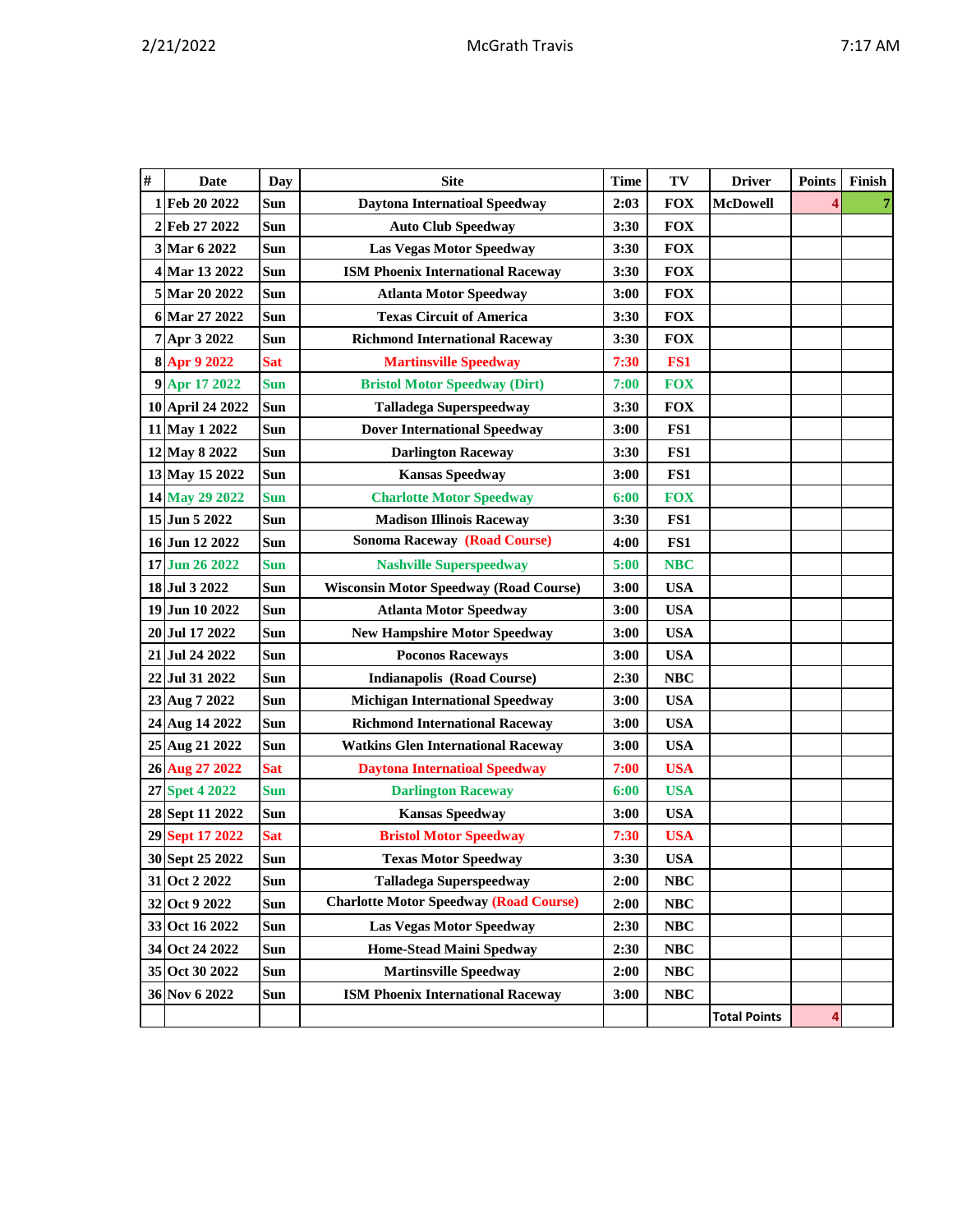| #  | Date             | <b>Day</b> | <b>Site</b>                                   | <b>Time</b> | TV         | <b>Driver</b>       | <b>Points</b> | Finish |
|----|------------------|------------|-----------------------------------------------|-------------|------------|---------------------|---------------|--------|
|    | 1 Feb 20 2022    | Sun        | <b>Daytona Internatioal Speedway</b>          | 2:03        | <b>FOX</b> | <b>Blaney</b>       |               |        |
| 2  | Feb 27 2022      | Sun        | <b>Auto Club Speedway</b>                     | 3:30        | <b>FOX</b> |                     |               |        |
|    | 3 Mar 6 2022     | Sun        | <b>Las Vegas Motor Speedway</b>               | 3:30        | <b>FOX</b> |                     |               |        |
|    | 4 Mar 13 2022    | Sun        | <b>ISM Phoenix International Raceway</b>      | 3:30        | <b>FOX</b> |                     |               |        |
|    | 5 Mar 20 2022    | <b>Sun</b> | <b>Atlanta Motor Speedway</b>                 | 3:00        | <b>FOX</b> |                     |               |        |
| 6  | Mar 27 2022      | Sun        | <b>Texas Circuit of America</b>               | 3:30        | <b>FOX</b> |                     |               |        |
|    | 7 Apr 3 2022     | Sun        | <b>Richmond International Raceway</b>         | 3:30        | <b>FOX</b> |                     |               |        |
|    | 8 Apr 9 2022     | <b>Sat</b> | <b>Martinsville Speedway</b>                  | 7:30        | FS1        |                     |               |        |
|    | 9 Apr 17 2022    | <b>Sun</b> | <b>Bristol Motor Speedway (Dirt)</b>          | 7:00        | <b>FOX</b> |                     |               |        |
|    | 10 April 24 2022 | Sun        | <b>Talladega Superspeedway</b>                | 3:30        | <b>FOX</b> |                     |               |        |
|    | 11 May 1 2022    | Sun        | <b>Dover International Speedway</b>           | 3:00        | FS1        |                     |               |        |
|    | 12 May 8 2022    | Sun        | <b>Darlington Raceway</b>                     | 3:30        | FS1        |                     |               |        |
|    | 13 May 15 2022   | Sun        | <b>Kansas Speedway</b>                        | 3:00        | FS1        |                     |               |        |
|    | 14 May 29 2022   | <b>Sun</b> | <b>Charlotte Motor Speedway</b>               | 6:00        | <b>FOX</b> |                     |               |        |
|    | 15 Jun 5 2022    | Sun        | <b>Madison Illinois Raceway</b>               | 3:30        | FS1        |                     |               |        |
|    | 16 Jun 12 2022   | Sun        | <b>Sonoma Raceway (Road Course)</b>           | 4:00        | FS1        |                     |               |        |
|    | 17 Jun 26 2022   | <b>Sun</b> | <b>Nashville Superspeedway</b>                | 5:00        | <b>NBC</b> |                     |               |        |
|    | 18 Jul 3 2022    | Sun        | <b>Wisconsin Motor Speedway (Road Course)</b> | 3:00        | <b>USA</b> |                     |               |        |
|    | 19 Jun 10 2022   | Sun        | <b>Atlanta Motor Speedway</b>                 | 3:00        | <b>USA</b> |                     |               |        |
| 20 | Jul 17 2022      | Sun        | <b>New Hampshire Motor Speedway</b>           | 3:00        | <b>USA</b> |                     |               |        |
|    | 21 Jul 24 2022   | Sun        | <b>Poconos Raceways</b>                       | 3:00        | <b>USA</b> |                     |               |        |
| 22 | Jul 31 2022      | Sun        | <b>Indianapolis (Road Course)</b>             | 2:30        | <b>NBC</b> |                     |               |        |
|    | 23 Aug 7 2022    | Sun        | <b>Michigan International Speedway</b>        | 3:00        | <b>USA</b> |                     |               |        |
|    | 24 Aug 14 2022   | Sun        | <b>Richmond International Raceway</b>         | 3:00        | <b>USA</b> |                     |               |        |
| 25 | Aug 21 2022      | Sun        | <b>Watkins Glen International Raceway</b>     | 3:00        | <b>USA</b> |                     |               |        |
|    | 26 Aug 27 2022   | <b>Sat</b> | <b>Daytona Internatioal Speedway</b>          | 7:00        | <b>USA</b> |                     |               |        |
|    | 27 Spet 4 2022   | Sun        | <b>Darlington Raceway</b>                     | 6:00        | <b>USA</b> |                     |               |        |
|    | 28 Sept 11 2022  | Sun        | <b>Kansas Speedway</b>                        | 3:00        | <b>USA</b> |                     |               |        |
|    | 29 Sept 17 2022  | <b>Sat</b> | <b>Bristol Motor Speedway</b>                 | 7:30        | <b>USA</b> |                     |               |        |
|    | 30 Sept 25 2022  | Sun        | <b>Texas Motor Speedway</b>                   | 3:30        | <b>USA</b> |                     |               |        |
|    | 31 Oct 2 2022    | Sun        | <b>Talladega Superspeedway</b>                | 2:00        | NBC        |                     |               |        |
|    | 32 Oct 9 2022    | Sun        | <b>Charlotte Motor Speedway (Road Course)</b> | 2:00        | NBC        |                     |               |        |
|    | 33 Oct 16 2022   | Sun        | <b>Las Vegas Motor Speedway</b>               | 2:30        | NBC        |                     |               |        |
|    | 34 Oct 24 2022   | Sun        | <b>Home-Stead Maini Spedway</b>               | 2:30        | NBC        |                     |               |        |
|    | 35 Oct 30 2022   | Sun        | <b>Martinsville Speedway</b>                  | 2:00        | NBC        |                     |               |        |
|    | 36 Nov 6 2022    | Sun        | <b>ISM Phoenix International Raceway</b>      | 3:00        | NBC        |                     |               |        |
|    |                  |            |                                               |             |            | <b>Total Points</b> | 7             |        |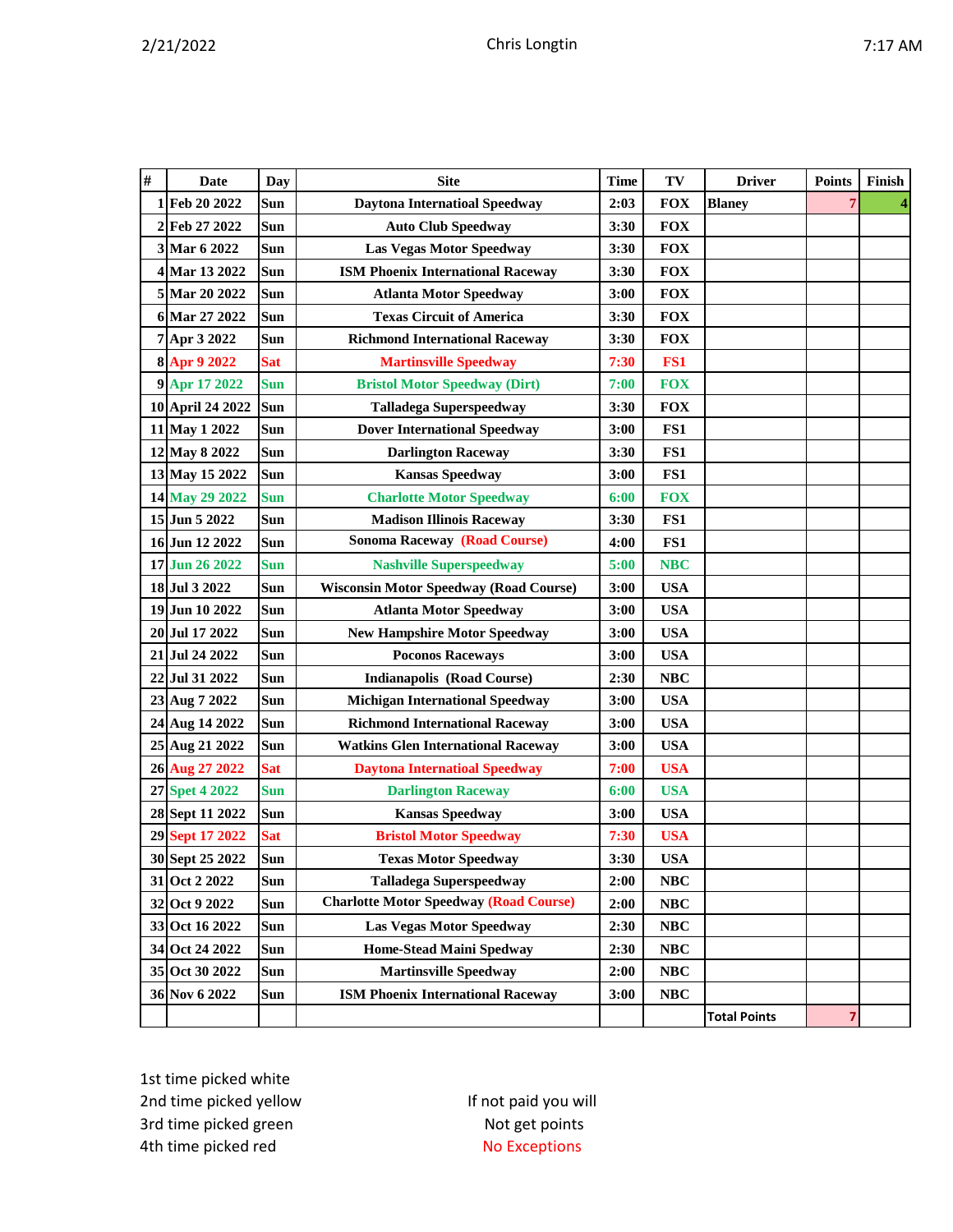| #  | Date               | Day        | <b>Site</b>                                   | Time | TV         | <b>Driver</b>       | <b>Points</b>  | Finish |
|----|--------------------|------------|-----------------------------------------------|------|------------|---------------------|----------------|--------|
|    | 1 Feb 20 2022      | Sun        | <b>Daytona Internatioal Speedway</b>          | 2:03 | <b>FOX</b> | <b>Keselowski</b>   |                |        |
| 2  | Feb 27 2022        | Sun        | <b>Auto Club Speedway</b>                     | 3:30 | <b>FOX</b> |                     |                |        |
|    | 3 Mar 6 2022       | Sun        | <b>Las Vegas Motor Speedway</b>               | 3:30 | <b>FOX</b> |                     |                |        |
|    | 4 Mar 13 2022      | Sun        | <b>ISM Phoenix International Raceway</b>      | 3:30 | <b>FOX</b> |                     |                |        |
|    | 5 Mar 20 2022      | Sun        | <b>Atlanta Motor Speedway</b>                 | 3:00 | <b>FOX</b> |                     |                |        |
|    | 6 Mar 27 2022      | <b>Sun</b> | <b>Texas Circuit of America</b>               | 3:30 | <b>FOX</b> |                     |                |        |
|    | 7 Apr 3 2022       | <b>Sun</b> | <b>Richmond International Raceway</b>         | 3:30 | <b>FOX</b> |                     |                |        |
|    | 8 Apr 9 2022       | <b>Sat</b> | <b>Martinsville Speedway</b>                  | 7:30 | FS1        |                     |                |        |
|    | 9 Apr 17 2022      | <b>Sun</b> | <b>Bristol Motor Speedway (Dirt)</b>          | 7:00 | <b>FOX</b> |                     |                |        |
|    | 10 April 24 2022   | Sun        | <b>Talladega Superspeedway</b>                | 3:30 | <b>FOX</b> |                     |                |        |
|    | 11 May 1 2022      | Sun        | <b>Dover International Speedway</b>           | 3:00 | FS1        |                     |                |        |
|    | 12 May 8 2022      | <b>Sun</b> | <b>Darlington Raceway</b>                     | 3:30 | FS1        |                     |                |        |
|    | 13 May 15 2022     | Sun        | <b>Kansas Speedway</b>                        | 3:00 | FS1        |                     |                |        |
|    | 14 May 29 2022     | <b>Sun</b> | <b>Charlotte Motor Speedway</b>               | 6:00 | <b>FOX</b> |                     |                |        |
|    | 15 Jun 5 2022      | Sun        | <b>Madison Illinois Raceway</b>               | 3:30 | FS1        |                     |                |        |
|    | 16 Jun 12 2022     | Sun        | <b>Sonoma Raceway (Road Course)</b>           | 4:00 | FS1        |                     |                |        |
|    | 17 Jun 26 2022     | <b>Sun</b> | <b>Nashville Superspeedway</b>                | 5:00 | <b>NBC</b> |                     |                |        |
|    | 18 Jul 3 2022      | Sun        | <b>Wisconsin Motor Speedway (Road Course)</b> | 3:00 | <b>USA</b> |                     |                |        |
|    | 19 Jun 10 2022     | <b>Sun</b> | <b>Atlanta Motor Speedway</b>                 | 3:00 | <b>USA</b> |                     |                |        |
|    | 20 Jul 17 2022     | Sun        | <b>New Hampshire Motor Speedway</b>           | 3:00 | <b>USA</b> |                     |                |        |
|    | 21 Jul 24 2022     | Sun        | <b>Poconos Raceways</b>                       | 3:00 | <b>USA</b> |                     |                |        |
| 22 | Jul 31 2022        | Sun        | <b>Indianapolis (Road Course)</b>             | 2:30 | <b>NBC</b> |                     |                |        |
|    | 23 Aug 7 2022      | Sun        | <b>Michigan International Speedway</b>        | 3:00 | <b>USA</b> |                     |                |        |
|    | 24 Aug 14 2022     | Sun        | <b>Richmond International Raceway</b>         | 3:00 | <b>USA</b> |                     |                |        |
|    | 25 Aug 21 2022     | Sun        | <b>Watkins Glen International Raceway</b>     | 3:00 | <b>USA</b> |                     |                |        |
|    | 26 Aug 27 2022     | <b>Sat</b> | <b>Daytona Internatioal Speedway</b>          | 7:00 | <b>USA</b> |                     |                |        |
| 27 | <b>Spet 4 2022</b> | <b>Sun</b> | <b>Darlington Raceway</b>                     | 6:00 | <b>USA</b> |                     |                |        |
|    | 28 Sept 11 2022    | Sun        | <b>Kansas Speedway</b>                        | 3:00 | <b>USA</b> |                     |                |        |
|    | 29 Sept 17 2022    | <b>Sat</b> | <b>Bristol Motor Speedway</b>                 | 7:30 | <b>USA</b> |                     |                |        |
|    | 30 Sept 25 2022    | Sun        | <b>Texas Motor Speedway</b>                   | 3:30 | <b>USA</b> |                     |                |        |
|    | 31 Oct 2 2022      | Sun        | <b>Talladega Superspeedway</b>                | 2:00 | <b>NBC</b> |                     |                |        |
|    | 32 Oct 9 2022      | Sun        | <b>Charlotte Motor Speedway (Road Course)</b> | 2:00 | <b>NBC</b> |                     |                |        |
|    | 33 Oct 16 2022     | Sun        | <b>Las Vegas Motor Speedway</b>               | 2:30 | <b>NBC</b> |                     |                |        |
|    | 34 Oct 24 2022     | Sun        | <b>Home-Stead Maini Spedway</b>               | 2:30 | <b>NBC</b> |                     |                |        |
|    | 35 Oct 30 2022     | Sun        | <b>Martinsville Speedway</b>                  | 2:00 | NBC        |                     |                |        |
|    | 36 Nov 6 2022      | Sun        | <b>ISM Phoenix International Raceway</b>      | 3:00 | NBC        |                     |                |        |
|    |                    |            |                                               |      |            | <b>Total Points</b> | $\overline{2}$ |        |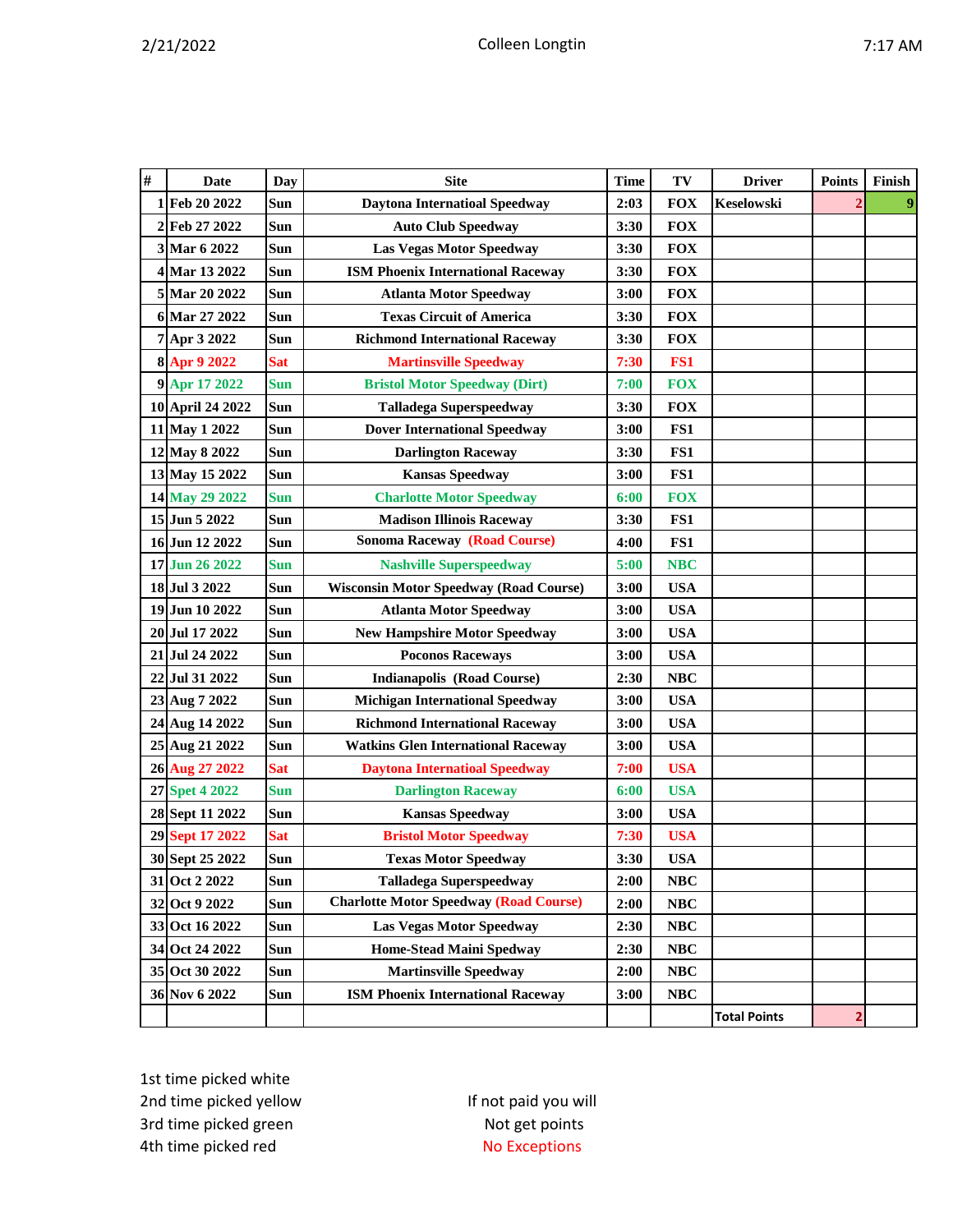| # | <b>Date</b>      | Day        | <b>Site</b>                                   | <b>Time</b> | TV         | <b>Driver</b>       | <b>Points</b> | Finish |
|---|------------------|------------|-----------------------------------------------|-------------|------------|---------------------|---------------|--------|
|   | 1Feb 20 2022     | Sun        | <b>Daytona Internatioal Speedway</b>          | 2:03        | <b>FOX</b> | <b>Hamlin</b>       | $\bf{0}$      | 37     |
|   | 2 Feb 27 2022    | Sun        | <b>Auto Club Speedway</b>                     | 3:30        | <b>FOX</b> |                     |               |        |
|   | 3 Mar 6 2022     | Sun        | <b>Las Vegas Motor Speedway</b>               | 3:30        | <b>FOX</b> |                     |               |        |
|   | 4 Mar 13 2022    | Sun        | <b>ISM Phoenix International Raceway</b>      | 3:30        | <b>FOX</b> |                     |               |        |
|   | 5 Mar 20 2022    | Sun        | <b>Atlanta Motor Speedway</b>                 | 3:00        | <b>FOX</b> |                     |               |        |
|   | 6 Mar 27 2022    | <b>Sun</b> | <b>Texas Circuit of America</b>               | 3:30        | <b>FOX</b> |                     |               |        |
|   | 7 Apr 3 2022     | Sun        | <b>Richmond International Raceway</b>         | 3:30        | <b>FOX</b> |                     |               |        |
|   | 8 Apr 9 2022     | <b>Sat</b> | <b>Martinsville Speedway</b>                  | 7:30        | FS1        |                     |               |        |
|   | 9 Apr 17 2022    | <b>Sun</b> | <b>Bristol Motor Speedway (Dirt)</b>          | 7:00        | <b>FOX</b> |                     |               |        |
|   | 10 April 24 2022 | Sun        | <b>Talladega Superspeedway</b>                | 3:30        | <b>FOX</b> |                     |               |        |
|   | 11 May 1 2022    | Sun        | <b>Dover International Speedway</b>           | 3:00        | FS1        |                     |               |        |
|   | 12 May 8 2022    | Sun        | <b>Darlington Raceway</b>                     | 3:30        | FS1        |                     |               |        |
|   | 13 May 15 2022   | Sun        | <b>Kansas Speedway</b>                        | 3:00        | FS1        |                     |               |        |
|   | 14 May 29 2022   | <b>Sun</b> | <b>Charlotte Motor Speedway</b>               | 6:00        | <b>FOX</b> |                     |               |        |
|   | 15 Jun 5 2022    | Sun        | <b>Madison Illinois Raceway</b>               | 3:30        | FS1        |                     |               |        |
|   | 16 Jun 12 2022   | Sun        | <b>Sonoma Raceway (Road Course)</b>           | 4:00        | FS1        |                     |               |        |
|   | 17 Jun 26 2022   | <b>Sun</b> | <b>Nashville Superspeedway</b>                | 5:00        | <b>NBC</b> |                     |               |        |
|   | 18 Jul 3 2022    | Sun        | <b>Wisconsin Motor Speedway (Road Course)</b> | 3:00        | <b>USA</b> |                     |               |        |
|   | 19 Jun 10 2022   | Sun        | <b>Atlanta Motor Speedway</b>                 | 3:00        | <b>USA</b> |                     |               |        |
|   | 20 Jul 17 2022   | Sun        | <b>New Hampshire Motor Speedway</b>           | 3:00        | <b>USA</b> |                     |               |        |
|   | 21 Jul 24 2022   | Sun        | <b>Poconos Raceways</b>                       | 3:00        | <b>USA</b> |                     |               |        |
|   | 22 Jul 31 2022   | Sun        | <b>Indianapolis (Road Course)</b>             | 2:30        | <b>NBC</b> |                     |               |        |
|   | 23 Aug 7 2022    | Sun        | <b>Michigan International Speedway</b>        | 3:00        | <b>USA</b> |                     |               |        |
|   | 24 Aug 14 2022   | Sun        | <b>Richmond International Raceway</b>         | 3:00        | <b>USA</b> |                     |               |        |
|   | 25 Aug 21 2022   | <b>Sun</b> | <b>Watkins Glen International Raceway</b>     | 3:00        | <b>USA</b> |                     |               |        |
|   | 26 Aug 27 2022   | <b>Sat</b> | <b>Daytona Internatioal Speedway</b>          | 7:00        | <b>USA</b> |                     |               |        |
|   | 27 Spet 4 2022   | <b>Sun</b> | <b>Darlington Raceway</b>                     | 6:00        | <b>USA</b> |                     |               |        |
|   | 28 Sept 11 2022  | Sun        | <b>Kansas Speedway</b>                        | 3:00        | <b>USA</b> |                     |               |        |
|   | 29 Sept 17 2022  | <b>Sat</b> | <b>Bristol Motor Speedway</b>                 | 7:30        | <b>USA</b> |                     |               |        |
|   | 30 Sept 25 2022  | Sun        | <b>Texas Motor Speedway</b>                   | 3:30        | <b>USA</b> |                     |               |        |
|   | 31 Oct 2 2022    | Sun        | <b>Talladega Superspeedway</b>                | 2:00        | NBC        |                     |               |        |
|   | 32 Oct 9 2022    | Sun        | <b>Charlotte Motor Speedway (Road Course)</b> | 2:00        | NBC        |                     |               |        |
|   | 33 Oct 16 2022   | Sun        | <b>Las Vegas Motor Speedway</b>               | 2:30        | NBC        |                     |               |        |
|   | 34 Oct 24 2022   | Sun        | <b>Home-Stead Maini Spedway</b>               | 2:30        | NBC        |                     |               |        |
|   | 35 Oct 30 2022   | Sun        | <b>Martinsville Speedway</b>                  | 2:00        | NBC        |                     |               |        |
|   | 36 Nov 6 2022    | Sun        | <b>ISM Phoenix International Raceway</b>      | 3:00        | NBC        |                     |               |        |
|   |                  |            |                                               |             |            | <b>Total Points</b> | $\mathbf{0}$  |        |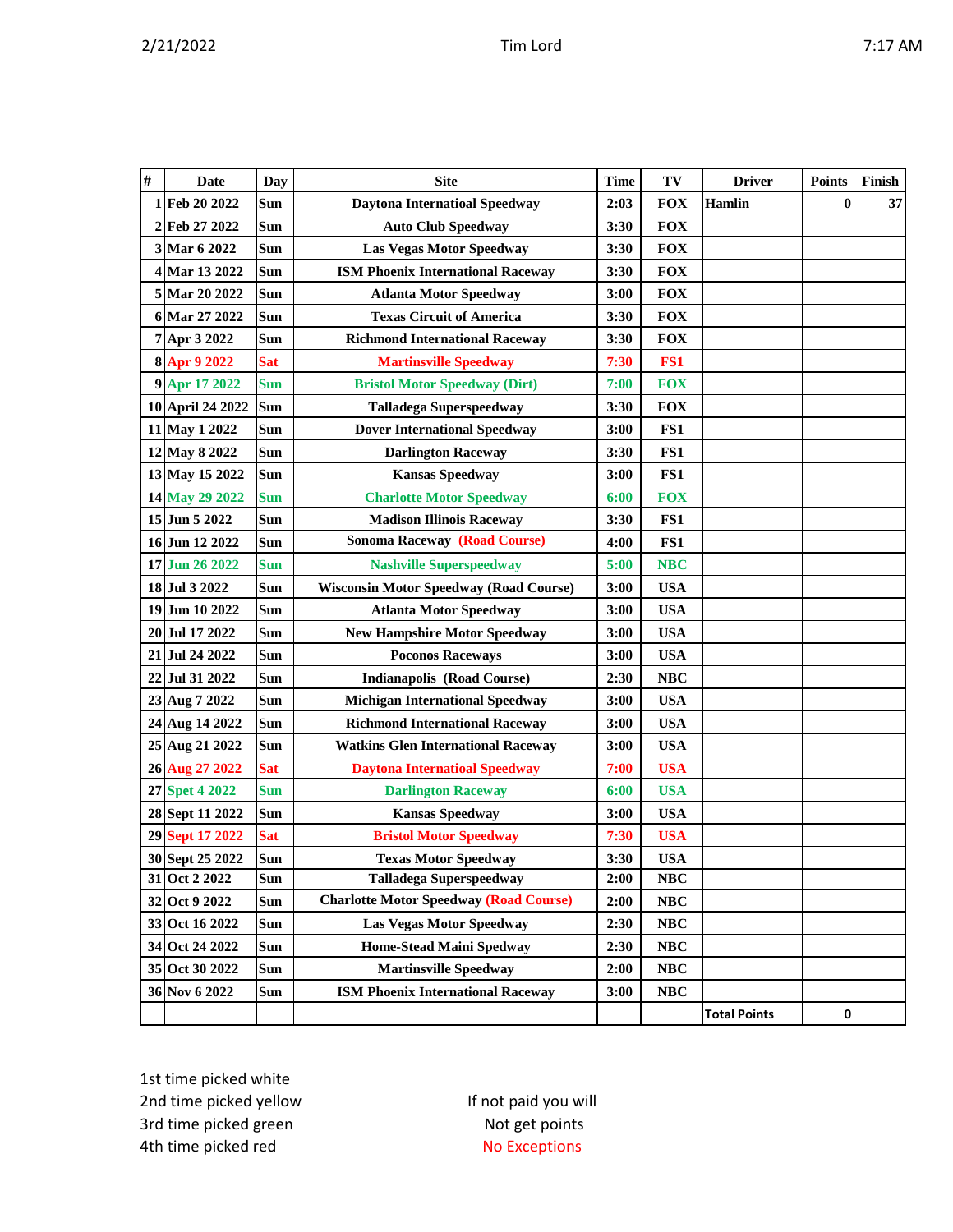| # | <b>Date</b>      | Day        | <b>Site</b>                                   | <b>Time</b> | TV         | <b>Driver</b>       | <b>Points</b> | Finish |
|---|------------------|------------|-----------------------------------------------|-------------|------------|---------------------|---------------|--------|
| 1 | Feb 20 2022      | Sun        | <b>Daytona Internatioal Speedway</b>          | 2:03        | <b>FOX</b> | <b>Blaney</b>       | 7             | 4      |
|   | 2 Feb 27 2022    | Sun        | <b>Auto Club Speedway</b>                     | 3:30        | <b>FOX</b> |                     |               |        |
|   | 3 Mar 6 2022     | <b>Sun</b> | Las Vegas Motor Speedway                      | 3:30        | <b>FOX</b> |                     |               |        |
|   | 4 Mar 13 2022    | Sun        | <b>ISM Phoenix International Raceway</b>      | 3:30        | <b>FOX</b> |                     |               |        |
|   | 5 Mar 20 2022    | Sun        | <b>Atlanta Motor Speedway</b>                 | 3:00        | <b>FOX</b> |                     |               |        |
|   | 6 Mar 27 2022    | Sun        | <b>Texas Circuit of America</b>               | 3:30        | <b>FOX</b> |                     |               |        |
|   | 7 Apr 3 2022     | Sun        | <b>Richmond International Raceway</b>         | 3:30        | <b>FOX</b> |                     |               |        |
|   | 8 Apr 9 2022     | <b>Sat</b> | <b>Martinsville Speedway</b>                  | 7:30        | FS1        |                     |               |        |
|   | 9 Apr 17 2022    | <b>Sun</b> | <b>Bristol Motor Speedway (Dirt)</b>          | 7:00        | <b>FOX</b> |                     |               |        |
|   | 10 April 24 2022 | Sun        | <b>Talladega Superspeedway</b>                | 3:30        | <b>FOX</b> |                     |               |        |
|   | 11 May 1 2022    | Sun        | <b>Dover International Speedway</b>           | 3:00        | FS1        |                     |               |        |
|   | 12 May 8 2022    | <b>Sun</b> | <b>Darlington Raceway</b>                     | 3:30        | FS1        |                     |               |        |
|   | 13 May 15 2022   | Sun        | <b>Kansas Speedway</b>                        | 3:00        | FS1        |                     |               |        |
|   | 14 May 29 2022   | <b>Sun</b> | <b>Charlotte Motor Speedway</b>               | 6:00        | <b>FOX</b> |                     |               |        |
|   | 15 Jun 5 2022    | Sun        | <b>Madison Illinois Raceway</b>               | 3:30        | FS1        |                     |               |        |
|   | 16 Jun 12 2022   | <b>Sun</b> | <b>Sonoma Raceway (Road Course)</b>           | 4:00        | FS1        |                     |               |        |
|   | 17 Jun 26 2022   | <b>Sun</b> | <b>Nashville Superspeedway</b>                | 5:00        | <b>NBC</b> |                     |               |        |
|   | 18 Jul 3 2022    | Sun        | <b>Wisconsin Motor Speedway (Road Course)</b> | 3:00        | <b>USA</b> |                     |               |        |
|   | 19 Jun 10 2022   | Sun        | <b>Atlanta Motor Speedway</b>                 | 3:00        | <b>USA</b> |                     |               |        |
|   | 20 Jul 17 2022   | Sun        | <b>New Hampshire Motor Speedway</b>           | 3:00        | <b>USA</b> |                     |               |        |
|   | 21 Jul 24 2022   | Sun        | <b>Poconos Raceways</b>                       | 3:00        | <b>USA</b> |                     |               |        |
|   | 22 Jul 31 2022   | Sun        | <b>Indianapolis (Road Course)</b>             | 2:30        | <b>NBC</b> |                     |               |        |
|   | 23 Aug 7 2022    | Sun        | <b>Michigan International Speedway</b>        | 3:00        | <b>USA</b> |                     |               |        |
|   | 24 Aug 14 2022   | Sun        | <b>Richmond International Raceway</b>         | 3:00        | <b>USA</b> |                     |               |        |
|   | 25 Aug 21 2022   | Sun        | <b>Watkins Glen International Raceway</b>     | 3:00        | <b>USA</b> |                     |               |        |
|   | 26 Aug 27 2022   | <b>Sat</b> | <b>Daytona Internatioal Speedway</b>          | 7:00        | <b>USA</b> |                     |               |        |
|   | 27 Spet 4 2022   | <b>Sun</b> | <b>Darlington Raceway</b>                     | 6:00        | <b>USA</b> |                     |               |        |
|   | 28 Sept 11 2022  | Sun        | <b>Kansas Speedway</b>                        | 3:00        | <b>USA</b> |                     |               |        |
|   | 29 Sept 17 2022  | <b>Sat</b> | <b>Bristol Motor Speedway</b>                 | 7:30        | <b>USA</b> |                     |               |        |
|   | 30 Sept 25 2022  | Sun        | <b>Texas Motor Speedway</b>                   | 3:30        | <b>USA</b> |                     |               |        |
|   | 31 Oct 2 2022    | Sun        | <b>Talladega Superspeedway</b>                | 2:00        | <b>NBC</b> |                     |               |        |
|   | 32 Oct 9 2022    | Sun        | <b>Charlotte Motor Speedway (Road Course)</b> | 2:00        | <b>NBC</b> |                     |               |        |
|   | 33 Oct 16 2022   | Sun        | Las Vegas Motor Speedway                      | 2:30        | NBC        |                     |               |        |
|   | 34 Oct 24 2022   | Sun        | Home-Stead Maini Spedway                      | 2:30        | NBC        |                     |               |        |
|   | 35 Oct 30 2022   | Sun        | <b>Martinsville Speedway</b>                  | 2:00        | $\bf NBC$  |                     |               |        |
|   | 36 Nov 6 2022    | Sun        | <b>ISM Phoenix International Raceway</b>      | 3:00        | NBC        |                     |               |        |
|   |                  |            |                                               |             |            | <b>Total Points</b> | 7             |        |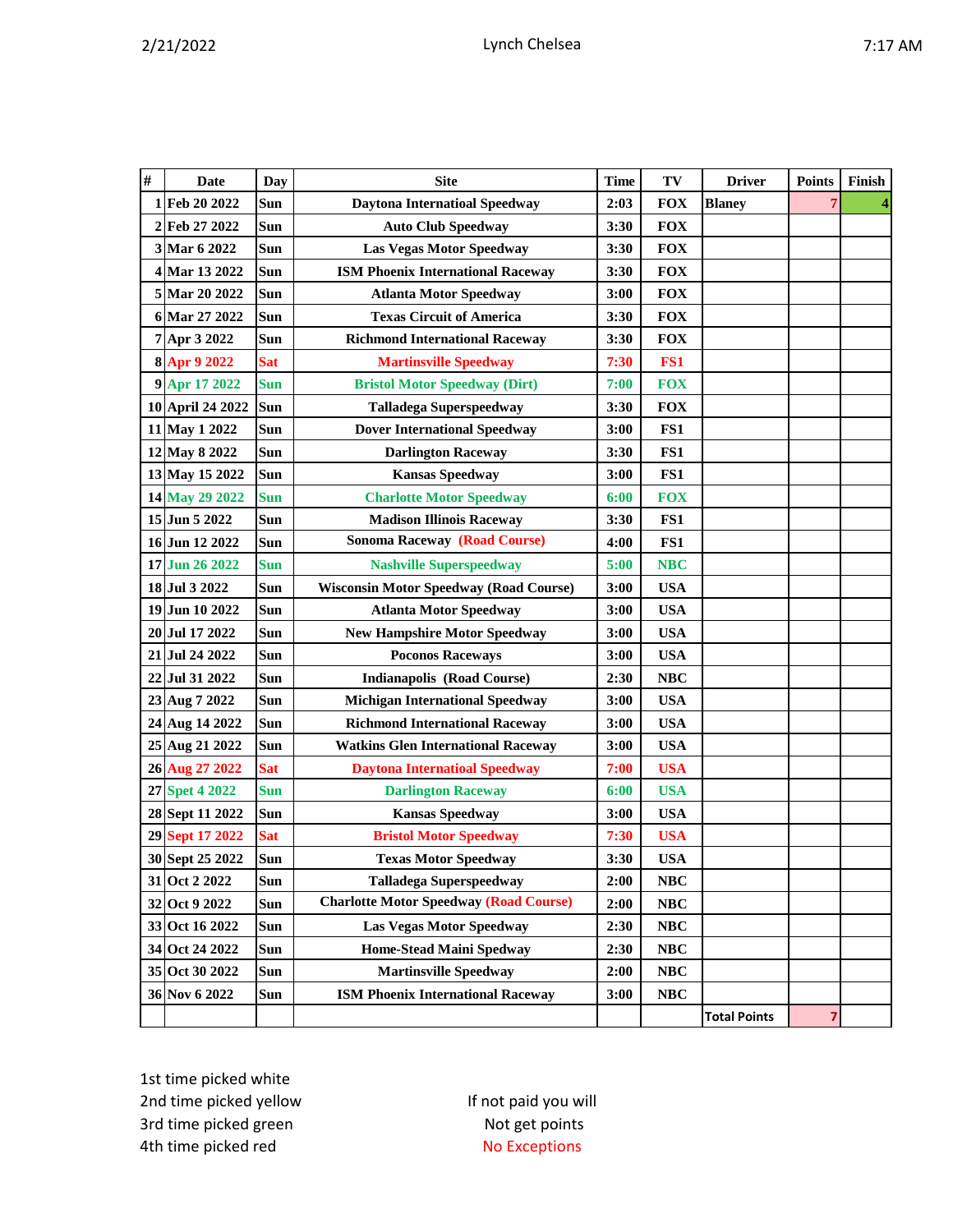| $\#$ | <b>Date</b>      | <b>Day</b> | <b>Site</b>                                   | <b>Time</b> | TV         | <b>Driver</b>       | <b>Points</b> | Finish |
|------|------------------|------------|-----------------------------------------------|-------------|------------|---------------------|---------------|--------|
|      | 1 Feb 20 2022    | Sun        | <b>Daytona Internatioal Speedway</b>          | 2:03        | <b>FOX</b> | Keselowski          |               | 9      |
|      | 2 Feb 27 2022    | Sun        | <b>Auto Club Speedway</b>                     | 3:30        | <b>FOX</b> |                     |               |        |
|      | 3 Mar 6 2022     | Sun        | <b>Las Vegas Motor Speedway</b>               | 3:30        | <b>FOX</b> |                     |               |        |
|      | 4 Mar 13 2022    | Sun        | <b>ISM Phoenix International Raceway</b>      | 3:30        | <b>FOX</b> |                     |               |        |
|      | 5 Mar 20 2022    | Sun        | <b>Atlanta Motor Speedway</b>                 | 3:00        | <b>FOX</b> |                     |               |        |
|      | 6 Mar 27 2022    | <b>Sun</b> | <b>Texas Circuit of America</b>               | 3:30        | <b>FOX</b> |                     |               |        |
|      | 7 Apr 3 2022     | Sun        | <b>Richmond International Raceway</b>         | 3:30        | <b>FOX</b> |                     |               |        |
|      | 8 Apr 9 2022     | <b>Sat</b> | <b>Martinsville Speedway</b>                  | 7:30        | FS1        |                     |               |        |
|      | 9 Apr 17 2022    | <b>Sun</b> | <b>Bristol Motor Speedway (Dirt)</b>          | 7:00        | <b>FOX</b> |                     |               |        |
|      | 10 April 24 2022 | Sun        | <b>Talladega Superspeedway</b>                | 3:30        | <b>FOX</b> |                     |               |        |
|      | 11 May 1 2022    | Sun        | <b>Dover International Speedway</b>           | 3:00        | FS1        |                     |               |        |
|      | 12 May 8 2022    | Sun        | <b>Darlington Raceway</b>                     | 3:30        | FS1        |                     |               |        |
|      | 13 May 15 2022   | Sun        | <b>Kansas Speedway</b>                        | 3:00        | FS1        |                     |               |        |
|      | 14 May 29 2022   | <b>Sun</b> | <b>Charlotte Motor Speedway</b>               | 6:00        | <b>FOX</b> |                     |               |        |
|      | 15 Jun 5 2022    | <b>Sun</b> | <b>Madison Illinois Raceway</b>               | 3:30        | FS1        |                     |               |        |
|      | 16 Jun 12 2022   | Sun        | <b>Sonoma Raceway (Road Course)</b>           | 4:00        | FS1        |                     |               |        |
|      | 17 Jun 26 2022   | <b>Sun</b> | <b>Nashville Superspeedway</b>                | 5:00        | <b>NBC</b> |                     |               |        |
|      | 18 Jul 3 2022    | Sun        | <b>Wisconsin Motor Speedway (Road Course)</b> | 3:00        | <b>USA</b> |                     |               |        |
|      | 19 Jun 10 2022   | <b>Sun</b> | <b>Atlanta Motor Speedway</b>                 | 3:00        | <b>USA</b> |                     |               |        |
|      | 20 Jul 17 2022   | Sun        | <b>New Hampshire Motor Speedway</b>           | 3:00        | <b>USA</b> |                     |               |        |
|      | 21 Jul 24 2022   | Sun        | <b>Poconos Raceways</b>                       | 3:00        | <b>USA</b> |                     |               |        |
|      | 22 Jul 31 2022   | Sun        | <b>Indianapolis (Road Course)</b>             | 2:30        | <b>NBC</b> |                     |               |        |
|      | 23 Aug 7 2022    | Sun        | <b>Michigan International Speedway</b>        | 3:00        | <b>USA</b> |                     |               |        |
|      | 24 Aug 14 2022   | Sun        | <b>Richmond International Raceway</b>         | 3:00        | <b>USA</b> |                     |               |        |
|      | 25 Aug 21 2022   | Sun        | <b>Watkins Glen International Raceway</b>     | 3:00        | <b>USA</b> |                     |               |        |
|      | 26 Aug 27 2022   | <b>Sat</b> | <b>Daytona Internatioal Speedway</b>          | 7:00        | <b>USA</b> |                     |               |        |
|      | 27 Spet 4 2022   | <b>Sun</b> | <b>Darlington Raceway</b>                     | 6:00        | <b>USA</b> |                     |               |        |
|      | 28 Sept 11 2022  | Sun        | <b>Kansas Speedway</b>                        | 3:00        | <b>USA</b> |                     |               |        |
|      | 29 Sept 17 2022  | <b>Sat</b> | <b>Bristol Motor Speedway</b>                 | 7:30        | <b>USA</b> |                     |               |        |
|      | 30 Sept 25 2022  | Sun        | <b>Texas Motor Speedway</b>                   | 3:30        | <b>USA</b> |                     |               |        |
|      | 31 Oct 2 2022    | Sun        | <b>Talladega Superspeedway</b>                | 2:00        | NBC        |                     |               |        |
|      | 32 Oct 9 2022    | Sun        | <b>Charlotte Motor Speedway (Road Course)</b> | 2:00        | $\bf NBC$  |                     |               |        |
|      | 33 Oct 16 2022   | Sun        | <b>Las Vegas Motor Speedway</b>               | 2:30        | NBC        |                     |               |        |
|      | 34 Oct 24 2022   | Sun        | <b>Home-Stead Maini Spedway</b>               | 2:30        | NBC        |                     |               |        |
|      | 35 Oct 30 2022   | Sun        | <b>Martinsville Speedway</b>                  | 2:00        | <b>NBC</b> |                     |               |        |
|      | 36 Nov 6 2022    | Sun        | <b>ISM Phoenix International Raceway</b>      | 3:00        | NBC        |                     |               |        |
|      |                  |            |                                               |             |            | <b>Total Points</b> | 2             |        |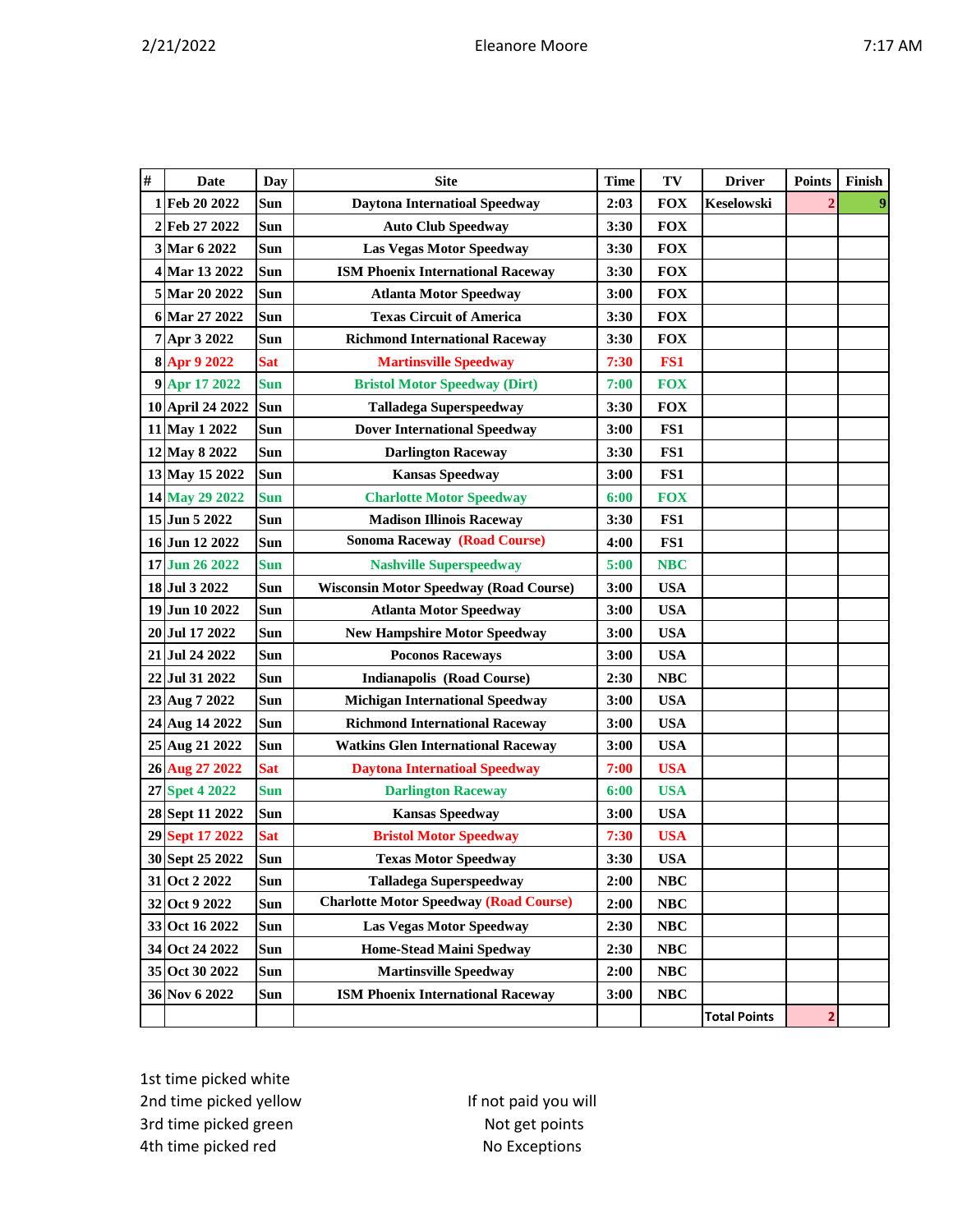| $\#$ | <b>Date</b>      | <b>Day</b> | <b>Site</b>                                   | <b>Time</b> | TV         | <b>Driver</b>       | <b>Points</b> | Finish |
|------|------------------|------------|-----------------------------------------------|-------------|------------|---------------------|---------------|--------|
|      | 1 Feb 20 2022    | Sun        | <b>Daytona Internatioal Speedway</b>          | 2:03        | <b>FOX</b> | <b>Blaney</b>       | 7             |        |
|      | 2 Feb 27 2022    | Sun        | <b>Auto Club Speedway</b>                     | 3:30        | <b>FOX</b> |                     |               |        |
|      | 3 Mar 6 2022     | Sun        | <b>Las Vegas Motor Speedway</b>               | 3:30        | <b>FOX</b> |                     |               |        |
|      | 4 Mar 13 2022    | Sun        | <b>ISM Phoenix International Raceway</b>      | 3:30        | <b>FOX</b> |                     |               |        |
|      | 5 Mar 20 2022    | Sun        | <b>Atlanta Motor Speedway</b>                 | 3:00        | <b>FOX</b> |                     |               |        |
|      | 6 Mar 27 2022    | Sun        | <b>Texas Circuit of America</b>               | 3:30        | <b>FOX</b> |                     |               |        |
|      | 7 Apr 3 2022     | Sun        | <b>Richmond International Raceway</b>         | 3:30        | <b>FOX</b> |                     |               |        |
|      | 8 Apr 9 2022     | <b>Sat</b> | <b>Martinsville Speedway</b>                  | 7:30        | FS1        |                     |               |        |
|      | 9 Apr 17 2022    | <b>Sun</b> | <b>Bristol Motor Speedway (Dirt)</b>          | 7:00        | <b>FOX</b> |                     |               |        |
|      | 10 April 24 2022 | Sun        | <b>Talladega Superspeedway</b>                | 3:30        | <b>FOX</b> |                     |               |        |
|      | 11 May 1 2022    | Sun        | <b>Dover International Speedway</b>           | 3:00        | FS1        |                     |               |        |
|      | 12 May 8 2022    | Sun        | <b>Darlington Raceway</b>                     | 3:30        | FS1        |                     |               |        |
|      | 13 May 15 2022   | Sun        | <b>Kansas Speedway</b>                        | 3:00        | FS1        |                     |               |        |
|      | 14 May 29 2022   | <b>Sun</b> | <b>Charlotte Motor Speedway</b>               | 6:00        | <b>FOX</b> |                     |               |        |
|      | 15 Jun 5 2022    | Sun        | <b>Madison Illinois Raceway</b>               | 3:30        | FS1        |                     |               |        |
|      | 16 Jun 12 2022   | Sun        | <b>Sonoma Raceway (Road Course)</b>           | 4:00        | FS1        |                     |               |        |
|      | 17 Jun 26 2022   | <b>Sun</b> | <b>Nashville Superspeedway</b>                | 5:00        | <b>NBC</b> |                     |               |        |
|      | 18 Jul 3 2022    | Sun        | <b>Wisconsin Motor Speedway (Road Course)</b> | 3:00        | <b>USA</b> |                     |               |        |
|      | 19 Jun 10 2022   | Sun        | <b>Atlanta Motor Speedway</b>                 | 3:00        | <b>USA</b> |                     |               |        |
|      | 20 Jul 17 2022   | Sun        | <b>New Hampshire Motor Speedway</b>           | 3:00        | <b>USA</b> |                     |               |        |
|      | 21 Jul 24 2022   | Sun        | <b>Poconos Raceways</b>                       | 3:00        | <b>USA</b> |                     |               |        |
|      | 22 Jul 31 2022   | Sun        | <b>Indianapolis (Road Course)</b>             | 2:30        | <b>NBC</b> |                     |               |        |
|      | 23 Aug 7 2022    | Sun        | <b>Michigan International Speedway</b>        | 3:00        | <b>USA</b> |                     |               |        |
|      | 24 Aug 14 2022   | Sun        | <b>Richmond International Raceway</b>         | 3:00        | <b>USA</b> |                     |               |        |
|      | 25 Aug 21 2022   | Sun        | <b>Watkins Glen International Raceway</b>     | 3:00        | <b>USA</b> |                     |               |        |
|      | 26 Aug 27 2022   | <b>Sat</b> | <b>Daytona Internatioal Speedway</b>          | 7:00        | <b>USA</b> |                     |               |        |
|      | 27 Spet 4 2022   | <b>Sun</b> | <b>Darlington Raceway</b>                     | 6:00        | <b>USA</b> |                     |               |        |
|      | 28 Sept 11 2022  | Sun        | <b>Kansas Speedway</b>                        | 3:00        | <b>USA</b> |                     |               |        |
|      | 29 Sept 17 2022  | <b>Sat</b> | <b>Bristol Motor Speedway</b>                 | 7:30        | <b>USA</b> |                     |               |        |
|      | 30 Sept 25 2022  | Sun        | <b>Texas Motor Speedway</b>                   | 3:30        | <b>USA</b> |                     |               |        |
|      | 31 Oct 2 2022    | Sun        | <b>Talladega Superspeedway</b>                | 2:00        | NBC        |                     |               |        |
|      | 32 Oct 9 2022    | Sun        | <b>Charlotte Motor Speedway (Road Course)</b> | 2:00        | <b>NBC</b> |                     |               |        |
|      | 33 Oct 16 2022   | Sun        | <b>Las Vegas Motor Speedway</b>               | 2:30        | NBC        |                     |               |        |
|      | 34 Oct 24 2022   | Sun        | <b>Home-Stead Maini Spedway</b>               | 2:30        | NBC        |                     |               |        |
|      | 35 Oct 30 2022   | Sun        | <b>Martinsville Speedway</b>                  | 2:00        | <b>NBC</b> |                     |               |        |
|      | 36 Nov 6 2022    | Sun        | <b>ISM Phoenix International Raceway</b>      | 3:00        | NBC        |                     |               |        |
|      |                  |            |                                               |             |            | <b>Total Points</b> | 7             |        |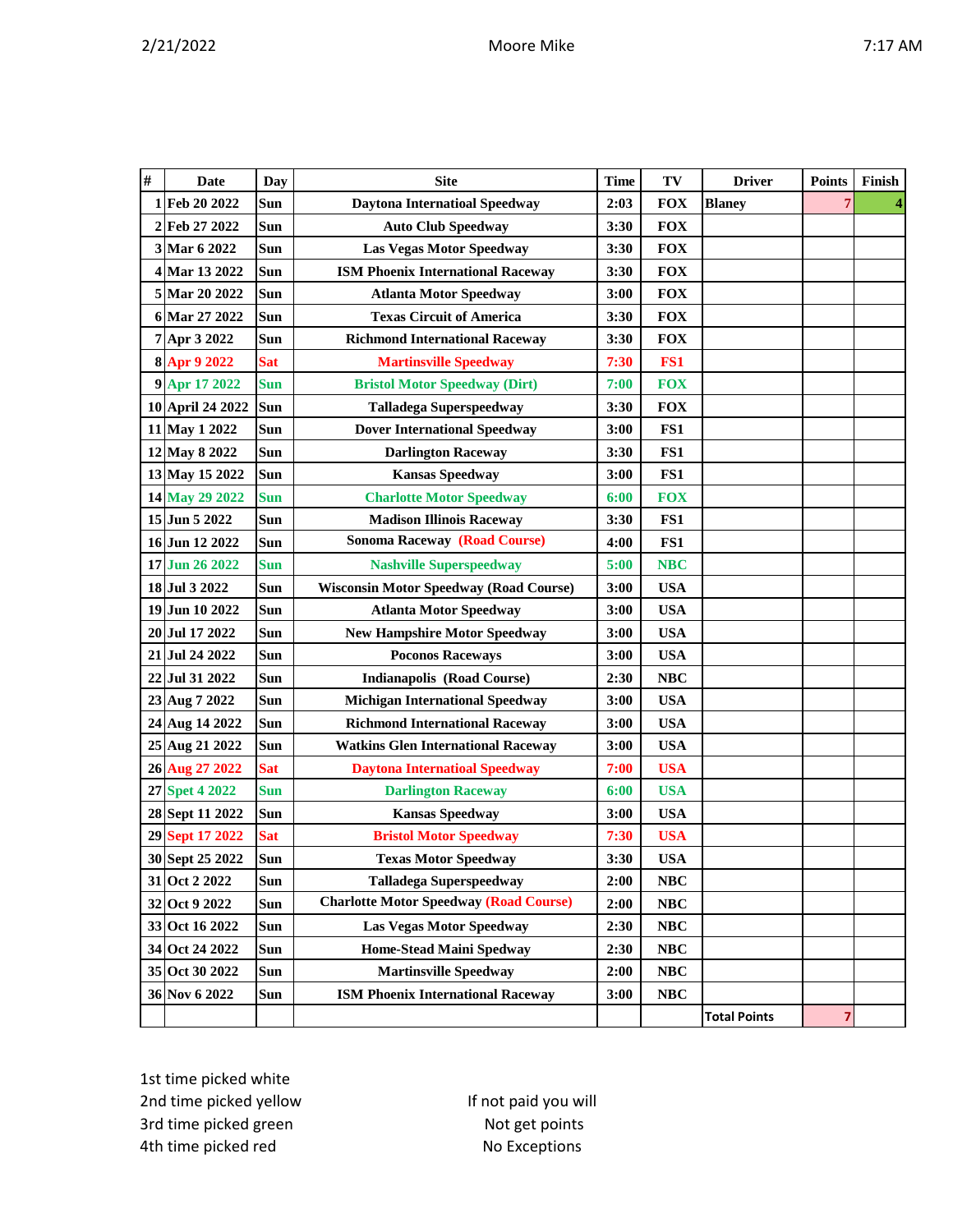|--|

| $\#$ | <b>Date</b>      | Day        | <b>Site</b>                                   | <b>Time</b> | TV         | <b>Driver</b>       | <b>Points</b> | Finish |
|------|------------------|------------|-----------------------------------------------|-------------|------------|---------------------|---------------|--------|
|      | 1 Feb 20 2022    | Sun        | <b>Daytona Internatioal Speedway</b>          | 2:03        | <b>FOX</b> | Hamlin              | $\bf{0}$      | 37     |
|      | 2 Feb 27 2022    | <b>Sun</b> | <b>Auto Club Speedway</b>                     | 3:30        | <b>FOX</b> |                     |               |        |
|      | 3 Mar 6 2022     | Sun        | <b>Las Vegas Motor Speedway</b>               | 3:30        | <b>FOX</b> |                     |               |        |
|      | 4 Mar 13 2022    | Sun        | <b>ISM Phoenix International Raceway</b>      | 3:30        | <b>FOX</b> |                     |               |        |
|      | 5 Mar 20 2022    | Sun        | <b>Atlanta Motor Speedway</b>                 | 3:00        | <b>FOX</b> |                     |               |        |
|      | 6 Mar 27 2022    | <b>Sun</b> | <b>Texas Circuit of America</b>               | 3:30        | <b>FOX</b> |                     |               |        |
|      | 7 Apr 3 2022     | Sun        | <b>Richmond International Raceway</b>         | 3:30        | <b>FOX</b> |                     |               |        |
|      | 8 Apr 9 2022     | <b>Sat</b> | <b>Martinsville Speedway</b>                  | 7:30        | FS1        |                     |               |        |
|      | 9 Apr 17 2022    | <b>Sun</b> | <b>Bristol Motor Speedway (Dirt)</b>          | 7:00        | <b>FOX</b> |                     |               |        |
|      | 10 April 24 2022 | Sun        | <b>Talladega Superspeedway</b>                | 3:30        | <b>FOX</b> |                     |               |        |
|      | 11 May 1 2022    | Sun        | <b>Dover International Speedway</b>           | 3:00        | FS1        |                     |               |        |
|      | 12 May 8 2022    | Sun        | <b>Darlington Raceway</b>                     | 3:30        | FS1        |                     |               |        |
|      | 13 May 15 2022   | Sun        | <b>Kansas Speedway</b>                        | 3:00        | FS1        |                     |               |        |
|      | 14 May 29 2022   | <b>Sun</b> | <b>Charlotte Motor Speedway</b>               | 6:00        | <b>FOX</b> |                     |               |        |
|      | 15 Jun 5 2022    | Sun        | <b>Madison Illinois Raceway</b>               | 3:30        | FS1        |                     |               |        |
|      | 16 Jun 12 2022   | Sun        | <b>Sonoma Raceway (Road Course)</b>           | 4:00        | FS1        |                     |               |        |
|      | 17 Jun 26 2022   | Sun        | <b>Nashville Superspeedway</b>                | 5:00        | <b>NBC</b> |                     |               |        |
|      | 18 Jul 3 2022    | Sun        | <b>Wisconsin Motor Speedway (Road Course)</b> | 3:00        | <b>USA</b> |                     |               |        |
|      | 19 Jun 10 2022   | <b>Sun</b> | <b>Atlanta Motor Speedway</b>                 | 3:00        | <b>USA</b> |                     |               |        |
|      | 20 Jul 17 2022   | Sun        | <b>New Hampshire Motor Speedway</b>           | 3:00        | <b>USA</b> |                     |               |        |
|      | 21 Jul 24 2022   | Sun        | <b>Poconos Raceways</b>                       | 3:00        | <b>USA</b> |                     |               |        |
|      | 22 Jul 31 2022   | Sun        | <b>Indianapolis (Road Course)</b>             | 2:30        | <b>NBC</b> |                     |               |        |
|      | 23 Aug 7 2022    | Sun        | <b>Michigan International Speedway</b>        | 3:00        | <b>USA</b> |                     |               |        |
|      | 24 Aug 14 2022   | <b>Sun</b> | <b>Richmond International Raceway</b>         | 3:00        | <b>USA</b> |                     |               |        |
|      | 25 Aug 21 2022   | Sun        | <b>Watkins Glen International Raceway</b>     | 3:00        | <b>USA</b> |                     |               |        |
|      | 26 Aug 27 2022   | <b>Sat</b> | <b>Daytona Internatioal Speedway</b>          | 7:00        | <b>USA</b> |                     |               |        |
|      | 27 Spet 4 2022   | <b>Sun</b> | <b>Darlington Raceway</b>                     | 6:00        | <b>USA</b> |                     |               |        |
|      | 28 Sept 11 2022  | Sun        | <b>Kansas Speedway</b>                        | 3:00        | <b>USA</b> |                     |               |        |
|      | 29 Sept 17 2022  | <b>Sat</b> | <b>Bristol Motor Speedway</b>                 | 7:30        | <b>USA</b> |                     |               |        |
|      | 30 Sept 25 2022  | Sun        | <b>Texas Motor Speedway</b>                   | 3:30        | <b>USA</b> |                     |               |        |
|      | 31 Oct 2 2022    | Sun        | <b>Talladega Superspeedway</b>                | 2:00        | $\bf NBC$  |                     |               |        |
|      | 32 Oct 9 2022    | Sun        | <b>Charlotte Motor Speedway (Road Course)</b> | 2:00        | $\bf NBC$  |                     |               |        |
|      | 33 Oct 16 2022   | Sun        | <b>Las Vegas Motor Speedway</b>               | 2:30        | NBC        |                     |               |        |
|      | 34 Oct 24 2022   | Sun        | <b>Home-Stead Maini Spedway</b>               | 2:30        | <b>NBC</b> |                     |               |        |
|      | 35 Oct 30 2022   | Sun        | <b>Martinsville Speedway</b>                  | 2:00        | <b>NBC</b> |                     |               |        |
|      | 36 Nov 6 2022    | Sun        | <b>ISM Phoenix International Raceway</b>      | 3:00        | NBC        |                     |               |        |
|      |                  |            |                                               |             |            | <b>Total Points</b> | 0             |        |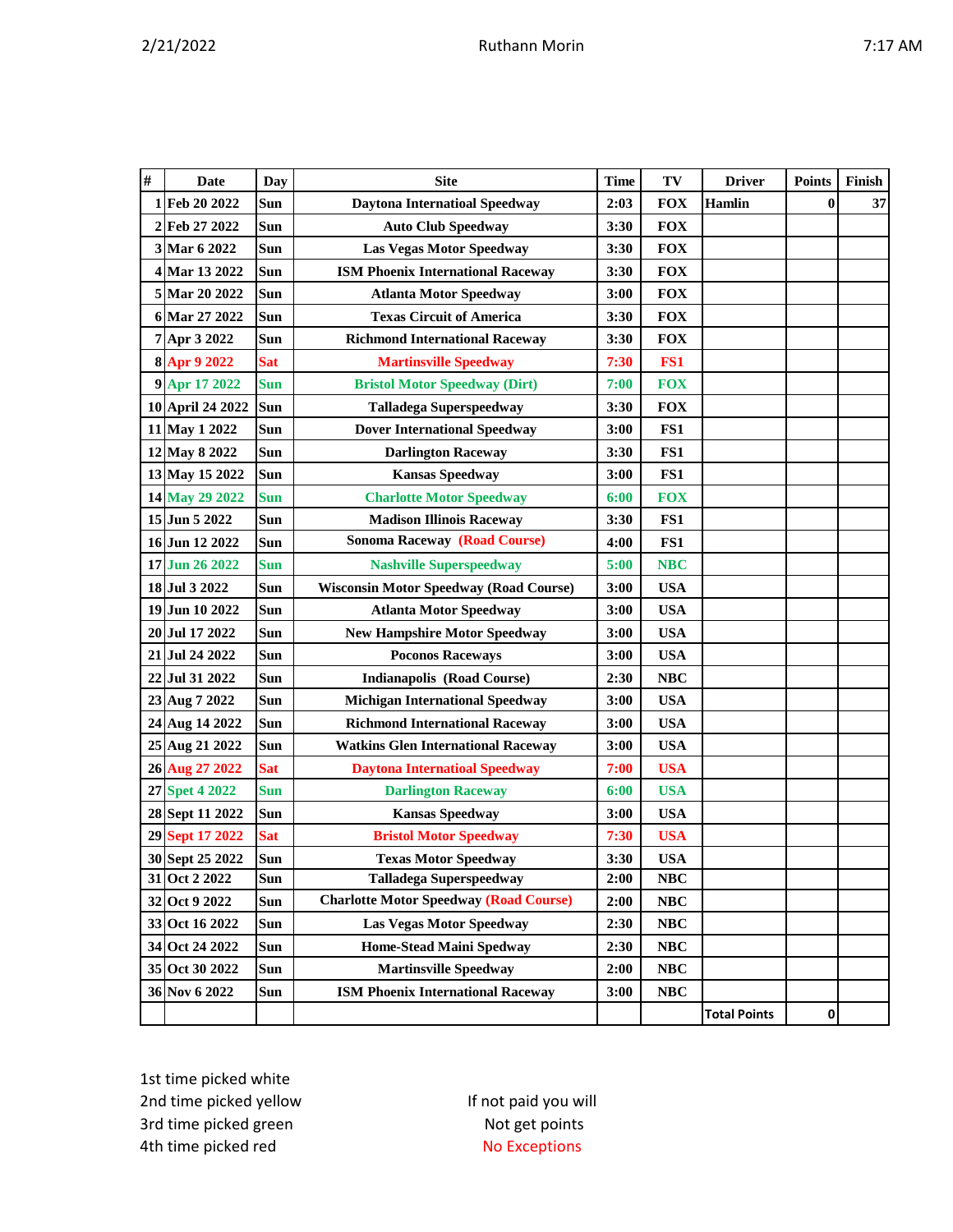|--|

| $\#$ | Date             | <b>Day</b> | <b>Site</b>                                   | <b>Time</b> | TV         | <b>Driver</b>       | <b>Points</b> | Finish |
|------|------------------|------------|-----------------------------------------------|-------------|------------|---------------------|---------------|--------|
|      | 1 Feb 20 2022    | Sun        | <b>Daytona Internatioal Speedway</b>          | 2:03        | <b>FOX</b> | Larson              | 0             | 32     |
|      | 2 Feb 27 2022    | Sun        | <b>Auto Club Speedway</b>                     | 3:30        | <b>FOX</b> |                     |               |        |
|      | 3 Mar 6 2022     | Sun        | <b>Las Vegas Motor Speedway</b>               | 3:30        | <b>FOX</b> |                     |               |        |
|      | 4 Mar 13 2022    | Sun        | <b>ISM Phoenix International Raceway</b>      | 3:30        | <b>FOX</b> |                     |               |        |
|      | 5 Mar 20 2022    | Sun        | <b>Atlanta Motor Speedway</b>                 | 3:00        | <b>FOX</b> |                     |               |        |
|      | 6 Mar 27 2022    | Sun        | <b>Texas Circuit of America</b>               | 3:30        | <b>FOX</b> |                     |               |        |
|      | 7 Apr 3 2022     | Sun        | <b>Richmond International Raceway</b>         | 3:30        | <b>FOX</b> |                     |               |        |
|      | 8 Apr 9 2022     | <b>Sat</b> | <b>Martinsville Speedway</b>                  | 7:30        | FS1        |                     |               |        |
|      | 9 Apr 17 2022    | <b>Sun</b> | <b>Bristol Motor Speedway (Dirt)</b>          | 7:00        | <b>FOX</b> |                     |               |        |
|      | 10 April 24 2022 | Sun        | <b>Talladega Superspeedway</b>                | 3:30        | <b>FOX</b> |                     |               |        |
|      | 11 May 1 2022    | Sun        | <b>Dover International Speedway</b>           | 3:00        | FS1        |                     |               |        |
|      | 12 May 8 2022    | Sun        | <b>Darlington Raceway</b>                     | 3:30        | FS1        |                     |               |        |
|      | 13 May 15 2022   | Sun        | <b>Kansas Speedway</b>                        | 3:00        | FS1        |                     |               |        |
|      | 14 May 29 2022   | <b>Sun</b> | <b>Charlotte Motor Speedway</b>               | 6:00        | <b>FOX</b> |                     |               |        |
|      | 15 Jun 5 2022    | Sun        | <b>Madison Illinois Raceway</b>               | 3:30        | FS1        |                     |               |        |
|      | 16 Jun 12 2022   | Sun        | <b>Sonoma Raceway (Road Course)</b>           | 4:00        | FS1        |                     |               |        |
|      | 17 Jun 26 2022   | Sun        | <b>Nashville Superspeedway</b>                | 5:00        | <b>NBC</b> |                     |               |        |
|      | 18 Jul 3 2022    | Sun        | <b>Wisconsin Motor Speedway (Road Course)</b> | 3:00        | <b>USA</b> |                     |               |        |
|      | 19 Jun 10 2022   | Sun        | <b>Atlanta Motor Speedway</b>                 | 3:00        | <b>USA</b> |                     |               |        |
|      | 20 Jul 17 2022   | Sun        | <b>New Hampshire Motor Speedway</b>           | 3:00        | <b>USA</b> |                     |               |        |
|      | 21 Jul 24 2022   | Sun        | <b>Poconos Raceways</b>                       | 3:00        | <b>USA</b> |                     |               |        |
|      | 22 Jul 31 2022   | Sun        | <b>Indianapolis (Road Course)</b>             | 2:30        | <b>NBC</b> |                     |               |        |
|      | 23 Aug 7 2022    | Sun        | <b>Michigan International Speedway</b>        | 3:00        | <b>USA</b> |                     |               |        |
|      | 24 Aug 14 2022   | Sun        | <b>Richmond International Raceway</b>         | 3:00        | <b>USA</b> |                     |               |        |
|      | 25 Aug 21 2022   | Sun        | <b>Watkins Glen International Raceway</b>     | 3:00        | <b>USA</b> |                     |               |        |
|      | 26 Aug 27 2022   | <b>Sat</b> | <b>Daytona Internatioal Speedway</b>          | 7:00        | <b>USA</b> |                     |               |        |
|      | 27 Spet 4 2022   | <b>Sun</b> | <b>Darlington Raceway</b>                     | 6:00        | <b>USA</b> |                     |               |        |
|      | 28 Sept 11 2022  | Sun        | <b>Kansas Speedway</b>                        | 3:00        | <b>USA</b> |                     |               |        |
|      | 29 Sept 17 2022  | <b>Sat</b> | <b>Bristol Motor Speedway</b>                 | 7:30        | <b>USA</b> |                     |               |        |
|      | 30 Sept 25 2022  | Sun        | <b>Texas Motor Speedway</b>                   | 3:30        | <b>USA</b> |                     |               |        |
|      | 31 Oct 2 2022    | Sun        | <b>Talladega Superspeedway</b>                | 2:00        | NBC        |                     |               |        |
|      | 32 Oct 9 2022    | Sun        | <b>Charlotte Motor Speedway (Road Course)</b> | 2:00        | $\bf NBC$  |                     |               |        |
|      | 33 Oct 16 2022   | Sun        | <b>Las Vegas Motor Speedway</b>               | 2:30        | NBC        |                     |               |        |
|      | 34 Oct 24 2022   | Sun        | <b>Home-Stead Maini Spedway</b>               | 2:30        | NBC        |                     |               |        |
|      | 35 Oct 30 2022   | Sun        | <b>Martinsville Speedway</b>                  | 2:00        | NBC        |                     |               |        |
|      | 36 Nov 6 2022    | Sun        | <b>ISM Phoenix International Raceway</b>      | 3:00        | <b>NBC</b> |                     |               |        |
|      |                  |            |                                               |             |            | <b>Total Points</b> | 0             |        |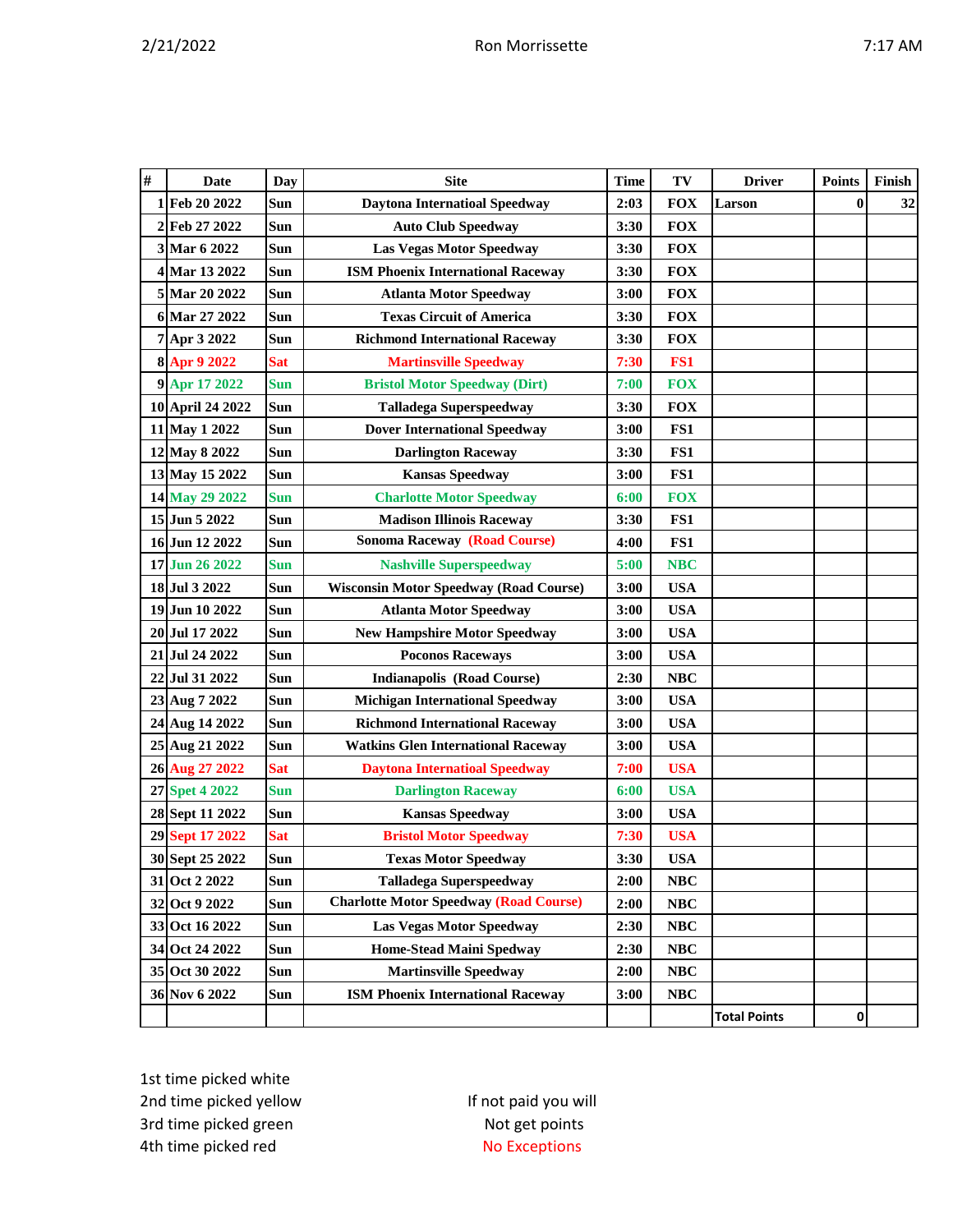|  | ., | ٦M<br>Λ |
|--|----|---------|
|  |    |         |

| # | <b>Date</b>      | Day        | <b>Site</b>                                   | <b>Time</b> | TV         | <b>Driver</b>       | <b>Points</b> | Finish |
|---|------------------|------------|-----------------------------------------------|-------------|------------|---------------------|---------------|--------|
| 1 | Feb 20 2022      | Sun        | <b>Daytona Internatioal Speedway</b>          | 2:03        | <b>FOX</b> | <b>McDowell</b>     |               |        |
|   | 2 Feb 27 2022    | Sun        | <b>Auto Club Speedway</b>                     | 3:30        | <b>FOX</b> |                     |               |        |
|   | 3 Mar 6 2022     | Sun        | <b>Las Vegas Motor Speedway</b>               | 3:30        | <b>FOX</b> |                     |               |        |
|   | 4 Mar 13 2022    | Sun        | <b>ISM Phoenix International Raceway</b>      | 3:30        | <b>FOX</b> |                     |               |        |
|   | 5 Mar 20 2022    | Sun        | <b>Atlanta Motor Speedway</b>                 | 3:00        | <b>FOX</b> |                     |               |        |
|   | 6 Mar 27 2022    | Sun        | <b>Texas Circuit of America</b>               | 3:30        | <b>FOX</b> |                     |               |        |
|   | 7 Apr 3 2022     | Sun        | <b>Richmond International Raceway</b>         | 3:30        | <b>FOX</b> |                     |               |        |
|   | 8 Apr 9 2022     | <b>Sat</b> | <b>Martinsville Speedway</b>                  | 7:30        | FS1        |                     |               |        |
|   | 9 Apr 17 2022    | <b>Sun</b> | <b>Bristol Motor Speedway (Dirt)</b>          | 7:00        | <b>FOX</b> |                     |               |        |
|   | 10 April 24 2022 | Sun        | <b>Talladega Superspeedway</b>                | 3:30        | <b>FOX</b> |                     |               |        |
|   | 11 May 1 2022    | Sun        | <b>Dover International Speedway</b>           | 3:00        | FS1        |                     |               |        |
|   | 12 May 8 2022    | Sun        | <b>Darlington Raceway</b>                     | 3:30        | FS1        |                     |               |        |
|   | 13 May 15 2022   | Sun        | <b>Kansas Speedway</b>                        | 3:00        | FS1        |                     |               |        |
|   | 14 May 29 2022   | <b>Sun</b> | <b>Charlotte Motor Speedway</b>               | 6:00        | <b>FOX</b> |                     |               |        |
|   | 15 Jun 5 2022    | Sun        | <b>Madison Illinois Raceway</b>               | 3:30        | FS1        |                     |               |        |
|   | 16 Jun 12 2022   | Sun        | <b>Sonoma Raceway (Road Course)</b>           | 4:00        | FS1        |                     |               |        |
|   | 17 Jun 26 2022   | <b>Sun</b> | <b>Nashville Superspeedway</b>                | 5:00        | <b>NBC</b> |                     |               |        |
|   | 18 Jul 3 2022    | Sun        | <b>Wisconsin Motor Speedway (Road Course)</b> | 3:00        | <b>USA</b> |                     |               |        |
|   | 19 Jun 10 2022   | <b>Sun</b> | <b>Atlanta Motor Speedway</b>                 | 3:00        | <b>USA</b> |                     |               |        |
|   | 20 Jul 17 2022   | Sun        | <b>New Hampshire Motor Speedway</b>           | 3:00        | <b>USA</b> |                     |               |        |
|   | 21 Jul 24 2022   | <b>Sun</b> | <b>Poconos Raceways</b>                       | 3:00        | <b>USA</b> |                     |               |        |
|   | 22 Jul 31 2022   | Sun        | <b>Indianapolis (Road Course)</b>             | 2:30        | <b>NBC</b> |                     |               |        |
|   | 23 Aug 7 2022    | Sun        | <b>Michigan International Speedway</b>        | 3:00        | <b>USA</b> |                     |               |        |
|   | 24 Aug 14 2022   | Sun        | <b>Richmond International Raceway</b>         | 3:00        | <b>USA</b> |                     |               |        |
|   | 25 Aug 21 2022   | Sun        | <b>Watkins Glen International Raceway</b>     | 3:00        | <b>USA</b> |                     |               |        |
|   | 26 Aug 27 2022   | <b>Sat</b> | <b>Daytona Internatioal Speedway</b>          | 7:00        | <b>USA</b> |                     |               |        |
|   | 27 Spet 4 2022   | <b>Sun</b> | <b>Darlington Raceway</b>                     | 6:00        | <b>USA</b> |                     |               |        |
|   | 28 Sept 11 2022  | Sun        | <b>Kansas Speedway</b>                        | 3:00        | <b>USA</b> |                     |               |        |
|   | 29 Sept 17 2022  | <b>Sat</b> | <b>Bristol Motor Speedway</b>                 | 7:30        | <b>USA</b> |                     |               |        |
|   | 30 Sept 25 2022  | Sun        | <b>Texas Motor Speedway</b>                   | 3:30        | <b>USA</b> |                     |               |        |
|   | 31 Oct 2 2022    | Sun        | <b>Talladega Superspeedway</b>                | 2:00        | <b>NBC</b> |                     |               |        |
|   | 32 Oct 9 2022    | Sun        | <b>Charlotte Motor Speedway (Road Course)</b> | 2:00        | <b>NBC</b> |                     |               |        |
|   | 33 Oct 16 2022   | Sun        | <b>Las Vegas Motor Speedway</b>               | 2:30        | <b>NBC</b> |                     |               |        |
|   | 34 Oct 24 2022   | Sun        | <b>Home-Stead Maini Spedway</b>               | 2:30        | <b>NBC</b> |                     |               |        |
|   | 35 Oct 30 2022   | Sun        | <b>Martinsville Speedway</b>                  | 2:00        | NBC        |                     |               |        |
|   | 36 Nov 6 2022    | Sun        | <b>ISM Phoenix International Raceway</b>      | 3:00        | $\bf NBC$  |                     |               |        |
|   |                  |            |                                               |             |            | <b>Total Points</b> | 4             |        |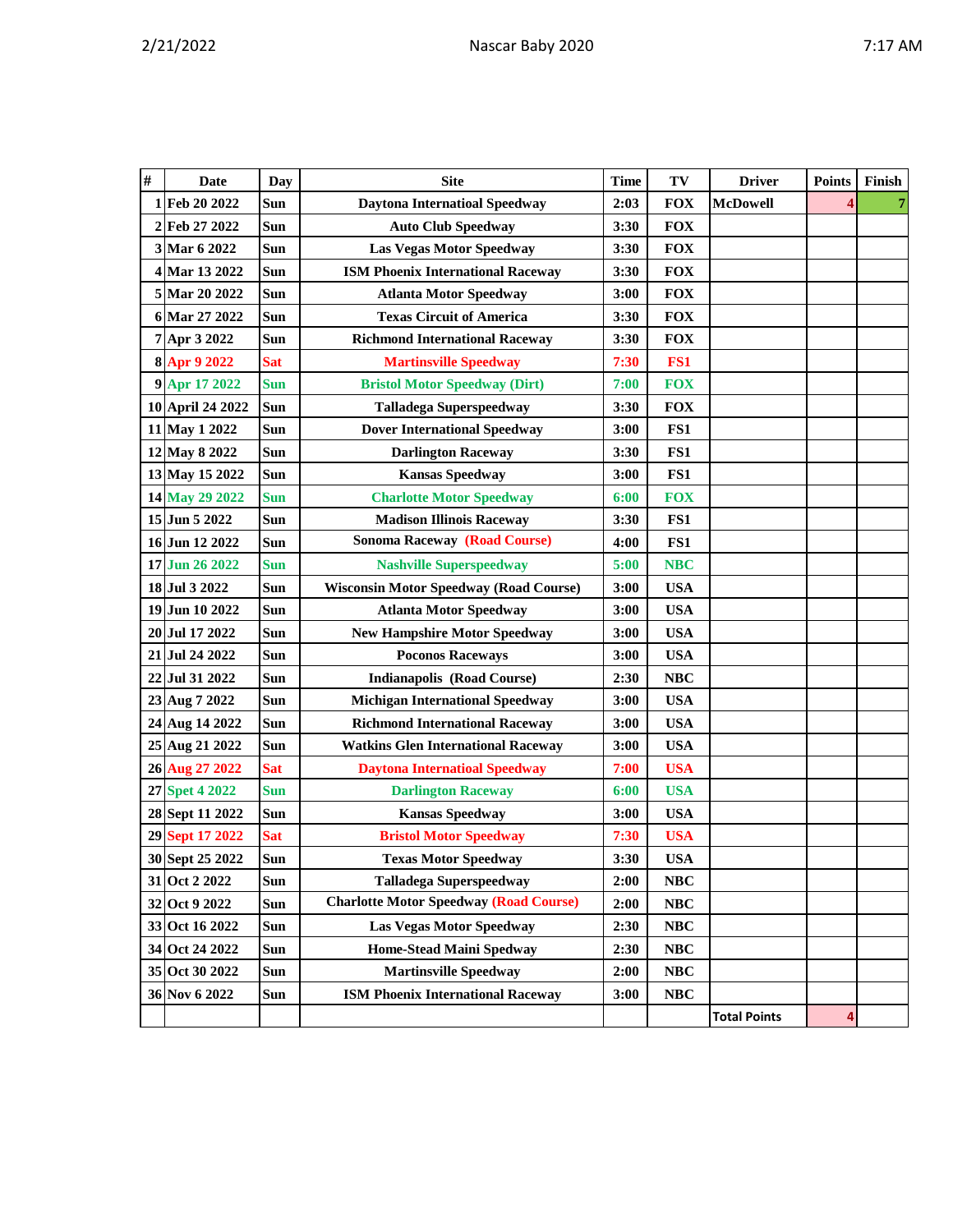| # | <b>Date</b>      | Day        | <b>Site</b>                                   | <b>Time</b> | TV         | <b>Driver</b>       | <b>Points</b> | Finish |
|---|------------------|------------|-----------------------------------------------|-------------|------------|---------------------|---------------|--------|
|   | 1 Feb 20 2022    | Sun        | <b>Daytona Internatioal Speedway</b>          | 2:03        | <b>FOX</b> | <b>Hamlin</b>       | $\bf{0}$      | 37     |
|   | 2 Feb 27 2022    | Sun        | <b>Auto Club Speedway</b>                     | 3:30        | <b>FOX</b> |                     |               |        |
|   | 3 Mar 6 2022     | Sun        | <b>Las Vegas Motor Speedway</b>               | 3:30        | <b>FOX</b> |                     |               |        |
|   | 4 Mar 13 2022    | Sun        | <b>ISM Phoenix International Raceway</b>      | 3:30        | <b>FOX</b> |                     |               |        |
|   | 5 Mar 20 2022    | Sun        | <b>Atlanta Motor Speedway</b>                 | 3:00        | <b>FOX</b> |                     |               |        |
|   | 6 Mar 27 2022    | Sun        | <b>Texas Circuit of America</b>               | 3:30        | <b>FOX</b> |                     |               |        |
|   | 7 Apr 3 2022     | Sun        | <b>Richmond International Raceway</b>         | 3:30        | <b>FOX</b> |                     |               |        |
|   | 8 Apr 9 2022     | <b>Sat</b> | <b>Martinsville Speedway</b>                  | 7:30        | FS1        |                     |               |        |
|   | 9 Apr 17 2022    | <b>Sun</b> | <b>Bristol Motor Speedway (Dirt)</b>          | 7:00        | <b>FOX</b> |                     |               |        |
|   | 10 April 24 2022 | Sun        | <b>Talladega Superspeedway</b>                | 3:30        | <b>FOX</b> |                     |               |        |
|   | 11 May 1 2022    | Sun        | <b>Dover International Speedway</b>           | 3:00        | FS1        |                     |               |        |
|   | 12 May 8 2022    | Sun        | <b>Darlington Raceway</b>                     | 3:30        | FS1        |                     |               |        |
|   | 13 May 15 2022   | Sun        | <b>Kansas Speedway</b>                        | 3:00        | FS1        |                     |               |        |
|   | 14 May 29 2022   | <b>Sun</b> | <b>Charlotte Motor Speedway</b>               | 6:00        | <b>FOX</b> |                     |               |        |
|   | 15 Jun 5 2022    | Sun        | <b>Madison Illinois Raceway</b>               | 3:30        | FS1        |                     |               |        |
|   | 16 Jun 12 2022   | Sun        | <b>Sonoma Raceway (Road Course)</b>           | 4:00        | FS1        |                     |               |        |
|   | 17 Jun 26 2022   | <b>Sun</b> | <b>Nashville Superspeedway</b>                | 5:00        | <b>NBC</b> |                     |               |        |
|   | 18 Jul 3 2022    | Sun        | <b>Wisconsin Motor Speedway (Road Course)</b> | 3:00        | <b>USA</b> |                     |               |        |
|   | 19 Jun 10 2022   | Sun        | <b>Atlanta Motor Speedway</b>                 | 3:00        | <b>USA</b> |                     |               |        |
|   | 20 Jul 17 2022   | Sun        | <b>New Hampshire Motor Speedway</b>           | 3:00        | <b>USA</b> |                     |               |        |
|   | 21 Jul 24 2022   | Sun        | <b>Poconos Raceways</b>                       | 3:00        | <b>USA</b> |                     |               |        |
|   | 22 Jul 31 2022   | Sun        | <b>Indianapolis (Road Course)</b>             | 2:30        | <b>NBC</b> |                     |               |        |
|   | 23 Aug 7 2022    | Sun        | <b>Michigan International Speedway</b>        | 3:00        | <b>USA</b> |                     |               |        |
|   | 24 Aug 14 2022   | Sun        | <b>Richmond International Raceway</b>         | 3:00        | <b>USA</b> |                     |               |        |
|   | 25 Aug 21 2022   | Sun        | <b>Watkins Glen International Raceway</b>     | 3:00        | <b>USA</b> |                     |               |        |
|   | 26 Aug 27 2022   | <b>Sat</b> | <b>Daytona Internatioal Speedway</b>          | 7:00        | <b>USA</b> |                     |               |        |
|   | 27 Spet 4 2022   | <b>Sun</b> | <b>Darlington Raceway</b>                     | 6:00        | <b>USA</b> |                     |               |        |
|   | 28 Sept 11 2022  | Sun        | <b>Kansas Speedway</b>                        | 3:00        | <b>USA</b> |                     |               |        |
|   | 29 Sept 17 2022  | <b>Sat</b> | <b>Bristol Motor Speedway</b>                 | 7:30        | <b>USA</b> |                     |               |        |
|   | 30 Sept 25 2022  | Sun        | <b>Texas Motor Speedway</b>                   | 3:30        | <b>USA</b> |                     |               |        |
|   | 31 Oct 2 2022    | Sun        | <b>Talladega Superspeedway</b>                | 2:00        | NBC        |                     |               |        |
|   | 32 Oct 9 2022    | Sun        | <b>Charlotte Motor Speedway (Road Course)</b> | 2:00        | NBC        |                     |               |        |
|   | 33 Oct 16 2022   | Sun        | <b>Las Vegas Motor Speedway</b>               | 2:30        | NBC        |                     |               |        |
|   | 34 Oct 24 2022   | Sun        | <b>Home-Stead Maini Spedway</b>               | 2:30        | NBC        |                     |               |        |
|   | 35 Oct 30 2022   | Sun        | <b>Martinsville Speedway</b>                  | 2:00        | <b>NBC</b> |                     |               |        |
|   | 36 Nov 6 2022    | Sun        | <b>ISM Phoenix International Raceway</b>      | 3:00        | <b>NBC</b> |                     |               |        |
|   |                  |            |                                               |             |            | <b>Total Points</b> | 0             |        |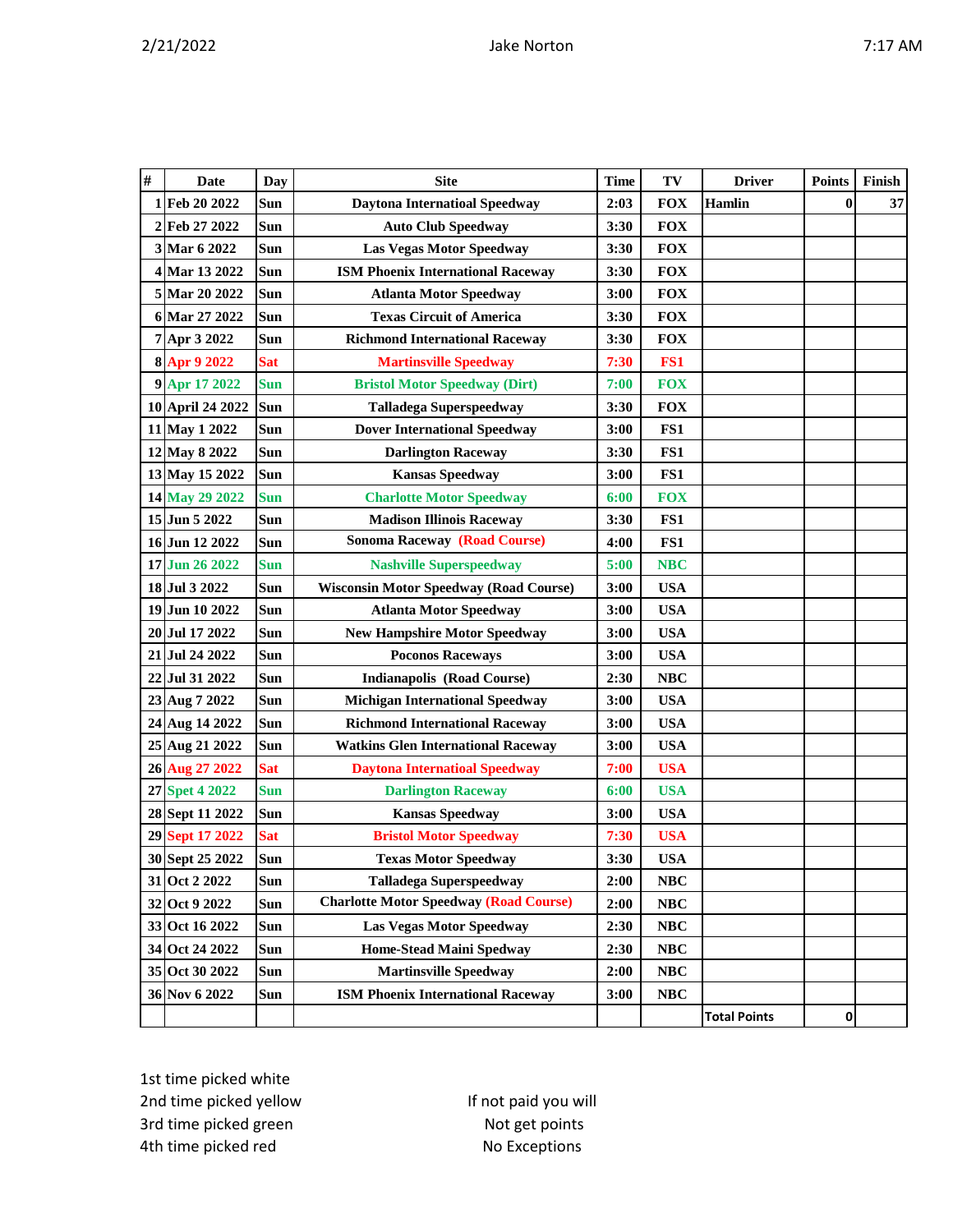| # | Date             | Day        | <b>Site</b>                                   | <b>Time</b> | TV         | <b>Driver</b>       | <b>Points</b> | Finish |
|---|------------------|------------|-----------------------------------------------|-------------|------------|---------------------|---------------|--------|
| 1 | Feb 20 2022      | Sun        | <b>Daytona Internatioal Speedway</b>          | 2:03        | <b>FOX</b> | <b>McDowell</b>     |               |        |
| 2 | Feb 27 2022      | Sun        | <b>Auto Club Speedway</b>                     | 3:30        | <b>FOX</b> |                     |               |        |
|   | 3 Mar 6 2022     | Sun        | <b>Las Vegas Motor Speedway</b>               | 3:30        | <b>FOX</b> |                     |               |        |
|   | 4 Mar 13 2022    | Sun        | <b>ISM Phoenix International Raceway</b>      | 3:30        | <b>FOX</b> |                     |               |        |
|   | 5 Mar 20 2022    | Sun        | <b>Atlanta Motor Speedway</b>                 | 3:00        | <b>FOX</b> |                     |               |        |
|   | 6 Mar 27 2022    | Sun        | <b>Texas Circuit of America</b>               | 3:30        | <b>FOX</b> |                     |               |        |
|   | 7 Apr 3 2022     | Sun        | <b>Richmond International Raceway</b>         | 3:30        | <b>FOX</b> |                     |               |        |
|   | 8 Apr 9 2022     | <b>Sat</b> | <b>Martinsville Speedway</b>                  | 7:30        | FS1        |                     |               |        |
|   | 9 Apr 17 2022    | <b>Sun</b> | <b>Bristol Motor Speedway (Dirt)</b>          | 7:00        | <b>FOX</b> |                     |               |        |
|   | 10 April 24 2022 | Sun        | <b>Talladega Superspeedway</b>                | 3:30        | <b>FOX</b> |                     |               |        |
|   | 11 May 1 2022    | Sun        | <b>Dover International Speedway</b>           | 3:00        | FS1        |                     |               |        |
|   | 12 May 8 2022    | Sun        | <b>Darlington Raceway</b>                     | 3:30        | FS1        |                     |               |        |
|   | 13 May 15 2022   | Sun        | <b>Kansas Speedway</b>                        | 3:00        | FS1        |                     |               |        |
|   | 14 May 29 2022   | <b>Sun</b> | <b>Charlotte Motor Speedway</b>               | 6:00        | <b>FOX</b> |                     |               |        |
|   | 15 Jun 5 2022    | Sun        | <b>Madison Illinois Raceway</b>               | 3:30        | FS1        |                     |               |        |
|   | 16 Jun 12 2022   | Sun        | <b>Sonoma Raceway (Road Course)</b>           | 4:00        | FS1        |                     |               |        |
|   | 17 Jun 26 2022   | <b>Sun</b> | <b>Nashville Superspeedway</b>                | 5:00        | <b>NBC</b> |                     |               |        |
|   | 18 Jul 3 2022    | Sun        | <b>Wisconsin Motor Speedway (Road Course)</b> | 3:00        | <b>USA</b> |                     |               |        |
|   | 19 Jun 10 2022   | Sun        | <b>Atlanta Motor Speedway</b>                 | 3:00        | <b>USA</b> |                     |               |        |
|   | 20 Jul 17 2022   | Sun        | <b>New Hampshire Motor Speedway</b>           | 3:00        | <b>USA</b> |                     |               |        |
|   | 21 Jul 24 2022   | Sun        | <b>Poconos Raceways</b>                       | 3:00        | <b>USA</b> |                     |               |        |
|   | 22 Jul 31 2022   | Sun        | <b>Indianapolis (Road Course)</b>             | 2:30        | <b>NBC</b> |                     |               |        |
|   | 23 Aug 7 2022    | Sun        | <b>Michigan International Speedway</b>        | 3:00        | <b>USA</b> |                     |               |        |
|   | 24 Aug 14 2022   | Sun        | <b>Richmond International Raceway</b>         | 3:00        | <b>USA</b> |                     |               |        |
|   | 25 Aug 21 2022   | Sun        | <b>Watkins Glen International Raceway</b>     | 3:00        | <b>USA</b> |                     |               |        |
|   | 26 Aug 27 2022   | <b>Sat</b> | <b>Daytona Internatioal Speedway</b>          | 7:00        | <b>USA</b> |                     |               |        |
|   | 27 Spet 4 2022   | <b>Sun</b> | <b>Darlington Raceway</b>                     | 6:00        | <b>USA</b> |                     |               |        |
|   | 28 Sept 11 2022  | Sun        | <b>Kansas Speedway</b>                        | 3:00        | <b>USA</b> |                     |               |        |
|   | 29 Sept 17 2022  | <b>Sat</b> | <b>Bristol Motor Speedway</b>                 | 7:30        | <b>USA</b> |                     |               |        |
|   | 30 Sept 25 2022  | Sun        | <b>Texas Motor Speedway</b>                   | 3:30        | <b>USA</b> |                     |               |        |
|   | 31 Oct 2 2022    | Sun        | <b>Talladega Superspeedway</b>                | 2:00        | <b>NBC</b> |                     |               |        |
|   | 32 Oct 9 2022    | Sun        | <b>Charlotte Motor Speedway (Road Course)</b> | 2:00        | <b>NBC</b> |                     |               |        |
|   | 33 Oct 16 2022   | Sun        | <b>Las Vegas Motor Speedway</b>               | 2:30        | <b>NBC</b> |                     |               |        |
|   | 34 Oct 24 2022   | Sun        | <b>Home-Stead Maini Spedway</b>               | 2:30        | NBC        |                     |               |        |
|   | 35 Oct 30 2022   | Sun        | <b>Martinsville Speedway</b>                  | 2:00        | NBC        |                     |               |        |
|   | 36 Nov 6 2022    | Sun        | <b>ISM Phoenix International Raceway</b>      | 3:00        | NBC        |                     |               |        |
|   |                  |            |                                               |             |            | <b>Total Points</b> | 4             |        |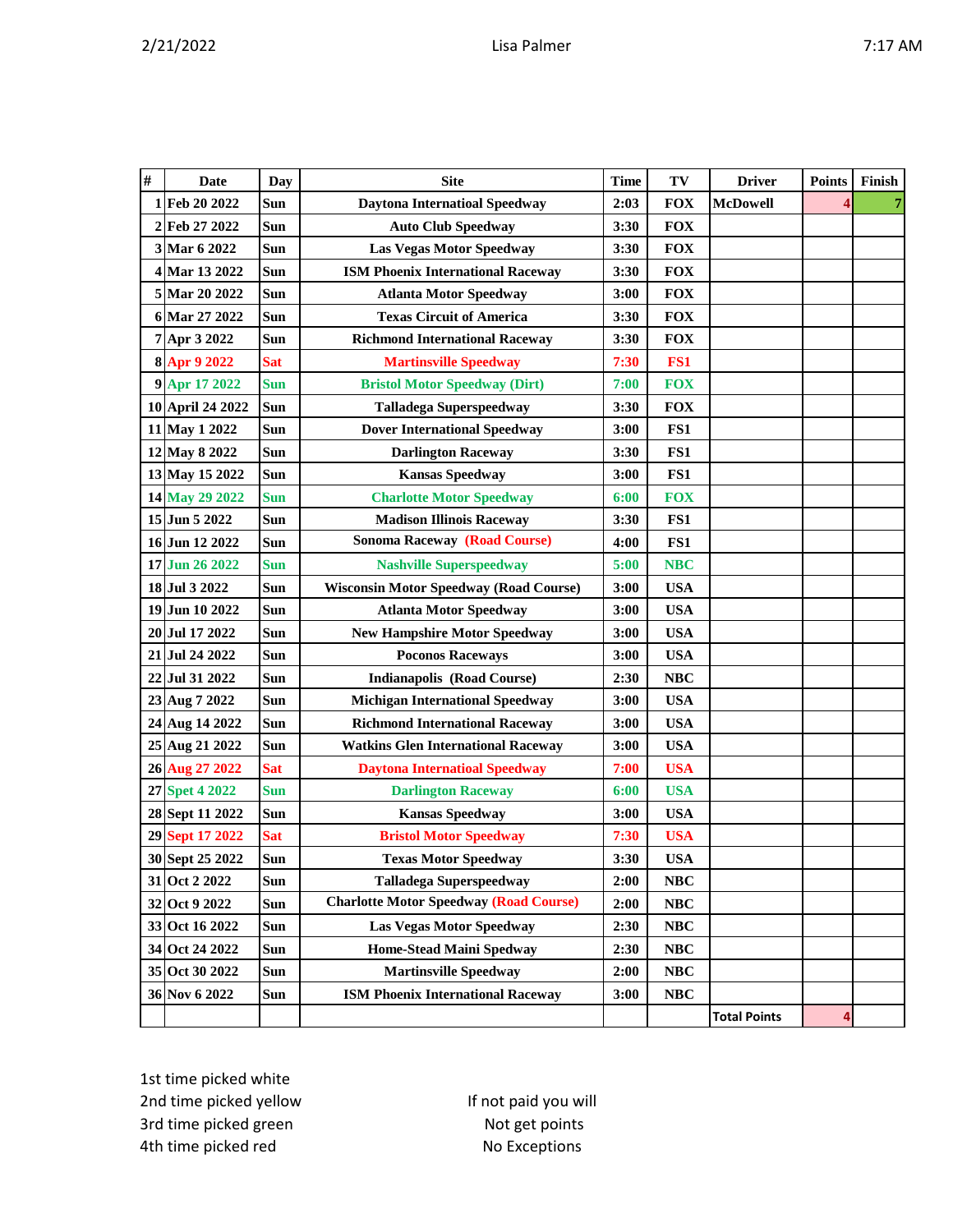| # | Date             | Day        | <b>Site</b>                                   | <b>Time</b> | TV         | <b>Driver</b>       | <b>Points</b>  | Finish           |
|---|------------------|------------|-----------------------------------------------|-------------|------------|---------------------|----------------|------------------|
|   | 1 Feb 20 2022    | Sun        | <b>Daytona Internatioal Speedway</b>          | 2:03        | <b>FOX</b> | Keselowski          | $\overline{2}$ | $\boldsymbol{9}$ |
|   | 2 Feb 27 2022    | Sun        | <b>Auto Club Speedway</b>                     | 3:30        | <b>FOX</b> |                     |                |                  |
|   | 3 Mar 6 2022     | Sun        | <b>Las Vegas Motor Speedway</b>               | 3:30        | <b>FOX</b> |                     |                |                  |
|   | 4 Mar 13 2022    | Sun        | <b>ISM Phoenix International Raceway</b>      | 3:30        | <b>FOX</b> |                     |                |                  |
|   | 5 Mar 20 2022    | Sun        | <b>Atlanta Motor Speedway</b>                 | 3:00        | <b>FOX</b> |                     |                |                  |
|   | 6 Mar 27 2022    | Sun        | <b>Texas Circuit of America</b>               | 3:30        | <b>FOX</b> |                     |                |                  |
|   | 7 Apr 3 2022     | Sun        | <b>Richmond International Raceway</b>         | 3:30        | <b>FOX</b> |                     |                |                  |
|   | 8 Apr 9 2022     | <b>Sat</b> | <b>Martinsville Speedway</b>                  | 7:30        | FS1        |                     |                |                  |
|   | 9 Apr 17 2022    | Sun        | <b>Bristol Motor Speedway (Dirt)</b>          | 7:00        | <b>FOX</b> |                     |                |                  |
|   | 10 April 24 2022 | Sun        | <b>Talladega Superspeedway</b>                | 3:30        | <b>FOX</b> |                     |                |                  |
|   | 11 May 1 2022    | Sun        | <b>Dover International Speedway</b>           | 3:00        | FS1        |                     |                |                  |
|   | 12 May 8 2022    | Sun        | <b>Darlington Raceway</b>                     | 3:30        | FS1        |                     |                |                  |
|   | 13 May 15 2022   | Sun        | <b>Kansas Speedway</b>                        | 3:00        | FS1        |                     |                |                  |
|   | 14 May 29 2022   | Sun        | <b>Charlotte Motor Speedway</b>               | 6:00        | <b>FOX</b> |                     |                |                  |
|   | 15 Jun 5 2022    | Sun        | <b>Madison Illinois Raceway</b>               | 3:30        | FS1        |                     |                |                  |
|   | 16 Jun 12 2022   | Sun        | <b>Sonoma Raceway (Road Course)</b>           | 4:00        | FS1        |                     |                |                  |
|   | 17 Jun 26 2022   | <b>Sun</b> | <b>Nashville Superspeedway</b>                | 5:00        | <b>NBC</b> |                     |                |                  |
|   | 18 Jul 3 2022    | Sun        | <b>Wisconsin Motor Speedway (Road Course)</b> | 3:00        | <b>USA</b> |                     |                |                  |
|   | 19 Jun 10 2022   | Sun        | <b>Atlanta Motor Speedway</b>                 | 3:00        | <b>USA</b> |                     |                |                  |
|   | 20 Jul 17 2022   | Sun        | <b>New Hampshire Motor Speedway</b>           | 3:00        | <b>USA</b> |                     |                |                  |
|   | 21 Jul 24 2022   | Sun        | <b>Poconos Raceways</b>                       | 3:00        | <b>USA</b> |                     |                |                  |
|   | 22 Jul 31 2022   | Sun        | <b>Indianapolis (Road Course)</b>             | 2:30        | <b>NBC</b> |                     |                |                  |
|   | 23 Aug 7 2022    | Sun        | <b>Michigan International Speedway</b>        | 3:00        | <b>USA</b> |                     |                |                  |
|   | 24 Aug 14 2022   | Sun        | <b>Richmond International Raceway</b>         | 3:00        | <b>USA</b> |                     |                |                  |
|   | 25 Aug 21 2022   | Sun        | <b>Watkins Glen International Raceway</b>     | 3:00        | <b>USA</b> |                     |                |                  |
|   | 26 Aug 27 2022   | <b>Sat</b> | <b>Daytona Internatioal Speedway</b>          | 7:00        | <b>USA</b> |                     |                |                  |
|   | 27 Spet 4 2022   | <b>Sun</b> | <b>Darlington Raceway</b>                     | 6:00        | <b>USA</b> |                     |                |                  |
|   | 28 Sept 11 2022  | Sun        | <b>Kansas Speedway</b>                        | 3:00        | <b>USA</b> |                     |                |                  |
|   | 29 Sept 17 2022  | <b>Sat</b> | <b>Bristol Motor Speedway</b>                 | 7:30        | <b>USA</b> |                     |                |                  |
|   | 30 Sept 25 2022  | Sun        | <b>Texas Motor Speedway</b>                   | 3:30        | <b>USA</b> |                     |                |                  |
|   | 31 Oct 2 2022    | Sun        | <b>Talladega Superspeedway</b>                | 2:00        | <b>NBC</b> |                     |                |                  |
|   | 32 Oct 9 2022    | Sun        | <b>Charlotte Motor Speedway (Road Course)</b> | 2:00        | NBC        |                     |                |                  |
|   | 33 Oct 16 2022   | Sun        | <b>Las Vegas Motor Speedway</b>               | 2:30        | NBC        |                     |                |                  |
|   | 34 Oct 24 2022   | Sun        | <b>Home-Stead Maini Spedway</b>               | 2:30        | NBC        |                     |                |                  |
|   | 35 Oct 30 2022   | Sun        | <b>Martinsville Speedway</b>                  | 2:00        | NBC        |                     |                |                  |
|   | 36 Nov 6 2022    | Sun        | <b>ISM Phoenix International Raceway</b>      | 3:00        | <b>NBC</b> |                     |                |                  |
|   |                  |            |                                               |             |            | <b>Total Points</b> | 2              |                  |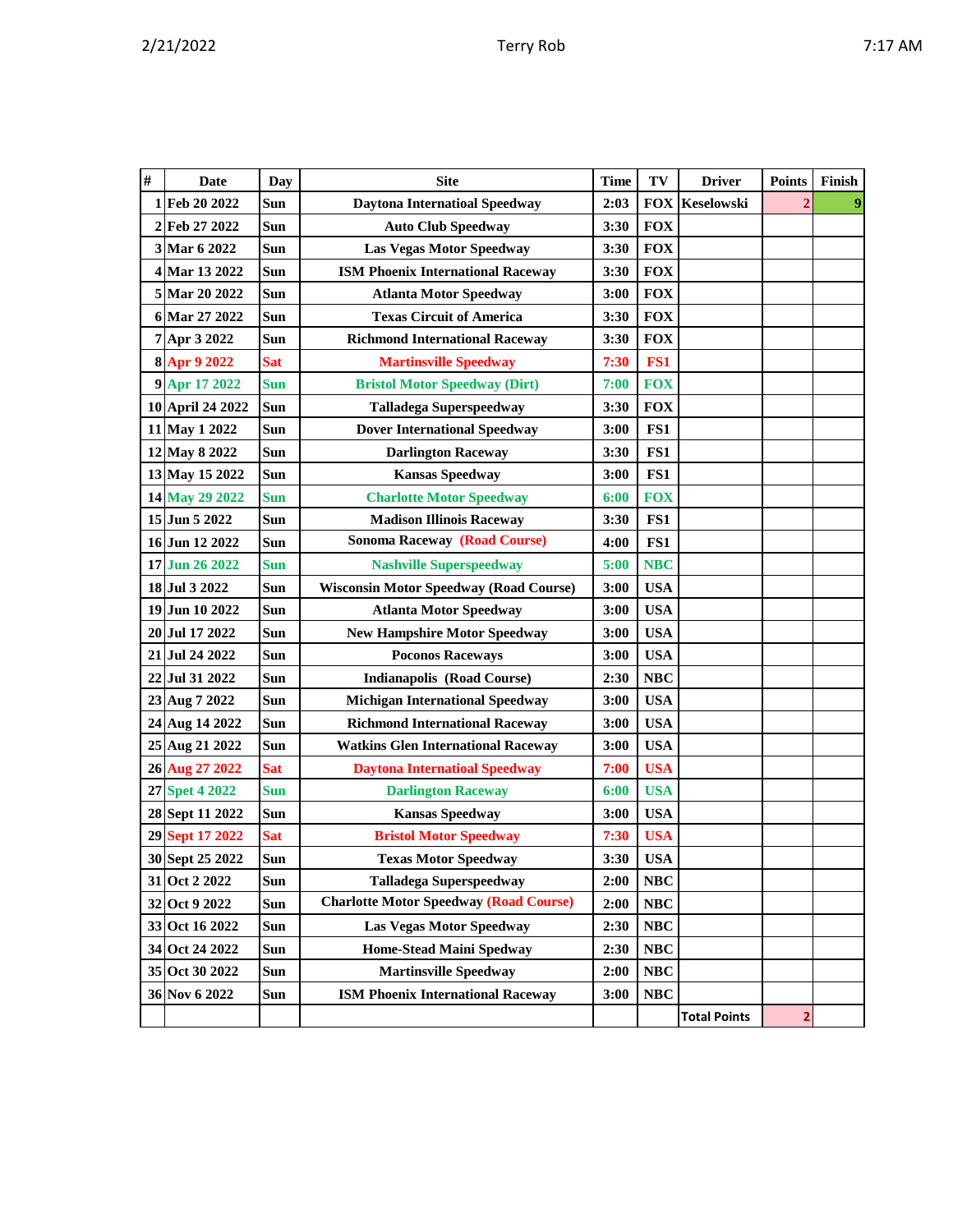| $\#$ | <b>Date</b>      | Day        | <b>Site</b>                                   | <b>Time</b> | TV         | <b>Driver</b>       | <b>Points</b> | Finish |
|------|------------------|------------|-----------------------------------------------|-------------|------------|---------------------|---------------|--------|
|      | 1Feb 20 2022     | Sun        | <b>Daytona Internatioal Speedway</b>          | 2:03        | <b>FOX</b> | <b>Byron</b>        | $\bf{0}$      | 38     |
|      | 2 Feb 27 2022    | Sun        | <b>Auto Club Speedway</b>                     | 3:30        | <b>FOX</b> |                     |               |        |
|      | 3 Mar 6 2022     | Sun        | <b>Las Vegas Motor Speedway</b>               | 3:30        | <b>FOX</b> |                     |               |        |
|      | 4 Mar 13 2022    | Sun        | <b>ISM Phoenix International Raceway</b>      | 3:30        | <b>FOX</b> |                     |               |        |
|      | 5 Mar 20 2022    | Sun        | <b>Atlanta Motor Speedway</b>                 | 3:00        | <b>FOX</b> |                     |               |        |
|      | 6 Mar 27 2022    | Sun        | <b>Texas Circuit of America</b>               | 3:30        | <b>FOX</b> |                     |               |        |
|      | 7 Apr 3 2022     | Sun        | <b>Richmond International Raceway</b>         | 3:30        | <b>FOX</b> |                     |               |        |
|      | 8 Apr 9 2022     | <b>Sat</b> | <b>Martinsville Speedway</b>                  | 7:30        | FS1        |                     |               |        |
|      | 9 Apr 17 2022    | <b>Sun</b> | <b>Bristol Motor Speedway (Dirt)</b>          | 7:00        | <b>FOX</b> |                     |               |        |
|      | 10 April 24 2022 | Sun        | <b>Talladega Superspeedway</b>                | 3:30        | <b>FOX</b> |                     |               |        |
|      | 11 May 1 2022    | Sun        | <b>Dover International Speedway</b>           | 3:00        | FS1        |                     |               |        |
|      | 12 May 8 2022    | Sun        | <b>Darlington Raceway</b>                     | 3:30        | FS1        |                     |               |        |
|      | 13 May 15 2022   | <b>Sun</b> | <b>Kansas Speedway</b>                        | 3:00        | FS1        |                     |               |        |
|      | 14 May 29 2022   | <b>Sun</b> | <b>Charlotte Motor Speedway</b>               | 6:00        | <b>FOX</b> |                     |               |        |
|      | 15 Jun 5 2022    | Sun        | <b>Madison Illinois Raceway</b>               | 3:30        | FS1        |                     |               |        |
|      | 16 Jun 12 2022   | Sun        | <b>Sonoma Raceway (Road Course)</b>           | 4:00        | FS1        |                     |               |        |
|      | 17 Jun 26 2022   | <b>Sun</b> | <b>Nashville Superspeedway</b>                | 5:00        | <b>NBC</b> |                     |               |        |
|      | 18 Jul 3 2022    | Sun        | <b>Wisconsin Motor Speedway (Road Course)</b> | 3:00        | <b>USA</b> |                     |               |        |
|      | 19 Jun 10 2022   | Sun        | <b>Atlanta Motor Speedway</b>                 | 3:00        | <b>USA</b> |                     |               |        |
|      | 20 Jul 17 2022   | Sun        | <b>New Hampshire Motor Speedway</b>           | 3:00        | <b>USA</b> |                     |               |        |
|      | 21 Jul 24 2022   | Sun        | <b>Poconos Raceways</b>                       | 3:00        | <b>USA</b> |                     |               |        |
|      | 22 Jul 31 2022   | Sun        | <b>Indianapolis (Road Course)</b>             | 2:30        | <b>NBC</b> |                     |               |        |
|      | 23 Aug 7 2022    | Sun        | <b>Michigan International Speedway</b>        | 3:00        | <b>USA</b> |                     |               |        |
|      | 24 Aug 14 2022   | Sun        | <b>Richmond International Raceway</b>         | 3:00        | <b>USA</b> |                     |               |        |
|      | 25 Aug 21 2022   | Sun        | <b>Watkins Glen International Raceway</b>     | 3:00        | <b>USA</b> |                     |               |        |
|      | 26 Aug 27 2022   | <b>Sat</b> | <b>Daytona Internatioal Speedway</b>          | 7:00        | <b>USA</b> |                     |               |        |
|      | 27 Spet 4 2022   | <b>Sun</b> | <b>Darlington Raceway</b>                     | 6:00        | <b>USA</b> |                     |               |        |
|      | 28 Sept 11 2022  | Sun        | <b>Kansas Speedway</b>                        | 3:00        | <b>USA</b> |                     |               |        |
|      | 29 Sept 17 2022  | <b>Sat</b> | <b>Bristol Motor Speedway</b>                 | 7:30        | <b>USA</b> |                     |               |        |
|      | 30 Sept 25 2022  | Sun        | <b>Texas Motor Speedway</b>                   | 3:30        | <b>USA</b> |                     |               |        |
|      | 31 Oct 2 2022    | Sun        | <b>Talladega Superspeedway</b>                | 2:00        | NBC        |                     |               |        |
|      | 32 Oct 9 2022    | Sun        | <b>Charlotte Motor Speedway (Road Course)</b> | 2:00        | NBC        |                     |               |        |
|      | 33 Oct 16 2022   | Sun        | Las Vegas Motor Speedway                      | 2:30        | NBC        |                     |               |        |
|      | 34 Oct 24 2022   | Sun        | <b>Home-Stead Maini Spedway</b>               | 2:30        | NBC        |                     |               |        |
|      | 35 Oct 30 2022   | Sun        | <b>Martinsville Speedway</b>                  | 2:00        | NBC        |                     |               |        |
|      | 36 Nov 6 2022    | Sun        | <b>ISM Phoenix International Raceway</b>      | 3:00        | NBC        |                     |               |        |
|      |                  |            |                                               |             |            | <b>Total Points</b> | $\pmb{0}$     |        |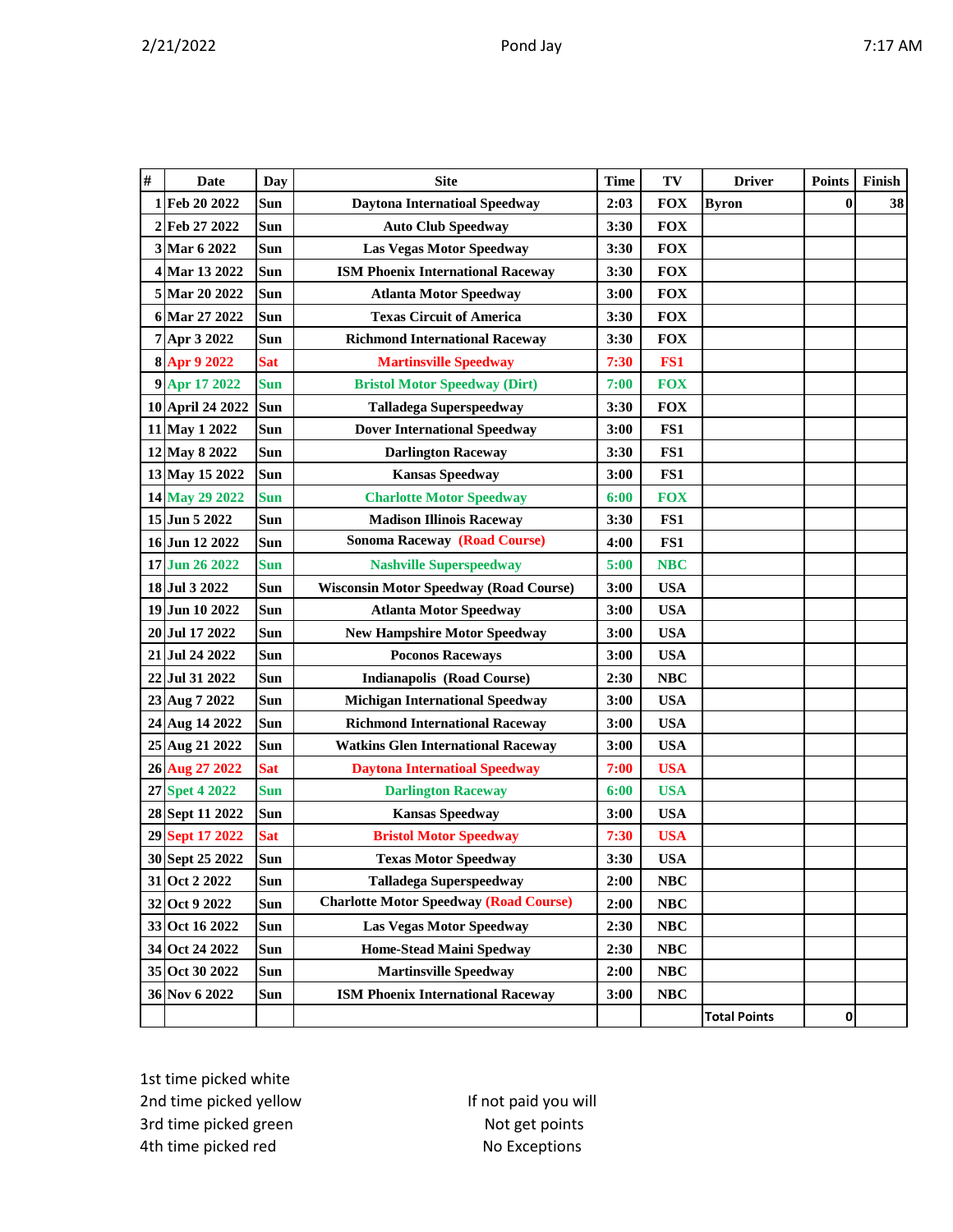| $\#$         | Date             | Day        | <b>Site</b>                                   | Time | TV              | <b>Driver</b>       | <b>Points</b> | Finish |
|--------------|------------------|------------|-----------------------------------------------|------|-----------------|---------------------|---------------|--------|
| 1            | Feb 20 2022      | Sun        | <b>Daytona Internatioal Speedway</b>          | 2:03 | <b>FOX</b>      | <b>Blaney</b>       |               |        |
| 2            | Feb 27 2022      | Sun        | <b>Auto Club Speedway</b>                     | 3:30 | <b>FOX</b>      |                     |               |        |
| $\mathbf{3}$ | Mar 6 2022       | Sun        | <b>Las Vegas Motor Speedway</b>               | 3:30 | <b>FOX</b>      |                     |               |        |
|              | 4 Mar 13 2022    | Sun        | <b>ISM Phoenix International Raceway</b>      | 3:30 | <b>FOX</b>      |                     |               |        |
|              | 5 Mar 20 2022    | Sun        | <b>Atlanta Motor Speedway</b>                 | 3:00 | <b>FOX</b>      |                     |               |        |
|              | 6 Mar 27 2022    | <b>Sun</b> | <b>Texas Circuit of America</b>               | 3:30 | <b>FOX</b>      |                     |               |        |
|              | 7 Apr 3 2022     | <b>Sun</b> | <b>Richmond International Raceway</b>         | 3:30 | <b>FOX</b>      |                     |               |        |
|              | 8 Apr 9 2022     | <b>Sat</b> | <b>Martinsville Speedway</b>                  | 7:30 | FS <sub>1</sub> |                     |               |        |
|              | 9 Apr 17 2022    | <b>Sun</b> | <b>Bristol Motor Speedway (Dirt)</b>          | 7:00 | <b>FOX</b>      |                     |               |        |
|              | 10 April 24 2022 | Sun        | <b>Talladega Superspeedway</b>                | 3:30 | <b>FOX</b>      |                     |               |        |
|              | 11 May 1 2022    | Sun        | <b>Dover International Speedway</b>           | 3:00 | FS1             |                     |               |        |
|              | 12 May 8 2022    | Sun        | <b>Darlington Raceway</b>                     | 3:30 | FS1             |                     |               |        |
|              | 13 May 15 2022   | <b>Sun</b> | <b>Kansas Speedway</b>                        | 3:00 | FS1             |                     |               |        |
|              | 14 May 29 2022   | <b>Sun</b> | <b>Charlotte Motor Speedway</b>               | 6:00 | <b>FOX</b>      |                     |               |        |
|              | 15 Jun 5 2022    | Sun        | <b>Madison Illinois Raceway</b>               | 3:30 | FS1             |                     |               |        |
|              | 16 Jun 12 2022   | Sun        | <b>Sonoma Raceway (Road Course)</b>           | 4:00 | FS1             |                     |               |        |
|              | 17 Jun 26 2022   | <b>Sun</b> | <b>Nashville Superspeedway</b>                | 5:00 | <b>NBC</b>      |                     |               |        |
|              | 18 Jul 3 2022    | Sun        | <b>Wisconsin Motor Speedway (Road Course)</b> | 3:00 | <b>USA</b>      |                     |               |        |
|              | 19 Jun 10 2022   | <b>Sun</b> | <b>Atlanta Motor Speedway</b>                 | 3:00 | <b>USA</b>      |                     |               |        |
|              | 20 Jul 17 2022   | Sun        | <b>New Hampshire Motor Speedway</b>           | 3:00 | <b>USA</b>      |                     |               |        |
|              | 21 Jul 24 2022   | Sun        | <b>Poconos Raceways</b>                       | 3:00 | <b>USA</b>      |                     |               |        |
| 22           | Jul 31 2022      | Sun        | <b>Indianapolis (Road Course)</b>             | 2:30 | NBC             |                     |               |        |
|              | 23 Aug 7 2022    | Sun        | <b>Michigan International Speedway</b>        | 3:00 | <b>USA</b>      |                     |               |        |
|              | 24 Aug 14 2022   | Sun        | <b>Richmond International Raceway</b>         | 3:00 | <b>USA</b>      |                     |               |        |
|              | 25 Aug 21 2022   | Sun        | <b>Watkins Glen International Raceway</b>     | 3:00 | <b>USA</b>      |                     |               |        |
|              | 26 Aug 27 2022   | <b>Sat</b> | <b>Daytona Internatioal Speedway</b>          | 7:00 | <b>USA</b>      |                     |               |        |
|              | 27 Spet 4 2022   | <b>Sun</b> | <b>Darlington Raceway</b>                     | 6:00 | <b>USA</b>      |                     |               |        |
|              | 28 Sept 11 2022  | Sun        | <b>Kansas Speedway</b>                        | 3:00 | <b>USA</b>      |                     |               |        |
|              | 29 Sept 17 2022  | <b>Sat</b> | <b>Bristol Motor Speedway</b>                 | 7:30 | <b>USA</b>      |                     |               |        |
|              | 30 Sept 25 2022  | Sun        | <b>Texas Motor Speedway</b>                   | 3:30 | <b>USA</b>      |                     |               |        |
|              | 31 Oct 2 2022    | Sun        | <b>Talladega Superspeedway</b>                | 2:00 | <b>NBC</b>      |                     |               |        |
|              | 32 Oct 9 2022    | Sun        | <b>Charlotte Motor Speedway (Road Course)</b> | 2:00 | <b>NBC</b>      |                     |               |        |
|              | 33 Oct 16 2022   | Sun        | <b>Las Vegas Motor Speedway</b>               | 2:30 | <b>NBC</b>      |                     |               |        |
|              | 34 Oct 24 2022   | Sun        | <b>Home-Stead Maini Spedway</b>               | 2:30 | <b>NBC</b>      |                     |               |        |
|              | 35 Oct 30 2022   | Sun        | <b>Martinsville Speedway</b>                  | 2:00 | NBC             |                     |               |        |
|              | 36 Nov 6 2022    | Sun        | <b>ISM Phoenix International Raceway</b>      | 3:00 | NBC             |                     |               |        |
|              |                  |            |                                               |      |                 | <b>Total Points</b> | 7             |        |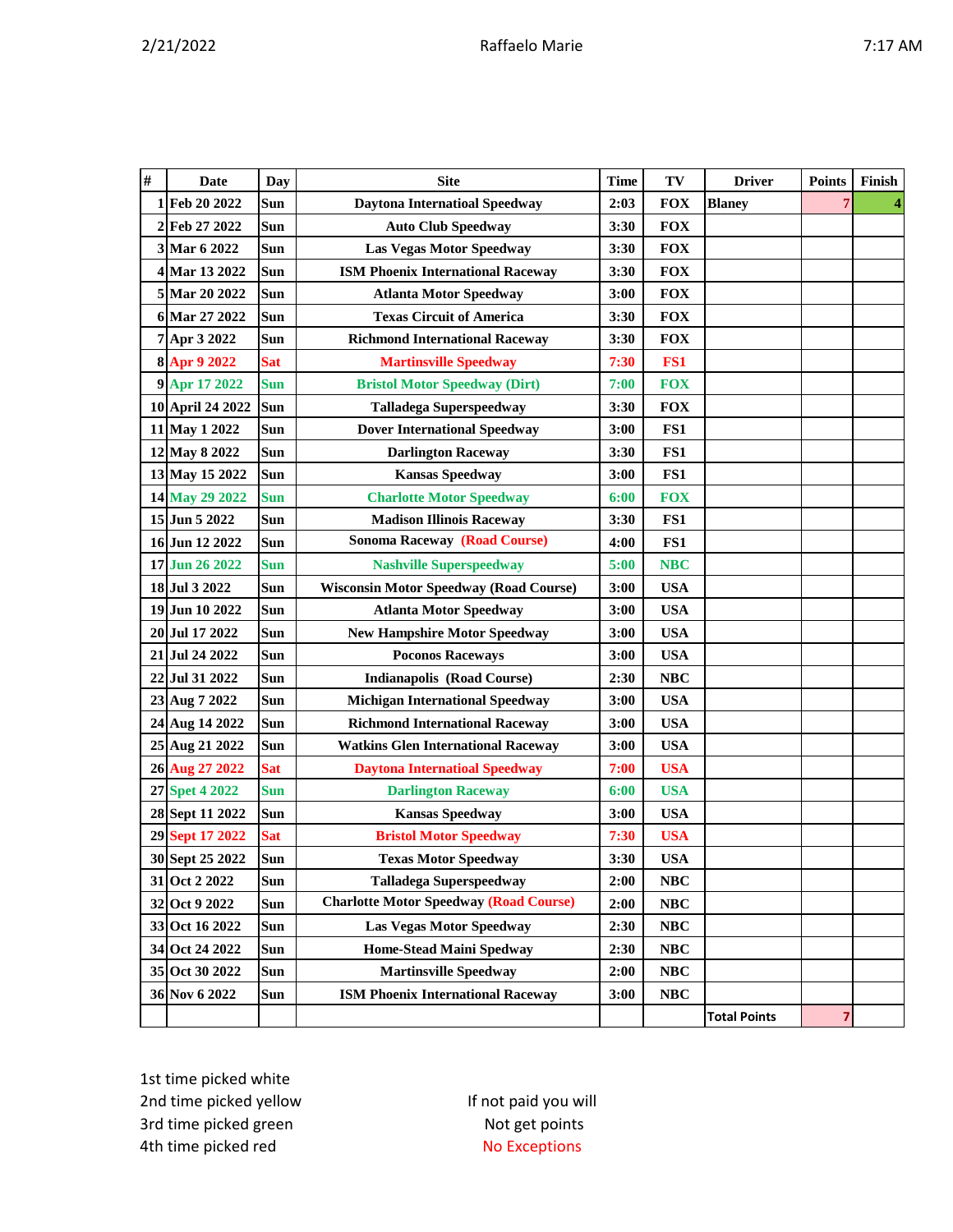|--|

| $\#$ | <b>Date</b>      | Day        | <b>Site</b>                                   | <b>Time</b> | TV         | <b>Driver</b>       | <b>Points</b> | Finish |
|------|------------------|------------|-----------------------------------------------|-------------|------------|---------------------|---------------|--------|
|      | 1 Feb 20 2022    | Sun        | <b>Daytona Internatioal Speedway</b>          | 2:03        | <b>FOX</b> | <b>Byron</b>        | $\bf{0}$      | 38     |
|      | 2 Feb 27 2022    | Sun        | <b>Auto Club Speedway</b>                     | 3:30        | <b>FOX</b> |                     |               |        |
|      | 3 Mar 6 2022     | <b>Sun</b> | <b>Las Vegas Motor Speedway</b>               | 3:30        | <b>FOX</b> |                     |               |        |
|      | 4 Mar 13 2022    | Sun        | <b>ISM Phoenix International Raceway</b>      | 3:30        | <b>FOX</b> |                     |               |        |
|      | 5 Mar 20 2022    | Sun        | <b>Atlanta Motor Speedway</b>                 | 3:00        | <b>FOX</b> |                     |               |        |
|      | 6 Mar 27 2022    | Sun        | <b>Texas Circuit of America</b>               | 3:30        | <b>FOX</b> |                     |               |        |
|      | 7 Apr 3 2022     | Sun        | <b>Richmond International Raceway</b>         | 3:30        | <b>FOX</b> |                     |               |        |
|      | 8 Apr 9 2022     | <b>Sat</b> | <b>Martinsville Speedway</b>                  | 7:30        | FS1        |                     |               |        |
|      | 9 Apr 17 2022    | <b>Sun</b> | <b>Bristol Motor Speedway (Dirt)</b>          | 7:00        | <b>FOX</b> |                     |               |        |
|      | 10 April 24 2022 | Sun        | <b>Talladega Superspeedway</b>                | 3:30        | <b>FOX</b> |                     |               |        |
|      | 11 May 1 2022    | Sun        | <b>Dover International Speedway</b>           | 3:00        | FS1        |                     |               |        |
|      | 12 May 8 2022    | Sun        | <b>Darlington Raceway</b>                     | 3:30        | FS1        |                     |               |        |
|      | 13 May 15 2022   | Sun        | <b>Kansas Speedway</b>                        | 3:00        | FS1        |                     |               |        |
|      | 14 May 29 2022   | <b>Sun</b> | <b>Charlotte Motor Speedway</b>               | 6:00        | <b>FOX</b> |                     |               |        |
|      | 15 Jun 5 2022    | Sun        | <b>Madison Illinois Raceway</b>               | 3:30        | FS1        |                     |               |        |
|      | 16 Jun 12 2022   | Sun        | <b>Sonoma Raceway (Road Course)</b>           | 4:00        | FS1        |                     |               |        |
|      | 17 Jun 26 2022   | <b>Sun</b> | <b>Nashville Superspeedway</b>                | 5:00        | <b>NBC</b> |                     |               |        |
|      | 18 Jul 3 2022    | Sun        | <b>Wisconsin Motor Speedway (Road Course)</b> | 3:00        | <b>USA</b> |                     |               |        |
|      | 19 Jun 10 2022   | Sun        | <b>Atlanta Motor Speedway</b>                 | 3:00        | <b>USA</b> |                     |               |        |
|      | 20 Jul 17 2022   | Sun        | <b>New Hampshire Motor Speedway</b>           | 3:00        | <b>USA</b> |                     |               |        |
|      | 21 Jul 24 2022   | Sun        | <b>Poconos Raceways</b>                       | 3:00        | <b>USA</b> |                     |               |        |
|      | 22 Jul 31 2022   | <b>Sun</b> | <b>Indianapolis (Road Course)</b>             | 2:30        | <b>NBC</b> |                     |               |        |
|      | 23 Aug 7 2022    | Sun        | <b>Michigan International Speedway</b>        | 3:00        | <b>USA</b> |                     |               |        |
|      | 24 Aug 14 2022   | Sun        | <b>Richmond International Raceway</b>         | 3:00        | <b>USA</b> |                     |               |        |
|      | 25 Aug 21 2022   | Sun        | <b>Watkins Glen International Raceway</b>     | 3:00        | <b>USA</b> |                     |               |        |
|      | 26 Aug 27 2022   | <b>Sat</b> | <b>Daytona Internatioal Speedway</b>          | 7:00        | <b>USA</b> |                     |               |        |
|      | 27 Spet 4 2022   | <b>Sun</b> | <b>Darlington Raceway</b>                     | 6:00        | <b>USA</b> |                     |               |        |
|      | 28 Sept 11 2022  | Sun        | <b>Kansas Speedway</b>                        | 3:00        | <b>USA</b> |                     |               |        |
|      | 29 Sept 17 2022  | <b>Sat</b> | <b>Bristol Motor Speedway</b>                 | 7:30        | <b>USA</b> |                     |               |        |
|      | 30 Sept 25 2022  | Sun        | <b>Texas Motor Speedway</b>                   | 3:30        | <b>USA</b> |                     |               |        |
|      | 31 Oct 2 2022    | Sun        | <b>Talladega Superspeedway</b>                | 2:00        | <b>NBC</b> |                     |               |        |
|      | 32 Oct 9 2022    | Sun        | <b>Charlotte Motor Speedway (Road Course)</b> | 2:00        | <b>NBC</b> |                     |               |        |
|      | 33 Oct 16 2022   | Sun        | Las Vegas Motor Speedway                      | 2:30        | NBC        |                     |               |        |
|      | 34 Oct 24 2022   | Sun        | <b>Home-Stead Maini Spedway</b>               | 2:30        | NBC        |                     |               |        |
|      | 35 Oct 30 2022   | Sun        | <b>Martinsville Speedway</b>                  | 2:00        | NBC        |                     |               |        |
|      | 36 Nov 6 2022    | Sun        | <b>ISM Phoenix International Raceway</b>      | 3:00        | <b>NBC</b> |                     |               |        |
|      |                  |            |                                               |             |            | <b>Total Points</b> | $\pmb{0}$     |        |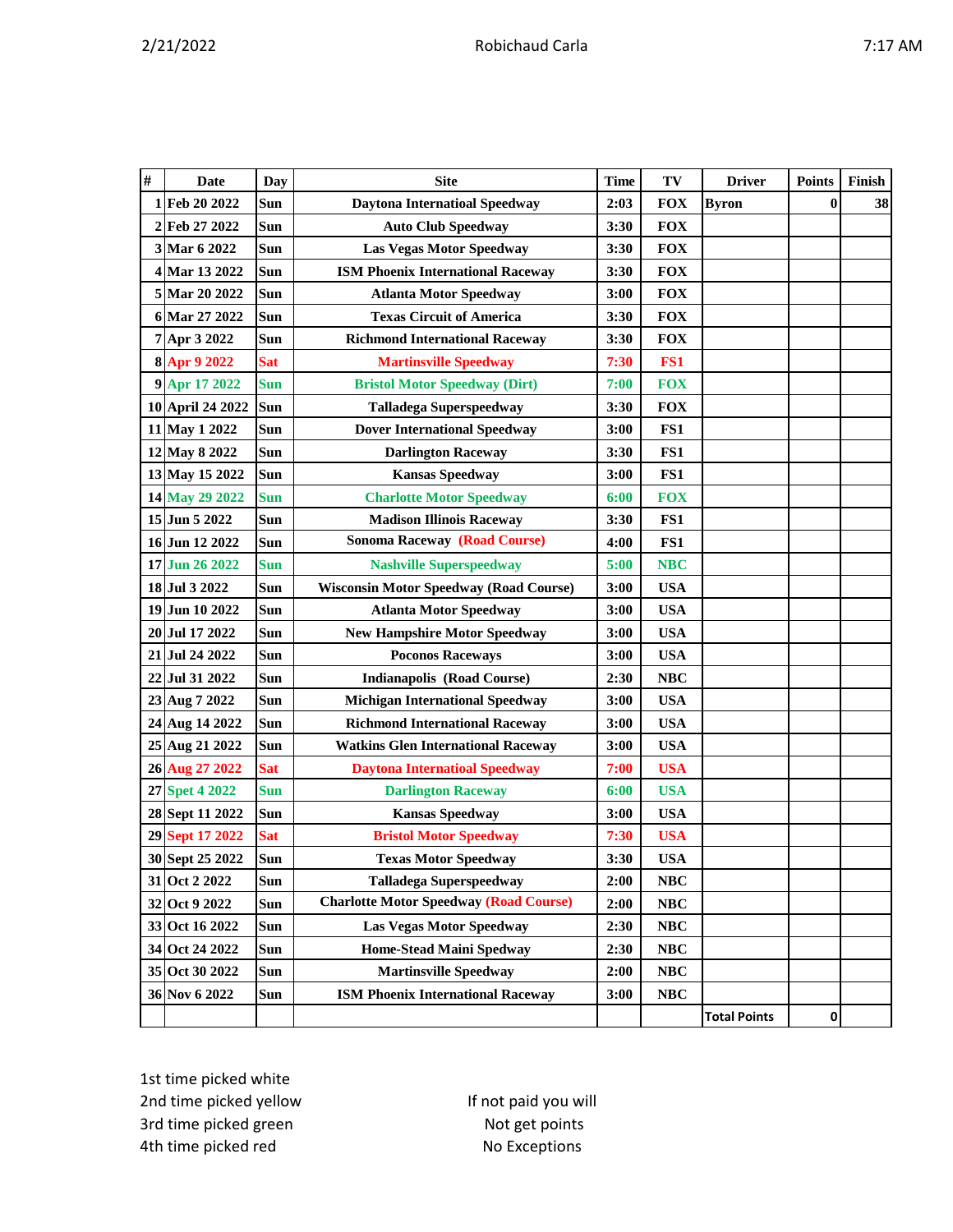| $\#$ | <b>Date</b>      | <b>Day</b> | <b>Site</b>                                   | <b>Time</b> | TV         | <b>Driver</b>       | <b>Points</b> | Finish |
|------|------------------|------------|-----------------------------------------------|-------------|------------|---------------------|---------------|--------|
|      | 1 Feb 20 2022    | <b>Sun</b> | <b>Daytona Internatioal Speedway</b>          | 2:03        | <b>FOX</b> | Larson              | $\bf{0}$      | 32     |
|      | 2 Feb 27 2022    | Sun        | <b>Auto Club Speedway</b>                     | 3:30        | <b>FOX</b> |                     |               |        |
|      | 3 Mar 6 2022     | Sun        | Las Vegas Motor Speedway                      | 3:30        | <b>FOX</b> |                     |               |        |
|      | 4 Mar 13 2022    | <b>Sun</b> | <b>ISM Phoenix International Raceway</b>      | 3:30        | <b>FOX</b> |                     |               |        |
|      | 5 Mar 20 2022    | Sun        | <b>Atlanta Motor Speedway</b>                 | 3:00        | <b>FOX</b> |                     |               |        |
|      | 6 Mar 27 2022    | Sun        | <b>Texas Circuit of America</b>               | 3:30        | <b>FOX</b> |                     |               |        |
|      | 7 Apr 3 2022     | <b>Sun</b> | <b>Richmond International Raceway</b>         | 3:30        | <b>FOX</b> |                     |               |        |
|      | 8 Apr 9 2022     | <b>Sat</b> | <b>Martinsville Speedway</b>                  | 7:30        | FS1        |                     |               |        |
|      | 9 Apr 17 2022    | <b>Sun</b> | <b>Bristol Motor Speedway (Dirt)</b>          | 7:00        | <b>FOX</b> |                     |               |        |
|      | 10 April 24 2022 | Sun        | <b>Talladega Superspeedway</b>                | 3:30        | <b>FOX</b> |                     |               |        |
|      | 11 May 1 2022    | Sun        | <b>Dover International Speedway</b>           | 3:00        | FS1        |                     |               |        |
|      | 12 May 8 2022    | Sun        | <b>Darlington Raceway</b>                     | 3:30        | FS1        |                     |               |        |
|      | 13 May 15 2022   | Sun        | <b>Kansas Speedway</b>                        | 3:00        | FS1        |                     |               |        |
|      | 14 May 29 2022   | <b>Sun</b> | <b>Charlotte Motor Speedway</b>               | 6:00        | <b>FOX</b> |                     |               |        |
|      | 15 Jun 5 2022    | Sun        | <b>Madison Illinois Raceway</b>               | 3:30        | FS1        |                     |               |        |
|      | 16 Jun 12 2022   | <b>Sun</b> | <b>Sonoma Raceway (Road Course)</b>           | 4:00        | FS1        |                     |               |        |
|      | 17 Jun 26 2022   | <b>Sun</b> | <b>Nashville Superspeedway</b>                | 5:00        | <b>NBC</b> |                     |               |        |
|      | 18 Jul 3 2022    | <b>Sun</b> | <b>Wisconsin Motor Speedway (Road Course)</b> | 3:00        | <b>USA</b> |                     |               |        |
|      | 19 Jun 10 2022   | Sun        | <b>Atlanta Motor Speedway</b>                 | 3:00        | <b>USA</b> |                     |               |        |
|      | 20 Jul 17 2022   | Sun        | <b>New Hampshire Motor Speedway</b>           | 3:00        | <b>USA</b> |                     |               |        |
|      | 21 Jul 24 2022   | Sun        | <b>Poconos Raceways</b>                       | 3:00        | <b>USA</b> |                     |               |        |
|      | 22 Jul 31 2022   | Sun        | <b>Indianapolis (Road Course)</b>             | 2:30        | NBC        |                     |               |        |
|      | 23 Aug 7 2022    | Sun        | <b>Michigan International Speedway</b>        | 3:00        | <b>USA</b> |                     |               |        |
|      | 24 Aug 14 2022   | Sun        | <b>Richmond International Raceway</b>         | 3:00        | <b>USA</b> |                     |               |        |
|      | 25 Aug 21 2022   | Sun        | <b>Watkins Glen International Raceway</b>     | 3:00        | <b>USA</b> |                     |               |        |
|      | 26 Aug 27 2022   | <b>Sat</b> | <b>Daytona Internatioal Speedway</b>          | 7:00        | <b>USA</b> |                     |               |        |
|      | 27 Spet 4 2022   | <b>Sun</b> | <b>Darlington Raceway</b>                     | 6:00        | <b>USA</b> |                     |               |        |
|      | 28 Sept 11 2022  | Sun        | <b>Kansas Speedway</b>                        | 3:00        | <b>USA</b> |                     |               |        |
|      | 29 Sept 17 2022  | <b>Sat</b> | <b>Bristol Motor Speedway</b>                 | 7:30        | <b>USA</b> |                     |               |        |
|      | 30 Sept 25 2022  | Sun        | <b>Texas Motor Speedway</b>                   | 3:30        | <b>USA</b> |                     |               |        |
|      | 31 Oct 2 2022    | Sun        | <b>Talladega Superspeedway</b>                | 2:00        | NBC        |                     |               |        |
|      | 32 Oct 9 2022    | Sun        | <b>Charlotte Motor Speedway (Road Course)</b> | 2:00        | <b>NBC</b> |                     |               |        |
|      | 33 Oct 16 2022   | Sun        | <b>Las Vegas Motor Speedway</b>               | 2:30        | NBC        |                     |               |        |
|      | 34 Oct 24 2022   | Sun        | <b>Home-Stead Maini Spedway</b>               | 2:30        | NBC        |                     |               |        |
|      | 35 Oct 30 2022   | Sun        | <b>Martinsville Speedway</b>                  | 2:00        | NBC        |                     |               |        |
|      | 36 Nov 6 2022    | Sun        | <b>ISM Phoenix International Raceway</b>      | 3:00        | NBC        |                     |               |        |
|      |                  |            |                                               |             |            | <b>Total Points</b> | $\pmb{0}$     |        |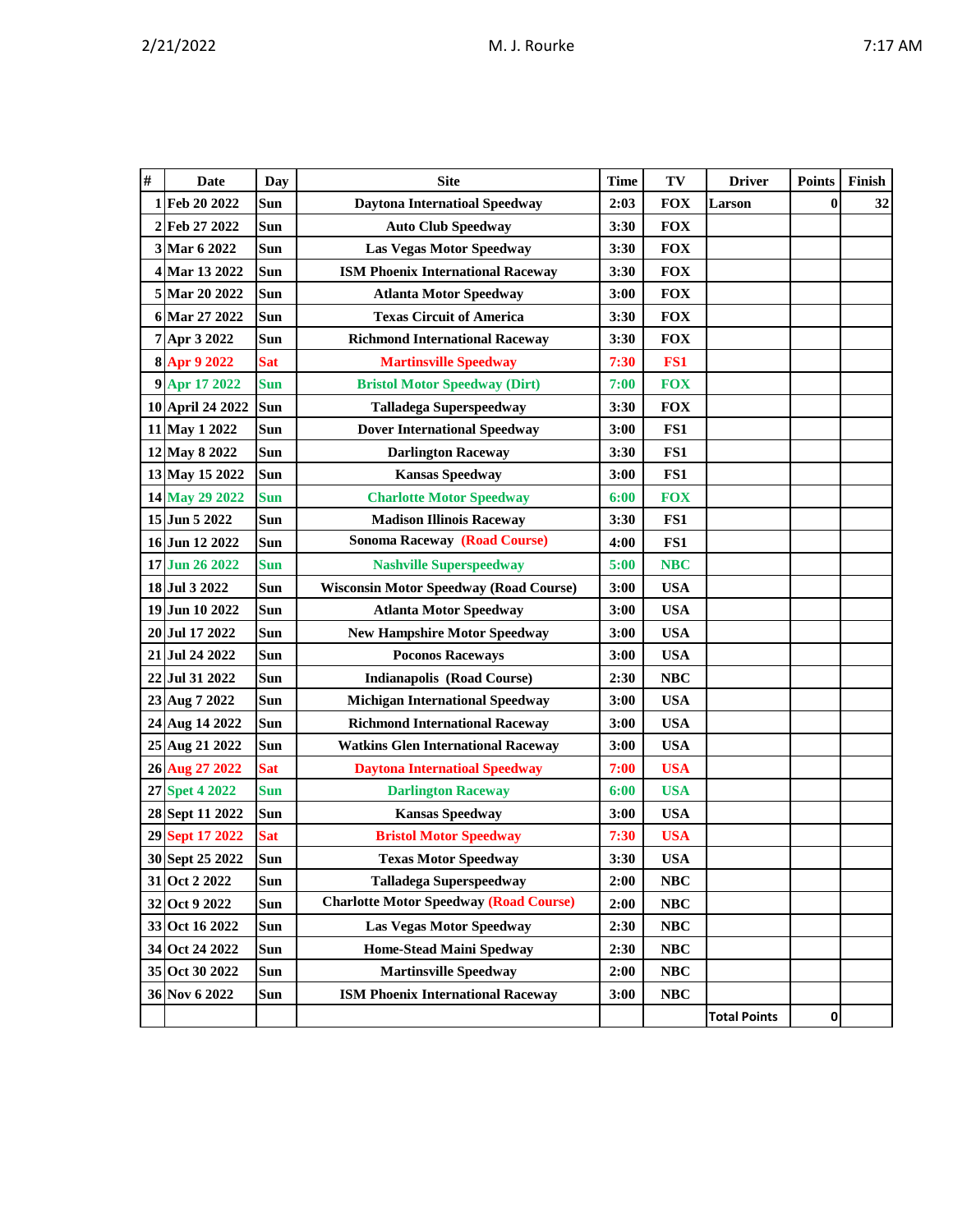|--|

| #    | <b>Date</b>        | <b>Day</b> | <b>Site</b>                                   | <b>Time</b> | TV         | <b>Driver</b>       | <b>Points</b> | Finish |
|------|--------------------|------------|-----------------------------------------------|-------------|------------|---------------------|---------------|--------|
|      | 1 Feb 20 2022      | Sun        | <b>Daytona Internatioal Speedway</b>          | 2:03        | <b>FOX</b> | Larson              | $\bf{0}$      | 32     |
| 2    | Feb 27 2022        | Sun        | <b>Auto Club Speedway</b>                     | 3:30        | <b>FOX</b> |                     |               |        |
|      | 3 Mar 6 2022       | Sun        | <b>Las Vegas Motor Speedway</b>               | 3:30        | <b>FOX</b> |                     |               |        |
|      | 4 Mar 13 2022      | Sun        | <b>ISM Phoenix International Raceway</b>      | 3:30        | <b>FOX</b> |                     |               |        |
|      | 5 Mar 20 2022      | Sun        | <b>Atlanta Motor Speedway</b>                 | 3:00        | <b>FOX</b> |                     |               |        |
| 6    | Mar 27 2022        | Sun        | <b>Texas Circuit of America</b>               | 3:30        | <b>FOX</b> |                     |               |        |
|      | 7 Apr 3 2022       | Sun        | <b>Richmond International Raceway</b>         | 3:30        | <b>FOX</b> |                     |               |        |
|      | 8 Apr 9 2022       | <b>Sat</b> | <b>Martinsville Speedway</b>                  | 7:30        | FS1        |                     |               |        |
|      | 9 Apr 17 2022      | <b>Sun</b> | <b>Bristol Motor Speedway (Dirt)</b>          | 7:00        | <b>FOX</b> |                     |               |        |
|      | 10 April 24 2022   | Sun        | <b>Talladega Superspeedway</b>                | 3:30        | <b>FOX</b> |                     |               |        |
|      | 11 May 1 2022      | Sun        | <b>Dover International Speedway</b>           | 3:00        | FS1        |                     |               |        |
|      | 12 May 8 2022      | Sun        | <b>Darlington Raceway</b>                     | 3:30        | FS1        |                     |               |        |
|      | 13 May 15 2022     | Sun        | <b>Kansas Speedway</b>                        | 3:00        | FS1        |                     |               |        |
|      | 14 May 29 2022     | <b>Sun</b> | <b>Charlotte Motor Speedway</b>               | 6:00        | <b>FOX</b> |                     |               |        |
| 15   | Jun 5 2022         | Sun        | <b>Madison Illinois Raceway</b>               | 3:30        | FS1        |                     |               |        |
|      | 16 Jun 12 2022     | Sun        | <b>Sonoma Raceway (Road Course)</b>           | 4:00        | FS1        |                     |               |        |
|      | 17 Jun 26 2022     | <b>Sun</b> | <b>Nashville Superspeedway</b>                | 5:00        | <b>NBC</b> |                     |               |        |
|      | 18 Jul 3 2022      | Sun        | <b>Wisconsin Motor Speedway (Road Course)</b> | 3:00        | <b>USA</b> |                     |               |        |
|      | 19 Jun 10 2022     | Sun        | <b>Atlanta Motor Speedway</b>                 | 3:00        | <b>USA</b> |                     |               |        |
| 20   | <b>Jul 17 2022</b> | Sun        | <b>New Hampshire Motor Speedway</b>           | 3:00        | <b>USA</b> |                     |               |        |
| 21 I | Jul 24 2022        | Sun        | <b>Poconos Raceways</b>                       | 3:00        | <b>USA</b> |                     |               |        |
| 22   | Jul 31 2022        | Sun        | <b>Indianapolis (Road Course)</b>             | 2:30        | <b>NBC</b> |                     |               |        |
|      | 23 Aug 7 2022      | Sun        | <b>Michigan International Speedway</b>        | 3:00        | <b>USA</b> |                     |               |        |
|      | 24 Aug 14 2022     | Sun        | <b>Richmond International Raceway</b>         | 3:00        | <b>USA</b> |                     |               |        |
| 25   | Aug 21 2022        | Sun        | <b>Watkins Glen International Raceway</b>     | 3:00        | <b>USA</b> |                     |               |        |
|      | 26 Aug 27 2022     | <b>Sat</b> | <b>Daytona Internatioal Speedway</b>          | 7:00        | <b>USA</b> |                     |               |        |
|      | 27 Spet 4 2022     | <b>Sun</b> | <b>Darlington Raceway</b>                     | 6:00        | <b>USA</b> |                     |               |        |
|      | 28 Sept 11 2022    | Sun        | <b>Kansas Speedway</b>                        | 3:00        | <b>USA</b> |                     |               |        |
|      | 29 Sept 17 2022    | <b>Sat</b> | <b>Bristol Motor Speedway</b>                 | 7:30        | <b>USA</b> |                     |               |        |
|      | 30 Sept 25 2022    | Sun        | <b>Texas Motor Speedway</b>                   | 3:30        | <b>USA</b> |                     |               |        |
|      | 31 Oct 2 2022      | Sun        | <b>Talladega Superspeedway</b>                | 2:00        | NBC        |                     |               |        |
|      | 32 Oct 9 2022      | Sun        | <b>Charlotte Motor Speedway (Road Course)</b> | 2:00        | <b>NBC</b> |                     |               |        |
|      | 33 Oct 16 2022     | Sun        | <b>Las Vegas Motor Speedway</b>               | 2:30        | NBC        |                     |               |        |
|      | 34 Oct 24 2022     | Sun        | <b>Home-Stead Maini Spedway</b>               | 2:30        | <b>NBC</b> |                     |               |        |
|      | 35 Oct 30 2022     | Sun        | <b>Martinsville Speedway</b>                  | 2:00        | NBC        |                     |               |        |
|      | 36 Nov 6 2022      | Sun        | <b>ISM Phoenix International Raceway</b>      | 3:00        | <b>NBC</b> |                     |               |        |
|      |                    |            |                                               |             |            | <b>Total Points</b> | 0             |        |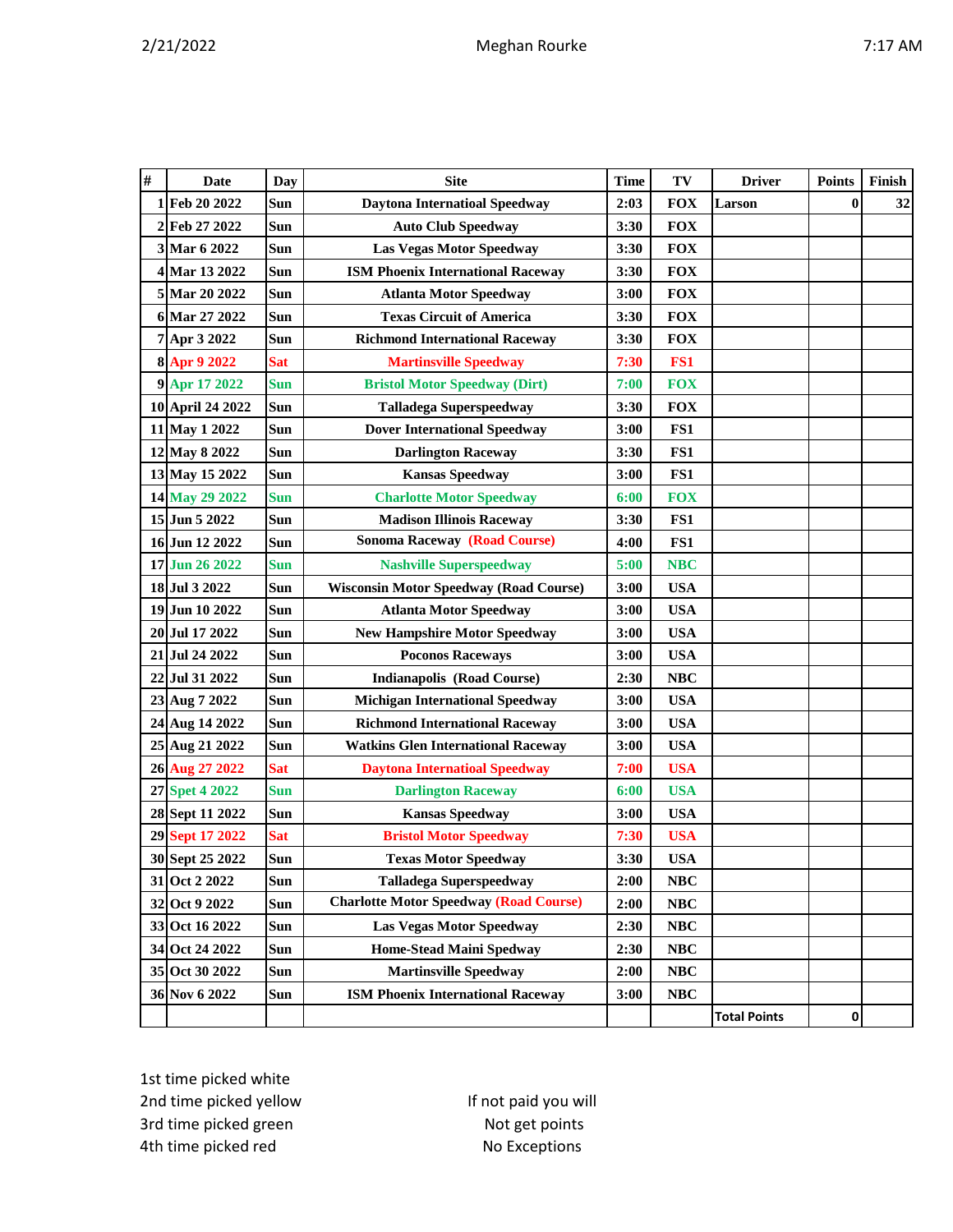| # | <b>Date</b>      | Day        | <b>Site</b>                                   | <b>Time</b> | TV              | <b>Driver</b>       | <b>Points</b> | Finish |
|---|------------------|------------|-----------------------------------------------|-------------|-----------------|---------------------|---------------|--------|
| 1 | Feb 20 2022      | Sun        | <b>Daytona Internatioal Speedway</b>          | 2:03        | <b>FOX</b>      | <b>Ky Busch</b>     | 5             |        |
|   | 2 Feb 27 2022    | Sun        | <b>Auto Club Speedway</b>                     | 3:30        | <b>FOX</b>      |                     |               |        |
|   | 3 Mar 6 2022     | <b>Sun</b> | Las Vegas Motor Speedway                      | 3:30        | <b>FOX</b>      |                     |               |        |
|   | 4 Mar 13 2022    | <b>Sun</b> | <b>ISM Phoenix International Raceway</b>      | 3:30        | <b>FOX</b>      |                     |               |        |
|   | 5 Mar 20 2022    | Sun        | <b>Atlanta Motor Speedway</b>                 | 3:00        | <b>FOX</b>      |                     |               |        |
|   | 6 Mar 27 2022    | Sun        | <b>Texas Circuit of America</b>               | 3:30        | <b>FOX</b>      |                     |               |        |
|   | 7 Apr 3 2022     | Sun        | <b>Richmond International Raceway</b>         | 3:30        | <b>FOX</b>      |                     |               |        |
|   | 8 Apr 9 2022     | <b>Sat</b> | <b>Martinsville Speedway</b>                  | 7:30        | FS <sub>1</sub> |                     |               |        |
|   | 9 Apr 17 2022    | <b>Sun</b> | <b>Bristol Motor Speedway (Dirt)</b>          | 7:00        | <b>FOX</b>      |                     |               |        |
|   | 10 April 24 2022 | Sun        | <b>Talladega Superspeedway</b>                | 3:30        | <b>FOX</b>      |                     |               |        |
|   | 11 May 1 2022    | Sun        | <b>Dover International Speedway</b>           | 3:00        | FS1             |                     |               |        |
|   | 12 May 8 2022    | Sun        | <b>Darlington Raceway</b>                     | 3:30        | FS1             |                     |               |        |
|   | 13 May 15 2022   | Sun        | <b>Kansas Speedway</b>                        | 3:00        | FS1             |                     |               |        |
|   | 14 May 29 2022   | <b>Sun</b> | <b>Charlotte Motor Speedway</b>               | 6:00        | <b>FOX</b>      |                     |               |        |
|   | 15 Jun 5 2022    | <b>Sun</b> | <b>Madison Illinois Raceway</b>               | 3:30        | FS1             |                     |               |        |
|   | 16 Jun 12 2022   | Sun        | <b>Sonoma Raceway (Road Course)</b>           | 4:00        | FS1             |                     |               |        |
|   | 17 Jun 26 2022   | <b>Sun</b> | <b>Nashville Superspeedway</b>                | 5:00        | <b>NBC</b>      |                     |               |        |
|   | 18 Jul 3 2022    | <b>Sun</b> | <b>Wisconsin Motor Speedway (Road Course)</b> | 3:00        | <b>USA</b>      |                     |               |        |
|   | 19 Jun 10 2022   | Sun        | <b>Atlanta Motor Speedway</b>                 | 3:00        | <b>USA</b>      |                     |               |        |
|   | 20 Jul 17 2022   | <b>Sun</b> | <b>New Hampshire Motor Speedway</b>           | 3:00        | <b>USA</b>      |                     |               |        |
|   | 21 Jul 24 2022   | Sun        | <b>Poconos Raceways</b>                       | 3:00        | <b>USA</b>      |                     |               |        |
|   | 22 Jul 31 2022   | Sun        | <b>Indianapolis (Road Course)</b>             | 2:30        | <b>NBC</b>      |                     |               |        |
|   | 23 Aug 7 2022    | Sun        | <b>Michigan International Speedway</b>        | 3:00        | <b>USA</b>      |                     |               |        |
|   | 24 Aug 14 2022   | <b>Sun</b> | <b>Richmond International Raceway</b>         | 3:00        | <b>USA</b>      |                     |               |        |
|   | 25 Aug 21 2022   | Sun        | <b>Watkins Glen International Raceway</b>     | 3:00        | <b>USA</b>      |                     |               |        |
|   | 26 Aug 27 2022   | <b>Sat</b> | <b>Daytona Internatioal Speedway</b>          | 7:00        | <b>USA</b>      |                     |               |        |
|   | 27 Spet 4 2022   | <b>Sun</b> | <b>Darlington Raceway</b>                     | 6:00        | <b>USA</b>      |                     |               |        |
|   | 28 Sept 11 2022  | <b>Sun</b> | <b>Kansas Speedway</b>                        | 3:00        | <b>USA</b>      |                     |               |        |
|   | 29 Sept 17 2022  | <b>Sat</b> | <b>Bristol Motor Speedway</b>                 | 7:30        | <b>USA</b>      |                     |               |        |
|   | 30 Sept 25 2022  | Sun        | <b>Texas Motor Speedway</b>                   | 3:30        | <b>USA</b>      |                     |               |        |
|   | 31 Oct 2 2022    | Sun        | <b>Talladega Superspeedway</b>                | 2:00        | NBC             |                     |               |        |
|   | 32 Oct 9 2022    | Sun        | <b>Charlotte Motor Speedway (Road Course)</b> | 2:00        | NBC             |                     |               |        |
|   | 33 Oct 16 2022   | Sun        | <b>Las Vegas Motor Speedway</b>               | 2:30        | NBC             |                     |               |        |
|   | 34 Oct 24 2022   | Sun        | <b>Home-Stead Maini Spedway</b>               | 2:30        | NBC             |                     |               |        |
|   | 35 Oct 30 2022   | Sun        | <b>Martinsville Speedway</b>                  | 2:00        | NBC             |                     |               |        |
|   | 36 Nov 6 2022    | Sun        | <b>ISM Phoenix International Raceway</b>      | 3:00        | <b>NBC</b>      |                     |               |        |
|   |                  |            |                                               |             |                 | <b>Total Points</b> | 5             |        |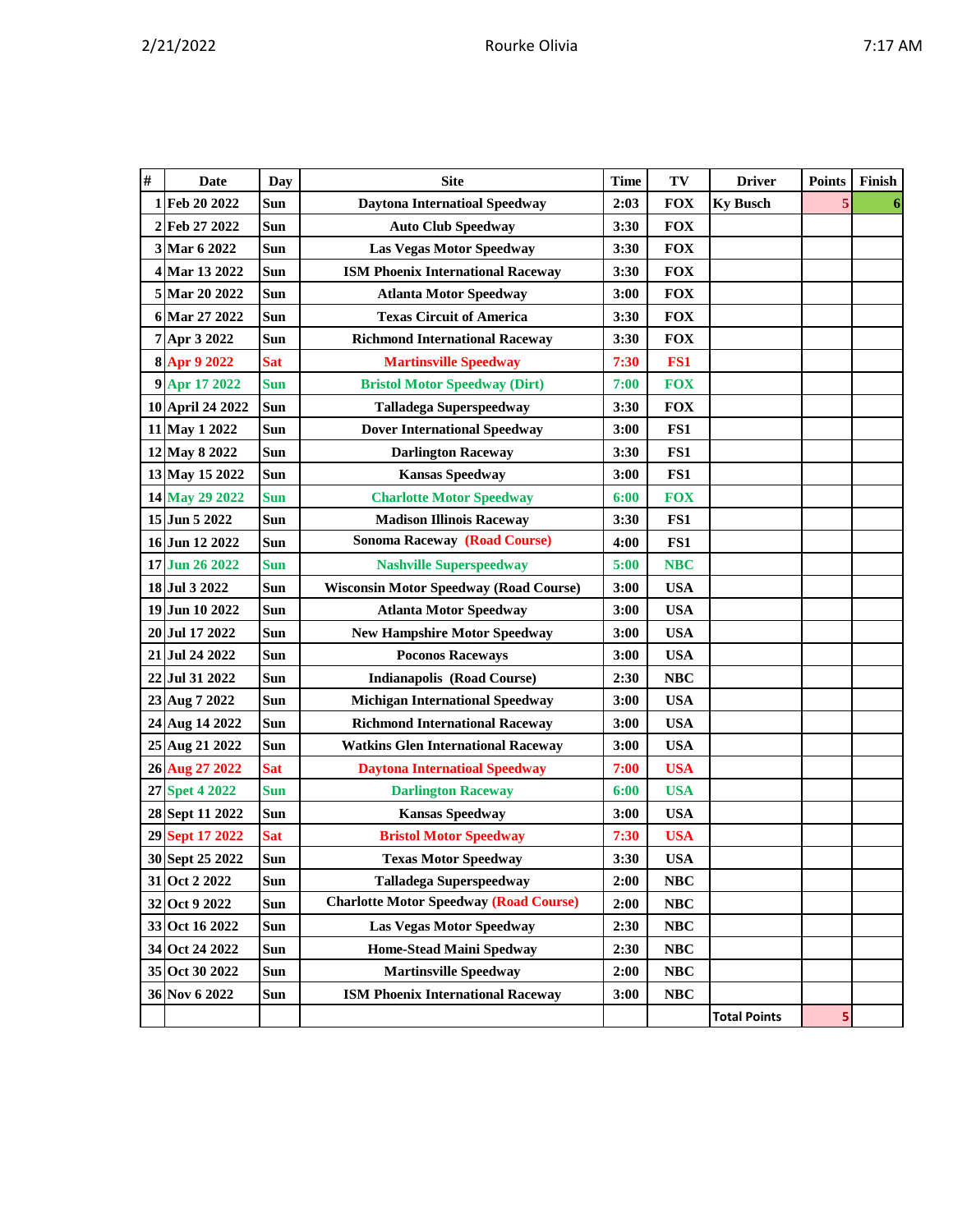|  |  |  |  | ١<br>۰. |
|--|--|--|--|---------|
|--|--|--|--|---------|

| # | <b>Date</b>      | <b>Day</b> | <b>Site</b>                                   | <b>Time</b> | TV         | <b>Driver</b>       | <b>Points</b>  | Finish                  |
|---|------------------|------------|-----------------------------------------------|-------------|------------|---------------------|----------------|-------------------------|
|   | 1 Feb 20 2022    | Sun        | <b>Daytona Internatioal Speedway</b>          | 2:03        | <b>FOX</b> | <b>Blaney</b>       | $\overline{7}$ | $\overline{\mathbf{4}}$ |
|   | 2 Feb 27 2022    | Sun        | <b>Auto Club Speedway</b>                     | 3:30        | <b>FOX</b> |                     |                |                         |
|   | 3 Mar 6 2022     | Sun        | <b>Las Vegas Motor Speedway</b>               | 3:30        | <b>FOX</b> |                     |                |                         |
|   | 4 Mar 13 2022    | Sun        | <b>ISM Phoenix International Raceway</b>      | 3:30        | <b>FOX</b> |                     |                |                         |
|   | 5 Mar 20 2022    | Sun        | <b>Atlanta Motor Speedway</b>                 | 3:00        | <b>FOX</b> |                     |                |                         |
|   | 6 Mar 27 2022    | Sun        | <b>Texas Circuit of America</b>               | 3:30        | <b>FOX</b> |                     |                |                         |
|   | 7 Apr 3 2022     | Sun        | <b>Richmond International Raceway</b>         | 3:30        | <b>FOX</b> |                     |                |                         |
|   | 8 Apr 9 2022     | <b>Sat</b> | <b>Martinsville Speedway</b>                  | 7:30        | FS1        |                     |                |                         |
|   | 9 Apr 17 2022    | <b>Sun</b> | <b>Bristol Motor Speedway (Dirt)</b>          | 7:00        | <b>FOX</b> |                     |                |                         |
|   | 10 April 24 2022 | Sun        | <b>Talladega Superspeedway</b>                | 3:30        | <b>FOX</b> |                     |                |                         |
|   | 11 May 1 2022    | Sun        | <b>Dover International Speedway</b>           | 3:00        | FS1        |                     |                |                         |
|   | 12 May 8 2022    | Sun        | <b>Darlington Raceway</b>                     | 3:30        | FS1        |                     |                |                         |
|   | 13 May 15 2022   | Sun        | <b>Kansas Speedway</b>                        | 3:00        | FS1        |                     |                |                         |
|   | 14 May 29 2022   | <b>Sun</b> | <b>Charlotte Motor Speedway</b>               | 6:00        | <b>FOX</b> |                     |                |                         |
|   | 15 Jun 5 2022    | Sun        | <b>Madison Illinois Raceway</b>               | 3:30        | FS1        |                     |                |                         |
|   | 16 Jun 12 2022   | Sun        | <b>Sonoma Raceway (Road Course)</b>           | 4:00        | FS1        |                     |                |                         |
|   | 17 Jun 26 2022   | <b>Sun</b> | <b>Nashville Superspeedway</b>                | 5:00        | <b>NBC</b> |                     |                |                         |
|   | 18 Jul 3 2022    | Sun        | <b>Wisconsin Motor Speedway (Road Course)</b> | 3:00        | <b>USA</b> |                     |                |                         |
|   | 19 Jun 10 2022   | Sun        | <b>Atlanta Motor Speedway</b>                 | 3:00        | <b>USA</b> |                     |                |                         |
|   | 20 Jul 17 2022   | Sun        | <b>New Hampshire Motor Speedway</b>           | 3:00        | <b>USA</b> |                     |                |                         |
|   | 21 Jul 24 2022   | Sun        | <b>Poconos Raceways</b>                       | 3:00        | <b>USA</b> |                     |                |                         |
|   | 22 Jul 31 2022   | Sun        | <b>Indianapolis (Road Course)</b>             | 2:30        | <b>NBC</b> |                     |                |                         |
|   | 23 Aug 7 2022    | Sun        | <b>Michigan International Speedway</b>        | 3:00        | <b>USA</b> |                     |                |                         |
|   | 24 Aug 14 2022   | Sun        | <b>Richmond International Raceway</b>         | 3:00        | <b>USA</b> |                     |                |                         |
|   | 25 Aug 21 2022   | Sun        | <b>Watkins Glen International Raceway</b>     | 3:00        | <b>USA</b> |                     |                |                         |
|   | 26 Aug 27 2022   | <b>Sat</b> | <b>Daytona Internatioal Speedway</b>          | 7:00        | <b>USA</b> |                     |                |                         |
|   | 27 Spet 4 2022   | <b>Sun</b> | <b>Darlington Raceway</b>                     | 6:00        | <b>USA</b> |                     |                |                         |
|   | 28 Sept 11 2022  | Sun        | <b>Kansas Speedway</b>                        | 3:00        | <b>USA</b> |                     |                |                         |
|   | 29 Sept 17 2022  | <b>Sat</b> | <b>Bristol Motor Speedway</b>                 | 7:30        | <b>USA</b> |                     |                |                         |
|   | 30 Sept 25 2022  | Sun        | <b>Texas Motor Speedway</b>                   | 3:30        | <b>USA</b> |                     |                |                         |
|   | 31 Oct 2 2022    | Sun        | <b>Talladega Superspeedway</b>                | 2:00        | NBC        |                     |                |                         |
|   | 32 Oct 9 2022    | Sun        | <b>Charlotte Motor Speedway (Road Course)</b> | 2:00        | NBC        |                     |                |                         |
|   | 33 Oct 16 2022   | Sun        | <b>Las Vegas Motor Speedway</b>               | 2:30        | <b>NBC</b> |                     |                |                         |
|   | 34 Oct 24 2022   | Sun        | Home-Stead Maini Spedway                      | 2:30        | NBC        |                     |                |                         |
|   | 35 Oct 30 2022   | Sun        | <b>Martinsville Speedway</b>                  | 2:00        | <b>NBC</b> |                     |                |                         |
|   | 36 Nov 6 2022    | Sun        | <b>ISM Phoenix International Raceway</b>      | 3:00        | NBC        |                     |                |                         |
|   |                  |            |                                               |             |            | <b>Total Points</b> | 7              |                         |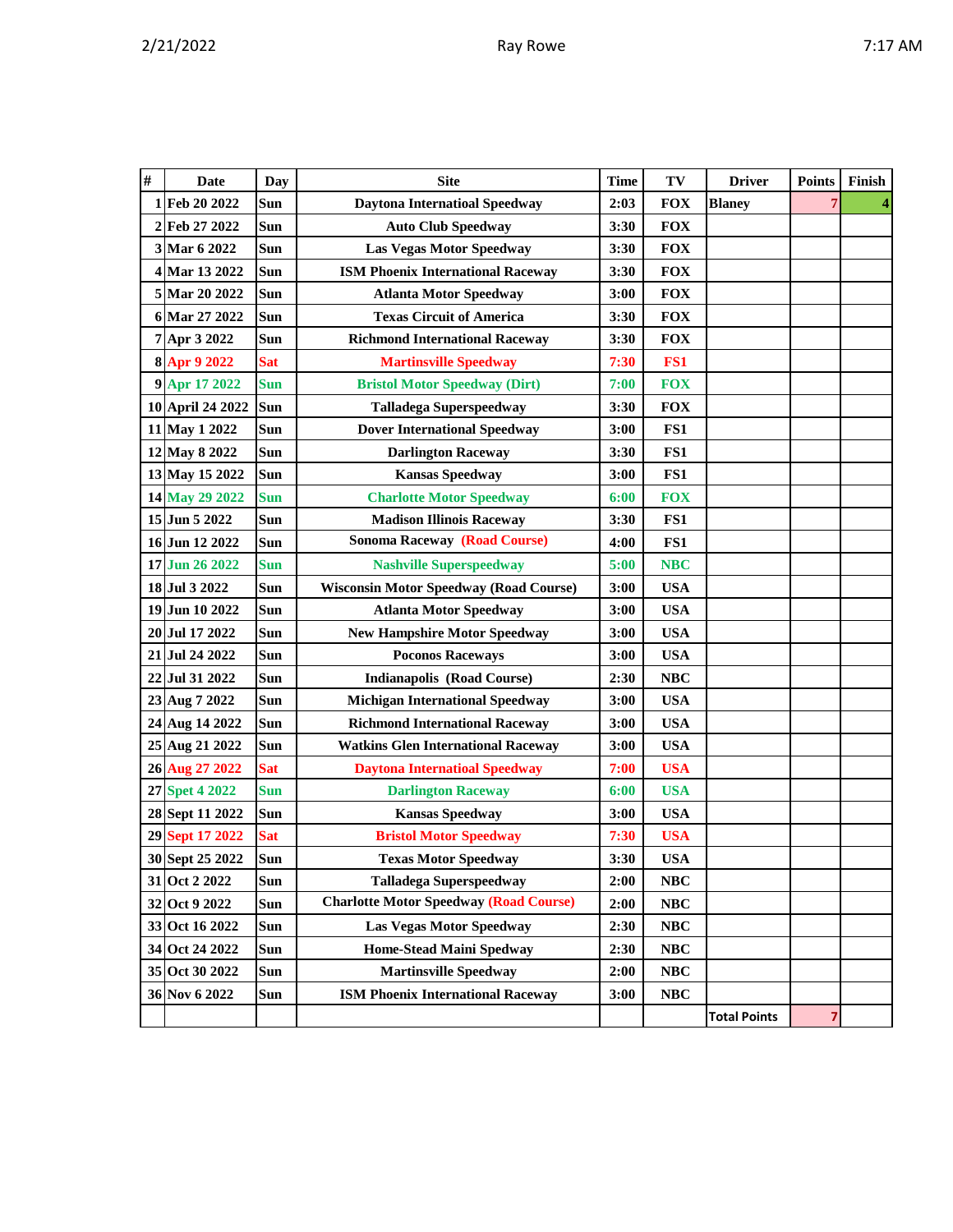| $\#$ | <b>Date</b>      | Day        | <b>Site</b>                                   | <b>Time</b> | TV         | <b>Driver</b>       | <b>Points</b> | Finish |
|------|------------------|------------|-----------------------------------------------|-------------|------------|---------------------|---------------|--------|
|      | 1 Feb 20 2022    | Sun        | <b>Daytona Internatioal Speedway</b>          | 2:03        | <b>FOX</b> | Logano              | $\bf{0}$      | 21     |
|      | 2 Feb 27 2022    | Sun        | <b>Auto Club Speedway</b>                     | 3:30        | <b>FOX</b> |                     |               |        |
|      | 3 Mar 6 2022     | Sun        | <b>Las Vegas Motor Speedway</b>               | 3:30        | <b>FOX</b> |                     |               |        |
|      | 4 Mar 13 2022    | Sun        | <b>ISM Phoenix International Raceway</b>      | 3:30        | <b>FOX</b> |                     |               |        |
|      | 5 Mar 20 2022    | Sun        | <b>Atlanta Motor Speedway</b>                 | 3:00        | <b>FOX</b> |                     |               |        |
|      | 6 Mar 27 2022    | Sun        | <b>Texas Circuit of America</b>               | 3:30        | <b>FOX</b> |                     |               |        |
|      | 7 Apr 3 2022     | Sun        | <b>Richmond International Raceway</b>         | 3:30        | <b>FOX</b> |                     |               |        |
|      | 8 Apr 9 2022     | <b>Sat</b> | <b>Martinsville Speedway</b>                  | 7:30        | FS1        |                     |               |        |
|      | 9 Apr 17 2022    | Sun        | <b>Bristol Motor Speedway (Dirt)</b>          | 7:00        | <b>FOX</b> |                     |               |        |
|      | 10 April 24 2022 | Sun        | <b>Talladega Superspeedway</b>                | 3:30        | <b>FOX</b> |                     |               |        |
|      | 11 May 1 2022    | Sun        | <b>Dover International Speedway</b>           | 3:00        | FS1        |                     |               |        |
|      | 12 May 8 2022    | Sun        | <b>Darlington Raceway</b>                     | 3:30        | FS1        |                     |               |        |
|      | 13 May 15 2022   | Sun        | <b>Kansas Speedway</b>                        | 3:00        | FS1        |                     |               |        |
|      | 14 May 29 2022   | <b>Sun</b> | <b>Charlotte Motor Speedway</b>               | 6:00        | <b>FOX</b> |                     |               |        |
|      | 15 Jun 5 2022    | Sun        | <b>Madison Illinois Raceway</b>               | 3:30        | FS1        |                     |               |        |
|      | 16 Jun 12 2022   | Sun        | <b>Sonoma Raceway (Road Course)</b>           | 4:00        | FS1        |                     |               |        |
|      | 17 Jun 26 2022   | <b>Sun</b> | <b>Nashville Superspeedway</b>                | 5:00        | <b>NBC</b> |                     |               |        |
|      | 18 Jul 3 2022    | Sun        | <b>Wisconsin Motor Speedway (Road Course)</b> | 3:00        | <b>USA</b> |                     |               |        |
|      | 19 Jun 10 2022   | Sun        | <b>Atlanta Motor Speedway</b>                 | 3:00        | <b>USA</b> |                     |               |        |
|      | 20 Jul 17 2022   | Sun        | <b>New Hampshire Motor Speedway</b>           | 3:00        | <b>USA</b> |                     |               |        |
|      | 21 Jul 24 2022   | Sun        | <b>Poconos Raceways</b>                       | 3:00        | <b>USA</b> |                     |               |        |
| 22   | Jul 31 2022      | Sun        | <b>Indianapolis (Road Course)</b>             | 2:30        | <b>NBC</b> |                     |               |        |
|      | 23 Aug 7 2022    | Sun        | <b>Michigan International Speedway</b>        | 3:00        | <b>USA</b> |                     |               |        |
|      | 24 Aug 14 2022   | Sun        | <b>Richmond International Raceway</b>         | 3:00        | <b>USA</b> |                     |               |        |
|      | 25 Aug 21 2022   | Sun        | <b>Watkins Glen International Raceway</b>     | 3:00        | <b>USA</b> |                     |               |        |
|      | 26 Aug 27 2022   | <b>Sat</b> | <b>Daytona Internatioal Speedway</b>          | 7:00        | <b>USA</b> |                     |               |        |
|      | 27 Spet 4 2022   | <b>Sun</b> | <b>Darlington Raceway</b>                     | 6:00        | <b>USA</b> |                     |               |        |
|      | 28 Sept 11 2022  | Sun        | <b>Kansas Speedway</b>                        | 3:00        | <b>USA</b> |                     |               |        |
|      | 29 Sept 17 2022  | <b>Sat</b> | <b>Bristol Motor Speedway</b>                 | 7:30        | <b>USA</b> |                     |               |        |
|      | 30 Sept 25 2022  | Sun        | <b>Texas Motor Speedway</b>                   | 3:30        | <b>USA</b> |                     |               |        |
|      | 31 Oct 2 2022    | Sun        | <b>Talladega Superspeedway</b>                | 2:00        | NBC        |                     |               |        |
|      | 32 Oct 9 2022    | Sun        | <b>Charlotte Motor Speedway (Road Course)</b> | 2:00        | NBC        |                     |               |        |
|      | 33 Oct 16 2022   | Sun        | <b>Las Vegas Motor Speedway</b>               | 2:30        | NBC        |                     |               |        |
|      | 34 Oct 24 2022   | Sun        | <b>Home-Stead Maini Spedway</b>               | 2:30        | NBC        |                     |               |        |
|      | 35 Oct 30 2022   | Sun        | <b>Martinsville Speedway</b>                  | 2:00        | NBC        |                     |               |        |
|      | 36 Nov 6 2022    | Sun        | <b>ISM Phoenix International Raceway</b>      | 3:00        | <b>NBC</b> |                     |               |        |
|      |                  |            |                                               |             |            | <b>Total Points</b> | $\mathbf{0}$  |        |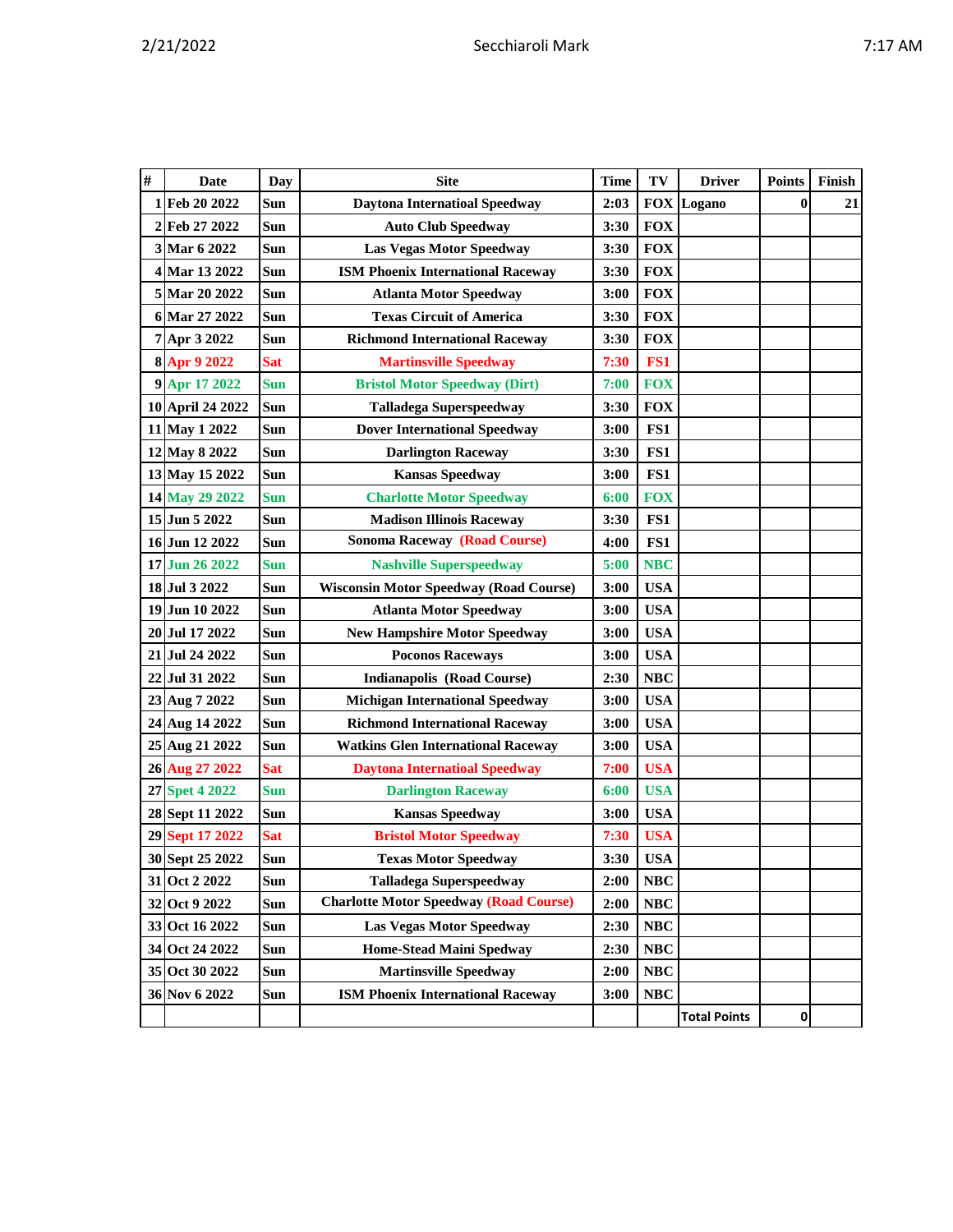|--|

| # | <b>Date</b>      | Day        | <b>Site</b>                                   | <b>Time</b> | TV         | <b>Driver</b>       | <b>Points</b>           | Finish |
|---|------------------|------------|-----------------------------------------------|-------------|------------|---------------------|-------------------------|--------|
|   | 1 Feb 20 2022    | Sun        | <b>Daytona Internatioal Speedway</b>          | 2:03        | <b>FOX</b> | Keselowski          |                         | 9      |
|   | 2 Feb 27 2022    | Sun        | <b>Auto Club Speedway</b>                     | 3:30        | <b>FOX</b> |                     |                         |        |
|   | 3 Mar 6 2022     | Sun        | <b>Las Vegas Motor Speedway</b>               | 3:30        | <b>FOX</b> |                     |                         |        |
|   | 4 Mar 13 2022    | Sun        | <b>ISM Phoenix International Raceway</b>      | 3:30        | <b>FOX</b> |                     |                         |        |
|   | 5 Mar 20 2022    | Sun        | <b>Atlanta Motor Speedway</b>                 | 3:00        | <b>FOX</b> |                     |                         |        |
|   | 6 Mar 27 2022    | <b>Sun</b> | <b>Texas Circuit of America</b>               | 3:30        | <b>FOX</b> |                     |                         |        |
|   | 7 Apr 3 2022     | Sun        | <b>Richmond International Raceway</b>         | 3:30        | <b>FOX</b> |                     |                         |        |
|   | 8 Apr 9 2022     | <b>Sat</b> | <b>Martinsville Speedway</b>                  | 7:30        | FS1        |                     |                         |        |
|   | 9 Apr 17 2022    | <b>Sun</b> | <b>Bristol Motor Speedway (Dirt)</b>          | 7:00        | <b>FOX</b> |                     |                         |        |
|   | 10 April 24 2022 | Sun        | <b>Talladega Superspeedway</b>                | 3:30        | <b>FOX</b> |                     |                         |        |
|   | 11 May 1 2022    | Sun        | <b>Dover International Speedway</b>           | 3:00        | FS1        |                     |                         |        |
|   | 12 May 8 2022    | Sun        | <b>Darlington Raceway</b>                     | 3:30        | FS1        |                     |                         |        |
|   | 13 May 15 2022   | Sun        | <b>Kansas Speedway</b>                        | 3:00        | FS1        |                     |                         |        |
|   | 14 May 29 2022   | <b>Sun</b> | <b>Charlotte Motor Speedway</b>               | 6:00        | <b>FOX</b> |                     |                         |        |
|   | 15 Jun 5 2022    | Sun        | <b>Madison Illinois Raceway</b>               | 3:30        | FS1        |                     |                         |        |
|   | 16 Jun 12 2022   | Sun        | <b>Sonoma Raceway (Road Course)</b>           | 4:00        | FS1        |                     |                         |        |
|   | 17 Jun 26 2022   | Sun        | <b>Nashville Superspeedway</b>                | 5:00        | <b>NBC</b> |                     |                         |        |
|   | 18 Jul 3 2022    | <b>Sun</b> | <b>Wisconsin Motor Speedway (Road Course)</b> | 3:00        | <b>USA</b> |                     |                         |        |
|   | 19 Jun 10 2022   | Sun        | <b>Atlanta Motor Speedway</b>                 | 3:00        | <b>USA</b> |                     |                         |        |
|   | 20 Jul 17 2022   | Sun        | <b>New Hampshire Motor Speedway</b>           | 3:00        | <b>USA</b> |                     |                         |        |
|   | 21 Jul 24 2022   | Sun        | <b>Poconos Raceways</b>                       | 3:00        | <b>USA</b> |                     |                         |        |
|   | 22 Jul 31 2022   | Sun        | <b>Indianapolis (Road Course)</b>             | 2:30        | <b>NBC</b> |                     |                         |        |
|   | 23 Aug 7 2022    | Sun        | <b>Michigan International Speedway</b>        | 3:00        | <b>USA</b> |                     |                         |        |
|   | 24 Aug 14 2022   | Sun        | <b>Richmond International Raceway</b>         | 3:00        | <b>USA</b> |                     |                         |        |
|   | 25 Aug 21 2022   | <b>Sun</b> | <b>Watkins Glen International Raceway</b>     | 3:00        | <b>USA</b> |                     |                         |        |
|   | 26 Aug 27 2022   | <b>Sat</b> | <b>Daytona Internatioal Speedway</b>          | 7:00        | <b>USA</b> |                     |                         |        |
|   | 27 Spet 4 2022   | <b>Sun</b> | <b>Darlington Raceway</b>                     | 6:00        | <b>USA</b> |                     |                         |        |
|   | 28 Sept 11 2022  | Sun        | <b>Kansas Speedway</b>                        | 3:00        | <b>USA</b> |                     |                         |        |
|   | 29 Sept 17 2022  | <b>Sat</b> | <b>Bristol Motor Speedway</b>                 | 7:30        | <b>USA</b> |                     |                         |        |
|   | 30 Sept 25 2022  | Sun        | <b>Texas Motor Speedway</b>                   | 3:30        | <b>USA</b> |                     |                         |        |
|   | 31 Oct 2 2022    | Sun        | <b>Talladega Superspeedway</b>                | 2:00        | NBC        |                     |                         |        |
|   | 32 Oct 9 2022    | Sun        | <b>Charlotte Motor Speedway (Road Course)</b> | 2:00        | <b>NBC</b> |                     |                         |        |
|   | 33 Oct 16 2022   | Sun        | Las Vegas Motor Speedway                      | 2:30        | NBC        |                     |                         |        |
|   | 34 Oct 24 2022   | Sun        | <b>Home-Stead Maini Spedway</b>               | 2:30        | <b>NBC</b> |                     |                         |        |
|   | 35 Oct 30 2022   | Sun        | <b>Martinsville Speedway</b>                  | 2:00        | <b>NBC</b> |                     |                         |        |
|   | 36 Nov 6 2022    | Sun        | <b>ISM Phoenix International Raceway</b>      | 3:00        | <b>NBC</b> |                     |                         |        |
|   |                  |            |                                               |             |            | <b>Total Points</b> | $\overline{\mathbf{2}}$ |        |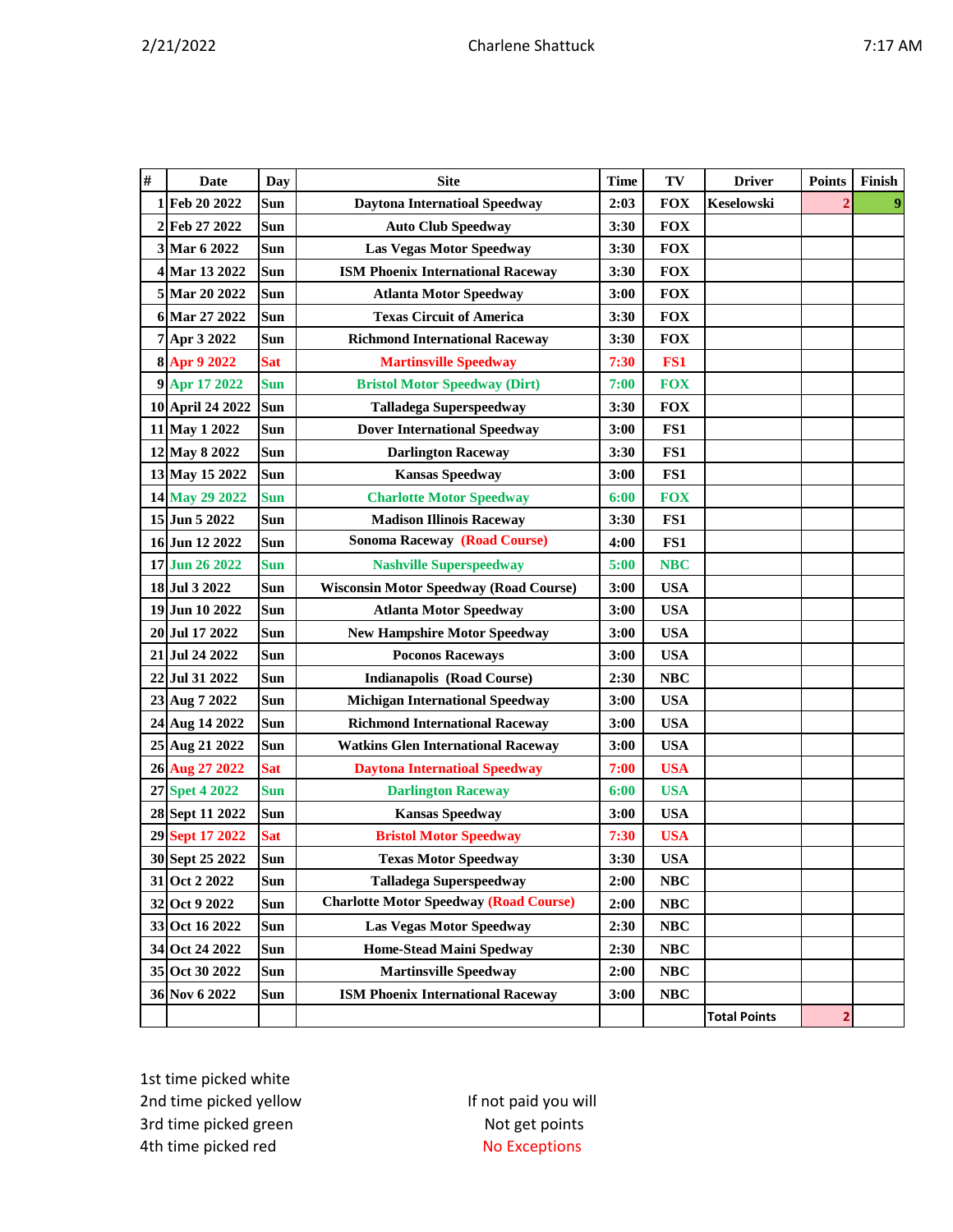|--|

| $\#$ | <b>Date</b>        | Day        | <b>Site</b>                                   | <b>Time</b> | TV         | <b>Driver</b>       | <b>Points</b> | Finish |
|------|--------------------|------------|-----------------------------------------------|-------------|------------|---------------------|---------------|--------|
| 1    | Feb 20 2022        | Sun        | <b>Daytona Internatioal Speedway</b>          | 2:03        | <b>FOX</b> | <b>Blaney</b>       |               |        |
| 2    | Feb 27 2022        | Sun        | <b>Auto Club Speedway</b>                     | 3:30        | <b>FOX</b> |                     |               |        |
|      | 3 Mar 6 2022       | <b>Sun</b> | <b>Las Vegas Motor Speedway</b>               | 3:30        | <b>FOX</b> |                     |               |        |
| 4    | Mar 13 2022        | Sun        | <b>ISM Phoenix International Raceway</b>      | 3:30        | <b>FOX</b> |                     |               |        |
|      | 5 Mar 20 2022      | Sun        | <b>Atlanta Motor Speedway</b>                 | 3:00        | <b>FOX</b> |                     |               |        |
| 6    | Mar 27 2022        | Sun        | <b>Texas Circuit of America</b>               | 3:30        | <b>FOX</b> |                     |               |        |
| 7    | Apr 3 2022         | Sun        | <b>Richmond International Raceway</b>         | 3:30        | <b>FOX</b> |                     |               |        |
|      | 8 Apr 9 2022       | <b>Sat</b> | <b>Martinsville Speedway</b>                  | 7:30        | FS1        |                     |               |        |
| 9    | Apr 17 2022        | <b>Sun</b> | <b>Bristol Motor Speedway (Dirt)</b>          | 7:00        | <b>FOX</b> |                     |               |        |
|      | 10 April 24 2022   | Sun        | <b>Talladega Superspeedway</b>                | 3:30        | <b>FOX</b> |                     |               |        |
|      | 11 May 1 2022      | Sun        | <b>Dover International Speedway</b>           | 3:00        | FS1        |                     |               |        |
|      | 12 May 8 2022      | Sun        | <b>Darlington Raceway</b>                     | 3:30        | FS1        |                     |               |        |
|      | 13 May 15 2022     | Sun        | <b>Kansas Speedway</b>                        | 3:00        | FS1        |                     |               |        |
|      | 14 May 29 2022     | <b>Sun</b> | <b>Charlotte Motor Speedway</b>               | 6:00        | <b>FOX</b> |                     |               |        |
|      | 15 Jun 5 2022      | Sun        | <b>Madison Illinois Raceway</b>               | 3:30        | FS1        |                     |               |        |
|      | 16 Jun 12 2022     | Sun        | <b>Sonoma Raceway (Road Course)</b>           | 4:00        | FS1        |                     |               |        |
|      | 17 Jun 26 2022     | <b>Sun</b> | <b>Nashville Superspeedway</b>                | 5:00        | <b>NBC</b> |                     |               |        |
|      | 18 Jul 3 2022      | Sun        | <b>Wisconsin Motor Speedway (Road Course)</b> | 3:00        | <b>USA</b> |                     |               |        |
|      | 19 Jun 10 2022     | <b>Sun</b> | <b>Atlanta Motor Speedway</b>                 | 3:00        | <b>USA</b> |                     |               |        |
| 20   | <b>Jul 17 2022</b> | <b>Sun</b> | <b>New Hampshire Motor Speedway</b>           | 3:00        | <b>USA</b> |                     |               |        |
| 21   | <b>Jul 24 2022</b> | Sun        | <b>Poconos Raceways</b>                       | 3:00        | <b>USA</b> |                     |               |        |
| 22   | Jul 31 2022        | Sun        | <b>Indianapolis (Road Course)</b>             | 2:30        | <b>NBC</b> |                     |               |        |
|      | 23 Aug 7 2022      | Sun        | <b>Michigan International Speedway</b>        | 3:00        | <b>USA</b> |                     |               |        |
|      | 24 Aug 14 2022     | Sun        | <b>Richmond International Raceway</b>         | 3:00        | <b>USA</b> |                     |               |        |
| 25   | Aug 21 2022        | Sun        | <b>Watkins Glen International Raceway</b>     | 3:00        | <b>USA</b> |                     |               |        |
|      | 26 Aug 27 2022     | <b>Sat</b> | <b>Daytona Internatioal Speedway</b>          | 7:00        | <b>USA</b> |                     |               |        |
|      | 27 Spet 4 2022     | <b>Sun</b> | <b>Darlington Raceway</b>                     | 6:00        | <b>USA</b> |                     |               |        |
|      | 28 Sept 11 2022    | Sun        | <b>Kansas Speedway</b>                        | 3:00        | <b>USA</b> |                     |               |        |
|      | 29 Sept 17 2022    | <b>Sat</b> | <b>Bristol Motor Speedway</b>                 | 7:30        | <b>USA</b> |                     |               |        |
|      | 30 Sept 25 2022    | Sun        | <b>Texas Motor Speedway</b>                   | 3:30        | <b>USA</b> |                     |               |        |
|      | 31 Oct 2 2022      | Sun        | <b>Talladega Superspeedway</b>                | 2:00        | NBC        |                     |               |        |
|      | 32 Oct 9 2022      | Sun        | <b>Charlotte Motor Speedway (Road Course)</b> | 2:00        | <b>NBC</b> |                     |               |        |
|      | 33 Oct 16 2022     | Sun        | <b>Las Vegas Motor Speedway</b>               | 2:30        | NBC        |                     |               |        |
|      | 34 Oct 24 2022     | Sun        | <b>Home-Stead Maini Spedway</b>               | 2:30        | NBC        |                     |               |        |
|      | 35 Oct 30 2022     | Sun        | <b>Martinsville Speedway</b>                  | 2:00        | <b>NBC</b> |                     |               |        |
|      | 36 Nov 6 2022      | Sun        | <b>ISM Phoenix International Raceway</b>      | 3:00        | <b>NBC</b> |                     |               |        |
|      |                    |            |                                               |             |            | <b>Total Points</b> | 7             |        |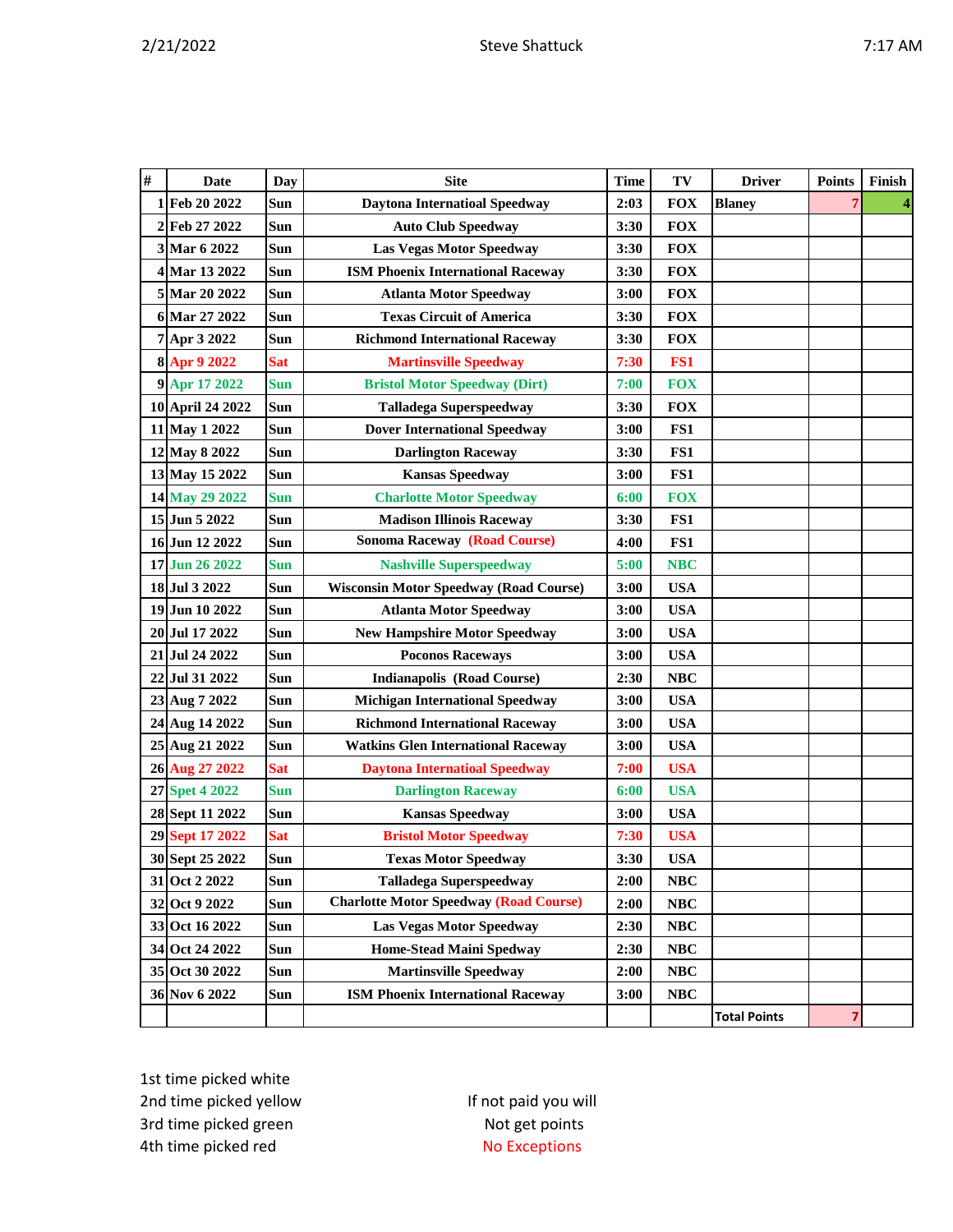| #  | Date                | Day        | <b>Site</b>                                   | Time | TV              | <b>Driver</b>       | <b>Points</b> | Finish |
|----|---------------------|------------|-----------------------------------------------|------|-----------------|---------------------|---------------|--------|
|    | 1 Feb 20 2022       | Sun        | <b>Daytona Internatioal Speedway</b>          | 2:03 | <b>FOX</b>      | <b>McDowell</b>     |               |        |
|    | 2 Feb 27 2022       | Sun        | <b>Auto Club Speedway</b>                     | 3:30 | <b>FOX</b>      |                     |               |        |
|    | 3 Mar 6 2022        | Sun        | <b>Las Vegas Motor Speedway</b>               | 3:30 | <b>FOX</b>      |                     |               |        |
|    | 4 Mar 13 2022       | Sun        | <b>ISM Phoenix International Raceway</b>      | 3:30 | <b>FOX</b>      |                     |               |        |
|    | 5 Mar 20 2022       | Sun        | <b>Atlanta Motor Speedway</b>                 | 3:00 | <b>FOX</b>      |                     |               |        |
|    | 6 Mar 27 2022       | <b>Sun</b> | <b>Texas Circuit of America</b>               | 3:30 | <b>FOX</b>      |                     |               |        |
|    | 7 Apr 3 2022        | <b>Sun</b> | <b>Richmond International Raceway</b>         | 3:30 | <b>FOX</b>      |                     |               |        |
|    | 8 Apr 9 2022        | Sat        | <b>Martinsville Speedway</b>                  | 7:30 | FS <sub>1</sub> |                     |               |        |
|    | 9 Apr 17 2022       | <b>Sun</b> | <b>Bristol Motor Speedway (Dirt)</b>          | 7:00 | <b>FOX</b>      |                     |               |        |
|    | 10 April 24 2022    | Sun        | <b>Talladega Superspeedway</b>                | 3:30 | <b>FOX</b>      |                     |               |        |
|    | 11 May 1 2022       | Sun        | <b>Dover International Speedway</b>           | 3:00 | FS1             |                     |               |        |
|    | 12 May 8 2022       | Sun        | <b>Darlington Raceway</b>                     | 3:30 | FS1             |                     |               |        |
|    | 13 May 15 2022      | Sun        | <b>Kansas Speedway</b>                        | 3:00 | FS1             |                     |               |        |
|    | 14 May 29 2022      | <b>Sun</b> | <b>Charlotte Motor Speedway</b>               | 6:00 | <b>FOX</b>      |                     |               |        |
|    | 15 Jun 5 2022       | Sun        | <b>Madison Illinois Raceway</b>               | 3:30 | FS1             |                     |               |        |
|    | 16 Jun 12 2022      | Sun        | <b>Sonoma Raceway (Road Course)</b>           | 4:00 | FS1             |                     |               |        |
|    | 17 Jun 26 2022      | <b>Sun</b> | <b>Nashville Superspeedway</b>                | 5:00 | <b>NBC</b>      |                     |               |        |
|    | 18 Jul 3 2022       | Sun        | <b>Wisconsin Motor Speedway (Road Course)</b> | 3:00 | <b>USA</b>      |                     |               |        |
|    | 19 Jun 10 2022      | Sun        | <b>Atlanta Motor Speedway</b>                 | 3:00 | <b>USA</b>      |                     |               |        |
| 20 | Jul 17 2022         | Sun        | <b>New Hampshire Motor Speedway</b>           | 3:00 | <b>USA</b>      |                     |               |        |
|    | 21 Jul 24 2022      | Sun        | <b>Poconos Raceways</b>                       | 3:00 | <b>USA</b>      |                     |               |        |
| 22 | Jul 31 2022         | Sun        | <b>Indianapolis (Road Course)</b>             | 2:30 | <b>NBC</b>      |                     |               |        |
|    | 23 Aug 7 2022       | Sun        | <b>Michigan International Speedway</b>        | 3:00 | <b>USA</b>      |                     |               |        |
|    | 24 Aug 14 2022      | Sun        | <b>Richmond International Raceway</b>         | 3:00 | <b>USA</b>      |                     |               |        |
|    | 25 Aug 21 2022      | Sun        | <b>Watkins Glen International Raceway</b>     | 3:00 | <b>USA</b>      |                     |               |        |
|    | 26 Aug 27 2022      | <b>Sat</b> | <b>Daytona Internatioal Speedway</b>          | 7:00 | <b>USA</b>      |                     |               |        |
| 27 | <b>Spet 4 2022</b>  | <b>Sun</b> | <b>Darlington Raceway</b>                     | 6:00 | <b>USA</b>      |                     |               |        |
|    | 28 Sept 11 2022     | Sun        | <b>Kansas Speedway</b>                        | 3:00 | <b>USA</b>      |                     |               |        |
| 29 | <b>Sept 17 2022</b> | <b>Sat</b> | <b>Bristol Motor Speedway</b>                 | 7:30 | <b>USA</b>      |                     |               |        |
|    | 30 Sept 25 2022     | Sun        | <b>Texas Motor Speedway</b>                   | 3:30 | <b>USA</b>      |                     |               |        |
|    | 31 Oct 2 2022       | Sun        | <b>Talladega Superspeedway</b>                | 2:00 | <b>NBC</b>      |                     |               |        |
|    | 32 Oct 9 2022       | Sun        | <b>Charlotte Motor Speedway (Road Course)</b> | 2:00 | <b>NBC</b>      |                     |               |        |
|    | 33 Oct 16 2022      | Sun        | Las Vegas Motor Speedway                      | 2:30 | <b>NBC</b>      |                     |               |        |
|    | 34 Oct 24 2022      | Sun        | <b>Home-Stead Maini Spedway</b>               | 2:30 | <b>NBC</b>      |                     |               |        |
|    | 35 Oct 30 2022      | Sun        | <b>Martinsville Speedway</b>                  | 2:00 | NBC             |                     |               |        |
|    | 36 Nov 6 2022       | Sun        | <b>ISM Phoenix International Raceway</b>      | 3:00 | NBC             |                     |               |        |
|    |                     |            |                                               |      |                 | <b>Total Points</b> | 4             |        |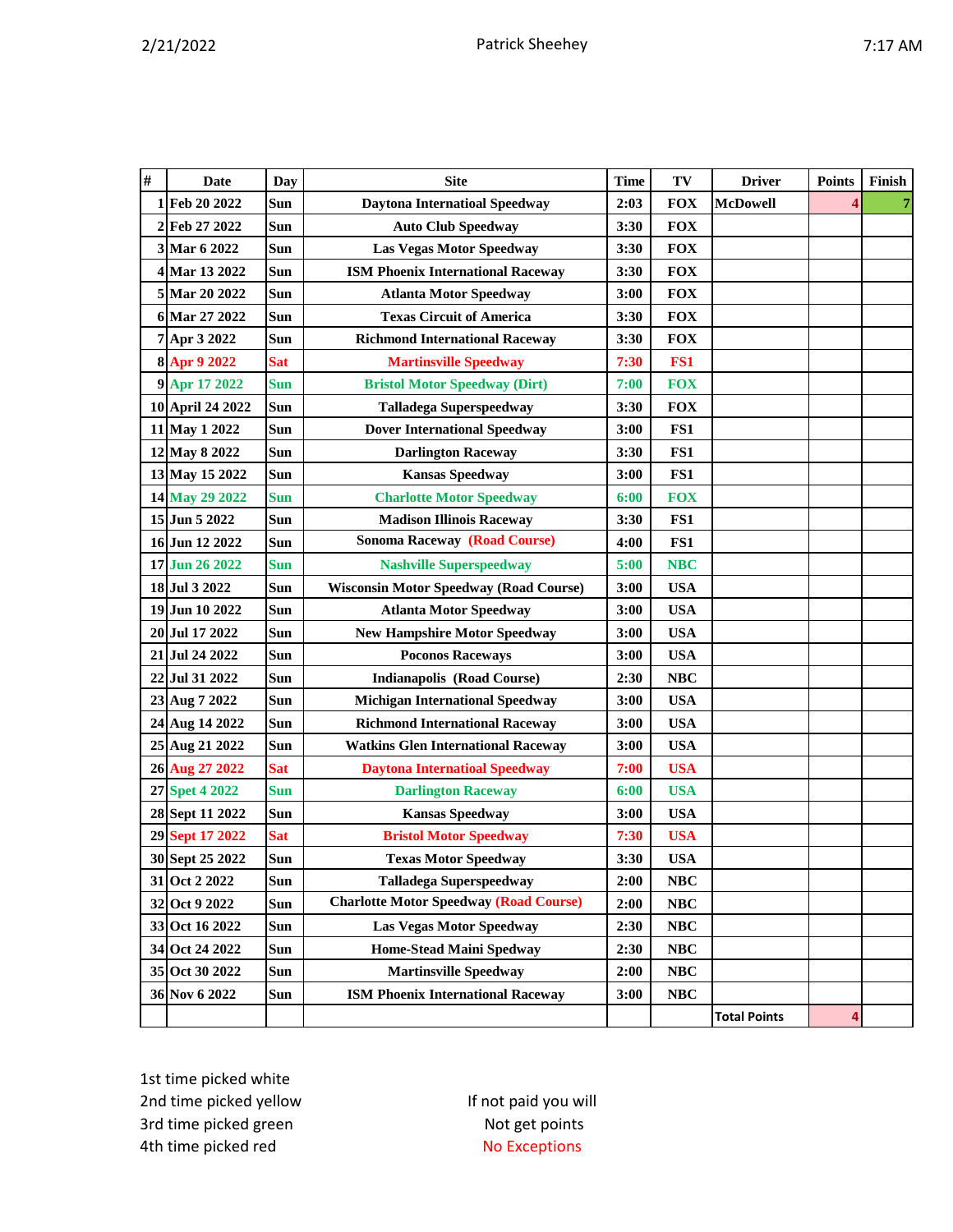| v |  |  | Ί |
|---|--|--|---|
|---|--|--|---|

| # | <b>Date</b>      | Day        | <b>Site</b>                                   | <b>Time</b> | TV         | <b>Driver</b>       | <b>Points</b> | Finish |
|---|------------------|------------|-----------------------------------------------|-------------|------------|---------------------|---------------|--------|
| 1 | Feb 20 2022      | Sun        | <b>Daytona Internatioal Speedway</b>          | 2:03        | <b>FOX</b> | Larson              | $\bf{0}$      | 32     |
|   | 2Feb 27 2022     | Sun        | <b>Auto Club Speedway</b>                     | 3:30        | <b>FOX</b> |                     |               |        |
|   | 3 Mar 6 2022     | Sun        | Las Vegas Motor Speedway                      | 3:30        | <b>FOX</b> |                     |               |        |
|   | 4 Mar 13 2022    | Sun        | <b>ISM Phoenix International Raceway</b>      | 3:30        | <b>FOX</b> |                     |               |        |
|   | 5 Mar 20 2022    | Sun        | <b>Atlanta Motor Speedway</b>                 | 3:00        | <b>FOX</b> |                     |               |        |
|   | 6 Mar 27 2022    | Sun        | <b>Texas Circuit of America</b>               | 3:30        | <b>FOX</b> |                     |               |        |
|   | 7 Apr 3 2022     | Sun        | <b>Richmond International Raceway</b>         | 3:30        | <b>FOX</b> |                     |               |        |
|   | 8 Apr 9 2022     | <b>Sat</b> | <b>Martinsville Speedway</b>                  | 7:30        | FS1        |                     |               |        |
|   | 9 Apr 17 2022    | <b>Sun</b> | <b>Bristol Motor Speedway (Dirt)</b>          | 7:00        | <b>FOX</b> |                     |               |        |
|   | 10 April 24 2022 | Sun        | <b>Talladega Superspeedway</b>                | 3:30        | <b>FOX</b> |                     |               |        |
|   | 11 May 1 2022    | Sun        | <b>Dover International Speedway</b>           | 3:00        | FS1        |                     |               |        |
|   | 12 May 8 2022    | Sun        | <b>Darlington Raceway</b>                     | 3:30        | FS1        |                     |               |        |
|   | 13 May 15 2022   | Sun        | <b>Kansas Speedway</b>                        | 3:00        | FS1        |                     |               |        |
|   | 14 May 29 2022   | <b>Sun</b> | <b>Charlotte Motor Speedway</b>               | 6:00        | <b>FOX</b> |                     |               |        |
|   | 15 Jun 5 2022    | Sun        | <b>Madison Illinois Raceway</b>               | 3:30        | FS1        |                     |               |        |
|   | 16 Jun 12 2022   | Sun        | <b>Sonoma Raceway (Road Course)</b>           | 4:00        | FS1        |                     |               |        |
|   | 17 Jun 26 2022   | <b>Sun</b> | <b>Nashville Superspeedway</b>                | 5:00        | <b>NBC</b> |                     |               |        |
|   | 18 Jul 3 2022    | Sun        | <b>Wisconsin Motor Speedway (Road Course)</b> | 3:00        | <b>USA</b> |                     |               |        |
|   | 19 Jun 10 2022   | Sun        | <b>Atlanta Motor Speedway</b>                 | 3:00        | <b>USA</b> |                     |               |        |
|   | 20 Jul 17 2022   | Sun        | <b>New Hampshire Motor Speedway</b>           | 3:00        | <b>USA</b> |                     |               |        |
|   | 21 Jul 24 2022   | Sun        | <b>Poconos Raceways</b>                       | 3:00        | <b>USA</b> |                     |               |        |
|   | 22 Jul 31 2022   | Sun        | <b>Indianapolis (Road Course)</b>             | 2:30        | <b>NBC</b> |                     |               |        |
|   | 23 Aug 7 2022    | Sun        | <b>Michigan International Speedway</b>        | 3:00        | <b>USA</b> |                     |               |        |
|   | 24 Aug 14 2022   | Sun        | <b>Richmond International Raceway</b>         | 3:00        | <b>USA</b> |                     |               |        |
|   | 25 Aug 21 2022   | Sun        | <b>Watkins Glen International Raceway</b>     | 3:00        | <b>USA</b> |                     |               |        |
|   | 26 Aug 27 2022   | <b>Sat</b> | <b>Daytona Internatioal Speedway</b>          | 7:00        | <b>USA</b> |                     |               |        |
|   | 27 Spet 4 2022   | <b>Sun</b> | <b>Darlington Raceway</b>                     | 6:00        | <b>USA</b> |                     |               |        |
|   | 28 Sept 11 2022  | Sun        | <b>Kansas Speedway</b>                        | 3:00        | <b>USA</b> |                     |               |        |
|   | 29 Sept 17 2022  | <b>Sat</b> | <b>Bristol Motor Speedway</b>                 | 7:30        | <b>USA</b> |                     |               |        |
|   | 30 Sept 25 2022  | Sun        | <b>Texas Motor Speedway</b>                   | 3:30        | <b>USA</b> |                     |               |        |
|   | 31 Oct 2 2022    | Sun        | <b>Talladega Superspeedway</b>                | 2:00        | NBC        |                     |               |        |
|   | 32 Oct 9 2022    | Sun        | <b>Charlotte Motor Speedway (Road Course)</b> | 2:00        | NBC        |                     |               |        |
|   | 33 Oct 16 2022   | Sun        | Las Vegas Motor Speedway                      | 2:30        | NBC        |                     |               |        |
|   | 34 Oct 24 2022   | Sun        | <b>Home-Stead Maini Spedway</b>               | 2:30        | NBC        |                     |               |        |
|   | 35 Oct 30 2022   | Sun        | <b>Martinsville Speedway</b>                  | 2:00        | NBC        |                     |               |        |
|   | 36 Nov 6 2022    | Sun        | <b>ISM Phoenix International Raceway</b>      | 3:00        | <b>NBC</b> |                     |               |        |
|   |                  |            |                                               |             |            | <b>Total Points</b> | $\mathbf{0}$  |        |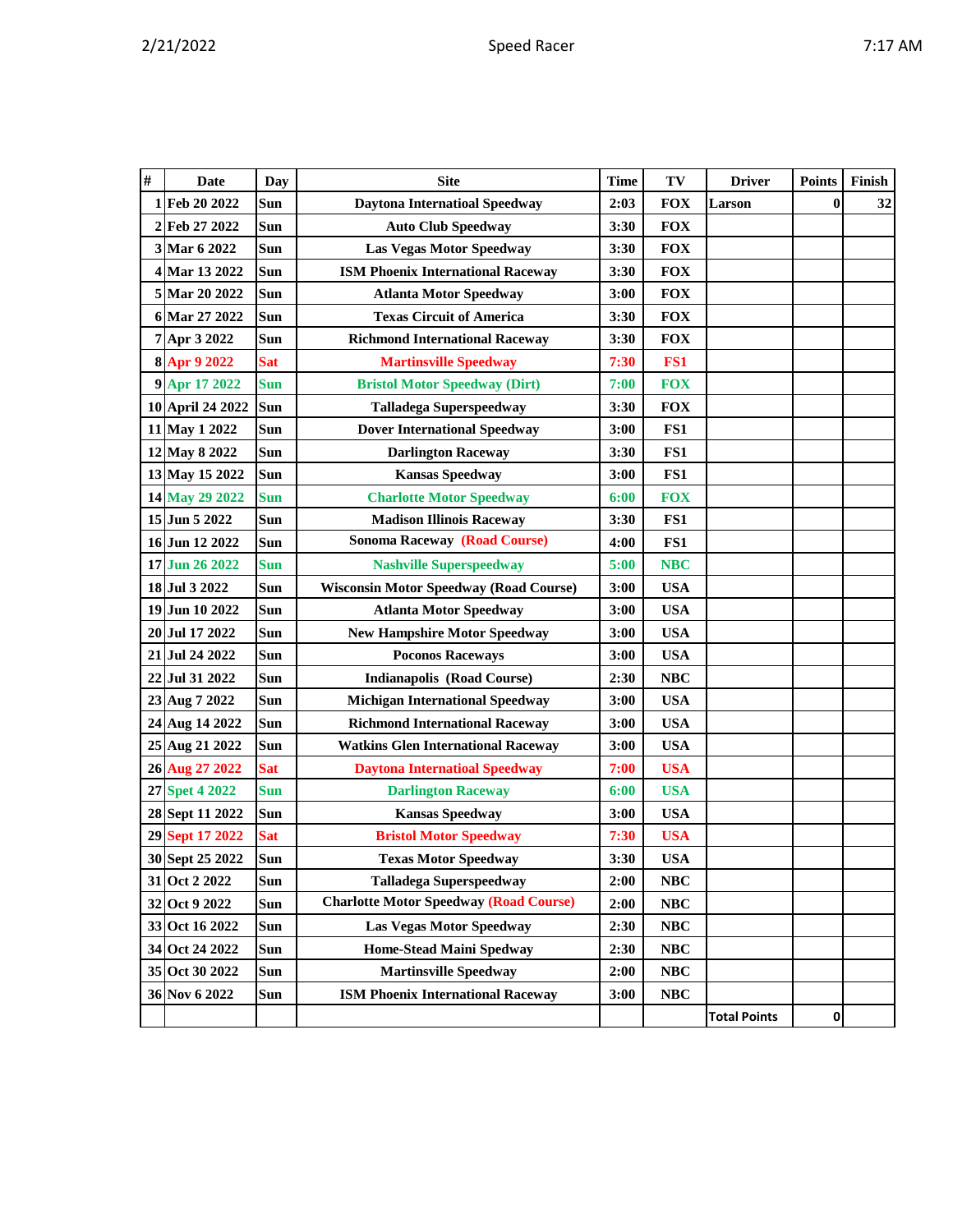| $\#$ | Date               | Day        | <b>Site</b>                                   | <b>Time</b> | TV         | <b>Driver</b>       | <b>Points</b> | Finish |
|------|--------------------|------------|-----------------------------------------------|-------------|------------|---------------------|---------------|--------|
|      | 1 Feb 20 2022      | Sun        | <b>Daytona Internatioal Speedway</b>          | 2:03        |            | <b>FOX Elliott</b>  |               | 10     |
| 2    | Feb 27 2022        | Sun        | <b>Auto Club Speedway</b>                     | 3:30        | <b>FOX</b> |                     |               |        |
|      | 3 Mar 6 2022       | Sun        | <b>Las Vegas Motor Speedway</b>               | 3:30        | <b>FOX</b> |                     |               |        |
|      | 4 Mar 13 2022      | Sun        | <b>ISM Phoenix International Raceway</b>      | 3:30        | <b>FOX</b> |                     |               |        |
|      | 5 Mar 20 2022      | Sun        | <b>Atlanta Motor Speedway</b>                 | 3:00        | <b>FOX</b> |                     |               |        |
|      | 6 Mar 27 2022      | Sun        | <b>Texas Circuit of America</b>               | 3:30        | <b>FOX</b> |                     |               |        |
|      | 7 Apr 3 2022       | Sun        | <b>Richmond International Raceway</b>         | 3:30        | <b>FOX</b> |                     |               |        |
|      | 8 Apr 9 2022       | Sat        | <b>Martinsville Speedway</b>                  | 7:30        | FS1        |                     |               |        |
|      | 9 Apr 17 2022      | <b>Sun</b> | <b>Bristol Motor Speedway (Dirt)</b>          | 7:00        | <b>FOX</b> |                     |               |        |
|      | 10 April 24 2022   | Sun        | <b>Talladega Superspeedway</b>                | 3:30        | <b>FOX</b> |                     |               |        |
|      | 11 May 1 2022      | Sun        | <b>Dover International Speedway</b>           | 3:00        | FS1        |                     |               |        |
|      | 12 May 8 2022      | Sun        | <b>Darlington Raceway</b>                     | 3:30        | FS1        |                     |               |        |
|      | 13 May 15 2022     | Sun        | <b>Kansas Speedway</b>                        | 3:00        | FS1        |                     |               |        |
|      | 14 May 29 2022     | <b>Sun</b> | <b>Charlotte Motor Speedway</b>               | 6:00        | <b>FOX</b> |                     |               |        |
|      | 15 Jun 5 2022      | Sun        | <b>Madison Illinois Raceway</b>               | 3:30        | FS1        |                     |               |        |
|      | 16 Jun 12 2022     | Sun        | <b>Sonoma Raceway (Road Course)</b>           | 4:00        | FS1        |                     |               |        |
|      | 17 Jun 26 2022     | <b>Sun</b> | <b>Nashville Superspeedway</b>                | 5:00        | <b>NBC</b> |                     |               |        |
|      | 18 Jul 3 2022      | Sun        | <b>Wisconsin Motor Speedway (Road Course)</b> | 3:00        | <b>USA</b> |                     |               |        |
|      | 19 Jun 10 2022     | Sun        | <b>Atlanta Motor Speedway</b>                 | 3:00        | <b>USA</b> |                     |               |        |
|      | 20 Jul 17 2022     | Sun        | <b>New Hampshire Motor Speedway</b>           | 3:00        | <b>USA</b> |                     |               |        |
|      | 21 Jul 24 2022     | Sun        | <b>Poconos Raceways</b>                       | 3:00        | <b>USA</b> |                     |               |        |
|      | 22 Jul 31 2022     | Sun        | <b>Indianapolis (Road Course)</b>             | 2:30        | NBC        |                     |               |        |
|      | 23 Aug 7 2022      | Sun        | <b>Michigan International Speedway</b>        | 3:00        | <b>USA</b> |                     |               |        |
|      | 24 Aug 14 2022     | Sun        | <b>Richmond International Raceway</b>         | 3:00        | <b>USA</b> |                     |               |        |
|      | 25 Aug 21 2022     | Sun        | <b>Watkins Glen International Raceway</b>     | 3:00        | <b>USA</b> |                     |               |        |
|      | 26 Aug 27 2022     | <b>Sat</b> | <b>Daytona Internatioal Speedway</b>          | 7:00        | <b>USA</b> |                     |               |        |
| 27   | <b>Spet 4 2022</b> | <b>Sun</b> | <b>Darlington Raceway</b>                     | 6:00        | <b>USA</b> |                     |               |        |
|      | 28 Sept 11 2022    | Sun        | <b>Kansas Speedway</b>                        | 3:00        | <b>USA</b> |                     |               |        |
|      | 29 Sept 17 2022    | <b>Sat</b> | <b>Bristol Motor Speedway</b>                 | 7:30        | <b>USA</b> |                     |               |        |
|      | 30 Sept 25 2022    | Sun        | <b>Texas Motor Speedway</b>                   | 3:30        | <b>USA</b> |                     |               |        |
|      | 31 Oct 2 2022      | Sun        | <b>Talladega Superspeedway</b>                | 2:00        | <b>NBC</b> |                     |               |        |
|      | 32 Oct 9 2022      | Sun        | <b>Charlotte Motor Speedway (Road Course)</b> | 2:00        | NBC        |                     |               |        |
|      | 33 Oct 16 2022     | Sun        | <b>Las Vegas Motor Speedway</b>               | 2:30        | NBC        |                     |               |        |
|      | 34 Oct 24 2022     | Sun        | Home-Stead Maini Spedway                      | 2:30        | NBC        |                     |               |        |
|      | 35 Oct 30 2022     | Sun        | <b>Martinsville Speedway</b>                  | 2:00        | NBC        |                     |               |        |
|      | 36 Nov 6 2022      | Sun        | <b>ISM Phoenix International Raceway</b>      | 3:00        | <b>NBC</b> |                     |               |        |
|      |                    |            |                                               |             |            | <b>Total Points</b> | 1             |        |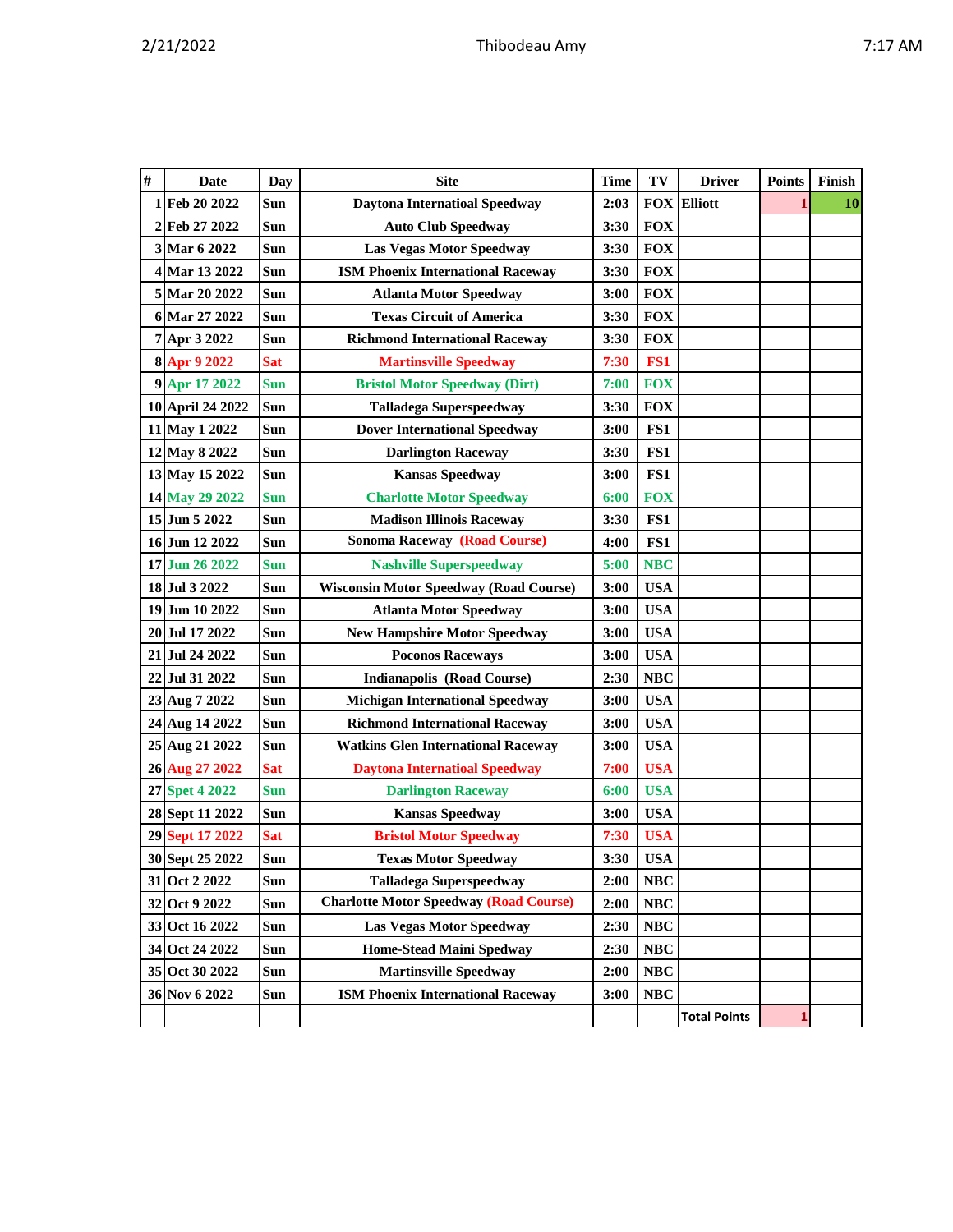| $\#$ | Date             | Day        | <b>Site</b>                                   | <b>Time</b> | TV         | <b>Driver</b>       | <b>Points</b> | Finish |
|------|------------------|------------|-----------------------------------------------|-------------|------------|---------------------|---------------|--------|
|      | 1 Feb 20 2022    | Sun        | <b>Daytona Internatioal Speedway</b>          | 2:03        | <b>FOX</b> | <b>McDowell</b>     |               | 7      |
| 2    | Feb 27 2022      | Sun        | <b>Auto Club Speedway</b>                     | 3:30        | <b>FOX</b> |                     |               |        |
|      | 3 Mar 6 2022     | Sun        | <b>Las Vegas Motor Speedway</b>               | 3:30        | <b>FOX</b> |                     |               |        |
|      | 4 Mar 13 2022    | Sun        | <b>ISM Phoenix International Raceway</b>      | 3:30        | <b>FOX</b> |                     |               |        |
|      | 5 Mar 20 2022    | Sun        | <b>Atlanta Motor Speedway</b>                 | 3:00        | <b>FOX</b> |                     |               |        |
|      | 6 Mar 27 2022    | Sun        | <b>Texas Circuit of America</b>               | 3:30        | <b>FOX</b> |                     |               |        |
|      | 7 Apr 3 2022     | Sun        | <b>Richmond International Raceway</b>         | 3:30        | <b>FOX</b> |                     |               |        |
|      | 8 Apr 9 2022     | <b>Sat</b> | <b>Martinsville Speedway</b>                  | 7:30        | FS1        |                     |               |        |
|      | 9 Apr 17 2022    | Sun        | <b>Bristol Motor Speedway (Dirt)</b>          | 7:00        | <b>FOX</b> |                     |               |        |
|      | 10 April 24 2022 | Sun        | <b>Talladega Superspeedway</b>                | 3:30        | <b>FOX</b> |                     |               |        |
|      | 11 May 1 2022    | Sun        | <b>Dover International Speedway</b>           | 3:00        | FS1        |                     |               |        |
|      | 12 May 8 2022    | Sun        | <b>Darlington Raceway</b>                     | 3:30        | FS1        |                     |               |        |
|      | 13 May 15 2022   | Sun        | <b>Kansas Speedway</b>                        | 3:00        | FS1        |                     |               |        |
|      | 14 May 29 2022   | Sun        | <b>Charlotte Motor Speedway</b>               | 6:00        | <b>FOX</b> |                     |               |        |
|      | 15 Jun 5 2022    | Sun        | <b>Madison Illinois Raceway</b>               | 3:30        | FS1        |                     |               |        |
|      | 16 Jun 12 2022   | Sun        | <b>Sonoma Raceway (Road Course)</b>           | 4:00        | FS1        |                     |               |        |
|      | 17 Jun 26 2022   | Sun        | <b>Nashville Superspeedway</b>                | 5:00        | <b>NBC</b> |                     |               |        |
|      | 18 Jul 3 2022    | Sun        | <b>Wisconsin Motor Speedway (Road Course)</b> | 3:00        | <b>USA</b> |                     |               |        |
|      | 19 Jun 10 2022   | Sun        | <b>Atlanta Motor Speedway</b>                 | 3:00        | <b>USA</b> |                     |               |        |
|      | 20 Jul 17 2022   | Sun        | <b>New Hampshire Motor Speedway</b>           | 3:00        | <b>USA</b> |                     |               |        |
|      | 21 Jul 24 2022   | Sun        | <b>Poconos Raceways</b>                       | 3:00        | <b>USA</b> |                     |               |        |
| 22   | Jul 31 2022      | Sun        | <b>Indianapolis (Road Course)</b>             | 2:30        | <b>NBC</b> |                     |               |        |
|      | 23 Aug 7 2022    | Sun        | <b>Michigan International Speedway</b>        | 3:00        | <b>USA</b> |                     |               |        |
|      | 24 Aug 14 2022   | Sun        | <b>Richmond International Raceway</b>         | 3:00        | <b>USA</b> |                     |               |        |
|      | 25 Aug 21 2022   | Sun        | <b>Watkins Glen International Raceway</b>     | 3:00        | <b>USA</b> |                     |               |        |
|      | 26 Aug 27 2022   | <b>Sat</b> | <b>Daytona Internatioal Speedway</b>          | 7:00        | <b>USA</b> |                     |               |        |
|      | 27 Spet 4 2022   | <b>Sun</b> | <b>Darlington Raceway</b>                     | 6:00        | <b>USA</b> |                     |               |        |
|      | 28 Sept 11 2022  | Sun        | <b>Kansas Speedway</b>                        | 3:00        | <b>USA</b> |                     |               |        |
|      | 29 Sept 17 2022  | <b>Sat</b> | <b>Bristol Motor Speedway</b>                 | 7:30        | <b>USA</b> |                     |               |        |
|      | 30 Sept 25 2022  | Sun        | <b>Texas Motor Speedway</b>                   | 3:30        | <b>USA</b> |                     |               |        |
|      | 31 Oct 2 2022    | Sun        | <b>Talladega Superspeedway</b>                | 2:00        | <b>NBC</b> |                     |               |        |
|      | 32 Oct 9 2022    | Sun        | <b>Charlotte Motor Speedway (Road Course)</b> | 2:00        | NBC        |                     |               |        |
|      | 33 Oct 16 2022   | Sun        | <b>Las Vegas Motor Speedway</b>               | 2:30        | NBC        |                     |               |        |
|      | 34 Oct 24 2022   | Sun        | <b>Home-Stead Maini Spedway</b>               | 2:30        | NBC        |                     |               |        |
|      | 35 Oct 30 2022   | Sun        | <b>Martinsville Speedway</b>                  | 2:00        | NBC        |                     |               |        |
|      | 36 Nov 6 2022    | Sun        | <b>ISM Phoenix International Raceway</b>      | 3:00        | NBC        |                     |               |        |
|      |                  |            |                                               |             |            | <b>Total Points</b> | 4             |        |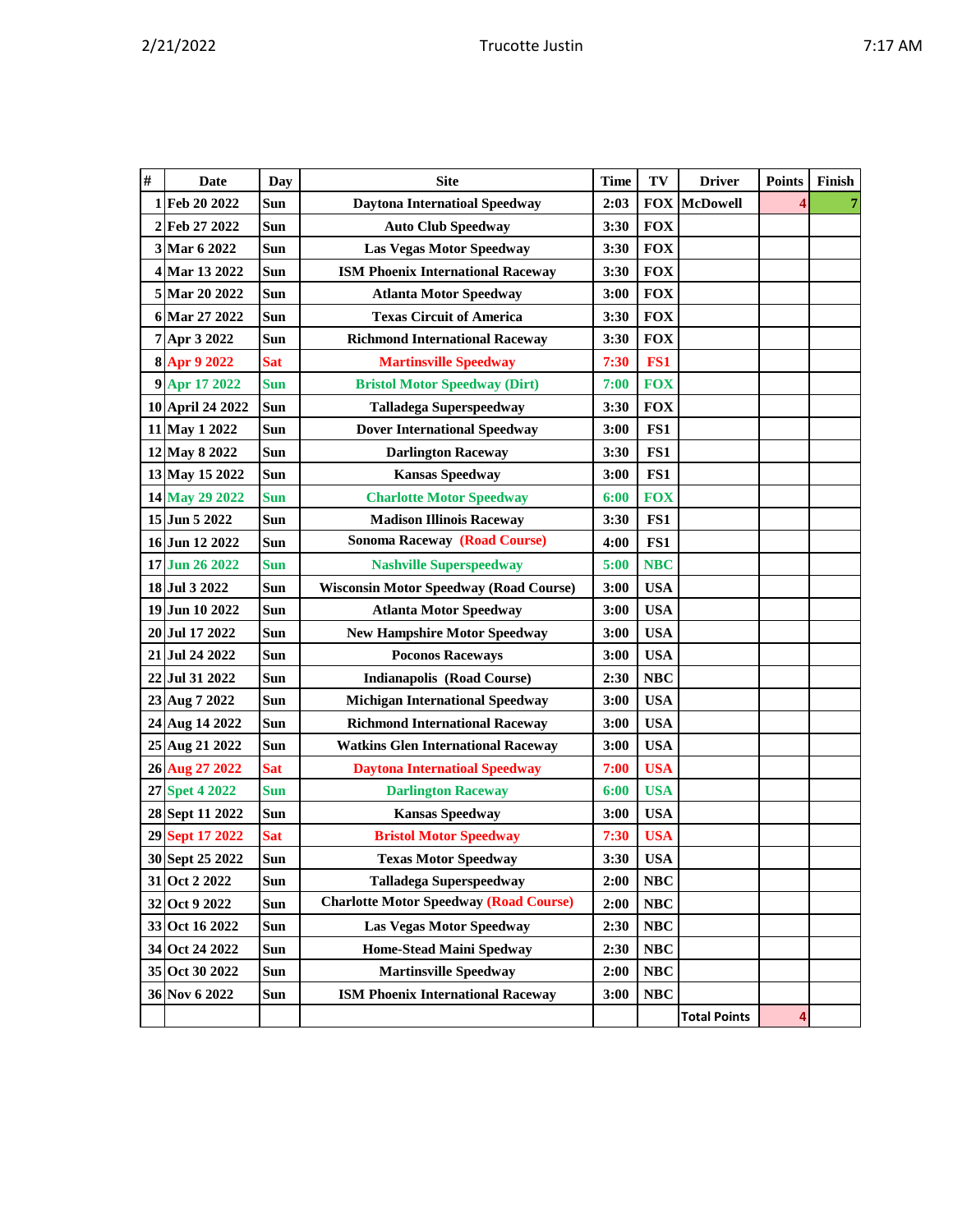|--|

| $\#$ | <b>Date</b>      | Day        | <b>Site</b>                                   | <b>Time</b> | TV         | <b>Driver</b>       | <b>Points</b> | Finish |
|------|------------------|------------|-----------------------------------------------|-------------|------------|---------------------|---------------|--------|
|      | 1 Feb 20 2022    | Sun        | <b>Daytona Internatioal Speedway</b>          | 2:03        | <b>FOX</b> | Larson              | $\bf{0}$      | 32     |
|      | 2 Feb 27 2022    | Sun        | <b>Auto Club Speedway</b>                     | 3:30        | <b>FOX</b> |                     |               |        |
|      | 3 Mar 6 2022     | Sun        | <b>Las Vegas Motor Speedway</b>               | 3:30        | <b>FOX</b> |                     |               |        |
|      | 4 Mar 13 2022    | Sun        | <b>ISM Phoenix International Raceway</b>      | 3:30        | <b>FOX</b> |                     |               |        |
|      | 5 Mar 20 2022    | Sun        | <b>Atlanta Motor Speedway</b>                 | 3:00        | <b>FOX</b> |                     |               |        |
|      | 6 Mar 27 2022    | Sun        | <b>Texas Circuit of America</b>               | 3:30        | <b>FOX</b> |                     |               |        |
|      | 7 Apr 3 2022     | Sun        | <b>Richmond International Raceway</b>         | 3:30        | <b>FOX</b> |                     |               |        |
|      | 8 Apr 9 2022     | <b>Sat</b> | <b>Martinsville Speedway</b>                  | 7:30        | FS1        |                     |               |        |
|      | 9 Apr 17 2022    | <b>Sun</b> | <b>Bristol Motor Speedway (Dirt)</b>          | 7:00        | <b>FOX</b> |                     |               |        |
|      | 10 April 24 2022 | Sun        | <b>Talladega Superspeedway</b>                | 3:30        | <b>FOX</b> |                     |               |        |
|      | 11 May 1 2022    | Sun        | <b>Dover International Speedway</b>           | 3:00        | FS1        |                     |               |        |
|      | 12 May 8 2022    | Sun        | <b>Darlington Raceway</b>                     | 3:30        | FS1        |                     |               |        |
|      | 13 May 15 2022   | Sun        | <b>Kansas Speedway</b>                        | 3:00        | FS1        |                     |               |        |
|      | 14 May 29 2022   | <b>Sun</b> | <b>Charlotte Motor Speedway</b>               | 6:00        | <b>FOX</b> |                     |               |        |
|      | 15 Jun 5 2022    | Sun        | <b>Madison Illinois Raceway</b>               | 3:30        | FS1        |                     |               |        |
|      | 16 Jun 12 2022   | Sun        | <b>Sonoma Raceway (Road Course)</b>           | 4:00        | FS1        |                     |               |        |
|      | 17 Jun 26 2022   | <b>Sun</b> | <b>Nashville Superspeedway</b>                | 5:00        | <b>NBC</b> |                     |               |        |
|      | 18 Jul 3 2022    | Sun        | <b>Wisconsin Motor Speedway (Road Course)</b> | 3:00        | <b>USA</b> |                     |               |        |
|      | 19 Jun 10 2022   | Sun        | <b>Atlanta Motor Speedway</b>                 | 3:00        | <b>USA</b> |                     |               |        |
|      | 20 Jul 17 2022   | Sun        | <b>New Hampshire Motor Speedway</b>           | 3:00        | <b>USA</b> |                     |               |        |
|      | 21 Jul 24 2022   | Sun        | <b>Poconos Raceways</b>                       | 3:00        | <b>USA</b> |                     |               |        |
|      | 22 Jul 31 2022   | Sun        | <b>Indianapolis (Road Course)</b>             | 2:30        | <b>NBC</b> |                     |               |        |
|      | 23 Aug 7 2022    | Sun        | <b>Michigan International Speedway</b>        | 3:00        | <b>USA</b> |                     |               |        |
|      | 24 Aug 14 2022   | Sun        | <b>Richmond International Raceway</b>         | 3:00        | <b>USA</b> |                     |               |        |
|      | 25 Aug 21 2022   | Sun        | <b>Watkins Glen International Raceway</b>     | 3:00        | <b>USA</b> |                     |               |        |
|      | 26 Aug 27 2022   | <b>Sat</b> | <b>Daytona Internatioal Speedway</b>          | 7:00        | <b>USA</b> |                     |               |        |
|      | 27 Spet 4 2022   | <b>Sun</b> | <b>Darlington Raceway</b>                     | 6:00        | <b>USA</b> |                     |               |        |
|      | 28 Sept 11 2022  | Sun        | <b>Kansas Speedway</b>                        | 3:00        | <b>USA</b> |                     |               |        |
|      | 29 Sept 17 2022  | <b>Sat</b> | <b>Bristol Motor Speedway</b>                 | 7:30        | <b>USA</b> |                     |               |        |
|      | 30 Sept 25 2022  | Sun        | <b>Texas Motor Speedway</b>                   | 3:30        | <b>USA</b> |                     |               |        |
|      | 31 Oct 2 2022    | Sun        | <b>Talladega Superspeedway</b>                | 2:00        | NBC        |                     |               |        |
|      | 32 Oct 9 2022    | Sun        | <b>Charlotte Motor Speedway (Road Course)</b> | 2:00        | $\bf NBC$  |                     |               |        |
|      | 33 Oct 16 2022   | Sun        | <b>Las Vegas Motor Speedway</b>               | 2:30        | NBC        |                     |               |        |
|      | 34 Oct 24 2022   | Sun        | Home-Stead Maini Spedway                      | 2:30        | NBC        |                     |               |        |
|      | 35 Oct 30 2022   | Sun        | <b>Martinsville Speedway</b>                  | 2:00        | NBC        |                     |               |        |
|      | 36 Nov 6 2022    | Sun        | <b>ISM Phoenix International Raceway</b>      | 3:00        | NBC        |                     |               |        |
|      |                  |            |                                               |             |            | <b>Total Points</b> | 0             |        |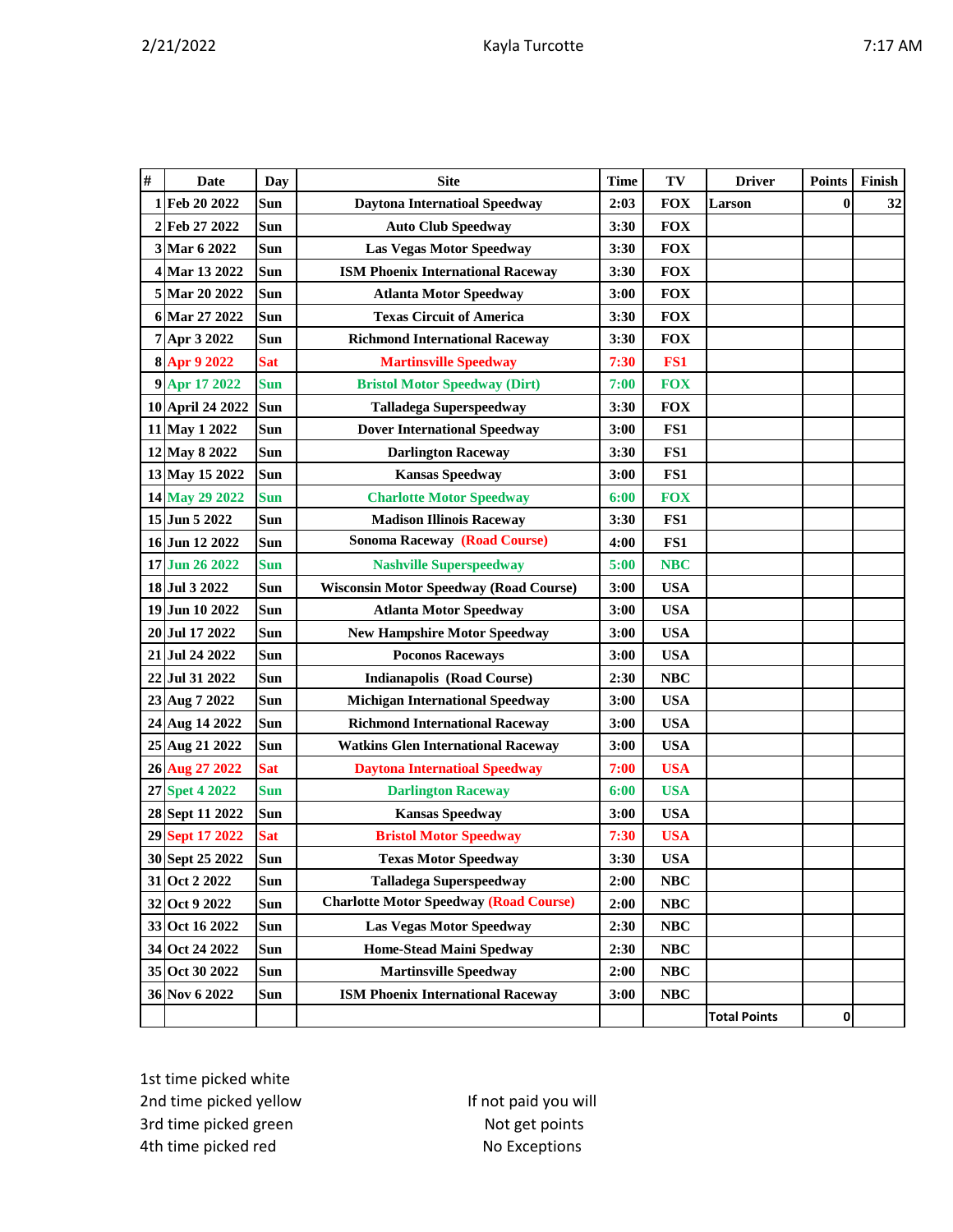|--|

| $\#$ | <b>Date</b>      | <b>Day</b> | <b>Site</b>                                   | <b>Time</b> | TV         | <b>Driver</b>       | <b>Points</b> | Finish |
|------|------------------|------------|-----------------------------------------------|-------------|------------|---------------------|---------------|--------|
|      | 1 Feb 20 2022    | Sun        | <b>Daytona Internatioal Speedway</b>          | 2:03        | <b>FOX</b> | <b>Keselowski</b>   |               |        |
|      | 2 Feb 27 2022    | Sun        | <b>Auto Club Speedway</b>                     | 3:30        | <b>FOX</b> |                     |               |        |
|      | 3 Mar 6 2022     | Sun        | <b>Las Vegas Motor Speedway</b>               | 3:30        | <b>FOX</b> |                     |               |        |
|      | 4 Mar 13 2022    | Sun        | <b>ISM Phoenix International Raceway</b>      | 3:30        | <b>FOX</b> |                     |               |        |
|      | 5 Mar 20 2022    | Sun        | <b>Atlanta Motor Speedway</b>                 | 3:00        | <b>FOX</b> |                     |               |        |
|      | 6 Mar 27 2022    | Sun        | <b>Texas Circuit of America</b>               | 3:30        | <b>FOX</b> |                     |               |        |
|      | 7 Apr 3 2022     | Sun        | <b>Richmond International Raceway</b>         | 3:30        | <b>FOX</b> |                     |               |        |
|      | 8 Apr 9 2022     | <b>Sat</b> | <b>Martinsville Speedway</b>                  | 7:30        | FS1        |                     |               |        |
|      | 9 Apr 17 2022    | <b>Sun</b> | <b>Bristol Motor Speedway (Dirt)</b>          | 7:00        | <b>FOX</b> |                     |               |        |
|      | 10 April 24 2022 | Sun        | <b>Talladega Superspeedway</b>                | 3:30        | <b>FOX</b> |                     |               |        |
|      | 11 May 1 2022    | Sun        | <b>Dover International Speedway</b>           | 3:00        | FS1        |                     |               |        |
|      | 12 May 8 2022    | Sun        | <b>Darlington Raceway</b>                     | 3:30        | FS1        |                     |               |        |
|      | 13 May 15 2022   | Sun        | <b>Kansas Speedway</b>                        | 3:00        | FS1        |                     |               |        |
|      | 14 May 29 2022   | Sun        | <b>Charlotte Motor Speedway</b>               | 6:00        | <b>FOX</b> |                     |               |        |
|      | 15 Jun 5 2022    | Sun        | <b>Madison Illinois Raceway</b>               | 3:30        | FS1        |                     |               |        |
|      | 16 Jun 12 2022   | Sun        | <b>Sonoma Raceway (Road Course)</b>           | 4:00        | FS1        |                     |               |        |
|      | 17 Jun 26 2022   | <b>Sun</b> | <b>Nashville Superspeedway</b>                | 5:00        | <b>NBC</b> |                     |               |        |
|      | 18 Jul 3 2022    | Sun        | <b>Wisconsin Motor Speedway (Road Course)</b> | 3:00        | <b>USA</b> |                     |               |        |
|      | 19 Jun 10 2022   | Sun        | <b>Atlanta Motor Speedway</b>                 | 3:00        | <b>USA</b> |                     |               |        |
|      | 20 Jul 17 2022   | Sun        | <b>New Hampshire Motor Speedway</b>           | 3:00        | <b>USA</b> |                     |               |        |
|      | 21 Jul 24 2022   | Sun        | <b>Poconos Raceways</b>                       | 3:00        | <b>USA</b> |                     |               |        |
|      | 22 Jul 31 2022   | Sun        | <b>Indianapolis (Road Course)</b>             | 2:30        | <b>NBC</b> |                     |               |        |
|      | 23 Aug 7 2022    | Sun        | <b>Michigan International Speedway</b>        | 3:00        | <b>USA</b> |                     |               |        |
|      | 24 Aug 14 2022   | Sun        | <b>Richmond International Raceway</b>         | 3:00        | <b>USA</b> |                     |               |        |
|      | 25 Aug 21 2022   | Sun        | <b>Watkins Glen International Raceway</b>     | 3:00        | <b>USA</b> |                     |               |        |
|      | 26 Aug 27 2022   | <b>Sat</b> | <b>Daytona Internatioal Speedway</b>          | 7:00        | <b>USA</b> |                     |               |        |
|      | 27 Spet 4 2022   | <b>Sun</b> | <b>Darlington Raceway</b>                     | 6:00        | <b>USA</b> |                     |               |        |
|      | 28 Sept 11 2022  | Sun        | <b>Kansas Speedway</b>                        | 3:00        | <b>USA</b> |                     |               |        |
|      | 29 Sept 17 2022  | <b>Sat</b> | <b>Bristol Motor Speedway</b>                 | 7:30        | <b>USA</b> |                     |               |        |
|      | 30 Sept 25 2022  | Sun        | <b>Texas Motor Speedway</b>                   | 3:30        | <b>USA</b> |                     |               |        |
|      | 31 Oct 2 2022    | Sun        | <b>Talladega Superspeedway</b>                | 2:00        | NBC        |                     |               |        |
|      | 32 Oct 9 2022    | Sun        | <b>Charlotte Motor Speedway (Road Course)</b> | 2:00        | $\bf NBC$  |                     |               |        |
|      | 33 Oct 16 2022   | Sun        | <b>Las Vegas Motor Speedway</b>               | 2:30        | NBC        |                     |               |        |
|      | 34 Oct 24 2022   | Sun        | <b>Home-Stead Maini Spedway</b>               | 2:30        | NBC        |                     |               |        |
|      | 35 Oct 30 2022   | Sun        | <b>Martinsville Speedway</b>                  | 2:00        | NBC        |                     |               |        |
|      | 36 Nov 6 2022    | Sun        | <b>ISM Phoenix International Raceway</b>      | 3:00        | NBC        |                     |               |        |
|      |                  |            |                                               |             |            | <b>Total Points</b> | þ             |        |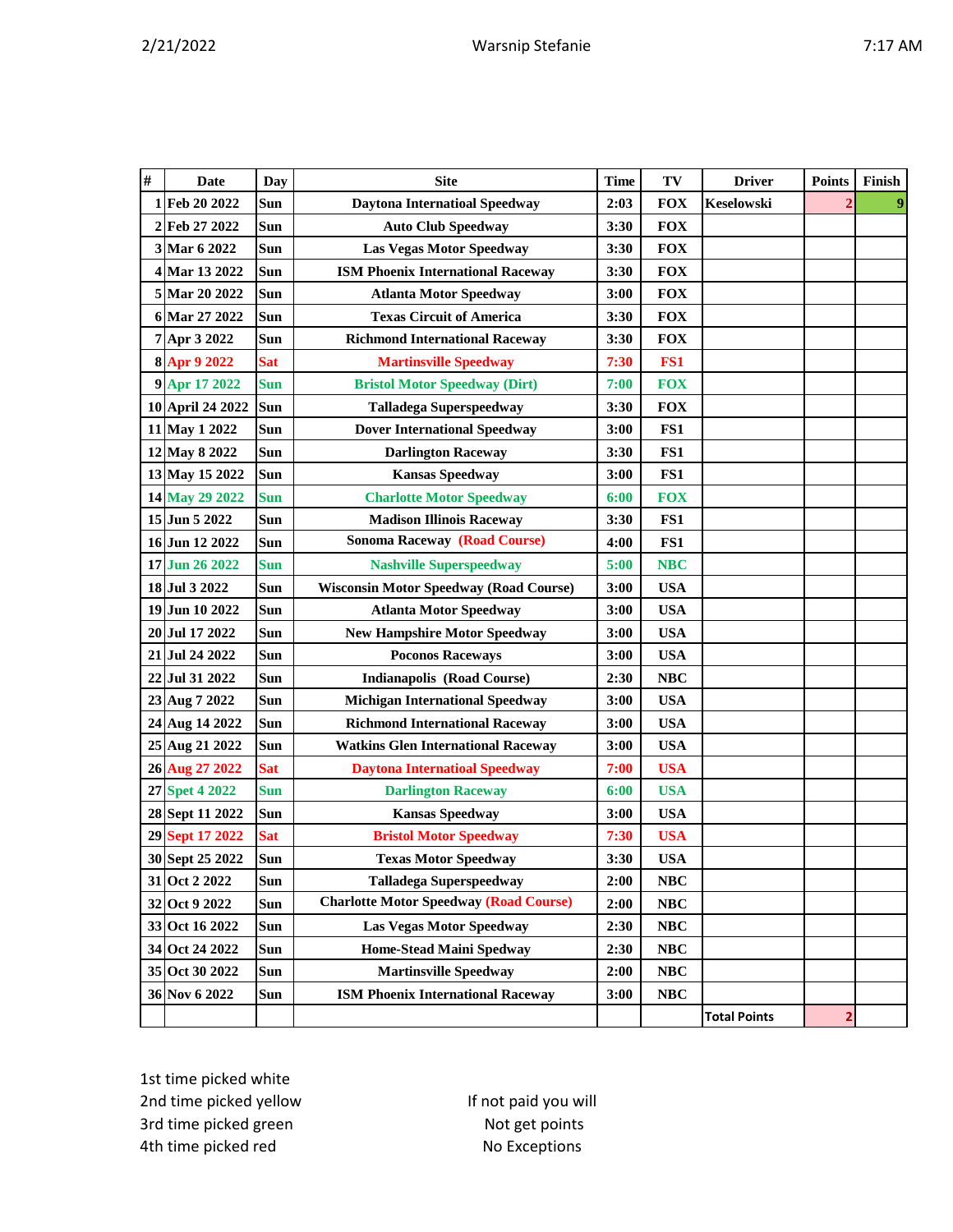| # | <b>Date</b>      | <b>Day</b> | <b>Site</b>                                   | <b>Time</b> | TV         | <b>Driver</b>       | <b>Points</b> | Finish |
|---|------------------|------------|-----------------------------------------------|-------------|------------|---------------------|---------------|--------|
|   | 1 Feb 20 2022    | Sun        | <b>Daytona Internatioal Speedway</b>          | 2:03        | <b>FOX</b> | <b>Blaney</b>       | 7             |        |
|   | 2 Feb 27 2022    | Sun        | <b>Auto Club Speedway</b>                     | 3:30        | <b>FOX</b> |                     |               |        |
|   | 3 Mar 6 2022     | Sun        | <b>Las Vegas Motor Speedway</b>               | 3:30        | <b>FOX</b> |                     |               |        |
|   | 4 Mar 13 2022    | Sun        | <b>ISM Phoenix International Raceway</b>      | 3:30        | <b>FOX</b> |                     |               |        |
|   | 5 Mar 20 2022    | Sun        | <b>Atlanta Motor Speedway</b>                 | 3:00        | <b>FOX</b> |                     |               |        |
|   | 6 Mar 27 2022    | Sun        | <b>Texas Circuit of America</b>               | 3:30        | <b>FOX</b> |                     |               |        |
|   | 7 Apr 3 2022     | Sun        | <b>Richmond International Raceway</b>         | 3:30        | <b>FOX</b> |                     |               |        |
|   | 8 Apr 9 2022     | <b>Sat</b> | <b>Martinsville Speedway</b>                  | 7:30        | FS1        |                     |               |        |
|   | 9 Apr 17 2022    | <b>Sun</b> | <b>Bristol Motor Speedway (Dirt)</b>          | 7:00        | <b>FOX</b> |                     |               |        |
|   | 10 April 24 2022 | Sun        | <b>Talladega Superspeedway</b>                | 3:30        | <b>FOX</b> |                     |               |        |
|   | 11 May 1 2022    | Sun        | <b>Dover International Speedway</b>           | 3:00        | FS1        |                     |               |        |
|   | 12 May 8 2022    | Sun        | <b>Darlington Raceway</b>                     | 3:30        | FS1        |                     |               |        |
|   | 13 May 15 2022   | <b>Sun</b> | <b>Kansas Speedway</b>                        | 3:00        | FS1        |                     |               |        |
|   | 14 May 29 2022   | <b>Sun</b> | <b>Charlotte Motor Speedway</b>               | 6:00        | <b>FOX</b> |                     |               |        |
|   | 15 Jun 5 2022    | Sun        | <b>Madison Illinois Raceway</b>               | 3:30        | FS1        |                     |               |        |
|   | 16 Jun 12 2022   | Sun        | <b>Sonoma Raceway (Road Course)</b>           | 4:00        | FS1        |                     |               |        |
|   | 17 Jun 26 2022   | <b>Sun</b> | <b>Nashville Superspeedway</b>                | 5:00        | <b>NBC</b> |                     |               |        |
|   | 18 Jul 3 2022    | Sun        | <b>Wisconsin Motor Speedway (Road Course)</b> | 3:00        | <b>USA</b> |                     |               |        |
|   | 19 Jun 10 2022   | Sun        | <b>Atlanta Motor Speedway</b>                 | 3:00        | <b>USA</b> |                     |               |        |
|   | 20 Jul 17 2022   | Sun        | <b>New Hampshire Motor Speedway</b>           | 3:00        | <b>USA</b> |                     |               |        |
|   | 21 Jul 24 2022   | Sun        | <b>Poconos Raceways</b>                       | 3:00        | <b>USA</b> |                     |               |        |
|   | 22 Jul 31 2022   | Sun        | <b>Indianapolis (Road Course)</b>             | 2:30        | <b>NBC</b> |                     |               |        |
|   | 23 Aug 7 2022    | Sun        | <b>Michigan International Speedway</b>        | 3:00        | <b>USA</b> |                     |               |        |
|   | 24 Aug 14 2022   | Sun        | <b>Richmond International Raceway</b>         | 3:00        | <b>USA</b> |                     |               |        |
|   | 25 Aug 21 2022   | Sun        | <b>Watkins Glen International Raceway</b>     | 3:00        | <b>USA</b> |                     |               |        |
|   | 26 Aug 27 2022   | <b>Sat</b> | <b>Daytona Internatioal Speedway</b>          | 7:00        | <b>USA</b> |                     |               |        |
|   | 27 Spet 4 2022   | <b>Sun</b> | <b>Darlington Raceway</b>                     | 6:00        | <b>USA</b> |                     |               |        |
|   | 28 Sept 11 2022  | Sun        | <b>Kansas Speedway</b>                        | 3:00        | <b>USA</b> |                     |               |        |
|   | 29 Sept 17 2022  | <b>Sat</b> | <b>Bristol Motor Speedway</b>                 | 7:30        | <b>USA</b> |                     |               |        |
|   | 30 Sept 25 2022  | Sun        | <b>Texas Motor Speedway</b>                   | 3:30        | <b>USA</b> |                     |               |        |
|   | 31 Oct 2 2022    | Sun        | <b>Talladega Superspeedway</b>                | 2:00        | NBC        |                     |               |        |
|   | 32 Oct 9 2022    | Sun        | <b>Charlotte Motor Speedway (Road Course)</b> | 2:00        | NBC        |                     |               |        |
|   | 33 Oct 16 2022   | Sun        | <b>Las Vegas Motor Speedway</b>               | 2:30        | NBC        |                     |               |        |
|   | 34 Oct 24 2022   | Sun        | Home-Stead Maini Spedway                      | 2:30        | NBC        |                     |               |        |
|   | 35 Oct 30 2022   | Sun        | <b>Martinsville Speedway</b>                  | 2:00        | NBC        |                     |               |        |
|   | 36 Nov 6 2022    | Sun        | <b>ISM Phoenix International Raceway</b>      | 3:00        | <b>NBC</b> |                     |               |        |
|   |                  |            |                                               |             |            | <b>Total Points</b> | 7             |        |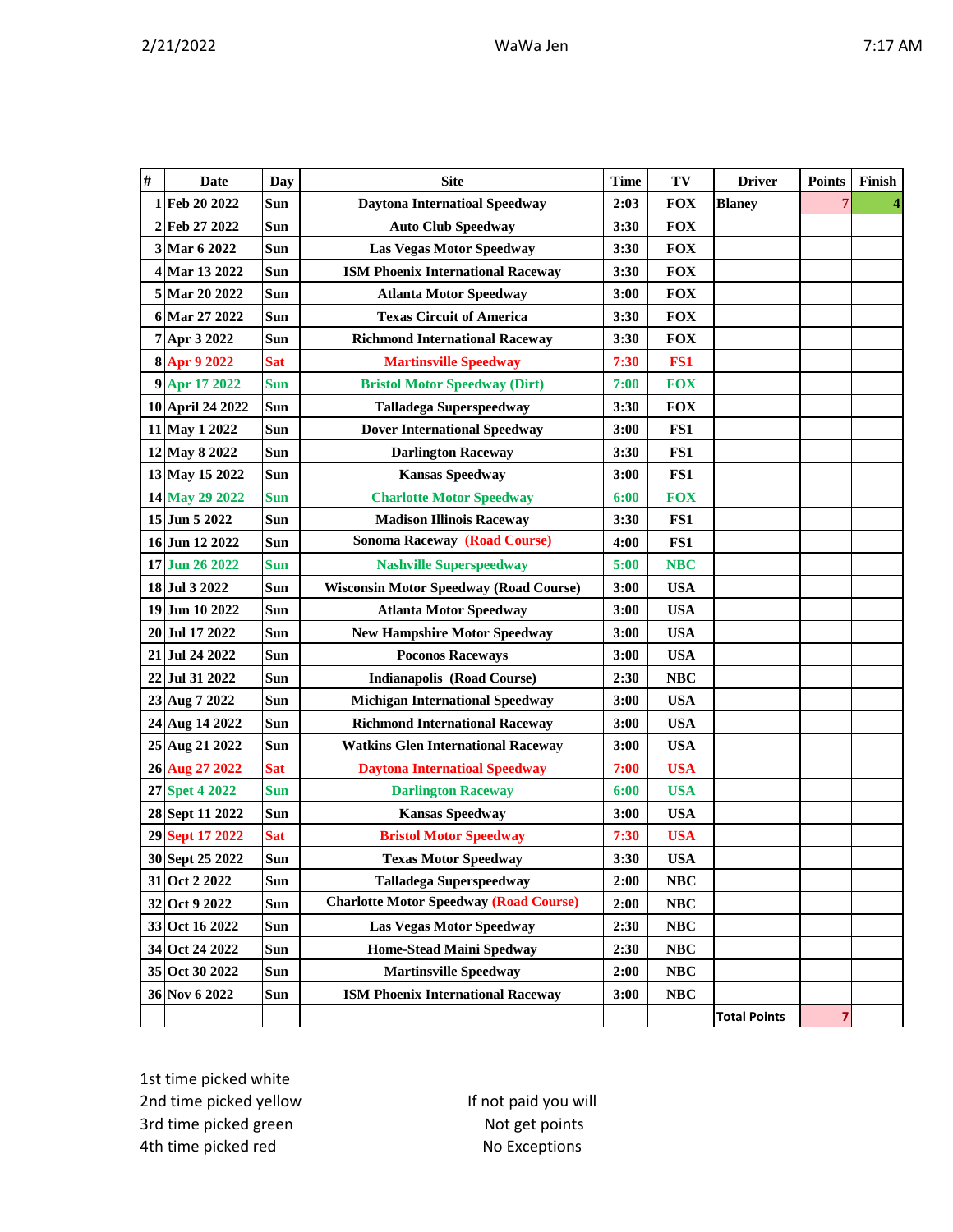|--|--|--|--|

| # | <b>Date</b>      | <b>Day</b> | <b>Site</b>                                   | <b>Time</b> | TV         | <b>Driver</b>       | <b>Points</b> | Finish |
|---|------------------|------------|-----------------------------------------------|-------------|------------|---------------------|---------------|--------|
|   | 1 Feb 20 2022    | Sun        | <b>Daytona Internatioal Speedway</b>          | 2:03        | <b>FOX</b> | <b>Keselowski</b>   |               |        |
|   | 2 Feb 27 2022    | Sun        | <b>Auto Club Speedway</b>                     | 3:30        | <b>FOX</b> |                     |               |        |
|   | 3 Mar 6 2022     | Sun        | <b>Las Vegas Motor Speedway</b>               | 3:30        | <b>FOX</b> |                     |               |        |
|   | 4 Mar 13 2022    | Sun        | <b>ISM Phoenix International Raceway</b>      | 3:30        | <b>FOX</b> |                     |               |        |
|   | 5 Mar 20 2022    | Sun        | <b>Atlanta Motor Speedway</b>                 | 3:00        | <b>FOX</b> |                     |               |        |
|   | 6 Mar 27 2022    | Sun        | <b>Texas Circuit of America</b>               | 3:30        | <b>FOX</b> |                     |               |        |
|   | 7 Apr 3 2022     | Sun        | <b>Richmond International Raceway</b>         | 3:30        | <b>FOX</b> |                     |               |        |
|   | 8 Apr 9 2022     | <b>Sat</b> | <b>Martinsville Speedway</b>                  | 7:30        | FS1        |                     |               |        |
|   | 9 Apr 17 2022    | <b>Sun</b> | <b>Bristol Motor Speedway (Dirt)</b>          | 7:00        | <b>FOX</b> |                     |               |        |
|   | 10 April 24 2022 | Sun        | <b>Talladega Superspeedway</b>                | 3:30        | <b>FOX</b> |                     |               |        |
|   | 11 May 1 2022    | Sun        | <b>Dover International Speedway</b>           | 3:00        | FS1        |                     |               |        |
|   | 12 May 8 2022    | Sun        | <b>Darlington Raceway</b>                     | 3:30        | FS1        |                     |               |        |
|   | 13 May 15 2022   | Sun        | <b>Kansas Speedway</b>                        | 3:00        | FS1        |                     |               |        |
|   | 14 May 29 2022   | <b>Sun</b> | <b>Charlotte Motor Speedway</b>               | 6:00        | <b>FOX</b> |                     |               |        |
|   | 15 Jun 5 2022    | Sun        | <b>Madison Illinois Raceway</b>               | 3:30        | FS1        |                     |               |        |
|   | 16 Jun 12 2022   | Sun        | <b>Sonoma Raceway (Road Course)</b>           | 4:00        | FS1        |                     |               |        |
|   | 17 Jun 26 2022   | <b>Sun</b> | <b>Nashville Superspeedway</b>                | 5:00        | <b>NBC</b> |                     |               |        |
|   | 18 Jul 3 2022    | Sun        | <b>Wisconsin Motor Speedway (Road Course)</b> | 3:00        | <b>USA</b> |                     |               |        |
|   | 19 Jun 10 2022   | Sun        | <b>Atlanta Motor Speedway</b>                 | 3:00        | <b>USA</b> |                     |               |        |
|   | 20 Jul 17 2022   | Sun        | <b>New Hampshire Motor Speedway</b>           | 3:00        | <b>USA</b> |                     |               |        |
|   | 21 Jul 24 2022   | Sun        | <b>Poconos Raceways</b>                       | 3:00        | <b>USA</b> |                     |               |        |
|   | 22 Jul 31 2022   | Sun        | <b>Indianapolis (Road Course)</b>             | 2:30        | <b>NBC</b> |                     |               |        |
|   | 23 Aug 7 2022    | Sun        | <b>Michigan International Speedway</b>        | 3:00        | <b>USA</b> |                     |               |        |
|   | 24 Aug 14 2022   | Sun        | <b>Richmond International Raceway</b>         | 3:00        | <b>USA</b> |                     |               |        |
|   | 25 Aug 21 2022   | Sun        | <b>Watkins Glen International Raceway</b>     | 3:00        | <b>USA</b> |                     |               |        |
|   | 26 Aug 27 2022   | <b>Sat</b> | <b>Daytona Internatioal Speedway</b>          | 7:00        | <b>USA</b> |                     |               |        |
|   | 27 Spet 4 2022   | <b>Sun</b> | <b>Darlington Raceway</b>                     | 6:00        | <b>USA</b> |                     |               |        |
|   | 28 Sept 11 2022  | Sun        | <b>Kansas Speedway</b>                        | 3:00        | <b>USA</b> |                     |               |        |
|   | 29 Sept 17 2022  | <b>Sat</b> | <b>Bristol Motor Speedway</b>                 | 7:30        | <b>USA</b> |                     |               |        |
|   | 30 Sept 25 2022  | Sun        | <b>Texas Motor Speedway</b>                   | 3:30        | <b>USA</b> |                     |               |        |
|   | 31 Oct 2 2022    | Sun        | <b>Talladega Superspeedway</b>                | 2:00        | NBC        |                     |               |        |
|   | 32 Oct 9 2022    | Sun        | <b>Charlotte Motor Speedway (Road Course)</b> | 2:00        | <b>NBC</b> |                     |               |        |
|   | 33 Oct 16 2022   | Sun        | Las Vegas Motor Speedway                      | 2:30        | NBC        |                     |               |        |
|   | 34 Oct 24 2022   | Sun        | <b>Home-Stead Maini Spedway</b>               | 2:30        | NBC        |                     |               |        |
|   | 35 Oct 30 2022   | Sun        | <b>Martinsville Speedway</b>                  | 2:00        | NBC        |                     |               |        |
|   | 36 Nov 6 2022    | Sun        | <b>ISM Phoenix International Raceway</b>      | 3:00        | <b>NBC</b> |                     |               |        |
|   |                  |            |                                               |             |            | <b>Total Points</b> | 2             |        |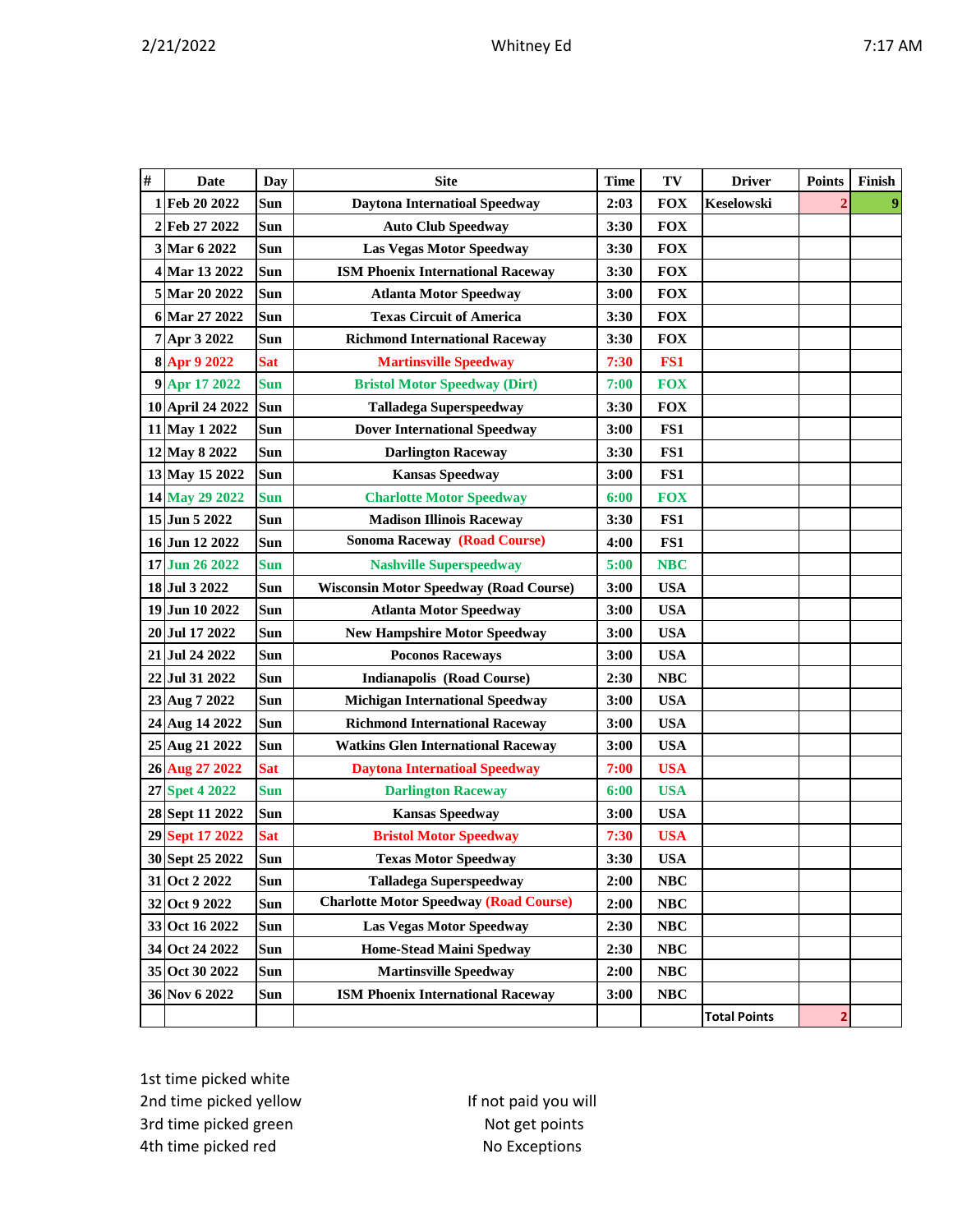|  |  |  |  | ١<br>۰. |
|--|--|--|--|---------|
|--|--|--|--|---------|

| $\#$ | <b>Date</b>      | <b>Day</b> | <b>Site</b>                                   | <b>Time</b> | TV         | <b>Driver</b>       | <b>Points</b>  | Finish |
|------|------------------|------------|-----------------------------------------------|-------------|------------|---------------------|----------------|--------|
| 1    | Feb 20 2022      | Sun        | <b>Daytona Internatioal Speedway</b>          | 2:03        | <b>FOX</b> | <b>Keselowski</b>   |                |        |
|      | 2 Feb 27 2022    | Sun        | <b>Auto Club Speedway</b>                     | 3:30        | <b>FOX</b> |                     |                |        |
|      | 3 Mar 6 2022     | Sun        | <b>Las Vegas Motor Speedway</b>               | 3:30        | <b>FOX</b> |                     |                |        |
|      | 4 Mar 13 2022    | Sun        | <b>ISM Phoenix International Raceway</b>      | 3:30        | <b>FOX</b> |                     |                |        |
|      | 5 Mar 20 2022    | Sun        | <b>Atlanta Motor Speedway</b>                 | 3:00        | <b>FOX</b> |                     |                |        |
|      | 6 Mar 27 2022    | Sun        | <b>Texas Circuit of America</b>               | 3:30        | <b>FOX</b> |                     |                |        |
|      | 7 Apr 3 2022     | Sun        | <b>Richmond International Raceway</b>         | 3:30        | <b>FOX</b> |                     |                |        |
|      | 8 Apr 9 2022     | <b>Sat</b> | <b>Martinsville Speedway</b>                  | 7:30        | FS1        |                     |                |        |
|      | 9 Apr 17 2022    | <b>Sun</b> | <b>Bristol Motor Speedway (Dirt)</b>          | 7:00        | <b>FOX</b> |                     |                |        |
|      | 10 April 24 2022 | Sun        | <b>Talladega Superspeedway</b>                | 3:30        | <b>FOX</b> |                     |                |        |
|      | 11 May 1 2022    | Sun        | <b>Dover International Speedway</b>           | 3:00        | FS1        |                     |                |        |
|      | 12 May 8 2022    | Sun        | <b>Darlington Raceway</b>                     | 3:30        | FS1        |                     |                |        |
|      | 13 May 15 2022   | Sun        | <b>Kansas Speedway</b>                        | 3:00        | FS1        |                     |                |        |
|      | 14 May 29 2022   | <b>Sun</b> | <b>Charlotte Motor Speedway</b>               | 6:00        | <b>FOX</b> |                     |                |        |
|      | 15 Jun 5 2022    | Sun        | <b>Madison Illinois Raceway</b>               | 3:30        | FS1        |                     |                |        |
|      | 16 Jun 12 2022   | Sun        | <b>Sonoma Raceway (Road Course)</b>           | 4:00        | FS1        |                     |                |        |
|      | 17 Jun 26 2022   | <b>Sun</b> | <b>Nashville Superspeedway</b>                | 5:00        | <b>NBC</b> |                     |                |        |
|      | 18 Jul 3 2022    | Sun        | <b>Wisconsin Motor Speedway (Road Course)</b> | 3:00        | <b>USA</b> |                     |                |        |
|      | 19 Jun 10 2022   | Sun        | <b>Atlanta Motor Speedway</b>                 | 3:00        | <b>USA</b> |                     |                |        |
|      | 20 Jul 17 2022   | Sun        | <b>New Hampshire Motor Speedway</b>           | 3:00        | <b>USA</b> |                     |                |        |
|      | 21 Jul 24 2022   | Sun        | <b>Poconos Raceways</b>                       | 3:00        | <b>USA</b> |                     |                |        |
|      | 22 Jul 31 2022   | Sun        | <b>Indianapolis (Road Course)</b>             | 2:30        | <b>NBC</b> |                     |                |        |
|      | 23 Aug 7 2022    | Sun        | <b>Michigan International Speedway</b>        | 3:00        | <b>USA</b> |                     |                |        |
|      | 24 Aug 14 2022   | Sun        | <b>Richmond International Raceway</b>         | 3:00        | <b>USA</b> |                     |                |        |
|      | 25 Aug 21 2022   | Sun        | <b>Watkins Glen International Raceway</b>     | 3:00        | <b>USA</b> |                     |                |        |
|      | 26 Aug 27 2022   | <b>Sat</b> | <b>Daytona Internatioal Speedway</b>          | 7:00        | <b>USA</b> |                     |                |        |
|      | 27 Spet 4 2022   | <b>Sun</b> | <b>Darlington Raceway</b>                     | 6:00        | <b>USA</b> |                     |                |        |
|      | 28 Sept 11 2022  | Sun        | <b>Kansas Speedway</b>                        | 3:00        | <b>USA</b> |                     |                |        |
|      | 29 Sept 17 2022  | <b>Sat</b> | <b>Bristol Motor Speedway</b>                 | 7:30        | <b>USA</b> |                     |                |        |
|      | 30 Sept 25 2022  | Sun        | <b>Texas Motor Speedway</b>                   | 3:30        | <b>USA</b> |                     |                |        |
|      | 31 Oct 2 2022    | Sun        | <b>Talladega Superspeedway</b>                | 2:00        | <b>NBC</b> |                     |                |        |
|      | 32 Oct 9 2022    | Sun        | <b>Charlotte Motor Speedway (Road Course)</b> | 2:00        | <b>NBC</b> |                     |                |        |
|      | 33 Oct 16 2022   | Sun        | <b>Las Vegas Motor Speedway</b>               | 2:30        | NBC        |                     |                |        |
|      | 34 Oct 24 2022   | Sun        | Home-Stead Maini Spedway                      | 2:30        | $\bf NBC$  |                     |                |        |
|      | 35 Oct 30 2022   | Sun        | <b>Martinsville Speedway</b>                  | 2:00        | <b>NBC</b> |                     |                |        |
|      | 36 Nov 6 2022    | Sun        | <b>ISM Phoenix International Raceway</b>      | 3:00        | <b>NBC</b> |                     |                |        |
|      |                  |            |                                               |             |            | <b>Total Points</b> | $\overline{2}$ |        |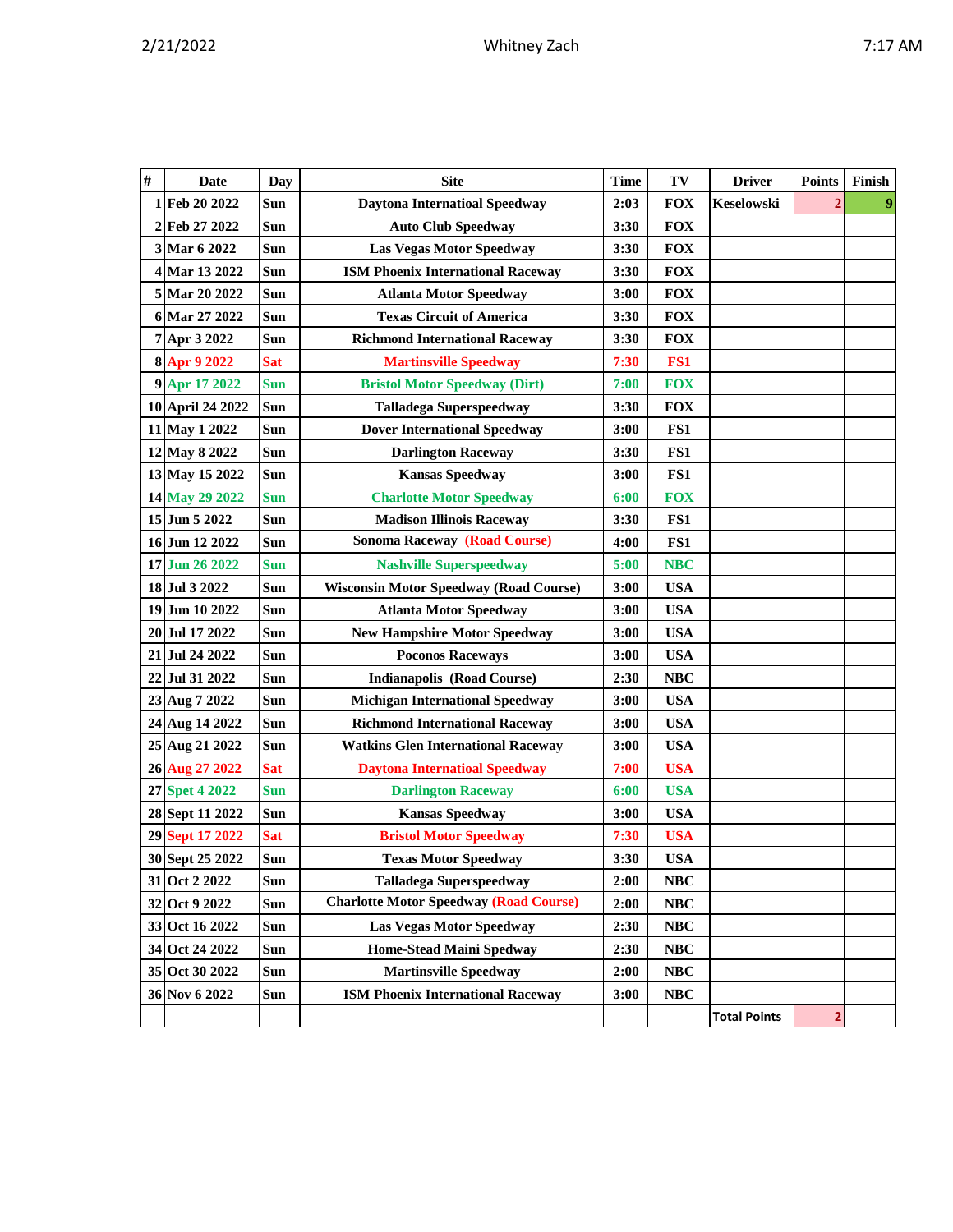|  | ., | ٦M<br>Λ |
|--|----|---------|
|  |    |         |

| # | <b>Date</b>      | Day        | <b>Site</b>                                   | <b>Time</b> | TV         | <b>Driver</b>       | <b>Points</b> | Finish |
|---|------------------|------------|-----------------------------------------------|-------------|------------|---------------------|---------------|--------|
| 1 | Feb 20 2022      | Sun        | <b>Daytona Internatioal Speedway</b>          | 2:03        | <b>FOX</b> | <b>Haley</b>        | $\mathbf{0}$  | 23     |
| 2 | Feb 27 2022      | Sun        | <b>Auto Club Speedway</b>                     | 3:30        | <b>FOX</b> |                     |               |        |
|   | 3 Mar 6 2022     | Sun        | <b>Las Vegas Motor Speedway</b>               | 3:30        | <b>FOX</b> |                     |               |        |
|   | 4 Mar 13 2022    | <b>Sun</b> | <b>ISM Phoenix International Raceway</b>      | 3:30        | <b>FOX</b> |                     |               |        |
|   | 5 Mar 20 2022    | <b>Sun</b> | <b>Atlanta Motor Speedway</b>                 | 3:00        | <b>FOX</b> |                     |               |        |
|   | 6 Mar 27 2022    | <b>Sun</b> | <b>Texas Circuit of America</b>               | 3:30        | <b>FOX</b> |                     |               |        |
|   | 7 Apr 3 2022     | <b>Sun</b> | <b>Richmond International Raceway</b>         | 3:30        | <b>FOX</b> |                     |               |        |
|   | 8 Apr 9 2022     | <b>Sat</b> | <b>Martinsville Speedway</b>                  | 7:30        | FS1        |                     |               |        |
|   | 9 Apr 17 2022    | <b>Sun</b> | <b>Bristol Motor Speedway (Dirt)</b>          | 7:00        | <b>FOX</b> |                     |               |        |
|   | 10 April 24 2022 | <b>Sun</b> | <b>Talladega Superspeedway</b>                | 3:30        | <b>FOX</b> |                     |               |        |
|   | 11 May 1 2022    | Sun        | <b>Dover International Speedway</b>           | 3:00        | FS1        |                     |               |        |
|   | 12 May 8 2022    | <b>Sun</b> | <b>Darlington Raceway</b>                     | 3:30        | FS1        |                     |               |        |
|   | 13 May 15 2022   | Sun        | <b>Kansas Speedway</b>                        | 3:00        | FS1        |                     |               |        |
|   | 14 May 29 2022   | <b>Sun</b> | <b>Charlotte Motor Speedway</b>               | 6:00        | <b>FOX</b> |                     |               |        |
|   | 15 Jun 5 2022    | Sun        | <b>Madison Illinois Raceway</b>               | 3:30        | FS1        |                     |               |        |
|   | 16 Jun 12 2022   | Sun        | <b>Sonoma Raceway (Road Course)</b>           | 4:00        | FS1        |                     |               |        |
|   | 17 Jun 26 2022   | <b>Sun</b> | <b>Nashville Superspeedway</b>                | 5:00        | <b>NBC</b> |                     |               |        |
|   | 18 Jul 3 2022    | <b>Sun</b> | <b>Wisconsin Motor Speedway (Road Course)</b> | 3:00        | <b>USA</b> |                     |               |        |
|   | 19 Jun 10 2022   | <b>Sun</b> | <b>Atlanta Motor Speedway</b>                 | 3:00        | <b>USA</b> |                     |               |        |
|   | 20 Jul 17 2022   | <b>Sun</b> | <b>New Hampshire Motor Speedway</b>           | 3:00        | <b>USA</b> |                     |               |        |
|   | 21 Jul 24 2022   | Sun        | <b>Poconos Raceways</b>                       | 3:00        | <b>USA</b> |                     |               |        |
|   | 22 Jul 31 2022   | Sun        | <b>Indianapolis (Road Course)</b>             | 2:30        | <b>NBC</b> |                     |               |        |
|   | 23 Aug 7 2022    | Sun        | <b>Michigan International Speedway</b>        | 3:00        | <b>USA</b> |                     |               |        |
|   | 24 Aug 14 2022   | <b>Sun</b> | <b>Richmond International Raceway</b>         | 3:00        | <b>USA</b> |                     |               |        |
|   | 25 Aug 21 2022   | Sun        | <b>Watkins Glen International Raceway</b>     | 3:00        | <b>USA</b> |                     |               |        |
|   | 26 Aug 27 2022   | <b>Sat</b> | <b>Daytona Internatioal Speedway</b>          | 7:00        | <b>USA</b> |                     |               |        |
|   | 27 Spet 4 2022   | <b>Sun</b> | <b>Darlington Raceway</b>                     | 6:00        | <b>USA</b> |                     |               |        |
|   | 28 Sept 11 2022  | Sun        | <b>Kansas Speedway</b>                        | 3:00        | <b>USA</b> |                     |               |        |
|   | 29 Sept 17 2022  | <b>Sat</b> | <b>Bristol Motor Speedway</b>                 | 7:30        | <b>USA</b> |                     |               |        |
|   | 30 Sept 25 2022  | Sun        | <b>Texas Motor Speedway</b>                   | 3:30        | <b>USA</b> |                     |               |        |
|   | 31 Oct 2 2022    | Sun        | <b>Talladega Superspeedway</b>                | 2:00        | <b>NBC</b> |                     |               |        |
|   | 32 Oct 9 2022    | Sun        | <b>Charlotte Motor Speedway (Road Course)</b> | 2:00        | <b>NBC</b> |                     |               |        |
|   | 33 Oct 16 2022   | Sun        | <b>Las Vegas Motor Speedway</b>               | 2:30        | NBC        |                     |               |        |
|   | 34 Oct 24 2022   | Sun        | <b>Home-Stead Maini Spedway</b>               | 2:30        | NBC        |                     |               |        |
|   | 35 Oct 30 2022   | Sun        | <b>Martinsville Speedway</b>                  | 2:00        | <b>NBC</b> |                     |               |        |
|   | 36 Nov 6 2022    | Sun        | <b>ISM Phoenix International Raceway</b>      | 3:00        | NBC        |                     |               |        |
|   |                  |            |                                               |             |            | <b>Total Points</b> | 0             |        |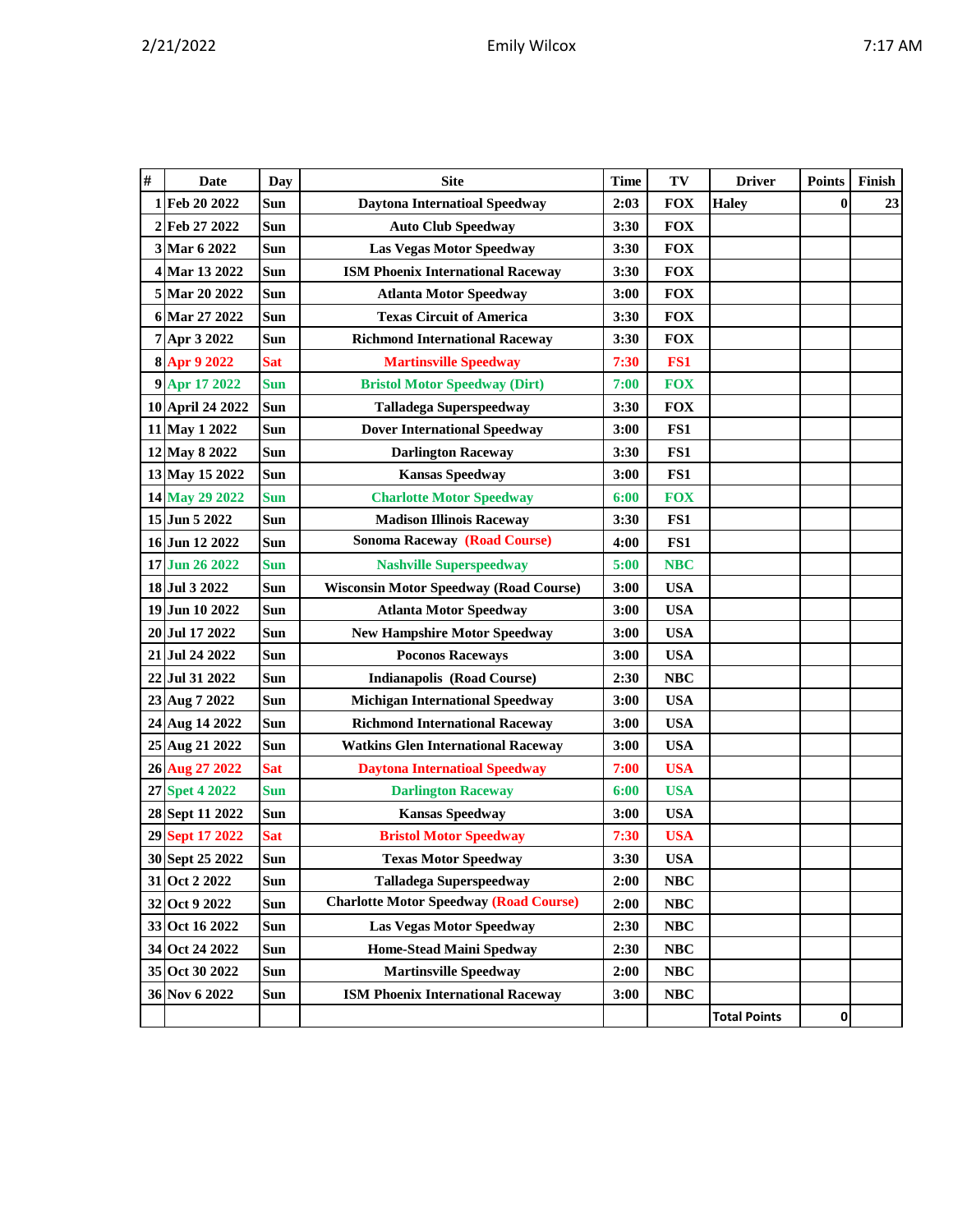|  |  |  |  | ١<br>۰. |
|--|--|--|--|---------|
|--|--|--|--|---------|

| # | <b>Date</b>      | Day        | <b>Site</b>                                   | <b>Time</b> | TV         | <b>Driver</b>       | <b>Points</b> | Finish                  |
|---|------------------|------------|-----------------------------------------------|-------------|------------|---------------------|---------------|-------------------------|
|   | 1 Feb 20 2022    | Sun        | <b>Daytona Internatioal Speedway</b>          | 2:03        | <b>FOX</b> | <b>Blaney</b>       | 7             | $\overline{\mathbf{4}}$ |
|   | 2 Feb 27 2022    | Sun        | <b>Auto Club Speedway</b>                     | 3:30        | <b>FOX</b> |                     |               |                         |
|   | 3 Mar 6 2022     | Sun        | <b>Las Vegas Motor Speedway</b>               | 3:30        | <b>FOX</b> |                     |               |                         |
|   | 4 Mar 13 2022    | Sun        | <b>ISM Phoenix International Raceway</b>      | 3:30        | <b>FOX</b> |                     |               |                         |
|   | 5 Mar 20 2022    | Sun        | <b>Atlanta Motor Speedway</b>                 | 3:00        | <b>FOX</b> |                     |               |                         |
|   | 6 Mar 27 2022    | Sun        | <b>Texas Circuit of America</b>               | 3:30        | <b>FOX</b> |                     |               |                         |
|   | 7 Apr 3 2022     | Sun        | <b>Richmond International Raceway</b>         | 3:30        | <b>FOX</b> |                     |               |                         |
|   | 8 Apr 9 2022     | <b>Sat</b> | <b>Martinsville Speedway</b>                  | 7:30        | FS1        |                     |               |                         |
|   | 9 Apr 17 2022    | <b>Sun</b> | <b>Bristol Motor Speedway (Dirt)</b>          | 7:00        | <b>FOX</b> |                     |               |                         |
|   | 10 April 24 2022 | Sun        | <b>Talladega Superspeedway</b>                | 3:30        | <b>FOX</b> |                     |               |                         |
|   | 11 May 1 2022    | Sun        | <b>Dover International Speedway</b>           | 3:00        | FS1        |                     |               |                         |
|   | 12 May 8 2022    | Sun        | <b>Darlington Raceway</b>                     | 3:30        | FS1        |                     |               |                         |
|   | 13 May 15 2022   | Sun        | <b>Kansas Speedway</b>                        | 3:00        | FS1        |                     |               |                         |
|   | 14 May 29 2022   | <b>Sun</b> | <b>Charlotte Motor Speedway</b>               | 6:00        | <b>FOX</b> |                     |               |                         |
|   | 15 Jun 5 2022    | <b>Sun</b> | <b>Madison Illinois Raceway</b>               | 3:30        | FS1        |                     |               |                         |
|   | 16 Jun 12 2022   | Sun        | <b>Sonoma Raceway (Road Course)</b>           | 4:00        | FS1        |                     |               |                         |
|   | 17 Jun 26 2022   | <b>Sun</b> | <b>Nashville Superspeedway</b>                | 5:00        | <b>NBC</b> |                     |               |                         |
|   | 18 Jul 3 2022    | Sun        | <b>Wisconsin Motor Speedway (Road Course)</b> | 3:00        | <b>USA</b> |                     |               |                         |
|   | 19 Jun 10 2022   | Sun        | <b>Atlanta Motor Speedway</b>                 | 3:00        | <b>USA</b> |                     |               |                         |
|   | 20 Jul 17 2022   | Sun        | <b>New Hampshire Motor Speedway</b>           | 3:00        | <b>USA</b> |                     |               |                         |
|   | 21 Jul 24 2022   | Sun        | <b>Poconos Raceways</b>                       | 3:00        | <b>USA</b> |                     |               |                         |
|   | 22 Jul 31 2022   | Sun        | <b>Indianapolis (Road Course)</b>             | 2:30        | <b>NBC</b> |                     |               |                         |
|   | 23 Aug 7 2022    | Sun        | <b>Michigan International Speedway</b>        | 3:00        | <b>USA</b> |                     |               |                         |
|   | 24 Aug 14 2022   | Sun        | <b>Richmond International Raceway</b>         | 3:00        | <b>USA</b> |                     |               |                         |
|   | 25 Aug 21 2022   | Sun        | <b>Watkins Glen International Raceway</b>     | 3:00        | <b>USA</b> |                     |               |                         |
|   | 26 Aug 27 2022   | <b>Sat</b> | <b>Daytona Internatioal Speedway</b>          | 7:00        | <b>USA</b> |                     |               |                         |
|   | 27 Spet 4 2022   | <b>Sun</b> | <b>Darlington Raceway</b>                     | 6:00        | <b>USA</b> |                     |               |                         |
|   | 28 Sept 11 2022  | Sun        | <b>Kansas Speedway</b>                        | 3:00        | <b>USA</b> |                     |               |                         |
|   | 29 Sept 17 2022  | <b>Sat</b> | <b>Bristol Motor Speedway</b>                 | 7:30        | <b>USA</b> |                     |               |                         |
|   | 30 Sept 25 2022  | Sun        | <b>Texas Motor Speedway</b>                   | 3:30        | <b>USA</b> |                     |               |                         |
|   | 31 Oct 2 2022    | Sun        | <b>Talladega Superspeedway</b>                | 2:00        | NBC        |                     |               |                         |
|   | 32 Oct 9 2022    | Sun        | <b>Charlotte Motor Speedway (Road Course)</b> | 2:00        | NBC        |                     |               |                         |
|   | 33 Oct 16 2022   | Sun        | Las Vegas Motor Speedway                      | 2:30        | NBC        |                     |               |                         |
|   | 34 Oct 24 2022   | Sun        | <b>Home-Stead Maini Spedway</b>               | 2:30        | NBC        |                     |               |                         |
|   | 35 Oct 30 2022   | Sun        | <b>Martinsville Speedway</b>                  | 2:00        | NBC        |                     |               |                         |
|   | 36 Nov 6 2022    | <b>Sun</b> | <b>ISM Phoenix International Raceway</b>      | 3:00        | <b>NBC</b> |                     |               |                         |
|   |                  |            |                                               |             |            | <b>Total Points</b> | 7             |                         |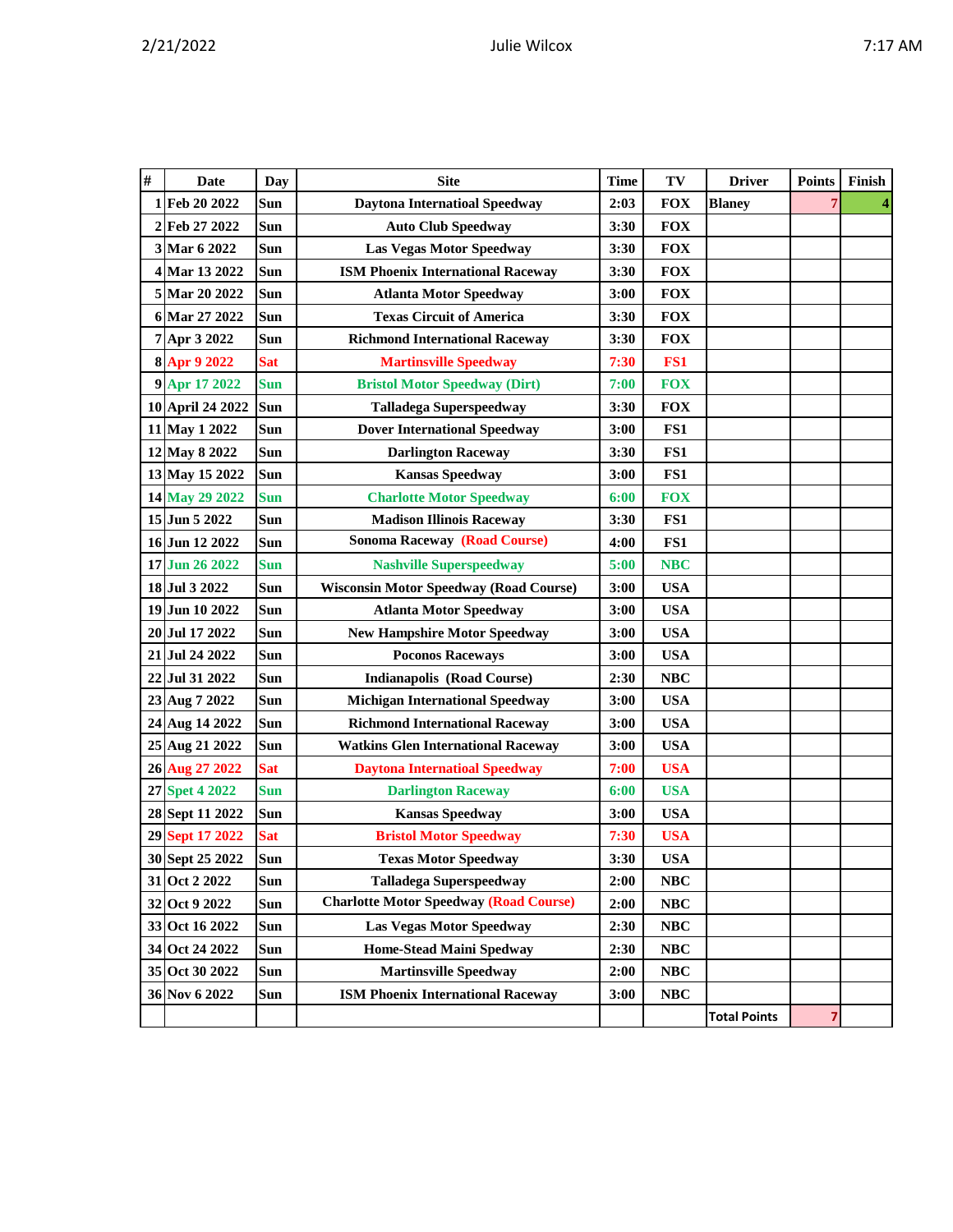|  |  |  |  | ١<br>۰. |
|--|--|--|--|---------|
|--|--|--|--|---------|

| # | <b>Date</b>      | Day        | <b>Site</b>                                   | <b>Time</b> | TV         | <b>Driver</b>       | <b>Points</b> | Finish |
|---|------------------|------------|-----------------------------------------------|-------------|------------|---------------------|---------------|--------|
| 1 | Feb 20 2022      | Sun        | <b>Daytona Internatioal Speedway</b>          | 2:03        | <b>FOX</b> | <b>Hamlin</b>       | $\bf{0}$      | 37     |
|   | 2 Feb 27 2022    | Sun        | <b>Auto Club Speedway</b>                     | 3:30        | <b>FOX</b> |                     |               |        |
|   | 3 Mar 6 2022     | <b>Sun</b> | <b>Las Vegas Motor Speedway</b>               | 3:30        | <b>FOX</b> |                     |               |        |
|   | 4 Mar 13 2022    | Sun        | <b>ISM Phoenix International Raceway</b>      | 3:30        | <b>FOX</b> |                     |               |        |
|   | 5 Mar 20 2022    | Sun        | <b>Atlanta Motor Speedway</b>                 | 3:00        | <b>FOX</b> |                     |               |        |
|   | 6 Mar 27 2022    | Sun        | <b>Texas Circuit of America</b>               | 3:30        | <b>FOX</b> |                     |               |        |
|   | 7 Apr 3 2022     | Sun        | <b>Richmond International Raceway</b>         | 3:30        | <b>FOX</b> |                     |               |        |
|   | 8 Apr 9 2022     | <b>Sat</b> | <b>Martinsville Speedway</b>                  | 7:30        | FS1        |                     |               |        |
|   | 9 Apr 17 2022    | <b>Sun</b> | <b>Bristol Motor Speedway (Dirt)</b>          | 7:00        | <b>FOX</b> |                     |               |        |
|   | 10 April 24 2022 | Sun        | <b>Talladega Superspeedway</b>                | 3:30        | <b>FOX</b> |                     |               |        |
|   | 11 May 1 2022    | Sun        | <b>Dover International Speedway</b>           | 3:00        | FS1        |                     |               |        |
|   | 12 May 8 2022    | Sun        | <b>Darlington Raceway</b>                     | 3:30        | FS1        |                     |               |        |
|   | 13 May 15 2022   | Sun        | <b>Kansas Speedway</b>                        | 3:00        | FS1        |                     |               |        |
|   | 14 May 29 2022   | <b>Sun</b> | <b>Charlotte Motor Speedway</b>               | 6:00        | <b>FOX</b> |                     |               |        |
|   | 15 Jun 5 2022    | Sun        | <b>Madison Illinois Raceway</b>               | 3:30        | FS1        |                     |               |        |
|   | 16 Jun 12 2022   | Sun        | <b>Sonoma Raceway (Road Course)</b>           | 4:00        | FS1        |                     |               |        |
|   | 17 Jun 26 2022   | <b>Sun</b> | <b>Nashville Superspeedway</b>                | 5:00        | <b>NBC</b> |                     |               |        |
|   | 18 Jul 3 2022    | <b>Sun</b> | <b>Wisconsin Motor Speedway (Road Course)</b> | 3:00        | <b>USA</b> |                     |               |        |
|   | 19 Jun 10 2022   | Sun        | <b>Atlanta Motor Speedway</b>                 | 3:00        | <b>USA</b> |                     |               |        |
|   | 20 Jul 17 2022   | <b>Sun</b> | <b>New Hampshire Motor Speedway</b>           | 3:00        | <b>USA</b> |                     |               |        |
|   | 21 Jul 24 2022   | Sun        | <b>Poconos Raceways</b>                       | 3:00        | <b>USA</b> |                     |               |        |
|   | 22 Jul 31 2022   | Sun        | <b>Indianapolis (Road Course)</b>             | 2:30        | <b>NBC</b> |                     |               |        |
|   | 23 Aug 7 2022    | Sun        | <b>Michigan International Speedway</b>        | 3:00        | <b>USA</b> |                     |               |        |
|   | 24 Aug 14 2022   | Sun        | <b>Richmond International Raceway</b>         | 3:00        | <b>USA</b> |                     |               |        |
|   | 25 Aug 21 2022   | Sun        | <b>Watkins Glen International Raceway</b>     | 3:00        | <b>USA</b> |                     |               |        |
|   | 26 Aug 27 2022   | <b>Sat</b> | <b>Daytona Internatioal Speedway</b>          | 7:00        | <b>USA</b> |                     |               |        |
|   | 27 Spet 4 2022   | <b>Sun</b> | <b>Darlington Raceway</b>                     | 6:00        | <b>USA</b> |                     |               |        |
|   | 28 Sept 11 2022  | Sun        | <b>Kansas Speedway</b>                        | 3:00        | <b>USA</b> |                     |               |        |
|   | 29 Sept 17 2022  | <b>Sat</b> | <b>Bristol Motor Speedway</b>                 | 7:30        | <b>USA</b> |                     |               |        |
|   | 30 Sept 25 2022  | Sun        | <b>Texas Motor Speedway</b>                   | 3:30        | <b>USA</b> |                     |               |        |
|   | 31 Oct 2 2022    | Sun        | <b>Talladega Superspeedway</b>                | 2:00        | NBC        |                     |               |        |
|   | 32 Oct 9 2022    | Sun        | <b>Charlotte Motor Speedway (Road Course)</b> | 2:00        | NBC        |                     |               |        |
|   | 33 Oct 16 2022   | Sun        | <b>Las Vegas Motor Speedway</b>               | 2:30        | $\bf NBC$  |                     |               |        |
|   | 34 Oct 24 2022   | Sun        | <b>Home-Stead Maini Spedway</b>               | 2:30        | NBC        |                     |               |        |
|   | 35 Oct 30 2022   | Sun        | <b>Martinsville Speedway</b>                  | 2:00        | NBC        |                     |               |        |
|   | 36 Nov 6 2022    | Sun        | <b>ISM Phoenix International Raceway</b>      | 3:00        | <b>NBC</b> |                     |               |        |
|   |                  |            |                                               |             |            | <b>Total Points</b> | $\pmb{0}$     |        |